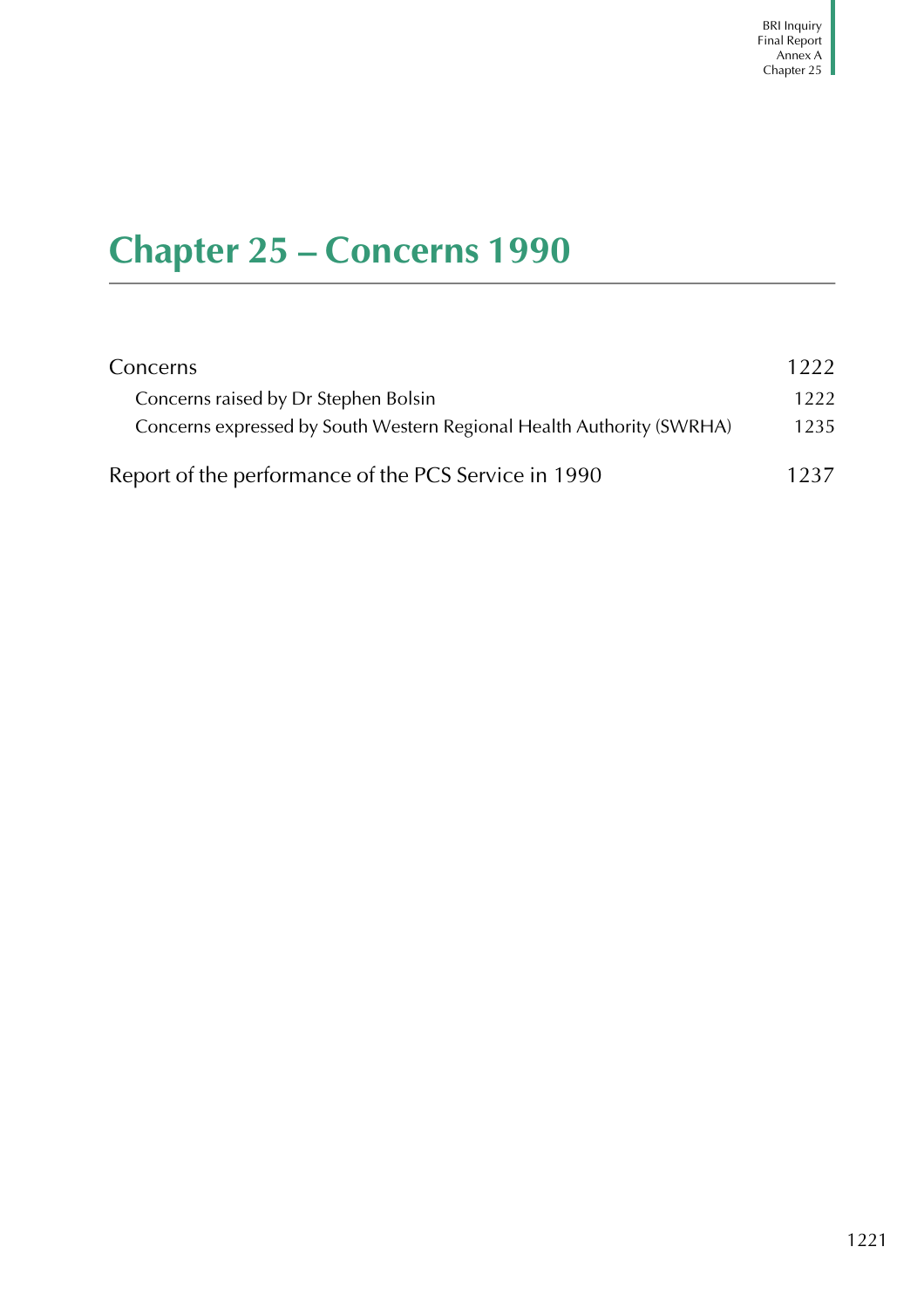## <span id="page-1-0"></span>Concerns

## <span id="page-1-1"></span>**Concerns raised by Dr Stephen Bolsin**

- **1** Dr Bolsin, consultant anaesthetist, agreed that his memory for dates and details was not always reliable.1 He thus could not give the Inquiry any certain date at which he began to gather data about the paediatric cardiac surgical services.
- **2** Dr Brian Williams, consultant anaesthetist and Chairman of the Division of Anaesthesia 1990–1992, referring to a meeting between himself and Dr Bolsin in the summer of 1990, stated in his written evidence to the Inquiry that Dr Bolsin: 'had no data at the time'.2
- **3** Dr Bolsin himself said:

'… there was the 19893 data, which indicated that we had twice the national average mortality, and it became apparent that there was a possible link between what I had observed as a distinct comparison between the Brompton and Bristol performance and a mortality rate and we then needed to start to look at what were the operations in this mortality rate in which we were achieving a higher mortality rate.'4

**4** On 7 August 1990 Dr Bolsin sent a letter to Dr Roylance, then the District General Manager, Bristol & Weston District Health Authority (B&WDHA).5 The second and third paragraphs of this letter dealt with statements which Dr Bolsin considered to be misleading in the appendix to the application for trust status made by the United Bristol Hospitals (UBH). In the fourth paragraph, Dr Bolsin wrote:

'Finally, as a paediatric cardiac anaesthetist, I would have thought that the management directive to improving quality of patient care should have attempted to address the unfortunate position of the South West Regional Cardiac Centres' mortality for open heart surgery on patients under one year of age. This, as you may or may not know, is one of the highest in the country, and the problem should be addressed.'

- 5 UBHT 0052 0290; also UBHT 0061 0019 which is an earlier draft of the same letter dated 25 July 1990. See T80 p. 90–1 for Dr Bolsin's
- explanation of the differences between the letters

<sup>1</sup> T80 p. 3; T80 p. 30; T80 p. 140–1 Dr Bolsin

<sup>2</sup> WIT 0352 0026 Dr Williams

<sup>&</sup>lt;sup>3</sup> This was not available within the Unit until after 31 December 1989. Dr Bolsin must therefore have been talking of a time which at the earliest was in 1990

<sup>4</sup> T82 p. 40–1 Dr Bolsin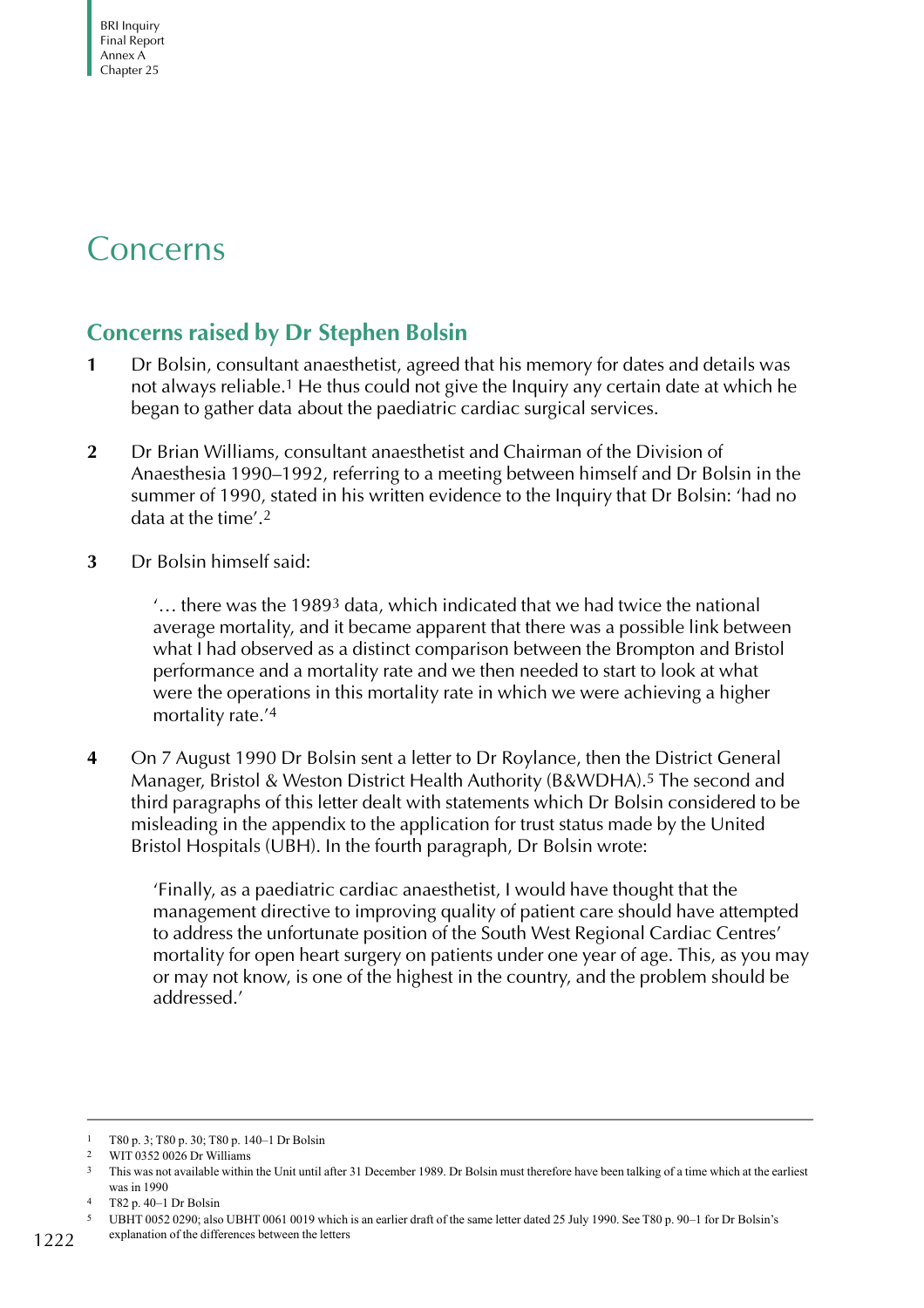**5** Dr Bolsin ended the letter:

'I look forward to your reply, which I hope will help to persuade me of the benefits of Trust status for the Cardiac Unit.'6

**6** Dr Bolsin was asked whether, in writing this letter, his purpose was to question Dr Roylance on some of the aspects of the application for trust status. Dr Bolsin replied:

'I think it is more specific than that. What I am actually doing is saying: "You have made some statements in a document which is an appendix to an application for Trust status and deals specifically with cardiac surgery. I am an anaesthetist who has a particular interest in cardiac surgery. I think there are 2 wrong statements in the appendix and I also want you to know about another problem".'7

- **7** Dr Bolsin emphasised that the letter related to paediatric cardiac surgery, rather than being purely a response to the application for trust status. He said: '... it is all in the context of the application for Trust status with specific respect to the Cardiac Unit'.8
- **8** Dr Bolsin said that, by using the phrases 'to address the unfortunate position' and 'the problem should be addressed', the letter was asking for specific action to be taken over 'the problem' with paediatric cardiac surgery. He expected Dr Roylance to confirm whether the allegation was true and then indicate any specific ways in which it could be resolved:9

'I think it [the letter] actually asks for a solution to a raised concern. Yes, there is a problem, or there is a perceived problem of a mortality rate in paediatric cardiac surgery in the South West Regional Cardiac Centre, and I think it should be addressed. So it is more than raising a concern, it is actually saying, "I think you should do something about this, please".'10

- **9** Dr Bolsin said that this was especially the case as he requested on two occasions in the same paragraph that the problem be addressed, thereby emphasising the request.11
- **10** He continued:

'I think my expectation at that time was that this concern which is being raised – which is about a serious problem; it is not the length of a scar or the duration of a hospital stay, this is about the most serious outcome for a medical intervention –

<sup>6</sup> UBHT 0052 0290; letter from Dr Bolsin to Dr Roylance dated 25 July 1990

<sup>7</sup> T80 p. 93 Dr Bolsin

<sup>8</sup> T80 p. 99 Dr Bolsin

<sup>9</sup> T80 p. 99 Dr Bolsin

<sup>10</sup> T80 p. 99–100 Dr Bolsin

<sup>11</sup> T80 p. 101 Dr Bolsin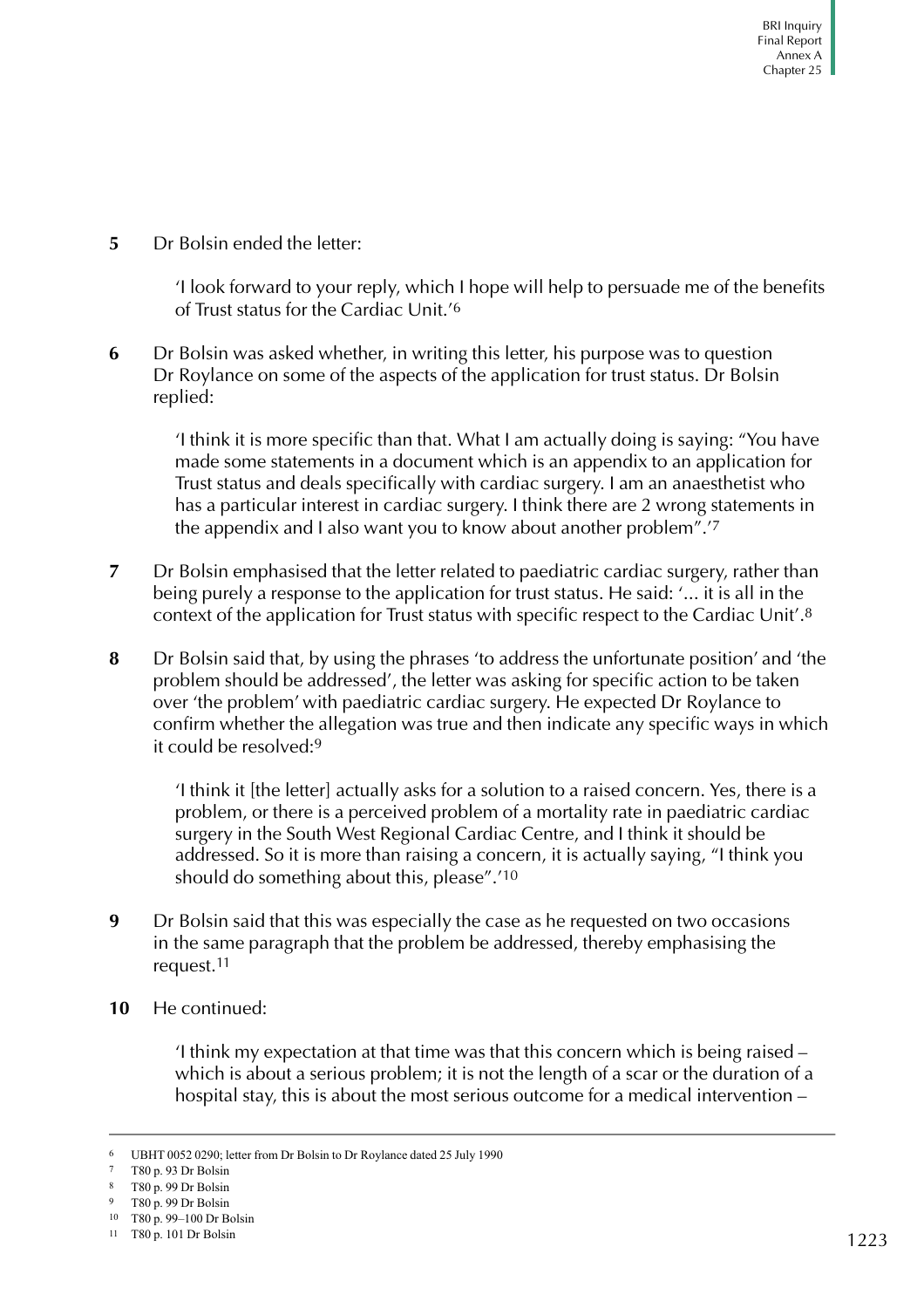should have been taken up by somebody at the Executive level and they should have put it out on the table and said, "Okay what is the reality behind this concern?"

'... I think I would have expected possibly the cardiologists, probably the surgeons, possibly the anaesthetists, with the General Manager as he was then, or another independent person, to have said, "This is a very serious allegation, let us have a look at the results and see if there is any justification in the comment that is made".'12

**11** Dr Bolsin said that he believed that, having had a chance to review all the documentation, he had seen the data from the 1989/90 Annual Report before writing his letter.13 He therefore had the relevant information to make specific reference to the problem of excess mortality in the letter:

'I believe that what I am saying to the Chief Executive is not, "I cannot get any information", because that request is not made in the last paragraph; what I am saying to him is, "There is a problem and I have seen evidence of a problem, and I have seen evidence of a problem in the under-1 age group", and I am also saying, "You must address this problem".'14

- **12** Dr Bolsin addressed the letter to Dr Roylance, and sent copies to various others, probably on the advice of Dr Trevor Thomas, a consultant anaesthetist at UBH and Chairman of the Medical Audit Committee.15
- **13** Dr Thomas saw it as:

'… a letter which Dr Bolsin was writing principally to point out deficiencies or errors in the application for Trust status.

'That was the primary purpose of the letter. I know that Dr Bolsin had been disappointed in not getting some equipment which he mentioned specifically in the letter, so he brought me the original to look at.'16

**14** He continued:

'He showed it to me and said he was going to send it to the Chairman of the Health Authority, and did I think that was right or an appropriate destination for it.

<sup>12</sup> T80 p. 101–2 Dr Bolsin

<sup>13</sup> T80 p. 107–12; this data is summarised at the end of this chapter

<sup>14</sup> T80 p. 111 Dr Bolsin

<sup>15</sup> T80 p. 116–18; WIT 0080 0108 – 0109 Dr Bolsin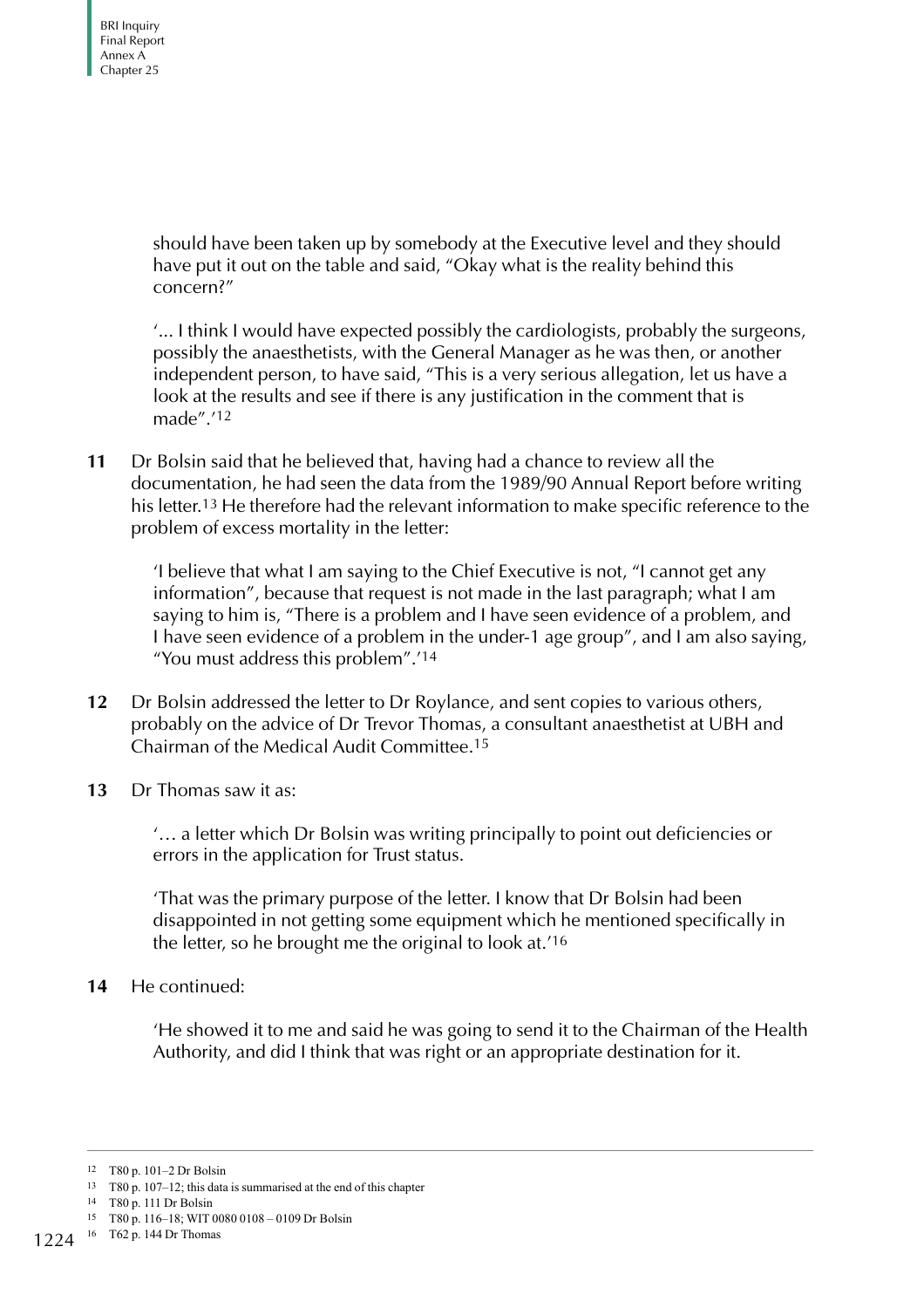'I advised him on that draft. I changed the English a little and I said that since he was primarily concerned with the Trust status application, the letter should go to Dr Roylance who was the Executive17 and who was in the process of putting together the application or who had put together the application for Trust status.18

'... I also advised him that he should send a copy to the then Chairman of the Health Authority, Mr Mortimer, because he had included as his final paragraph or sentence, a comment on the mortality ... for open-heart surgery on patients under 1 year of age.'19

**15** Dr Thomas said that by addressing the letter properly, Dr Bolsin was pursuing the correct path in that he was discussing the matter with colleagues:

'He was alerting the District General Manager and the Chairman of the Health Authority, and so the people who could address the problem had been informed of it.'20

**16** One of the parties to whom a copy of the letter was sent was Mr Christopher Dean Hart, a consultant ophthalmologist, as the Chairman of the Hospital Medical Committee. Mr Dean Hart stated in his written evidence to the Inquiry:

'I heard of no complaints or anxieties about cardiac surgery in Bristol in the course of Trust Board meetings. Nor had I previously at Health Authority meetings which I had attended. I am certain that had I done so, or had Dr Bolsin come to me with his concerns, I would have taken action, just as I had in other difficult cases where clinical performance had been in question. Dr Bolsin did not directly mention to me his specific concerns about the results of paediatric cardiac surgery at any time, whilst I was Chairman of the Hospital Medical Committee, or Medical Director, or subsequently.'21

**17** Further:

'I believe that anybody receiving complaints about another colleague has an absolute duty to have the matter investigated.'22

**18** He later continued:

'I was not aware at the time of anything that might have prevented a consultant expressing concerns about the performance of a fellow colleague; ... However, looking back on it, I can now see that it might have been a daunting proposition for

<sup>17</sup> In fact, he did not become the Chief Executive of the Trust until April 1991, but he was the District General Manager and the anticipated Chief Executive

<sup>18</sup> T62 p. 144 Dr Thomas

<sup>19</sup> T62 p. 145 Dr Thomas

<sup>20</sup> T62 p. 146 Dr Thomas

<sup>21</sup> WIT 0093 0014 Mr Dean Hart

<sup>22</sup> WIT 0093 0015 Mr Dean Hart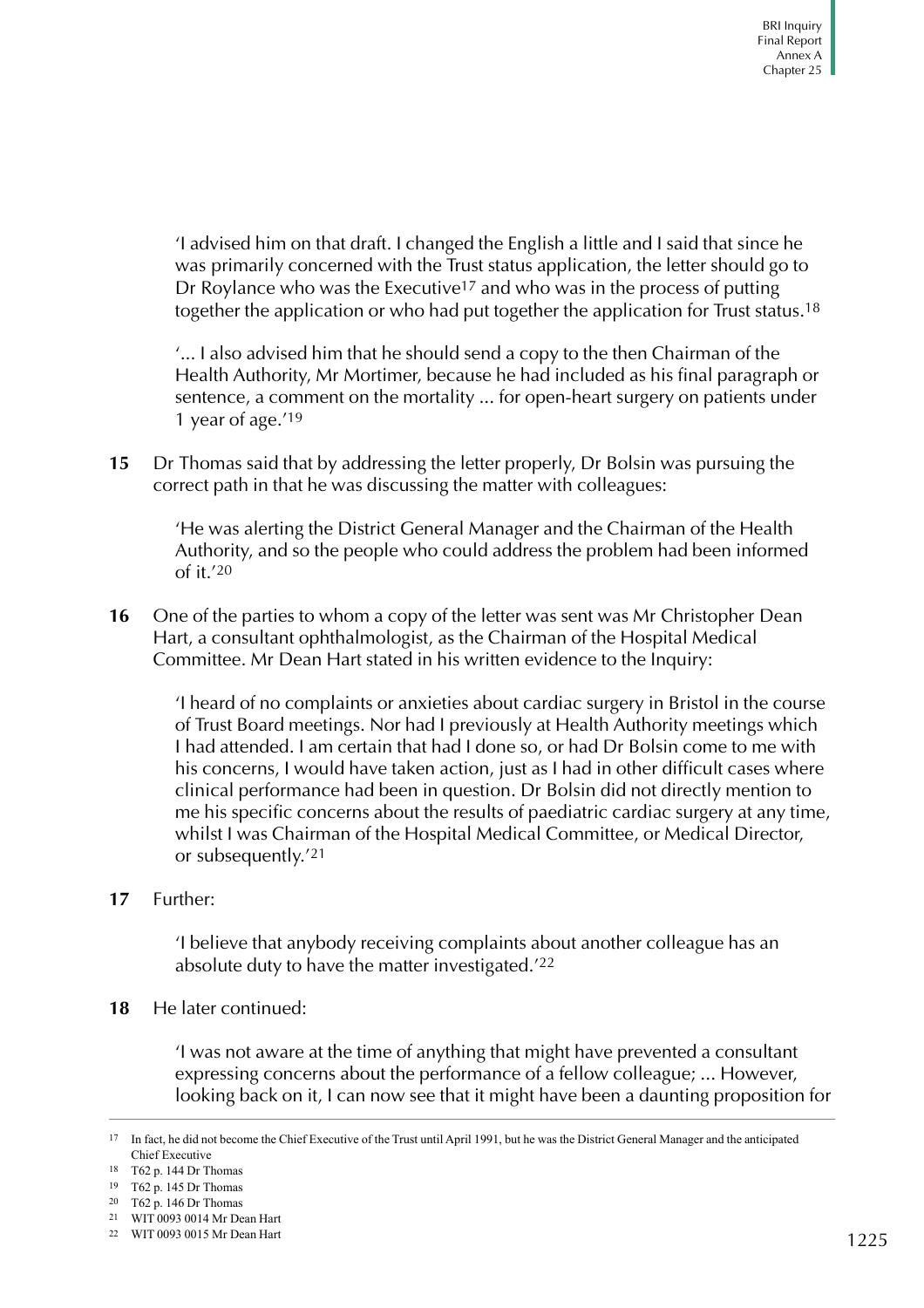a newly appointed consultant to have forced the issue of the surgeons concerned with the Chief Executive. I am only sorry that I was not consulted as Medical Director or Chairman of the Hospital Medical Committee.'23

**19** Dr Bolsin's evidence was:

'Within a short time of receiving the letter Mr Dean Hart telephoned me while I was working in cardiac theatres and asked to see me immediately. I left the operating theatre and met Mr Dean Hart in the medical staff coffee room in the Post Graduate Education Centre. He asked me what the meaning of the letter was and why I had written it. I explained that Doctor Trevor Thomas had helped me to draft the letter and was aware of the contents. I also confirmed that I was worried about the mortality rate for small children and babies in the BRI paediatric cardiac surgery unit. Mr Dean Hart explained that he had once been put in a similar situation as a junior consultant and that he believed I had been manipulated by a senior colleague.'24

**20** Dr Bolsin went on to say:

'I believe that Mr Dean Hart has forgotten that he was consulted by a junior consultant, who did find it a "daunting proposition". Mr Dean Hart initiated that contact/consultation after I had sent a letter to Doctor Roylance and he had received a copy of that letter. … as far as I know [Mr Dean Hart] undertook no investigation of the paediatric cardiac surgical performance.'25

**21** Dr Bolsin also stated in his written evidence that the meeting with Mr Dean Hart concentrated on why he had sent the letter to Dr Roylance and the reasons for Dr Thomas' involvement:

'There was little recognition of a serious problem within the Department of paediatric cardiac surgery but there was much more concentration on a possible high-level game of medical politics involving me as a pawn.'26

**22** Mr Dean Hart subsequently accepted, in his written comment on Dr Bolsin's statement, that he must have met with Dr Bolsin at the time, but stated:

> 'If Dr Bolsin had been very concerned at the time that I should be properly briefed about his concerns about paediatric cardiac surgery, then I think that he might well have considered using a stronger line of approach. A copy letter to two other colleagues, where the matters raised were in the last paragraph of a three paragraph letter mainly about his opposition to Trust status, did not suggest that the matter was

<sup>23</sup> WIT 0093 0015 – 0016 Mr Dean Hart

<sup>24</sup> WIT 0093 0017 Dr Bolsin

<sup>25</sup> WIT 0093 0017 Dr Bolsin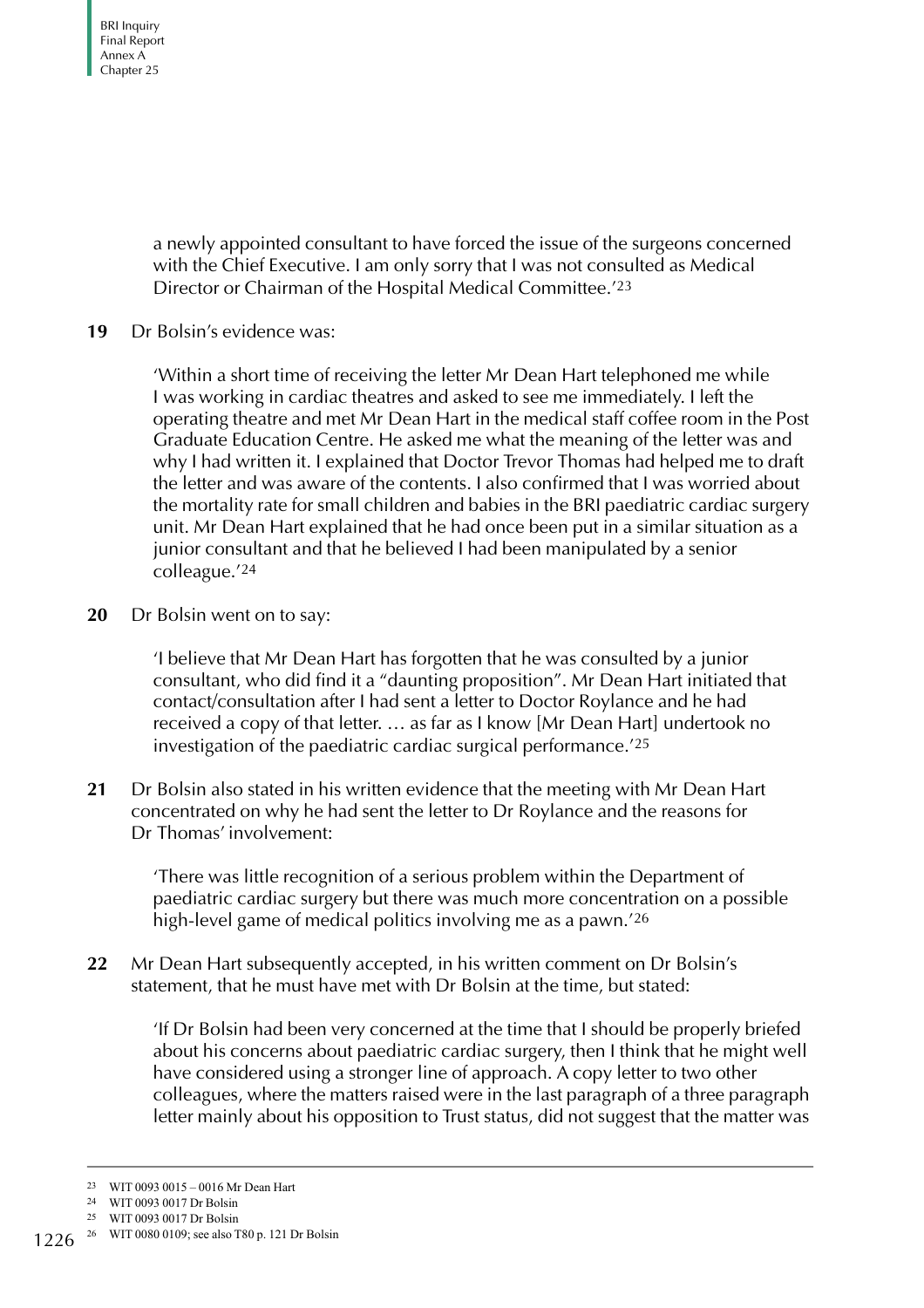the prime issue of his letter, but rather that it provided additional support on his views on Trust status.'27

Mr Dean Hart added that, had he wished to criticise Dr Bolsin, he would have seen him in his office at the Bristol Eye Hospital, rather than in the open, public forum of the Postgraduate Education Centre, which '… was not a venue for other than relaxed conversation'.28

**23** Dr Bolsin agreed that the meeting was 'relatively amicable', although he said that he was very much ordered out of theatre and was 'in some dread' as to what might be said to him. He also agreed that since the meeting was held in the common room, there could well have been other people around, but said that in fact there were not. Dr Bolsin did not accept Mr Dean Hart's point that it was not the sort of forum in which he would expect to be criticised.<sup>29</sup> He stated:

'My disappointment was that he did not really take the concerns expressed in the letter seriously, and I think that that was again possibly a failing of mine in not saying to him, "Well, actually, Mr Dean Hart, you have completely misread the letter and I have serious concerns". But I was not senior enough or confident enough to be able to take that role in that conversation.'30

**24** Dr Bolsin explained that, in his view, Mr Dean Hart had misinterpreted the letter as being about opposition to trust status:

'... I do not think he has interpreted it correctly, because the letter was not opposition to Trust status, it was dealing specifically with the appendix to the application for Trust status vis-a-vis cardiac surgery, so it was not in general opposition to Trust status, which is unfortunately it seems the sort of "dustbin" it has been put into ... It was a very specific letter dealing with the appendix to an application for Trust status with respect to cardiac surgery. I would have said that putting those three paragraphs into a letter, sending it to the District General Manager, to the Chairman of the Hospital Medical Committee and to the Chairman of the Health Authority was a reasonably strong expression of a problem which needed to be addressed.'31

**25** Dr Bolsin said that Dr Roylance dealt with the letter in a similar manner to Mr Dean Hart, reading it in the same way as being to do with the application for Trust status rather than expressing a separate concern:

'I think he [Dr Roylance] phoned me up, and took possibly a similar line to Dr Dean Hart that Trust status was going to be good for the unit or whatever,

<sup>27</sup> WIT 0080 0099 Mr Dean Hart

<sup>28</sup> WIT 0080 0099 Mr Dean Hart

<sup>29</sup> T80 p. 122 Dr Bolsin

<sup>30</sup> T80 p. 123 Dr Bolsin

<sup>31</sup> T80 p. 118–19 Dr Bolsin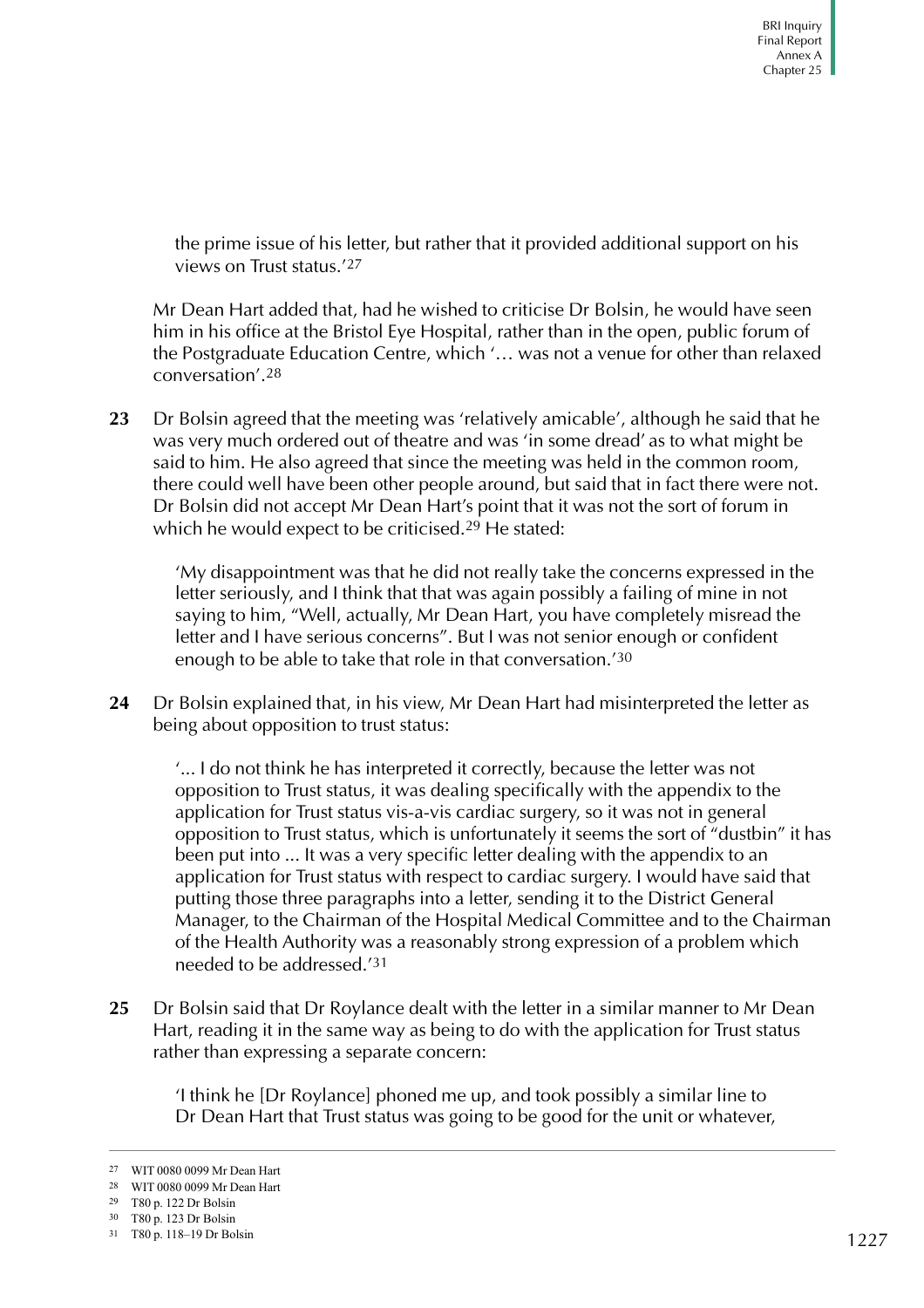but did not really deal with my perception of the problems, which was that there was a higher mortality rate in the under 1 year old children in Bristol compared to the rest of the country.'32

**26** Dr Bolsin said that Dr Roylance's tone of conversation was 'dismissive', and thus he was not able to press his concerns:

'... I was not really in a position to be able to say "Hang on a sec, I really think you should call a meeting of everybody involved and we really have to go through these results". It was not that type of conversation. It was a very one-sided conversation to me in a cardiac theatre at the time and I did not have a lot of input … .'33

- **27** Dr Bolsin said that this was the only contact which he had with Dr Roylance on the matter of his concerns about paediatric cardiac surgery until 1994.34
- **28** Dr Roylance was asked about the letter in his oral evidence in the following exchange:

'I rang Bolsin up and talked to him about this letter and I asked him to talk to the Chairman of the Medical Committee about its contents. I knew at the time of a widespread wish to appoint a paediatric cardiac surgeon and to consolidate the service at the Children's Hospital.

'I told Dr Bolsin, as I did everybody, I tried to tell them very honestly about the influence and the impact of Trust status, that Trust status would neither facilitate nor hinder our attempts to improve paediatric cardiac surgery.

'Q. You saw this as a letter about Trust status?

'A. It was about Trust status. I spoke to him about it. You have to read the final thing: "I look forward to your reply which I hope will help to persuade me of the benefits of Trust status for the cardiac unit". It was part of a quite massive consultation with the consultant medical staff.

'Q. In that last large paragraph, the one beginning "Finally ... ", he is describing the comparative mortality at Bristol and the rest of the country. Was he, did you know, right to say that the mortality of the under-1s in Bristol was one of the highest in the country?

<sup>32</sup> T80 p. 119 Dr Bolsin

<sup>33</sup> T80 p. 120 Dr Bolsin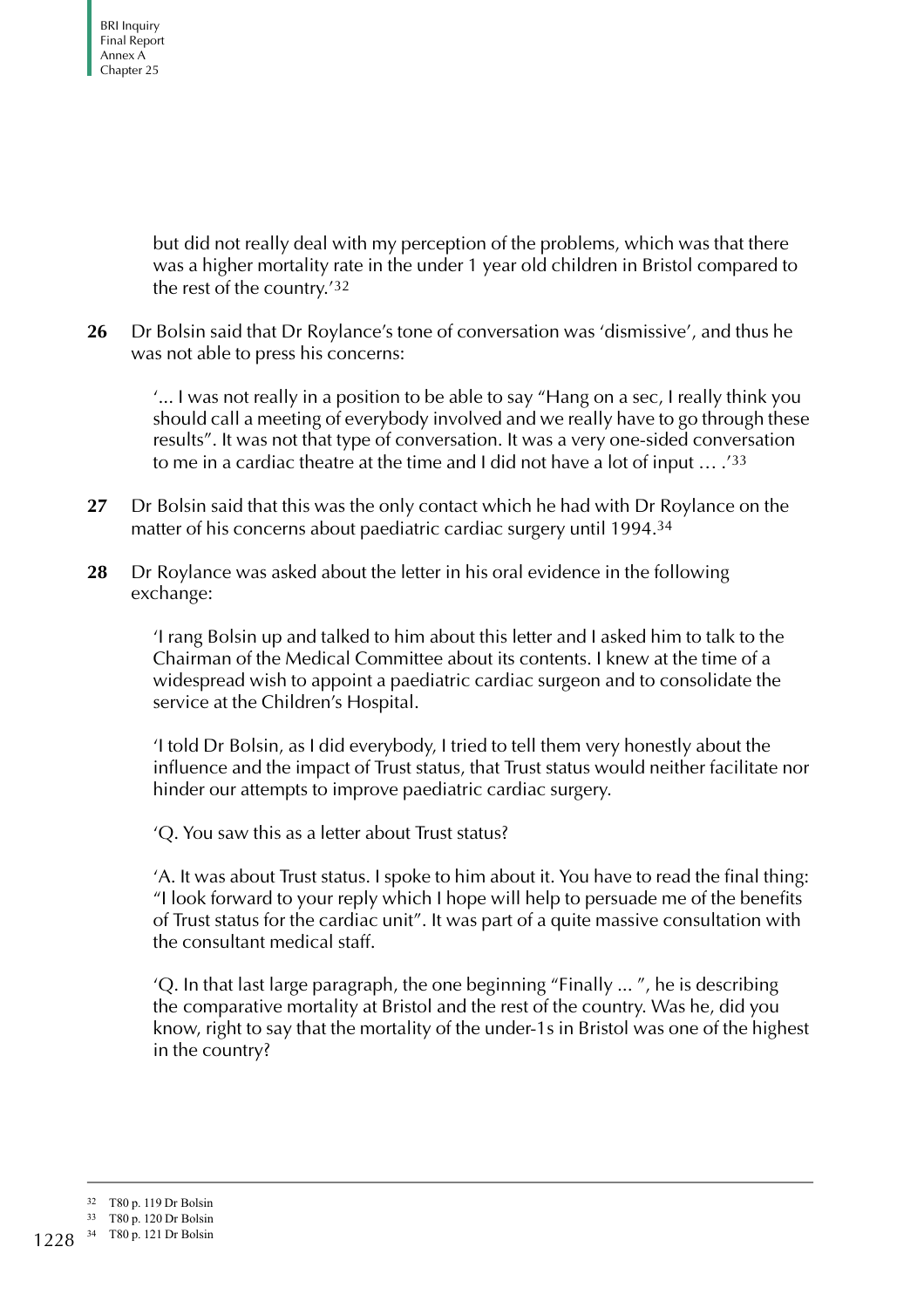'A. No, I was accustomed to this sort of exaggerated statement to support the improvements that individuals wanted. Please, I did talk to him. If I misunderstood this as anything other than a letter about the effects of Trust status, he did not disagree with me at the time and I actually  $-1$  know this was about Trust status.<sup>735</sup>

**29** Dr Roylance was asked in the following exchange whether the matter referred to in the fourth paragraph of Dr Bolsin's letter was a separate matter which needed to be addressed:

'A. Yes, but the final paragraph is saying he would like me to reply to these three things to persuade him of the benefits of trust status; that is the thrust of the letter, and the answer is that I could not tell him that trust status was going to address the final issue.

'The first two issues were exceptions he took to the application that we had circulated for consultation because the appendix which had been written by the operational services, in other words, the cardiologists and the cardiac surgeons had written those appendices and he took exception to what they said. I could not arbitrate on that. I referred him back to his colleagues through the Chairman of the Medical Committee.

'Q. The reference to a specific category, the "open heart surgery on patients under 1 year of age", might suggest there were figures available, might it not?

'A. I do not know why.

'Q. It is a specific category, it has been singled out for some reason?

'A. I do not follow that, I am sorry.

'Q. The suggestion that it is one of the highest in the country led to your saying to him as I understand it "take your anxieties to Mr Dean Hart, the Chairman of the Hospital Medical Committee and explore them there"?

'A. Yes.

'Q. You understood that there were separate anxieties, anxieties which went beyond the question and issue of Trust status that he was expressing, did you?

'A. I knew of the anxieties beforehand, I did not need a letter to know that there was a wish widely through the Trust, not involving everybody in the Trust, but widely in the Trust, a wish to improve paediatric cardiac surgery. He knew that and I knew that.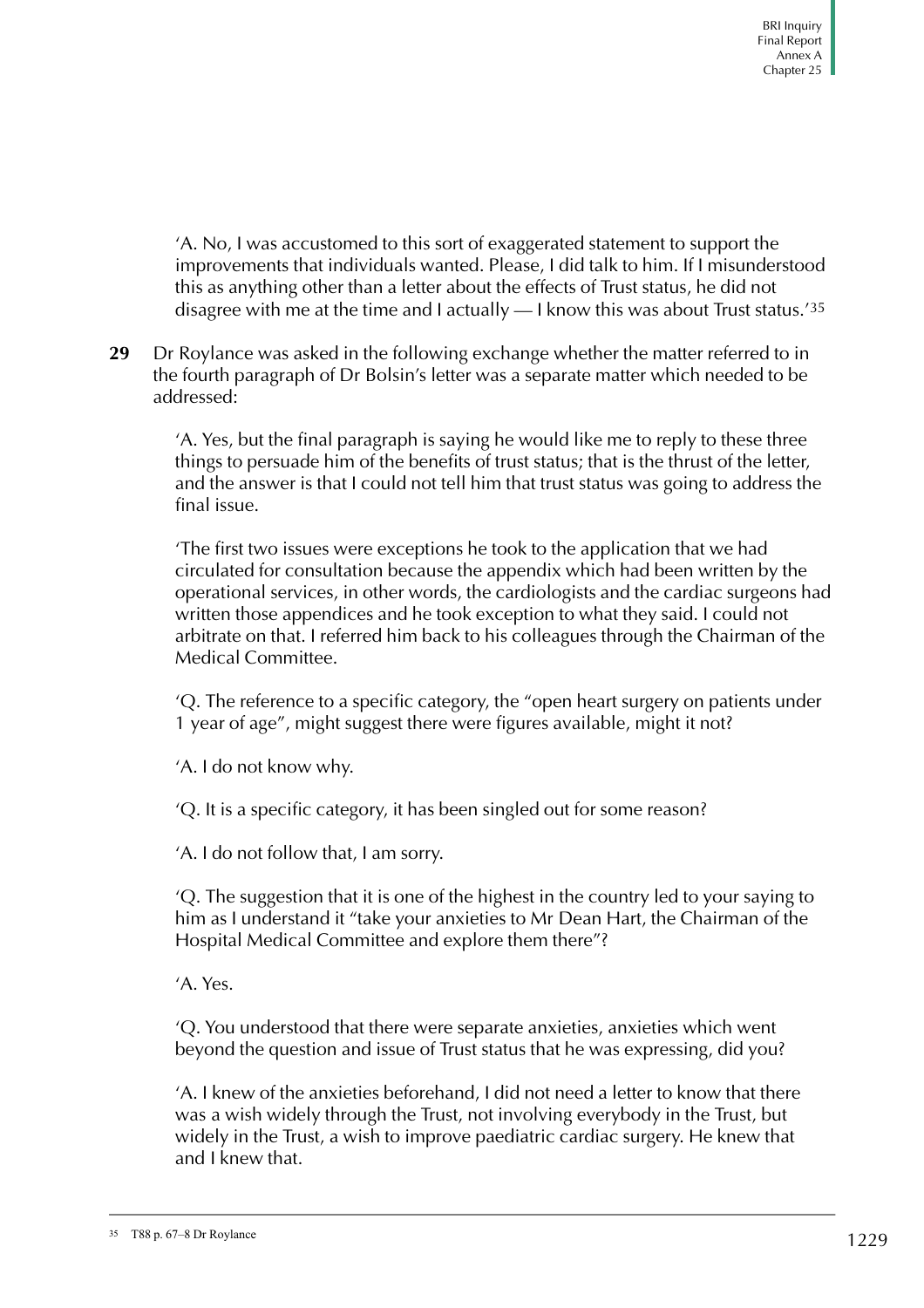'His question is "Will Trust status change our ability to address that?" I told him it did not, we still had the same issue.'36

**30** Dr Roylance explained in the following exchange that he did not ask Dr Bolsin for his evidence that mortality was 'one of the highest in the country':

'A. Because we were discussing Trust status, not figures within paediatric cardiac surgery; that is the nature of the conversation. I have to say that he did not address the same issue to me again until halfway through 1995.

'Q. So you never thought because you took this letter as being about Trust status, that there was an assertion here in this penultimate large paragraph that needed either to be verified by statistics or figures or at any rate taken further by you?

'A. No, he did not ask me to, I mean, we were discussing at that stage solutions, not evidence to support solutions. What he actually said is "one of the worst". That meant to me – I am trying to find the exact words – "it is one of the highest in the country", "one of the highest".

'That suggests to me that there are several in the band of outcome as Bristol. In other words, we were one of those units. Of course he and I would always want us to be at the gold standard or above it. I mean I understood that and I understood the solution and he understood the solution.

'Q. You say the solution was a paediatric cardiac surgeon and the amalgamation of the sites?

'A. Yes, that was the advice I had at the time and I accepted it, yes.'37

**31** Dr Bolsin described in his written evidence to the Inquiry the response which his letter evoked from Mr Wisheart:

'A couple of days later Mr Wisheart asked to see me in his office and when I went in I noticed my letter to Dr Roylance was on his desk. On the basis of this letter he proceeded to advise me that I would not be secure in my future in Bristol if I continued to take information about the paediatric cardiac surgery unit to outsiders and he considered Dr Roylance to be an outsider. The tenor of the meeting was of an angry Mr Wisheart rebuking a young consultant who had dared to complain about his unit outside unit Meetings.

'The effect of this meeting on me was to confirm my impression that I would not be able to take complaints about the performance of paediatric cardiac surgery through this route in future. This was a very lasting and deep impression on a young and impressionable consultant. There was little doubt in my eyes that Mr Wisheart

<sup>36</sup> T88 p. 70–1 Dr Roylance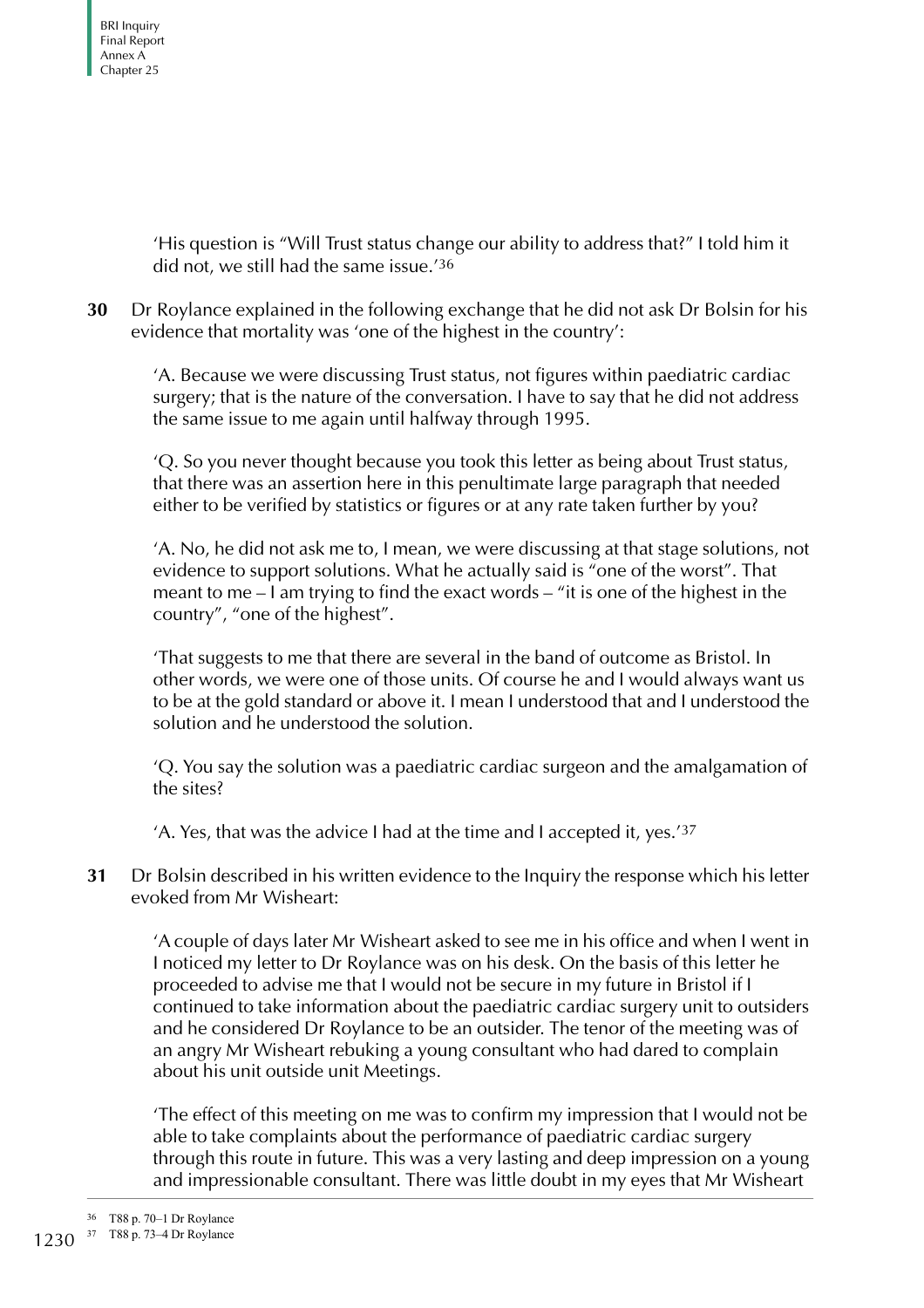was prepared to carry out his threats and this belief has been demonstrated to be justified by subsequent events.<sup>'38</sup>

**32** According to Dr Bolsin, the meeting lasted about ten minutes or so.39 Dr Bolsin told the Inquiry that:

'The tone of the meeting was that Mr Wisheart was very angry that a young consultant had taken results of the unit outside of the unit and expressed them to non-cardiac colleagues ...'40

- **33** Dr Bolsin referred to: '… a red-faced Mr Wisheart talking very angrily to me about the consequences of taking incidents outside the Unit'.41
- **34** Dr Bolsin said that he understood that in saying if he valued his career in Bristol he would not undertake 'that type of action' again, Mr Wisheart was referring to raising concerns about results and raising them outside the Unit as two specific matters.42
- **35** It was Mr Wisheart's evidence that this meeting did not take place.43 Dr Bolsin expressed the view that there was a possibility of some 'corporate amnesia' beginning to develop about some of the events in the late 1980s and early 1990s, citing Mr Dean Hart's not remembering his meeting with him (Dr Bolsin) as an example.44
- **36** Dr Bolsin referred45 to the evidence of Sister Kay Armstrong. This was in relation to a change of attitude she perceived between Mr Wisheart and Dr Bolsin. In her written evidence, Sister Armstrong said:

'I was aware, because Dr Bolsin told me, that when he first raised his concerns about our results there was a confrontation between him and Mr Wisheart, which is perhaps not surprising given the concerns that Dr Bolsin had. Dr Bolsin was subdued for a while after this. Although operations were always carried out in a professional manner, there was a frostiness between them both in threatre and there was not the usual "chit-chat" that they would sometimes engage in.'46

**37** Mr Wisheart told the Inquiry that Dr Roylance did not telephone him, and neither did any of the others to whom copies of Dr Bolsin's letter were sent.47 When asked

<sup>38</sup> WIT 0080 0109 Dr Bolsin

<sup>39</sup> T80 p. 127 Dr Bolsin

<sup>40</sup> T80 p. 127 Dr Bolsin

<sup>41</sup> T82 p. 175 Dr Bolsin

<sup>42</sup> T80 p. 133–4 Dr Bolsin

<sup>43</sup> T94 p. 128 Mr Wisheart

<sup>44</sup> T80 p. 138 Dr Bolsin

<sup>45</sup> T80 p. 138 Dr Bolsin

<sup>46</sup> WIT 0132 0060 Sister Armstrong

<sup>47</sup> T94 p. 125–6 Mr Wisheart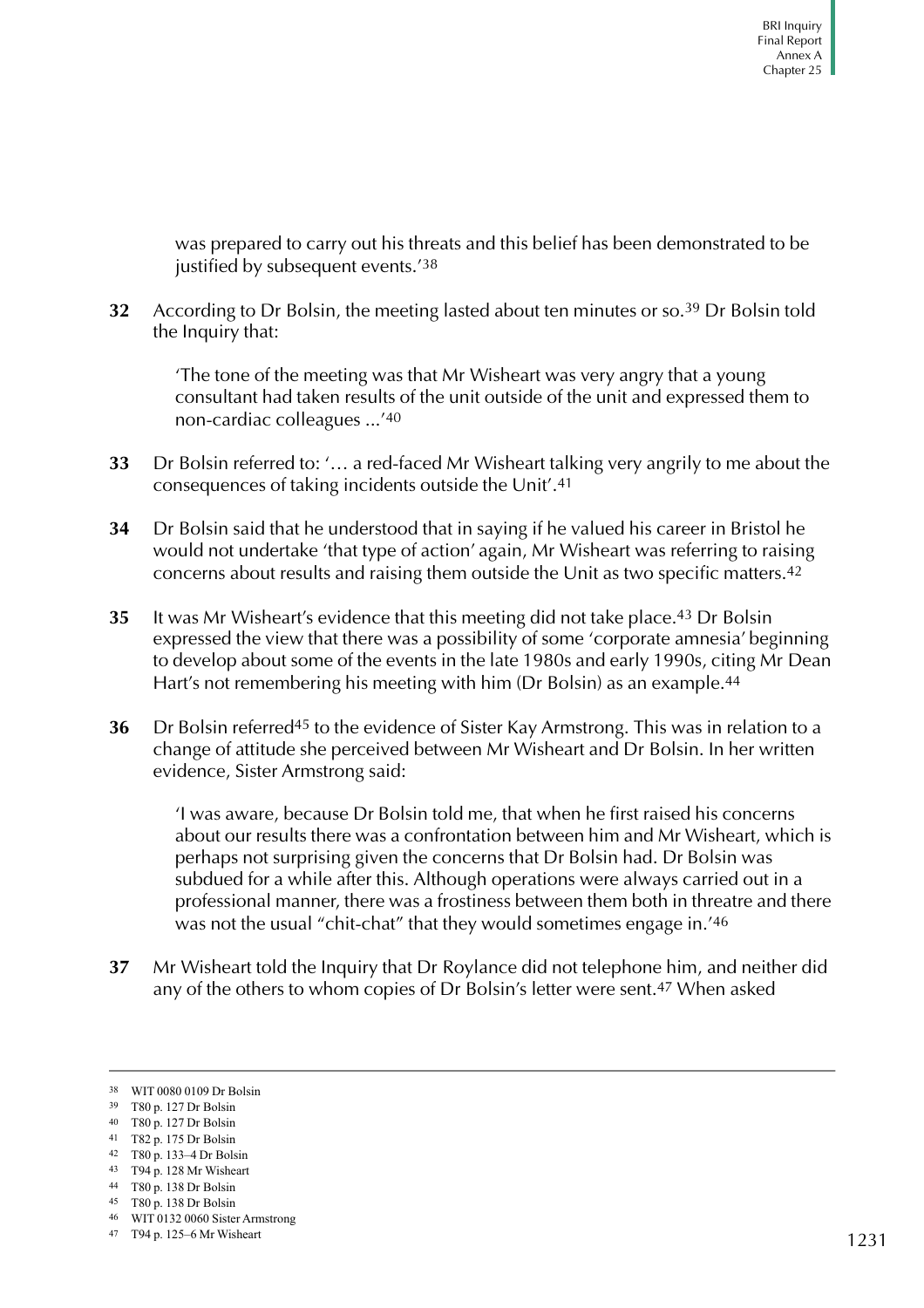whether he thought that the letter was an appropriate route by which to express the concerns raised in it, he replied:

'It was certainly a route. I would have thought it would have been appropriate also for him to raise it with his more immediate colleagues. I certainly would not dream of saying he should not have drawn it to the attention of Dr Roylance. I think what I would say is, I would have been surprised that he would have done that without drawing it to the attention of his more immediate colleagues, I think that would be the right way to put it.'48

- **38** Mr Wisheart confirmed that when he talked of drawing the letter to the attention of 'his more immediate colleagues' he meant to his attention.49
- **39** Mr Wisheart told the Inquiry that, for his part, he had: '... absolutely no recollection of seeing this letter or any of the consequences that I have since become aware of that are stated to have followed it  $\rightarrow$  50
- **40** Mr Wisheart was asked about Dr Bolsin's account:

'Q. It is suggested by Dr Bolsin that indeed he did speak to you some time in the autumn after this letter was written and you were hostile to him with a copy of the letter on your desk, in effect telling him off for approaching matters in this particular way. That is his recollection; did it happen?

'A. I do not believe it did.'51

**41** Mr Dhasmana, who at the time shared an office with Mr Wisheart, told the Inquiry that he had no knowledge of the letter and that Mr Wisheart was very open regarding matters which concerned the Unit.52 Mr Dhasmana said:

'I believe if he had any concern with paediatric cardiac surgery, expressed to him directly or indirectly, he would have mentioned it to me.'53

- **42** In particular, Mr Dhasmana said that had Mr Wisheart received such a letter as the one from Dr Bolsin to Dr Roylance, he believed that Mr Wisheart would normally have discussed it with him.54
- **43** Dr Roylance told the Inquiry, in the following exchange, that he did not show the letter to Mr Wisheart:

<sup>48</sup> T94 p. 126–7 Mr Wisheart

<sup>49</sup> T94 p. 127 Mr Wisheart

<sup>50</sup> T94 p. 127 Mr Wisheart

<sup>51</sup> T94 p. 128 Mr Wisheart

<sup>52</sup> T86 p. 88 Mr Dhasmana

<sup>53</sup> T86 p. 89 Mr Dhasmana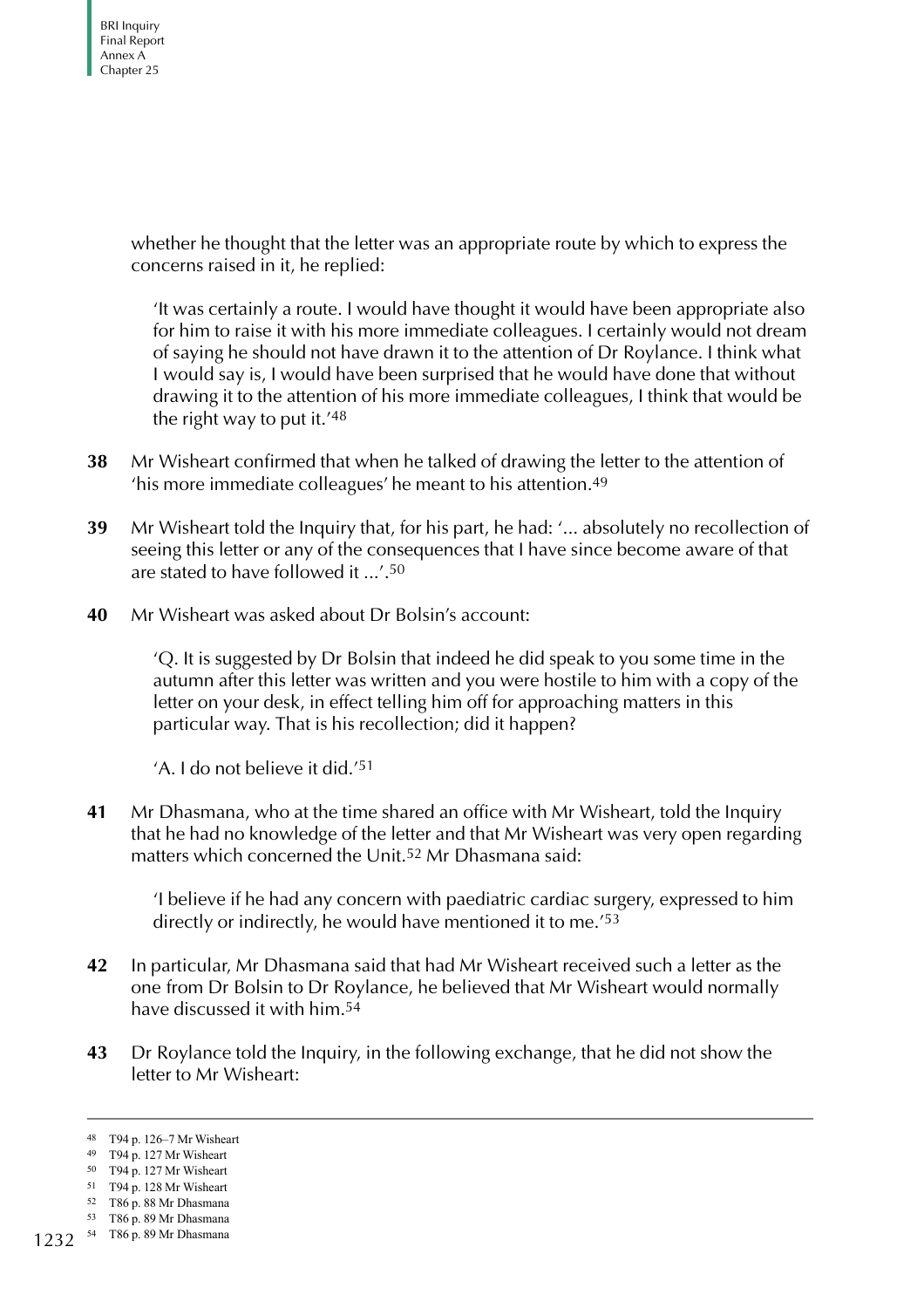'Q. Mr Wisheart was not one of the nominated recipients; did you send him a copy?

'A. No.

'Q. Did you tell Mr Wisheart of the letter?

'A. No.

'Q. Did you speak to anyone else as you recollect about that particular letter?

'A. I think the then Chairman of the Division of Anaesthetics spoke to me some time later, Dr Brian Williams.'55

- **44** The other two people to whom copies of the letter were sent were Mr Geoffrey Mortimer, as Chairman of the Bristol & District Health Authority (B&DHA), and Dr Brian Williams, as Chairman of the Division of Anaesthesia.
- **45** Dr Bolsin said that Mr Mortimer did not speak to him about the letter.56 Dr Williams did. Dr Bolsin described Dr Williams' reaction:

'He was pretty horrified by the letter and wanted to know why on earth I had done it. He did not understand that I had spoken to Trevor Thomas about the letter before I had even sent it, and when I explained that, he still I think could not quite understand what I was doing sending off this letter. But I explained what was in the letter and he seemed more — I would not say contented, but he seemed to accept what I said.'57

**46** In his written evidence to the Inquiry, Dr Williams stated that he 'expressed concern' at Dr Bolsin's decision to send the letter without any prior discussion of the issues. Dr Bolsin had explained that Dr Williams was on leave at the time and that he had discussed the matter with Dr Thomas.58 Dr Williams stated that:

'I confirmed my own and the Directorate's support for his objective to improve paediatric cardiac mortality, at the same time pointing [to] the difficulties we might face as a result of the somewhat confrontational style to his letter.'59

<sup>55</sup> T89 p. 101 Dr Roylance

<sup>56</sup> T80 p. 124 Dr Bolsin

<sup>57</sup> T80 p. 124 Dr Bolsin

<sup>58</sup> WIT 0352 0026 Dr Williams

<sup>59</sup> WIT 0352 0026 Dr Williams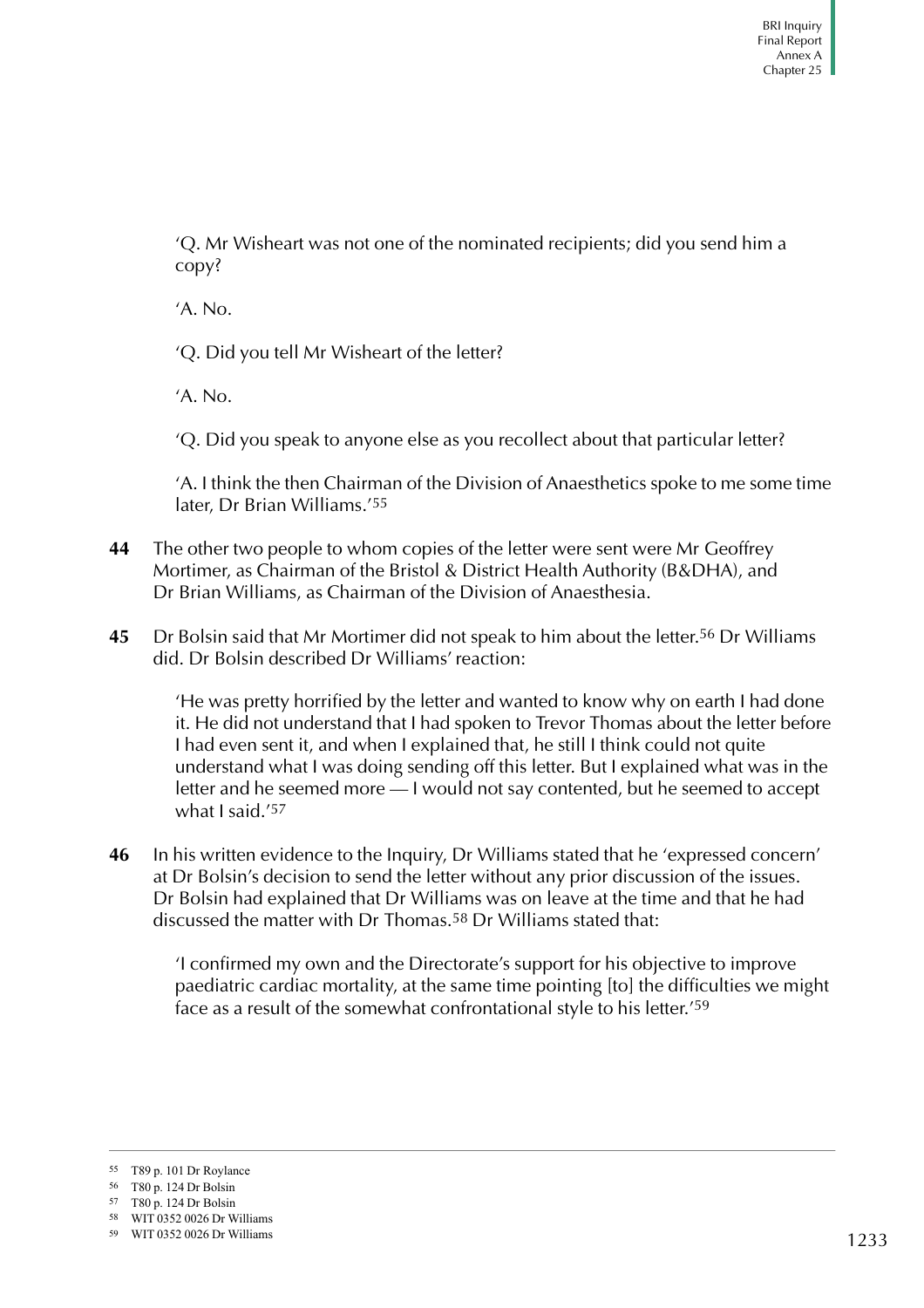**47** Dr Williams stated that he subsequently raised the subject of the letter directly with Mr Wisheart:

'When I met with Mr Wisheart he expressed annoyance at the content, style and distribution of Dr Bolsin's letter.'60

- **48** Mr Wisheart told the Inquiry that he had no memory of this conversation with Dr Williams taking place.61
- **49** Dr Williams further stated that he discussed the content of the letter with other cardiac anaesthetist colleagues, who also expressed concern at the level of paediatric cardiac mortality, and that he reported back to the Chief Executive, Dr Roylance, on the content of all his discussions.62
- **50** Dr Bolsin told the Inquiry that shortly after sending the letter, he was advised to keep a low profile, so far as raising questions about paediatric cardiac surgery in the way in which he had chosen was concerned:

'... in 1991, [at] a meeting of cardiac anaesthetists with the Director of Anaesthesia and the President of the Association of Anaesthetists, … Dr Baskett, a cardiac anaesthetist, said "Steve Bolsin should not be the vehicle for criticism of the paediatric cardiac surgery service". Peter Baskett, who is a territorial army officer, actually said "Steve has to keep his head down. He has had enough flack from this letter", and Brian Williams and Chris Monk have to take this on.'63

- **51** Dr Monk told the Inquiry that the advice to Dr Bolsin was that the letter was an inappropriate way forward and one which had upset colleagues.64
- **52** He went on:

'I cannot recall this letter being discussed at the meeting. The effect of the criticism of Dr Bolsin in raising it this way may well have been discussed and, therefore, Dr Bolsin's profile would have been higher than perhaps was thought suitable to raise the paediatric switch programme with Mr Wisheart.'65

**53** Dr Monk continued:

'It was taken forward, and the task was given to Dr Williams and myself, as Liaison Consultant. The form in which it was taken forward was not discussed.'66

<sup>60</sup> WIT 0352 0027 Dr Williams

<sup>61</sup> WIT 0352 0038 Dr Williams; T94 p. 132 Mr Wisheart

<sup>62</sup> WIT 0352 0027 Dr Williams

<sup>63</sup> T80 p. 139 Dr Bolsin

<sup>64</sup> T73 p. 84–5 Dr Monk

<sup>65</sup> T73 p. 86–7 Dr Monk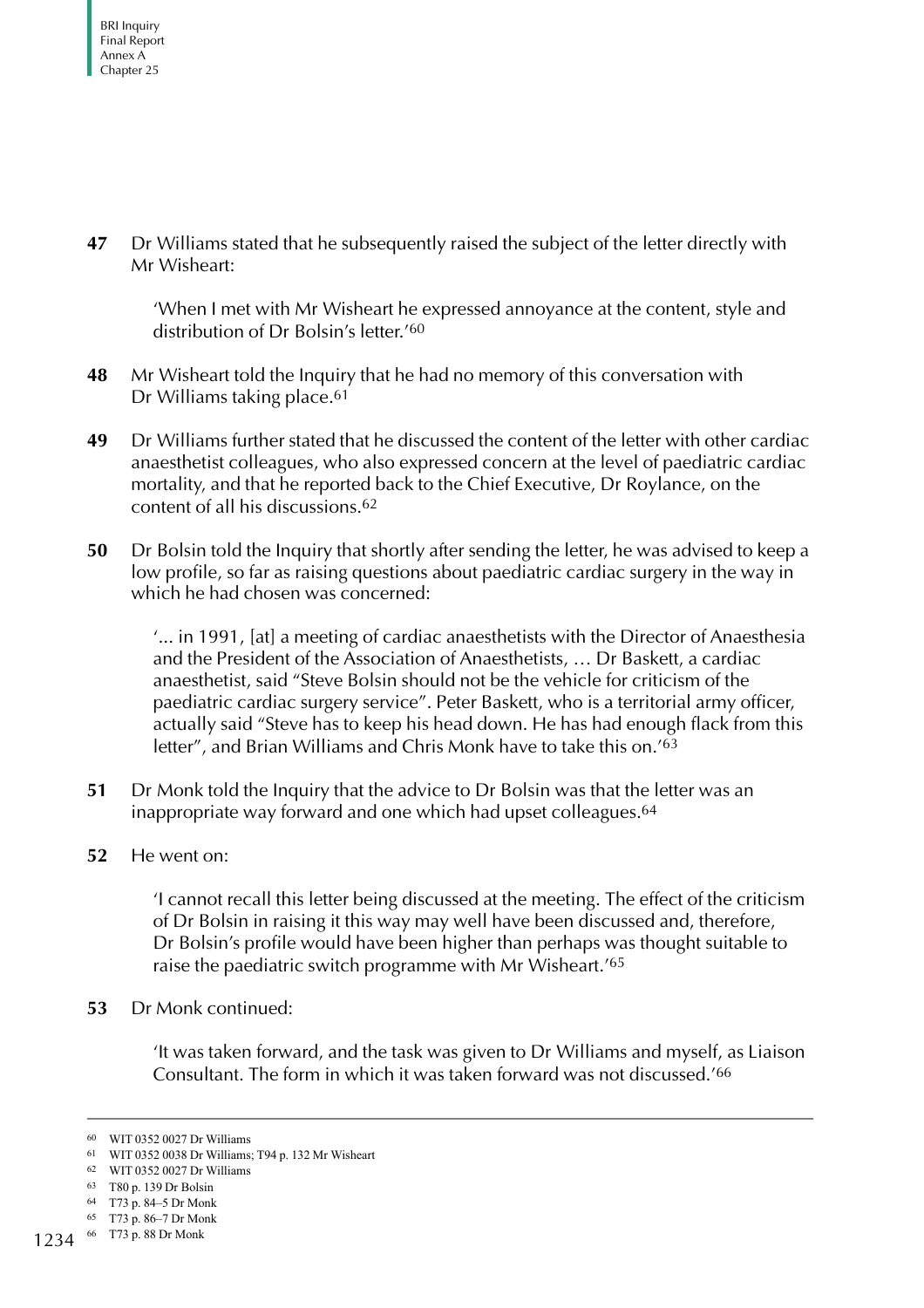**54** Dr Williams stated:

'My recollection is that no-one supported the way in which Steve Bolsin had raised the issue but all were fully supportive of his efforts to obtain appropriate data to assess the problem more accurately in an endeavour to improve results.'67

### <span id="page-14-0"></span>**Concerns expressed by South Western Regional Health Authority (SWRHA)**

- **55** In November 1990 Miss Catherine Hawkins, Regional General Manager, SWRHA, received feedback from her District General Managers about concerns<sup>68</sup> which they had with the Bristol Service.
- **56** Miss Hawkins told the Inquiry that she had a meeting with colleagues from Exeter towards the end of 1990:

'What would have happened was that the AGM [Assistant General Manager] for those areas would have been coming back to talk with my officers about what should go on the agenda for discussion, so there would have been informal contacts about "When I was discussing this, I picked up ...". So that would have been happening round about October time.'69

**57** Miss Hawkins said that the concerns expressed were:

'… the contracting was not satisfactory, services they did not feel very happy with and that they were considering moving contracts at the first available opportunity. … the first contracts would have been arranged by Region, which is why we would have been reviewing at this stage whether they were satisfactory or not, because districts had not set up a contracting mechanism. They were doing that during 1991, ready to take over in 1992.'70

- **58** Miss Hawkins agreed that the dissatisfaction was with the process of contracting and the difficulty of getting a price and agreement from the business managers.71
- **59** As regards her raising those concerns with Dr Roylance, she said:

'They would have been a part of his review as a provider unit. Because they would have been still District Health Authority controlled in 1990, they would have still had a formal review with us.'72

<sup>67</sup> WIT 0352 0037 Dr Williams

<sup>68</sup> T56 p. 92–3 Miss Hawkins

<sup>69</sup> T56 p. 88 Miss Hawkins

<sup>70</sup> T56 p. 89 Miss Hawkins

<sup>71</sup> T56 p. 90 Miss Hawkins

<sup>72</sup> T56 p. 93 Miss Hawkins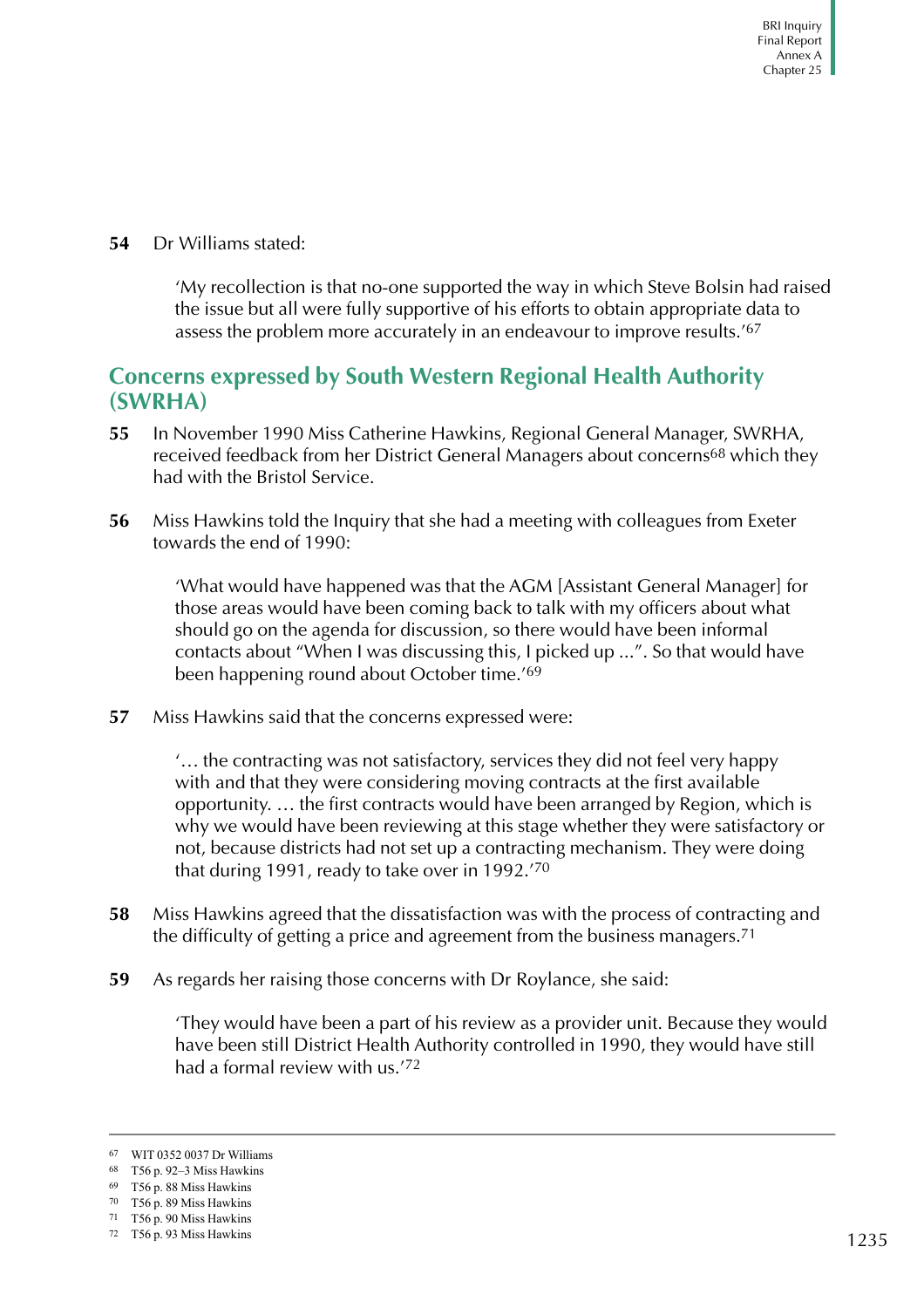**60** She went on:

'… I cannot possibly believe that I have had that information and not conveyed it to him at a review.'73

**61** Miss Hawkins summed up the position as she saw it in 1990 and 1991, in the following exchange:

'Q. And why did you have reservations?

'A. Because I do not think, if you get grumbles coming and then fading and then coming again, and then fading, coming again, it is like a rumbling appendix, something is wrong; something is not quite right. You may not be able to put your finger on it or discover it, but it needs monitoring and watching.

'Q. So you had this unease and you conveyed the unease to the DHSS,74 did you?

'A. I would have conveyed that to the Trust team from the Department, who were assessing at that time whether these acute or community units should go forward for Trust status, and I would not have thought it was something to stop them going forward to Trust status, but it would have been something to register with them because they were going to be monitoring them.

'Q. So you let them know so they could keep an eye on it?

'A. Yes, because Trusts were not finalised or agreed until the end of March 1991, but they needed to be aware that maybe there was something that needed to be kept an eye on – not the least that if other districts decided to move their cases from there, then part of that unit would not be viable. That had big financial implications.'75

<sup>73</sup> T56 p. 93 Miss Hawkins

<sup>74</sup> Department of Health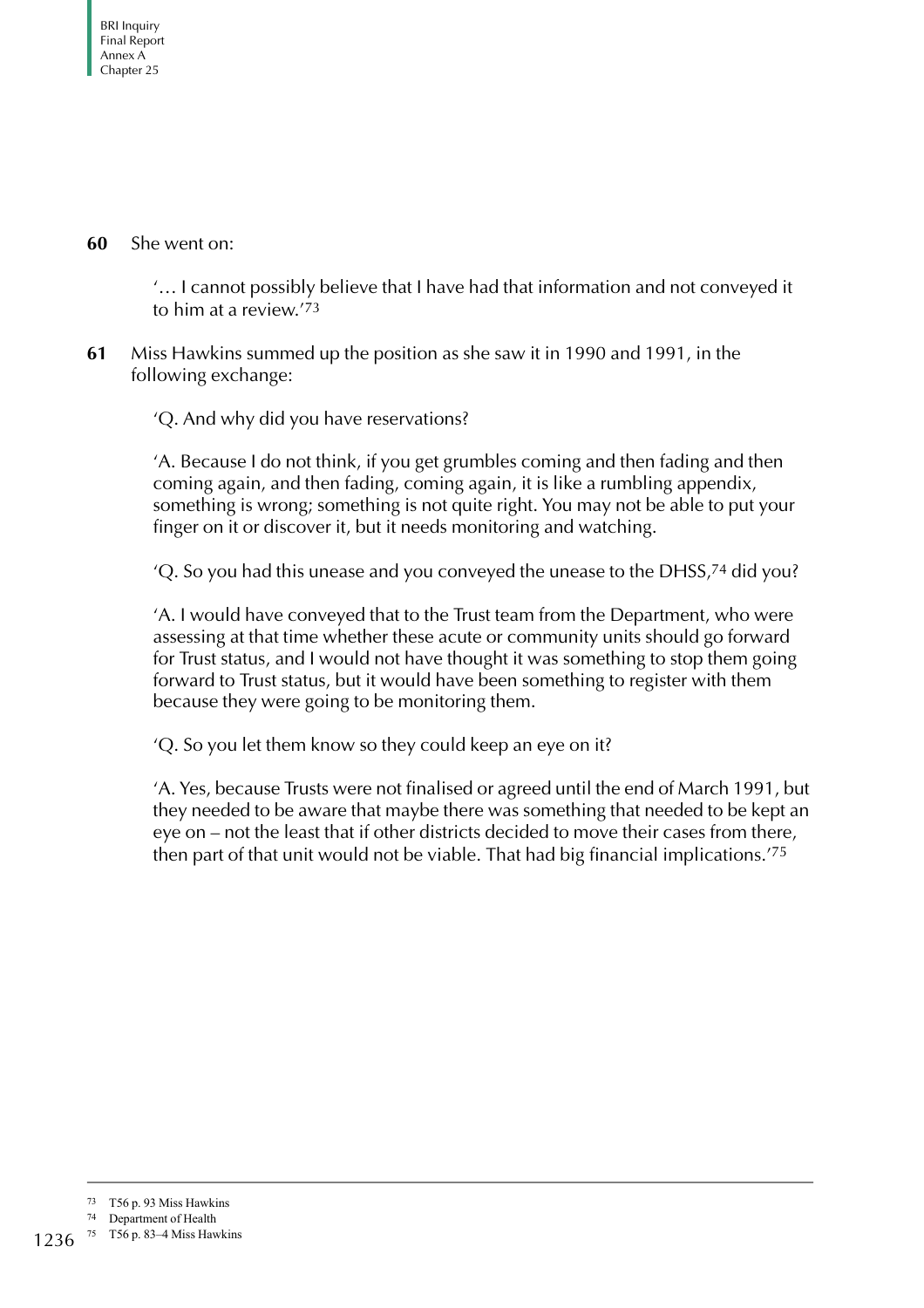## <span id="page-16-0"></span>Report of the performance of the PCS Service in 1990

**62** A table prepared in the UBH and supplied to the Inquiry gave figures for open-heart operations in 1990:76

**Operations – Over-1s Mortality rate % 95 (16) 16.8 Operations – Under-1s** Mortality rate %  $39(5)$  12.8

- **63** The number of open-heart operations had dropped from 150 in 1989 to 134 in 1990.
- **64** Detailed tables, showing different procedures, were produced for the over-1 age group for the purposes of comparison.77 Of the 'complex' operations performed between 1985 and 1990, 30.8% of patients died following surgery in Bristol. The figure for the UK for 1989 was shown as 18.2%.
- **65** A further table showed 30-day mortality figures for open-heart surgery for the under-1s between 1984 and 1989, and 1990, compared with the mortality rate in the UK for 1984–1988, as reported by the UK Cardiac Surgical Register:78

|                   | <b>Operations</b> | Mortality rate $\%$ |
|-------------------|-------------------|---------------------|
| Bristol 1984-1989 | 143(46)           | 32.2                |
| Bristol 1990      | 39(5)             | 12.8                |
| UK 1984-1988      | 2,777 (590)       | 21.2                |

**66** A further table sought to analyse open-heart surgery on the under-1s by procedure. Eight deaths out of 13 in the 'AVSD (complete)' group were shown for the period from 1984 to 1989: in 1989–1990 there were no deaths in five operations. No operations were performed for the diagnosis 'TGA plus VSD' in 1989–1990. One operation had been performed in 1989–1990 for 'Truncus Arteriosus':79 the patient died.80

<sup>76</sup> Figures taken from Table 1 at UBHT 0055 0082; figures in parentheses are for deaths

<sup>77</sup> Figures taken from Table 5 at UBHT 0055 0086

<sup>78</sup> Figures taken from Table 7 at UBHT 0055 0088; figures in parentheses are for deaths

<sup>79</sup> See Chapter 3 for an explanation of these clinical terms

<sup>80</sup> Figures taken from Table 8 at UBHT 0055 0089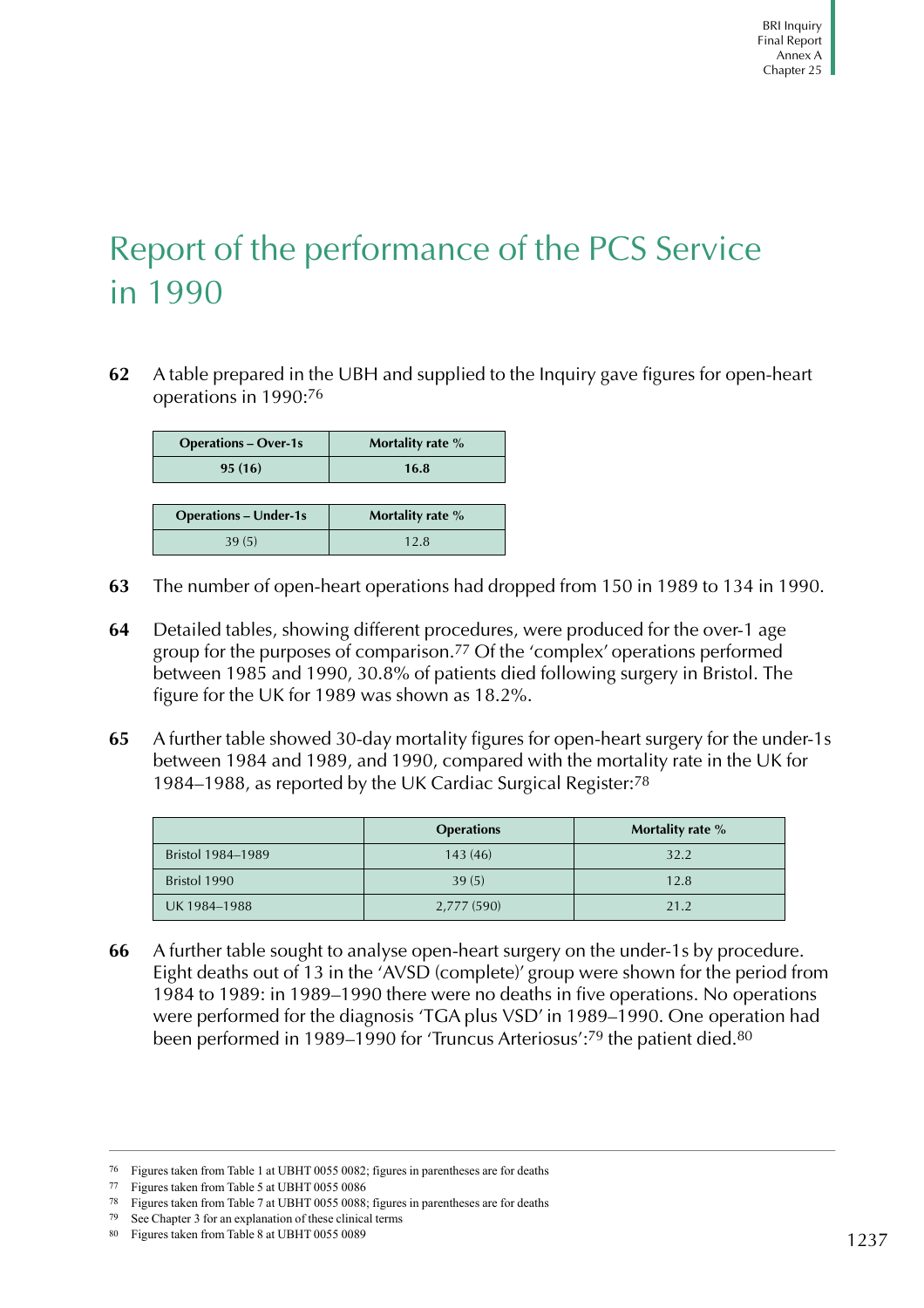**67** Closed-heart surgery on children over 1 year of age was reported to have a mortality rate of 2.4% over the six years from 1985 to 1990 inclusive, compared with the UK 1988 rate of 2%. In the under-1s, a 9.9% mortality was recorded compared with 6.2% in the UK in 1988.81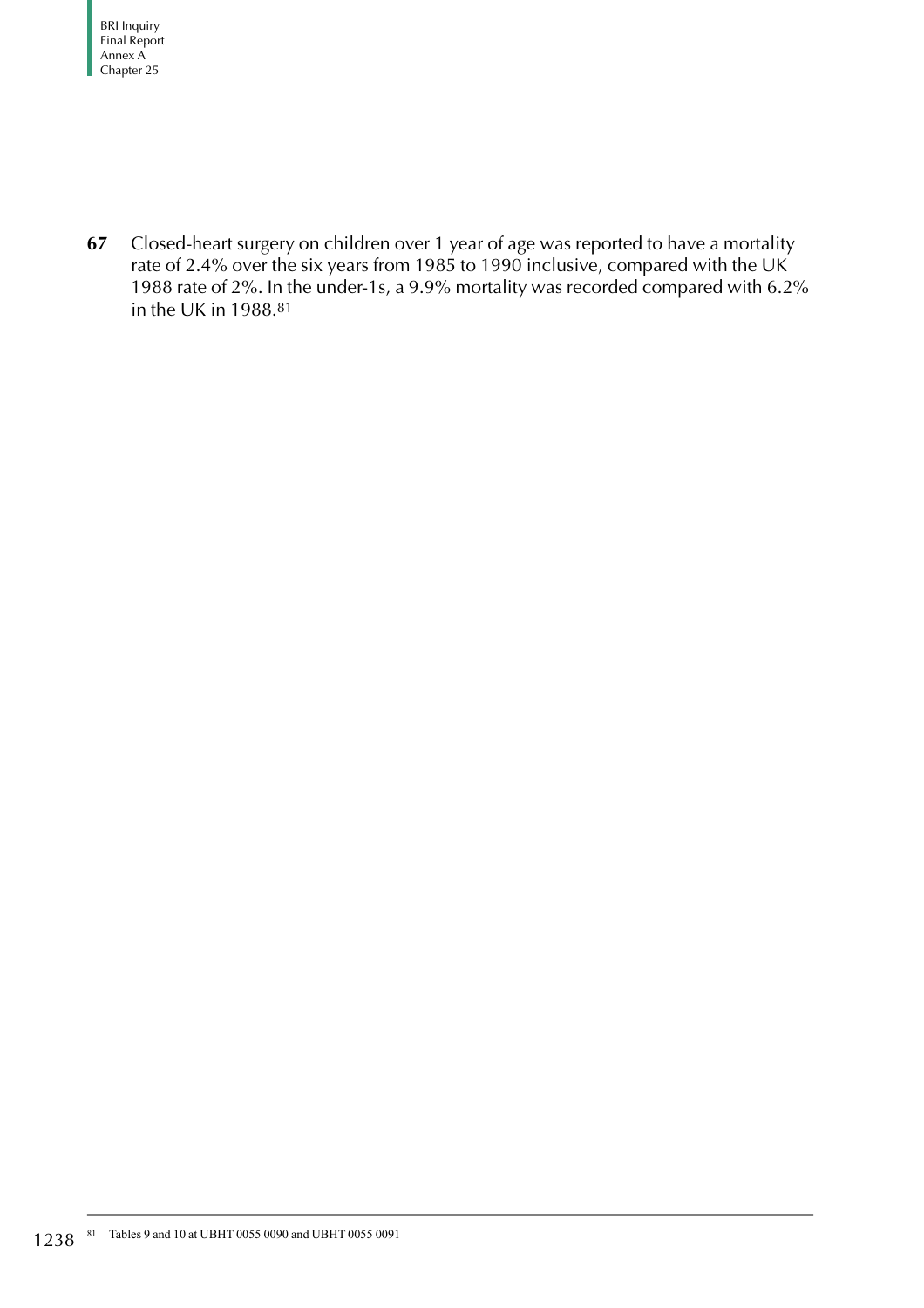# **Chapter 26 – Concerns 1991**

| Concerns                                                                          | 1240 |
|-----------------------------------------------------------------------------------|------|
| Accreditation of a training post in cardiology by the Royal College of Physicians | 1240 |
| Audit meeting 28 July 1991                                                        | 1242 |
| Autumn 1991                                                                       | 1249 |
| Concerns expressed by South Western Regional Health Authority (SWRHA)             | 1255 |
| Report of the performance of the PCS Service in 1991                              | 1271 |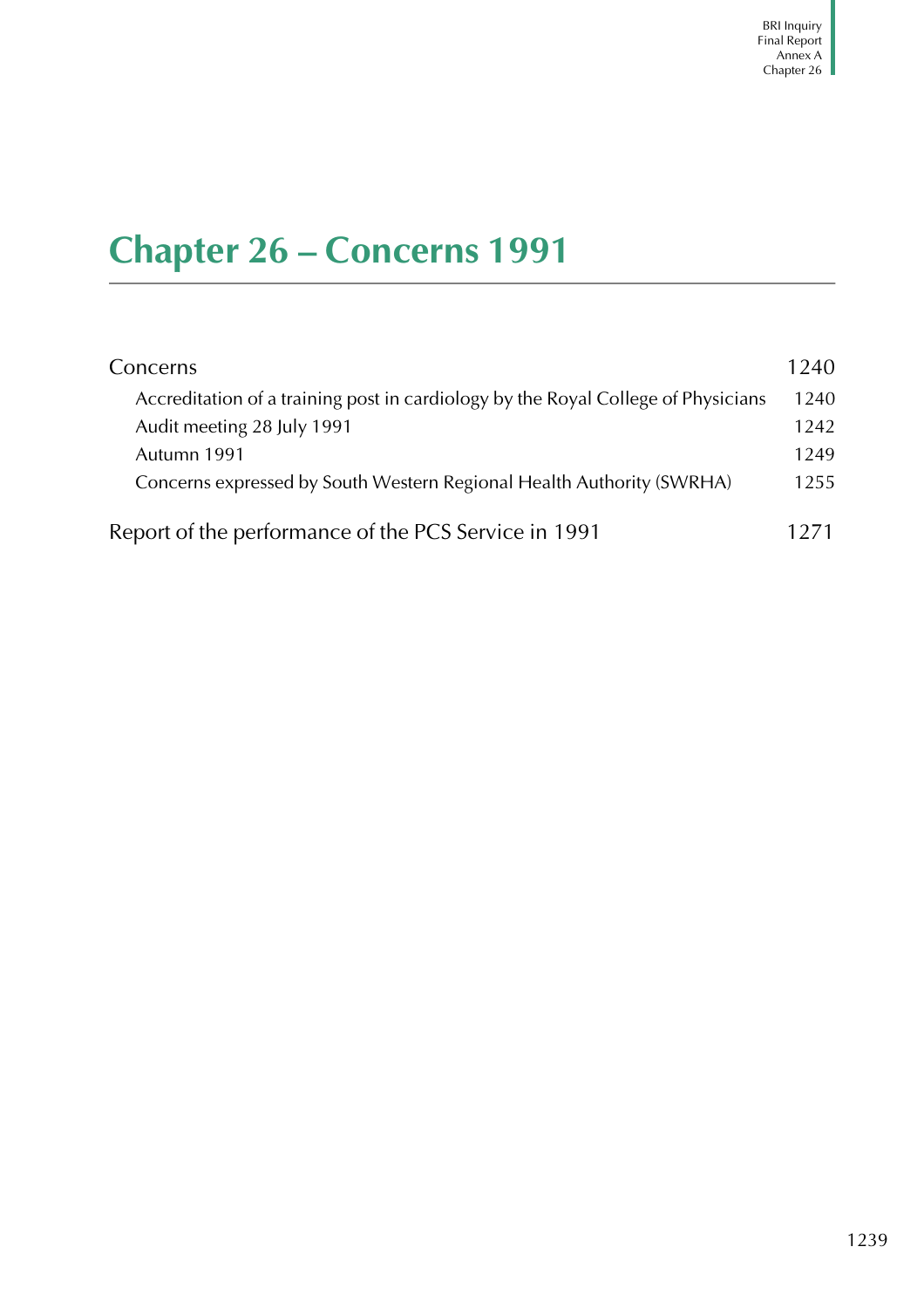## <span id="page-19-0"></span>Concerns

## <span id="page-19-1"></span>**Accreditation of a training post in cardiology by the Royal College of Physicians**

- **1** On 17 January 19911 Dr Elliot Shinebourne, a paediatric cardiologist at the Royal Brompton Hospital, visited Bristol Royal Hospital for Sick Children (BRHSC) as a representative of the JCHMT2 in order to assess the establishment of a senior registrar post in paediatric cardiology.3 After the visit Dr Shinebourne recommended that the training post not be accredited, 'essentially because of the split site'.4
- **2** Dr Robin Martin, consultant cardiologist, told the Inquiry about his application for a senior registrar post in paediatric cardiology:

'A. … I applied to the Joint Committee on Higher Medical Training for approval of a post … it might have been 1990 when I actually made the application. We were visited by Dr Shinebourne to look at the potential setup of the post that we proposed and the training opportunities that it gave. …

'Q. … His recommendation was that there should not be accreditation; am I right?

'A. Yes, that is correct.

'Q. The basis for that was what?

'A. I think he accepted that we had plenty of cardiological throughput and training opportunities. As I remember, his main objection, or main concern, was the separation of the two sites for surgical care and it is an important part of training for the senior registrar, as it was then, the specialist registrar, to have input and participation in post-operative care of open-heart cases. That is specified in the training programme. He was concerned that that would not be feasible.'5

**3** Dr Stephen Jordan, consultant cardiologist, explained in the following exchange:

'A. My recollection is that they had no problems with the investigational side but they did not like the fact that there was no open-heart surgery on the same site, that is the Children's Hospital, and there was no involvement or there was no planned involvement in post-operative care which they considered was an essential part of training.

- 4 T90 p. 27 Dr Joffe
- 1240 5 T77 p. 45–6 Dr Martin

<sup>1</sup> UBHT 0195 0015; programme for the day, addressed from BRHSC to JCHMT

<sup>2</sup> Joint Committee on Higher Medical Training of the Medical Royal Colleges

<sup>3</sup> Approval was needed from the Royal College of Physicians (RCP) before a post could be designated as a training post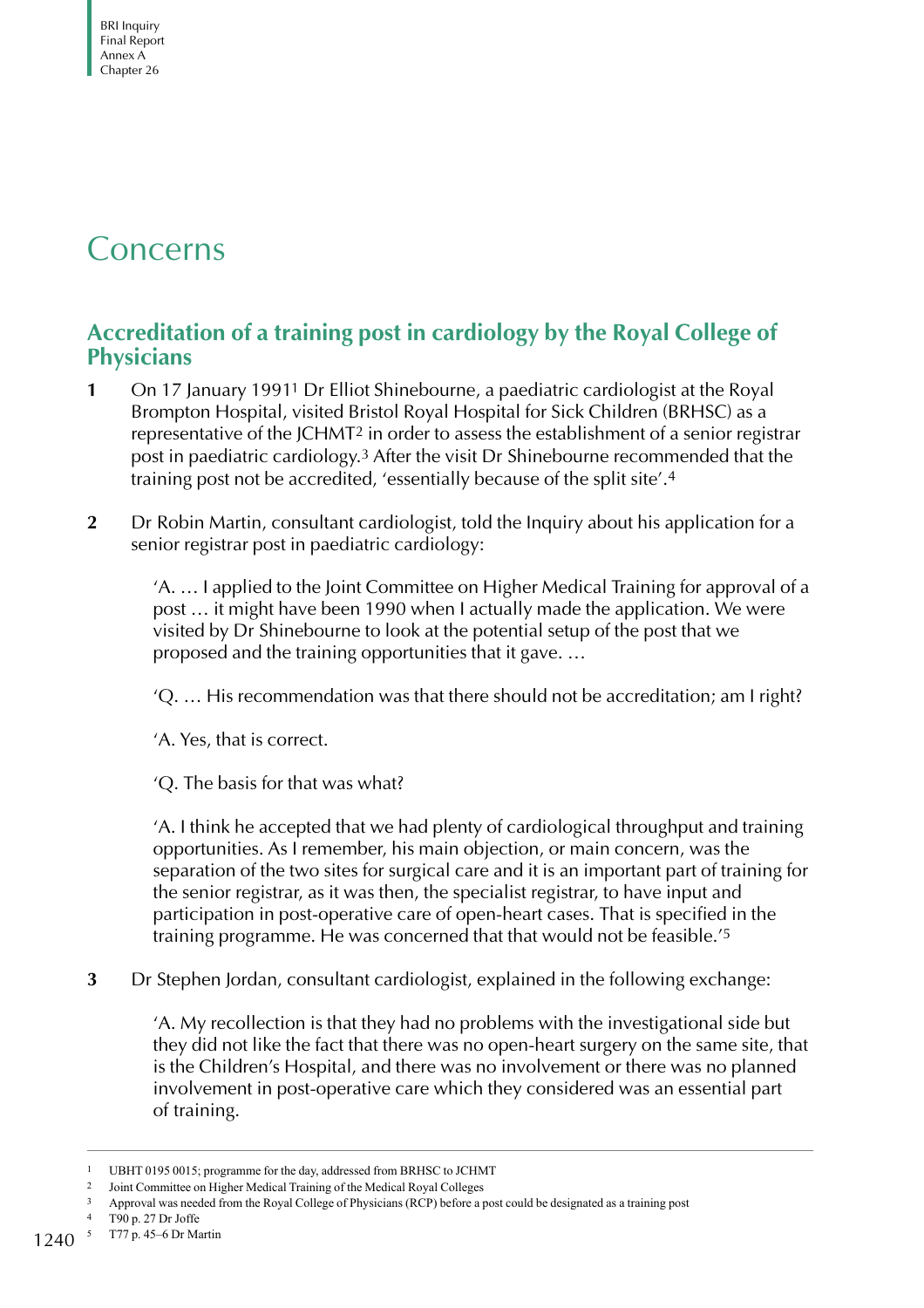'Q. There is no reason particularly why you should, Dr Jordan, have considered the evidence Dr Shinebourne gave at the GMC hearings. He said there "The paediatric cardiologists in Bristol were pretty much divorced from post-operative care" … That was one of his two main concerns: one was the split site for surgery and the other was a lack of involvement in post-operative care?

'A. Yes.

'Q. The hypothetical senior registrar in paediatric cardiology who might be appointed, when he or she came to the hospital Dr Shinebourne's concerns would be they would not be properly exposed, if you like, to the surgery and to the postoperative care?

'A. That is correct.'6

**4** Dr Hyam Joffe, consultant cardiologist, told the Inquiry about the lack of support for the consultant paediatric cardiologists:

'… we did not have a regular substantive post as senior registrar [in paediatric cardiology] until 1992 or 1993. And of course this put us all under great duress. We had applied, I think, two or three times and … the penultimate [visit], was when Dr Shinebourne came to visit Bristol.'7

**5** Dr Stewart Hunter, consultant in paediatric cardiology, told the Inquiry how the senior registrar post was eventually approved:

'A. …There had been a previous visit about a year before by a Dr Shinebourne from the Brompton Hospital, and he had decided not to give full approval because of the problems which he considered in the split-site geography: that it was difficult, he felt, to maintain a good level of supervision of the junior staff between the two sites. The people at the Children's Hospital then asked the JCHMT if they could have a follow-up visit, because they had by then plans to first of all move more onto the children's site, but also that they had plans in the long term to join the two sites together. I therefore made the follow-up appointment. I personally did not feel that the two-site geography invalidated the training process. I have other views about the management of patients, but it did not invalidate the training process, and I said so, as a result of which, the senior registrar post in paediatric cardiology was accredited following my visit.'8

<sup>6</sup> T79 p. 159–60 Dr Jordan

<sup>7</sup> T90 p. 58 Dr Joffe

<sup>8</sup> T60 p. 117 Dr Hunter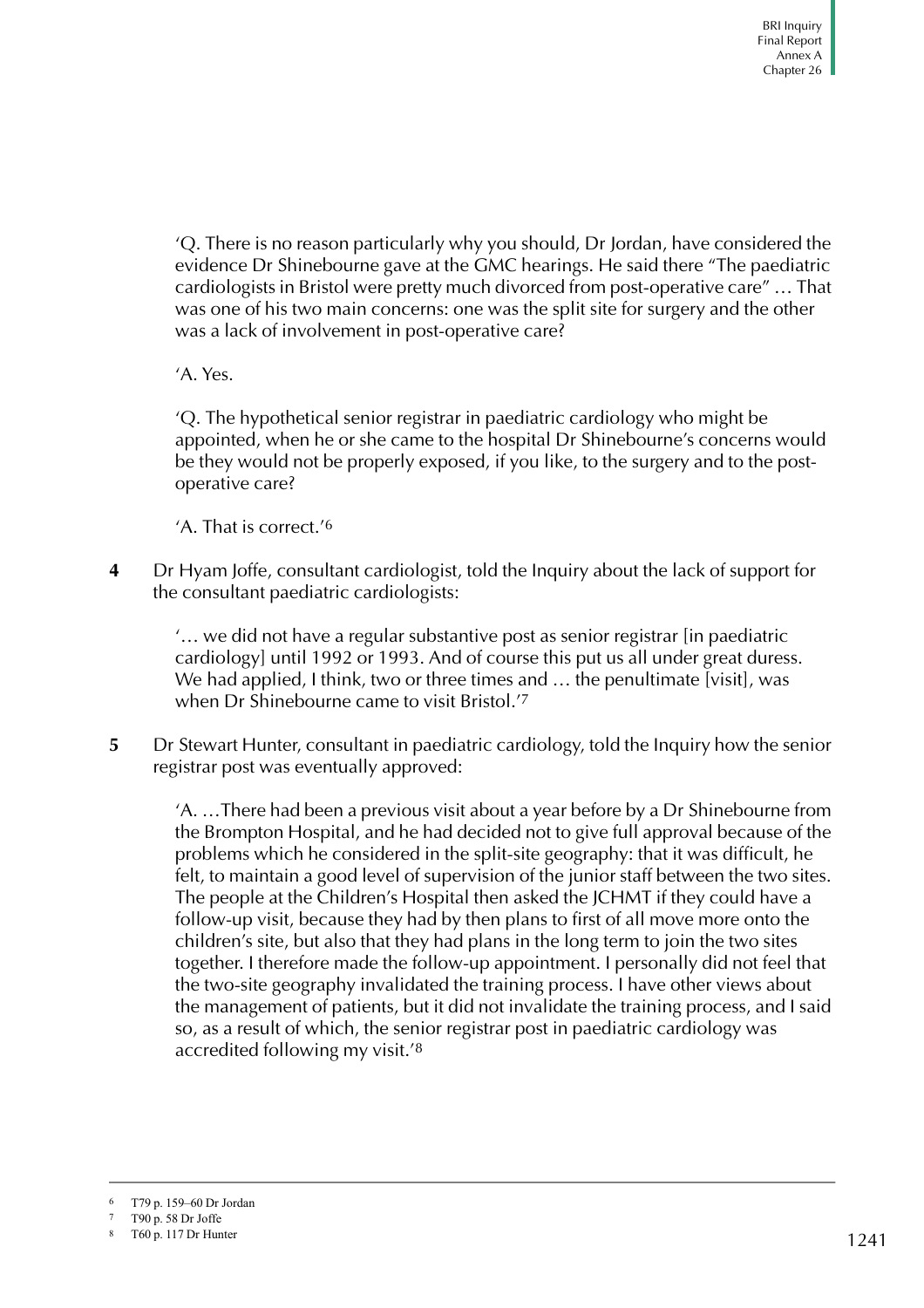## <span id="page-21-0"></span>**Audit meeting 28 July 1991**

- **6** On 28 July 1991 there was a meeting of the Paediatric Cardiac Surgical and Anaesthetic Group. Dr Christopher Monk, consultant anaesthetist, described this as one of a series of meetings which had been held at which the paediatric cardiologists, paediatric cardiac surgeons and paediatric cardiac anaesthetists met to discuss the performance of the Unit and the treatment protocols for children. He told the Inquiry that the meetings were used as a forum to look at ways in which they could develop the service and to reflect upon any problems encountered in the past year.<sup>9</sup> This particular meeting was between the surgeons and the anaesthetists to discuss the specific problem of pulmonary hypertension.10
- **7** Dr Jordan expressed the view that such meetings were 'regular but infrequent informal meetings' which took place in people's houses, which were not ever minuted.11 On this occasion, however, Dr Stephen Bolsin, consultant anaesthetist, produced minutes of the meeting. The introduction to the minutes stated:

'By way of introduction to the meeting, Mr Wisheart provided tables of open and closed cardiac surgery results for the Bristol Paediatric Unit. Comparisons were made in this data for mortality in the Bristol Cardiac Unit in 1990 and the UK national average in 1988. Mr Wisheart said that he thought that the tables demonstrated that the problem which had thought to have been reaching crisis proportions in the Bristol Unit, when put in context, was actually not as serious as had been thought.

'Dr Bolsin said that he thought that the data in the tables in which the Bristol mortality was higher than the UK average for 2 years prior, vindicated the vigilance of the anaesthetic staff in recording their mortality data and vigorously pursuing requests for a combined meeting. This point of view was supported by Dr Burton, Dr Masey and Dr Monk.'12

**8** Dr Bolsin described his approach to the meetings as follows:

'The meetings in people's houses did not have agendas and I was trying to formalise this type of discussion because I felt this was a point at which we could actually begin to constructively decide what we were doing well and what we were doing badly and if we were doing something badly then to make sure we did not keep on doing it badly.'13

<sup>9</sup> T73 p. 92–3 Dr Monk

<sup>10</sup> T73 p. 93 Dr Monk

<sup>11</sup> WIT 0099 0019 Dr Jordan

<sup>12</sup> UBHT 0061 0146; Dr Bolsin's covering letter and distribution list is at UBHT 0061 0145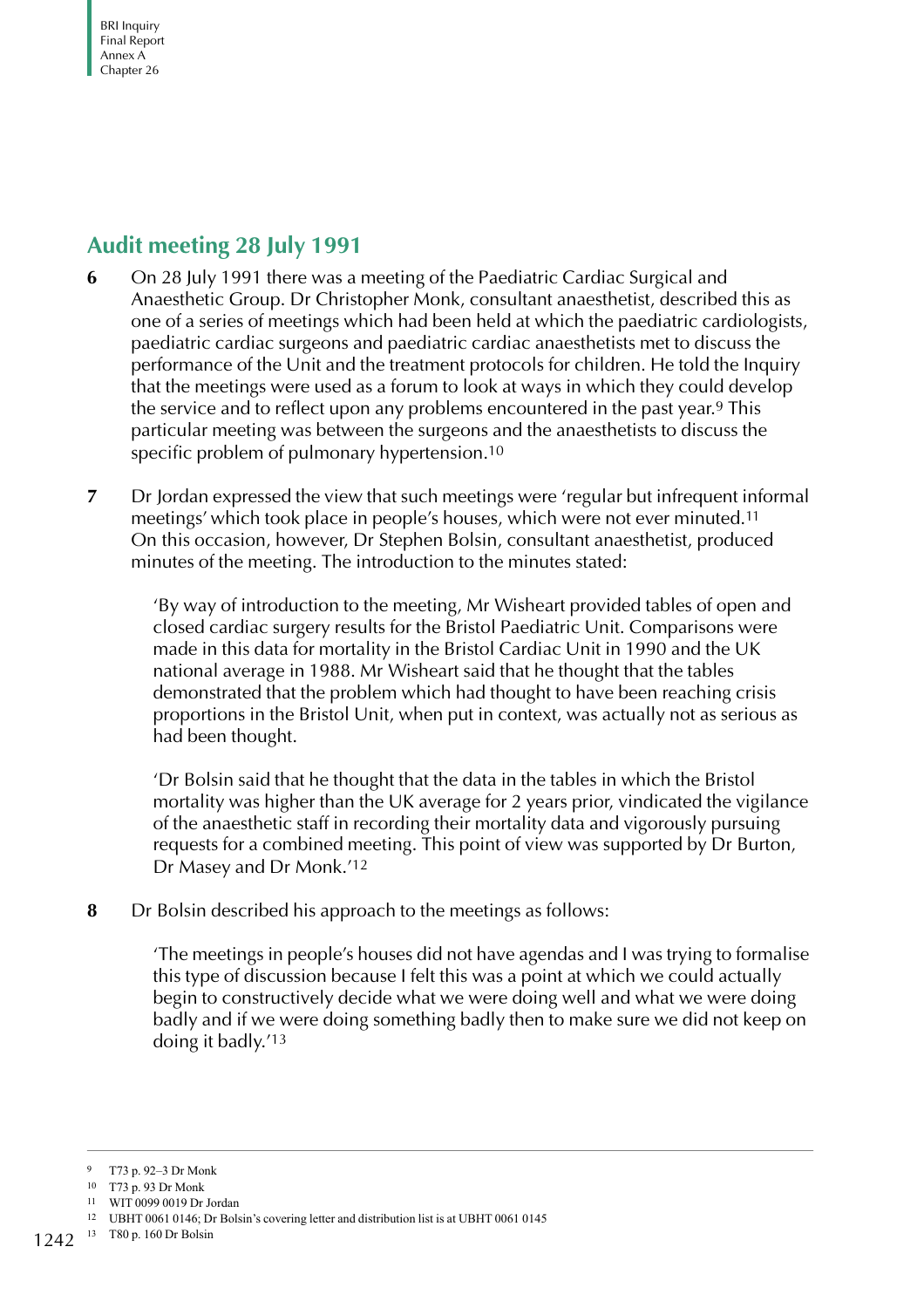- **9** Dr Bolsin said that the Group did not accept the minutes. He explained that by saying 'vindicated the vigilance of the anaesthetic staff in ... vigorously pursuing requests for a combined meeting' he was indicating that he was pleased that, as anaesthetists, they had been able to bring about this combined meeting where they had been able to share figures.14
- **10** Asked about the terminology of his minute, Dr Bolsin said:

'I think I am summarising certainly the feeling of Dr Burton, Dr Masey, Dr Monk and myself that the anaesthetists had now managed to get hold of some data which indicated we were probably improving some of our operative records but it may be some of the others were staying the same.'15

**11** Dr Bolsin said that the position he took at the meeting was that he would not, on his own, want to put forward data, make a complaint, or make a criticism. He said this was because he had been advised that was not the way to go about it and, following what he saw as his having been warned off by Mr Wisheart,<sup>16</sup> he had been advised to keep his head down. He said that he was happy to take the lead in representing a common point of view with the other anaesthetists:

'I was not prepared to say it on my own, I was only prepared to document it with the support of the others.'17

**12** Dr Bolsin said that the phrase attributed to Mr Wisheart, 'Mr Wisheart said that he thought the tables demonstrated that the problem which had been thought to have been reaching crisis proportions in the Bristol Unit,' referred to the fact that in 1989 the results showed that, for open-heart surgery on children under 1 year, Bristol had a mortality rate which was twice the national average:18

'I think what that was referring to was the fact in the preceding year there had been this very clearly expressed concern which had got to the level of the District General Manager about a national average mortality in the under 1 years – mortality at Bristol which was twice that of the national average and we now had figures presented at this meeting for the first time in which the mortality rate had dropped down to ... probably a third ...

'This was very reassuring and I think that moves us into paragraph 2 where we are talking about this vindicating the vigilance of the anaesthetic staff in recording their mortality data and Dr Masey and I both recorded our mortality data in logbook form and also minuted their "vigorously pursuing requests for a combined meeting".'19

16 See [Chapter 25](#page-0-0)

<sup>14</sup> T80 p. 166–7 Dr Bolsin

<sup>15</sup> T80 p. 166–7 Dr Bolsin

<sup>17</sup> T80 p. 169 Dr Bolsin

<sup>18</sup> T81 p. 2–3 Dr Bolsin

<sup>19</sup> T81 p. 3–4 Dr Bolsin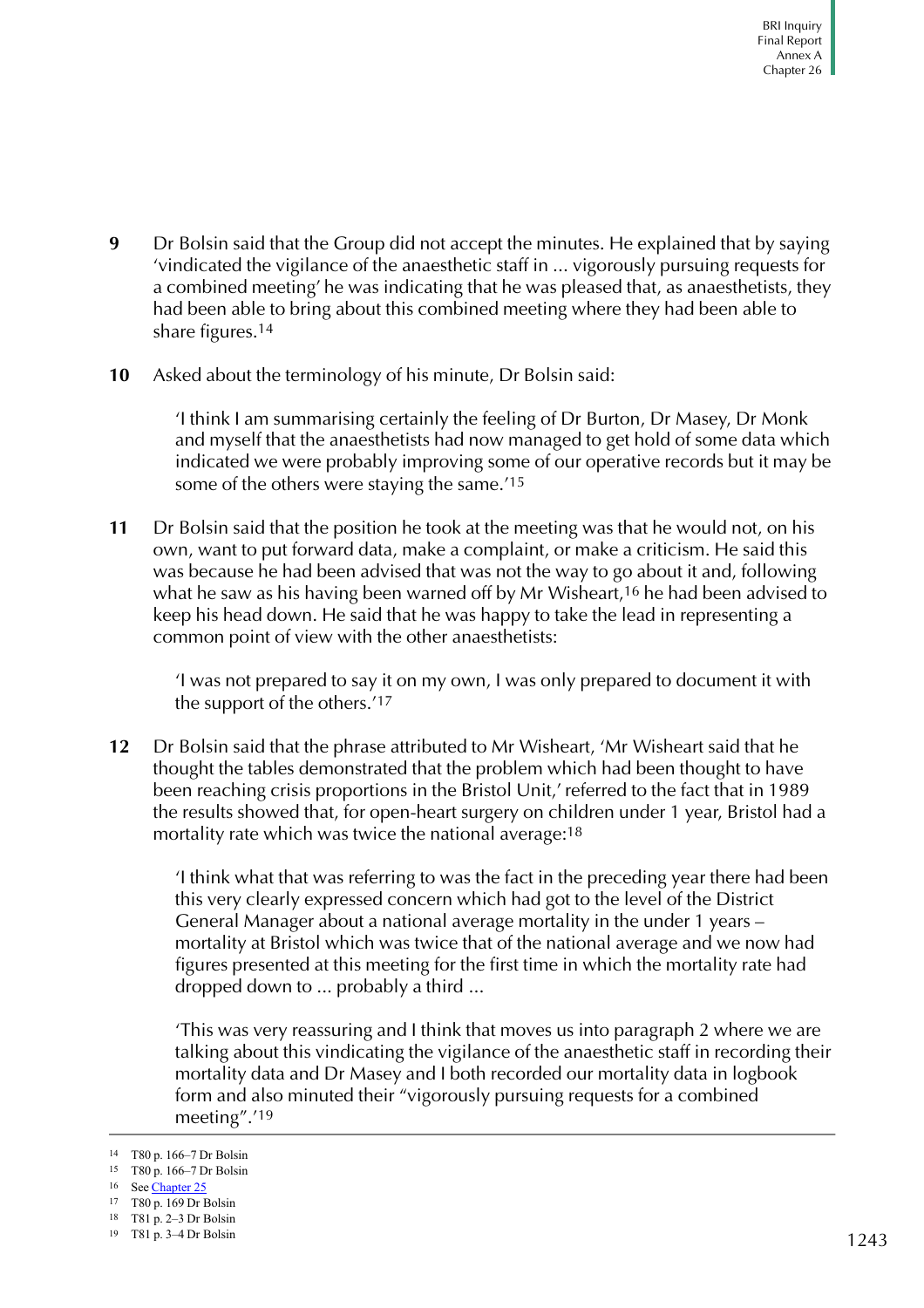#### **13** Dr Bolsin added:

'There was a degree of satisfaction on my part. I think we come back to the point that these minutes were not accepted by the Group, but certainly what I wanted to document was my satisfaction at having identified a problem which may have been of crisis proportions or certainly close to, that vindicated the vigilance of the anaesthetic staff in recording their mortality data and asking for meetings and that this seemed to have improved the mortality rate.'20

**14** Dr Bolsin was asked about the fact that the minutes were not accepted by the Group:

'I thought I was reflecting what the Unit told me, but I was subsequently told after producing these minutes that they were not representative and I was not to produce them ever again.'21

**15** Dr Bolsin was asked whether it was phrases such as 'vindicated the vigilance' and 'vigorously pursuing' that led to the minutes not being accepted:

'It is a very long minute, it goes over three or four pages and I am not sure what it was about the minutes that were particularly offensive to the people who objected to it to me, which were Mr Wisheart and Dr Masey. What I was trying to do was encapsulate a meeting that probably went over three or four hours and I felt they were useful phrases in encapsulating the feelings that certainly I was expressing and I thought I was capturing in other people at that meeting.' 22

**16** He continued:

'I do not think any particular phrases were picked out, I think it was "We do not want this minuted and we do not want you to take minutes in future", that was the message that I received from Dr Masey and Mr Wisheart.' 23

**17** Asked whether the minute may have been viewed as provocative, Dr Bolsin said:

'I do not think it is particularly provocative in view of the historical context in which the data that was presented at the meeting was placed. If you say "Here is a mortality rate twice the national average, here is a mortality rate that is a lot better", certainly something has to be vindicated in bringing down that rate and if it happens to have been the anaesthetists who believed that their data collection has helped them to achieve that fall in mortality rates along with other changes in management, which are discussed later in the minutes, then I would not see that as

<sup>20</sup> T81 p. 5 Dr Bolsin

<sup>21</sup> T80 p. 160 Dr Bolsin

<sup>22</sup> T81 p. 5–6 Dr Bolsin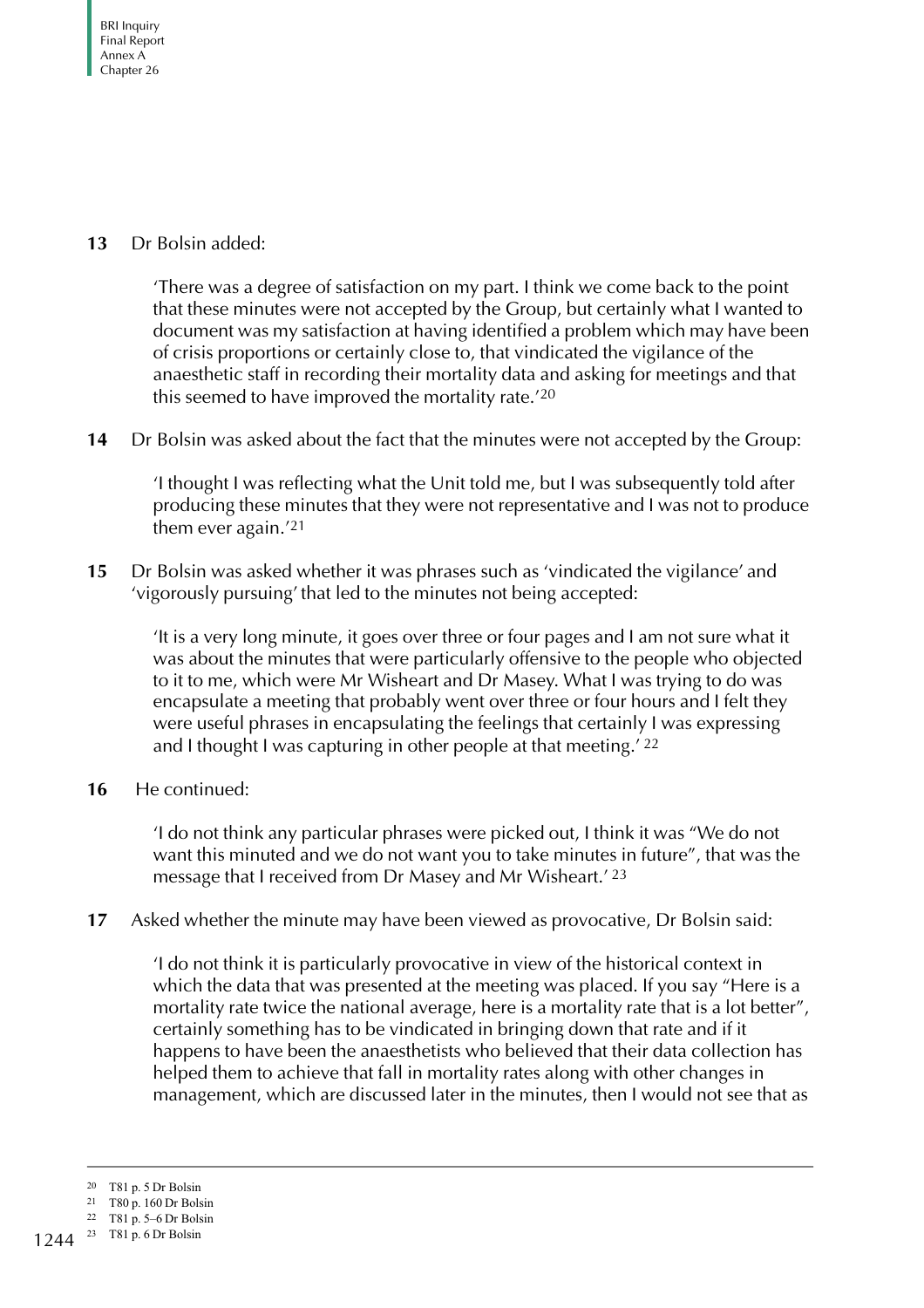being provocative, I would see that as what you said earlier on, as being selfcongratulatory and I would allow that group to be self-congratulatory.'24

#### **18** In his written statement to the Inquiry Dr Bolsin stated that:

'The first [PCS audit] meeting I attended was unminuted with no agenda and consisted mainly of a general overview of progress within the Unit without addressing key areas of under performance. At the next meeting I attended I took notes and circulated minutes of the meeting at a later date ... The minutes were deemed by Mr Wisheart and Dr Masey to have not corresponded with their memory of the audit meeting and I was told that I would not be required to take minutes of audit meetings in future. This rebuff to my constructive approach to the problem of performance in the paediatric cardiac surgery unit led me to believe that there was unlikely to be a constructive approach to audit in the near future. My attendance at the meetings was reduced as I did not believe they were a useful path to quality improvement for the future and my efforts to achieve constructive change were neither recognised nor welcome.'25

**19** Mr Wisheart commented on Dr Bolsin's statement:

'I do recall the unease with which his minutes of the meeting of 28th July 1991 were received ... At the subsequent meeting, as I remember it, this was expressed by his anaesthetic colleague or colleagues but not by me, although I did agree with them. The reason for unease was that the minute contained a partisan element which had not been present at the meeting. To describe this incident as a "rebuff" leading to the conclusions referred to above, is to magnify a minor incident out of all proportion.'26

#### **20** Dr Bolsin responded in his oral evidence:

'Mr Wisheart obviously has a good memory for minor incidents and I think that being asked not to take minutes again of that type of meeting is more than just a minor incident, that is actually a major change in policy and I think that to me could be interpreted as a rebuff.

'I think we are moving into the area of semantics but here we have the senior paediatric cardiac surgeon saying that he remembers there was some unease at that meeting about the taking of minutes or the future taking of minutes and I think that confirms what I said, which was that I believe I was seriously ordered not to take minutes of future meetings.

<sup>24</sup> T81 p. 6–7 Dr Bolsin

<sup>25</sup> WIT 0080 0108 Dr Bolsin

<sup>26</sup> WIT 0080 0319 – 0320 Mr Wisheart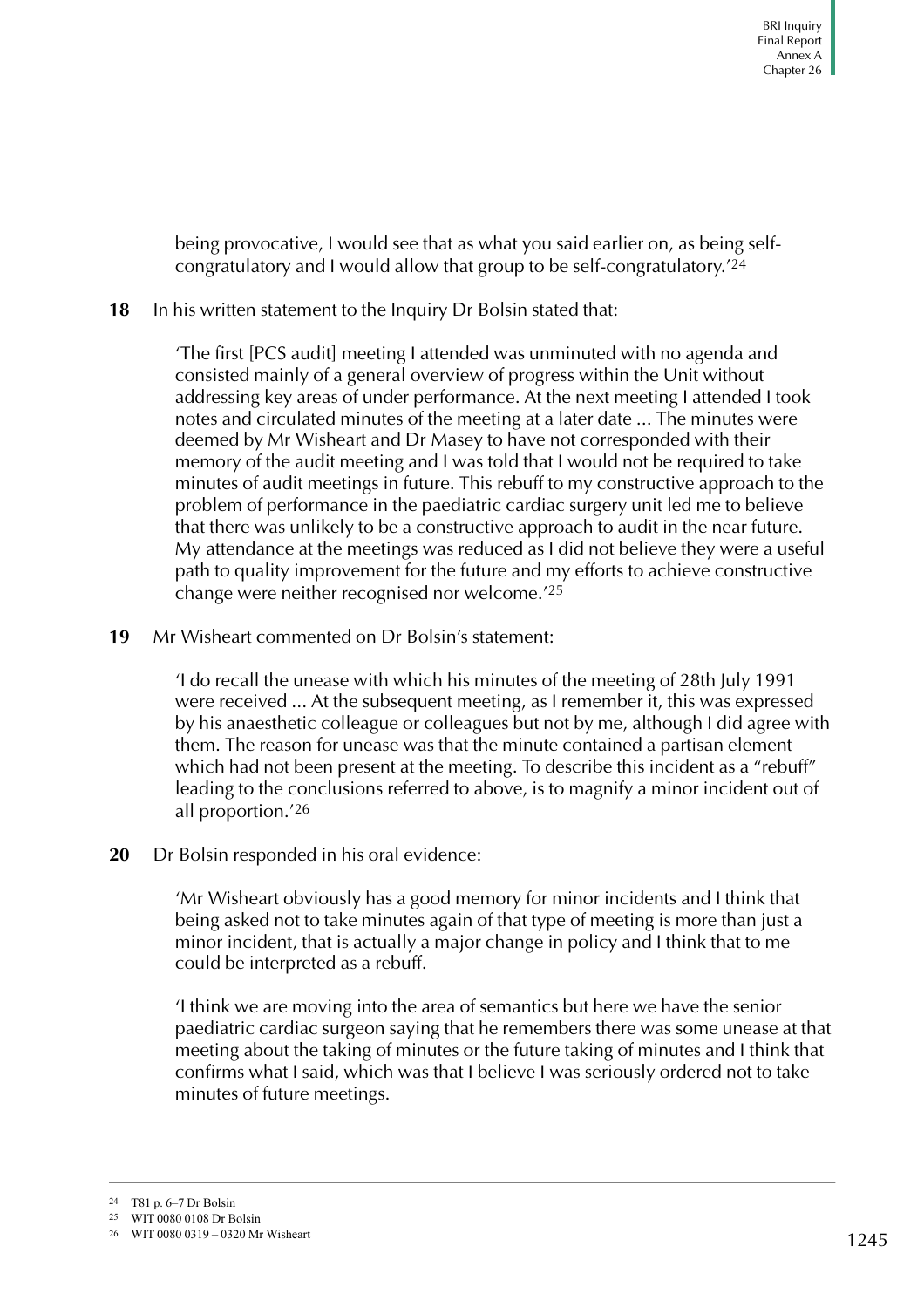'I think if somebody says at a meeting "This is simply not good enough" I think that is probably a phrase that is worth documenting. I personally do not necessarily support the production of anodyne minutes, I produce minutes which reflect the conclusions and the opinions expressed at the meeting and I think that is just me and my minute taking. I think if you want me to change my minute taking, fine, tell me what you think is wrong with my minutes, but do not say "We do not want these meetings minuted" or "We do not want these meetings minuted by you".'27

- **21** When Dr Sally Masey, consultant anaesthetist, was referred to the minutes during her oral evidence to the Inquiry, she told the Inquiry that they 'do look familiar' and it was 'my impression that I have seen them before', although she could not remember whether it was an agreed minute of the meeting or not.<sup>28</sup>
- **22** Concerning Dr Bolsin's statement that he was told not to produce any further minutes, there was the following exchange with Dr Masey:

'Q. If I suggested to you that Dr Bolsin has said that he was asked not to produce any more of these notes, what would you say?

'A. I would have no comment to make on that. I do not recall myself asking him not to do this.

'Q. Do you recall asking him to do it or not to do it?

'A. I do not recall either of those.'29

**23** Mr Janardan Dhasmana, consultant cardiac surgeon, agreed that the introduction to the minutes was expressing a sense of relief that was held by the whole Unit that the figures for 1990 showed a considerable improvement, the success being ascribed to the management of pulmonary hypertension.<sup>30</sup> He disagreed, however, that there was a 'crisis' in the Unit:

'Q. … is it right until the 1990 results came out there had been a sense that there was something of a crisis in the Unit because the outcomes were not as good as they should be?

'A. No, I would not say that. I would say concern, but not "crisis".

<sup>27</sup> T81 p. 7–10 Dr Bolsin

<sup>28</sup> T74 p. 72 Dr Masey

<sup>29</sup> T74 p. 73 Dr Masey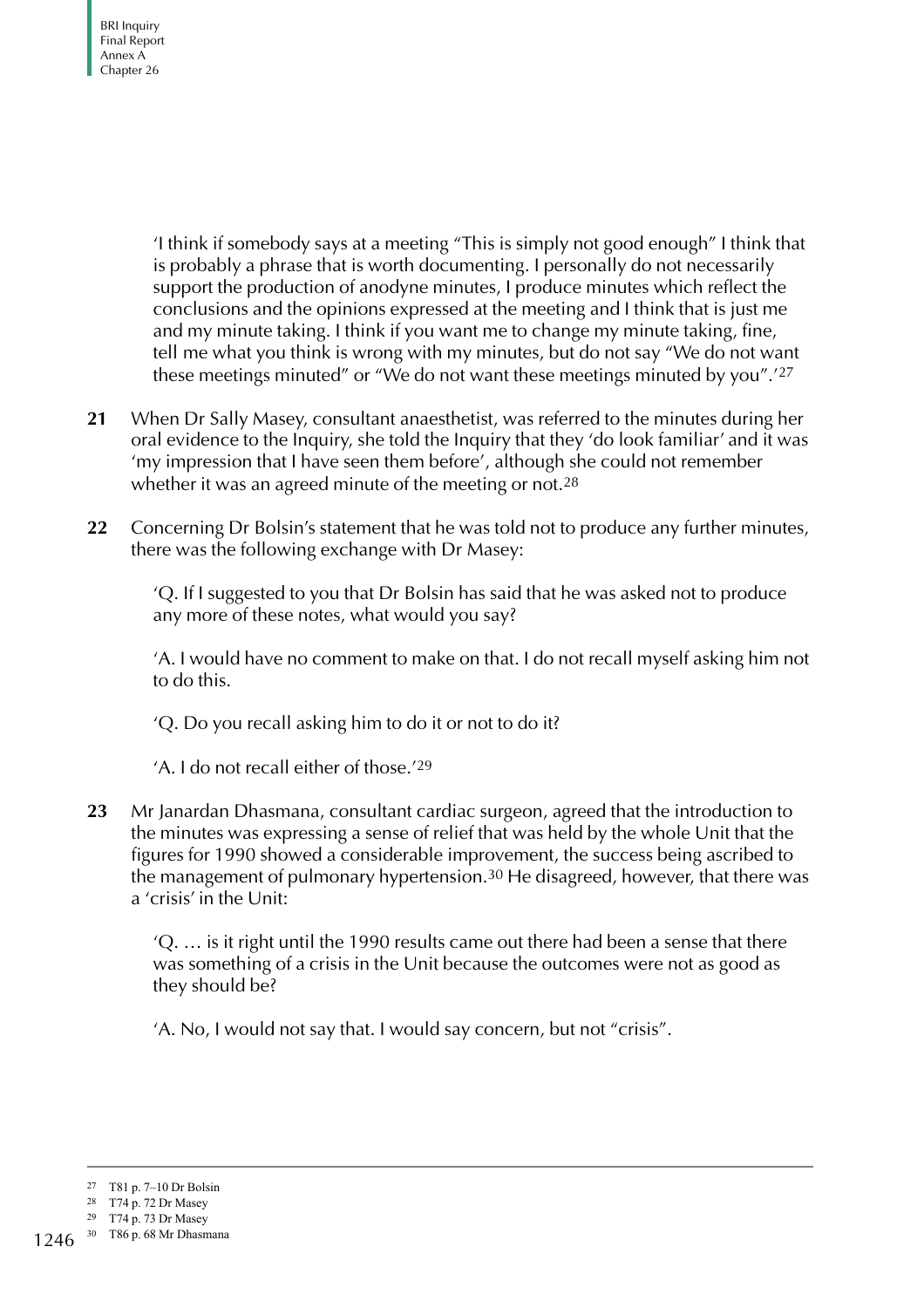'Q. So you take issue with the words "crisis proportions"?

'A. I think "crisis" is a little bit of an exaggeration, I would say, but of course there is a concern, and the concern would be there, if you have the mortality which appears to be on the high side, even if you put a statistical range on it.

'Q. If we look on, the problem, when put in context, missing the words "crisis proportions", was not actually as serious as had been thought. Is the problem referred to there the problem that Bristol's results were out of step with the UK's if one looked at the 1989 data and earlier?

'A. I would accept that.

'Q. The context is the context provided by the 1990 results?

- 'A. The improvement noticed, yes.'31
- **24** Mr Dhasmana reflected on the accuracy of the minute:

'Q. … when you read the minute through, did you think that it was a fairly accurate record of what had been discussed, or not?

'A. I mean, looking back, what I know now and various things, I am getting into looking very critically about the use of the word "crisis" and the use of the word "vigilance" and things like that. But at that time, I mean, I saw it and I did not really notice any difference, or —

'Q. So it did not strike you at the time as being out of place?

'A. No.'32

**25** Mr Wisheart was asked whether at the meeting he had used words to the effect that the problem had reached crisis proportions. There was the following exchange:

'A. The quick answer is that I cannot remember, but I think it is probably unlikely. I think that this is probably an interpretation of what I said. But I mean, I cannot recall, so I cannot be sure.

<sup>31</sup> T86 p. 69–70 Mr Dhasmana

<sup>32</sup> T86 p. 71–2 Mr Dhasmana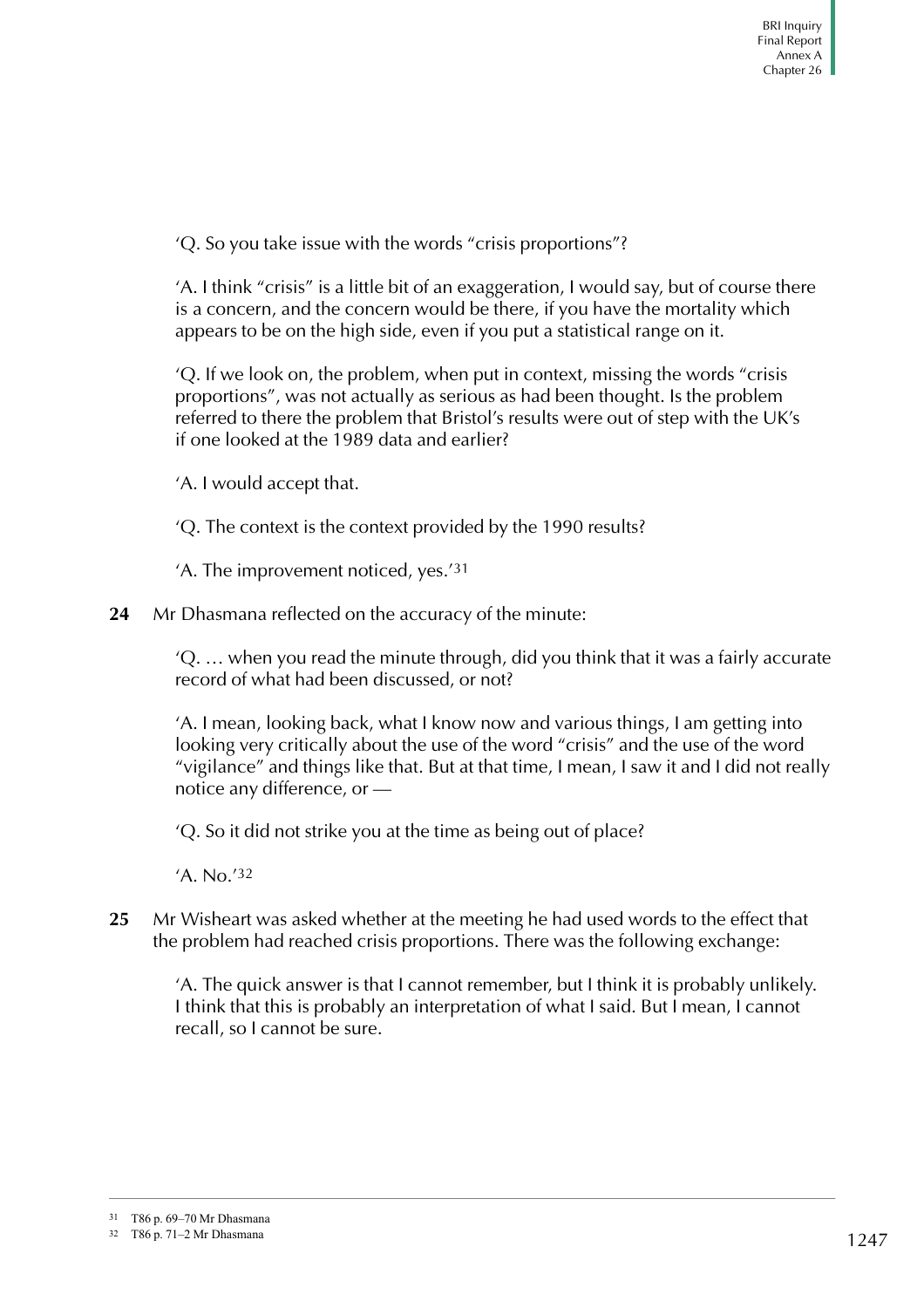'Q. Had you, then, allowing for an element of hyperbole, been suggesting that the results had been grim but now looked as though they were better?

'A. I think what is reflected by this phrase, whether I used the words or not, is the fact that in 1988 and in 1989 the results in the under-1s had been disappointing, previous years having been as we discussed, I believed, acceptable.

'So we had been recognising and discussing those particular problems and that is what is reflected here. Whether the words are accurate or not I do not think is particularly important, but that is what we had been dealing with.'33

**26** Dr Monk was asked whether the words 'thought to have been reaching crisis proportions' were an accurate reflection of what was said at the meeting. He replied:

'I do not recollect that we were describing it as a crisis, and I think that this is a recollection put in the terms of Dr Bolsin's own thoughts on that meeting. It was not a meeting of such heat or emotion that we would be going around saying: "We have a crisis", and, therefore, that would not be my recollection of the tenor of the meeting.'34

- **27** Dr Monk did not agree that Dr Bolsin's minute was saying that, if there had been a crisis, it was now over, and people were more prepared in retrospect to talk about it. Instead, he said that what he took the minute to be saying was that the problem was not as serious as had been thought.35
- **28** He did, however, agree that, from the fact that they were at this meeting discussing how to improve outcome, it could be deduced that Mr Wisheart was aware of the figures and of the problems of high mortality rates.36
- **29** Dr Monk was asked if he knew how poor the surgeons or anaesthetists had thought, prior to this meeting, that the figures probably were:

'The anaesthetic opinion on the performance of the Unit varied between individuals. There was a spectrum of opinion, and it was expressed by the anaesthetists differently, and there was a range with, I suspect, Dr Bolsin on one end of the spectrum and others at the other end, and, therefore, our own perceptions of the performance varied markedly.

'Q. Where were you in the spectrum?

'A. I was closer to the Bolsin end than the other side.'37

<sup>33</sup> T94 p. 86–7 Mr Wisheart

<sup>34</sup> T73 p. 96 Dr Monk

<sup>35</sup> T73 p. 96–7 Dr Monk

<sup>36</sup> T73 p. 97 Dr Monk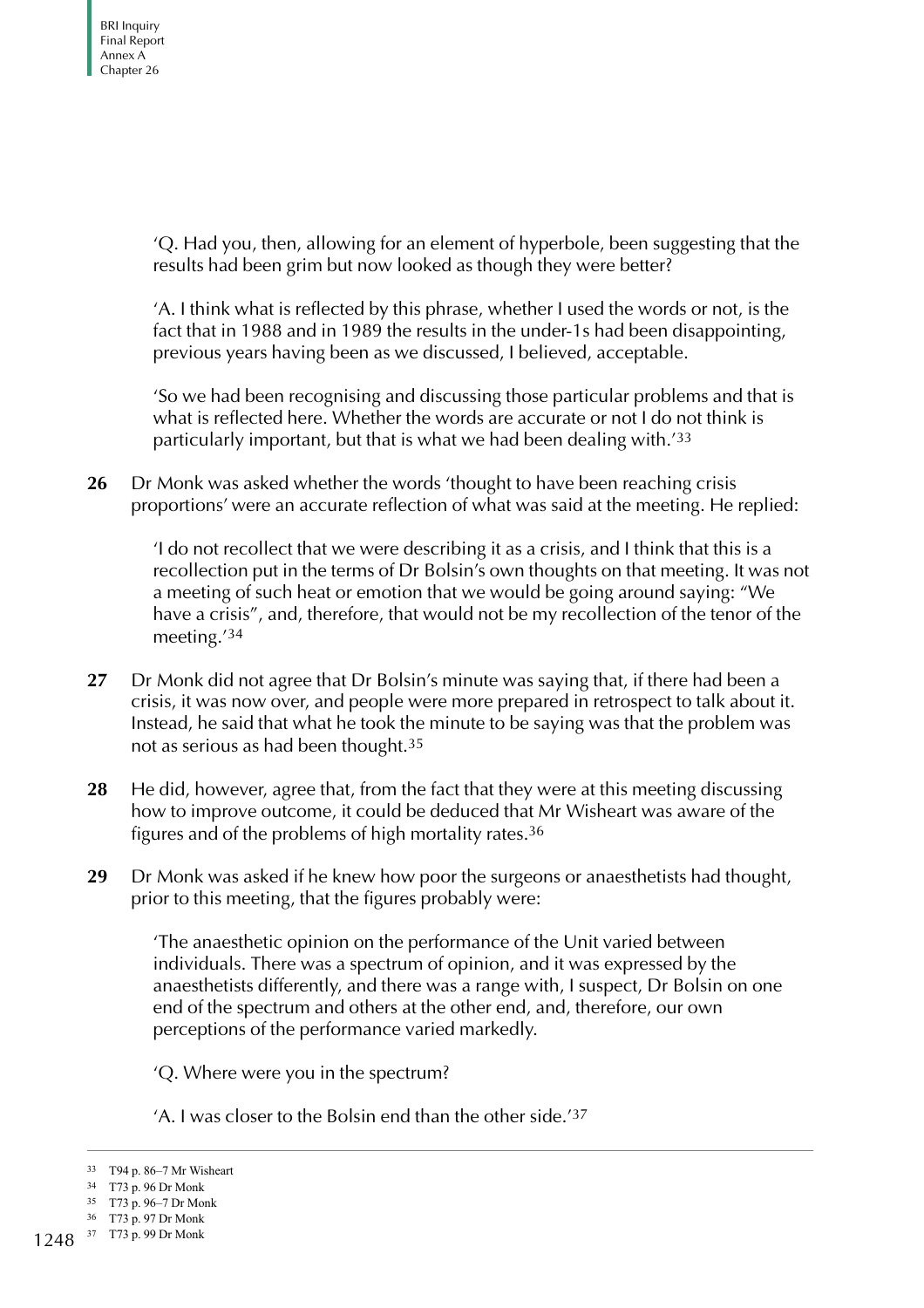**30** Dr Jordan, who was not present at the meeting, said that he himself never saw any data about paediatric cardiac surgery in Bristol compiled by Dr Bolsin, either directly or through a third party.38 He was asked whether he could think of anything that might have been happening at the time that could justify the reference to a problem as reaching 'crisis proportions', but actually was not as serious as was thought. He replied:

'I was not aware of anything that could remotely be described as "assuming crisis proportions" ... that related to cardiology or cardiac surgery at that time.'39

### <span id="page-28-0"></span>**Autumn 1991**

**31** Professor Prys-Roberts, Professor of Anaesthesia, University of Bristol, stated in his written evidence to the Inquiry that in October 1991 Dr Bolsin had a further discussion with him:

'Dr Bolsin … showed me some preliminary data which he had gathered between 1989 and 1991. These data, for paediatric cardiac operations at the Bristol Royal Infirmary, appeared to show a higher mortality than in other cardiac units. I cannot remember precise details because Dr Bolsin did not give me a copy of the data. I suggested that he should continue to keep accurate records of prospective cases, and their outcome; and that he would then be able to make comparisons between his data, and those of other anaesthetists, who were known to him, who were involved in paediatric cardiac surgery in the UK and elsewhere. I did not regard this as a "secret" or "confidential" audit, as has been suggested by others, nor did I "sanction" such a process in any official capacity. I had no authority to do so.'40

**32** Dr Bolsin was asked about the date of this meeting and replied:

'I am not going to deny that this conversation took place, but I cannot remember it. I mean, it fits in with the events. I was collecting data and showing it to just about everyone. I showed it to Dr Clements and a lot of other people and this is consistent with my actions at that time.<sup>'41</sup>

**33** On 11 October 1991 Professor John Norman, Department of Anaesthetics, University of Southampton, wrote to Professor Prys-Roberts:

'Three of your younger cardiac anaesthetists have approached Tom Abbott – one of our cardiac team – to say they are extremely worried about the results of cardiac surgery in Bristol and the conduct of bypass. They claim the mortality in Bristol is very much higher than that in other centres. I believe some concern has also been expressed in other quarters. The anaesthetists are apparently unsure as to how to proceed.

<sup>38</sup> T79 p. 95 Dr Jordan

<sup>39</sup> T79 p. 97 Dr Jordan

<sup>40</sup> WIT 0382 0002 Professor Prys-Roberts

<sup>41</sup> T82 p. 67–8 Dr Bolsin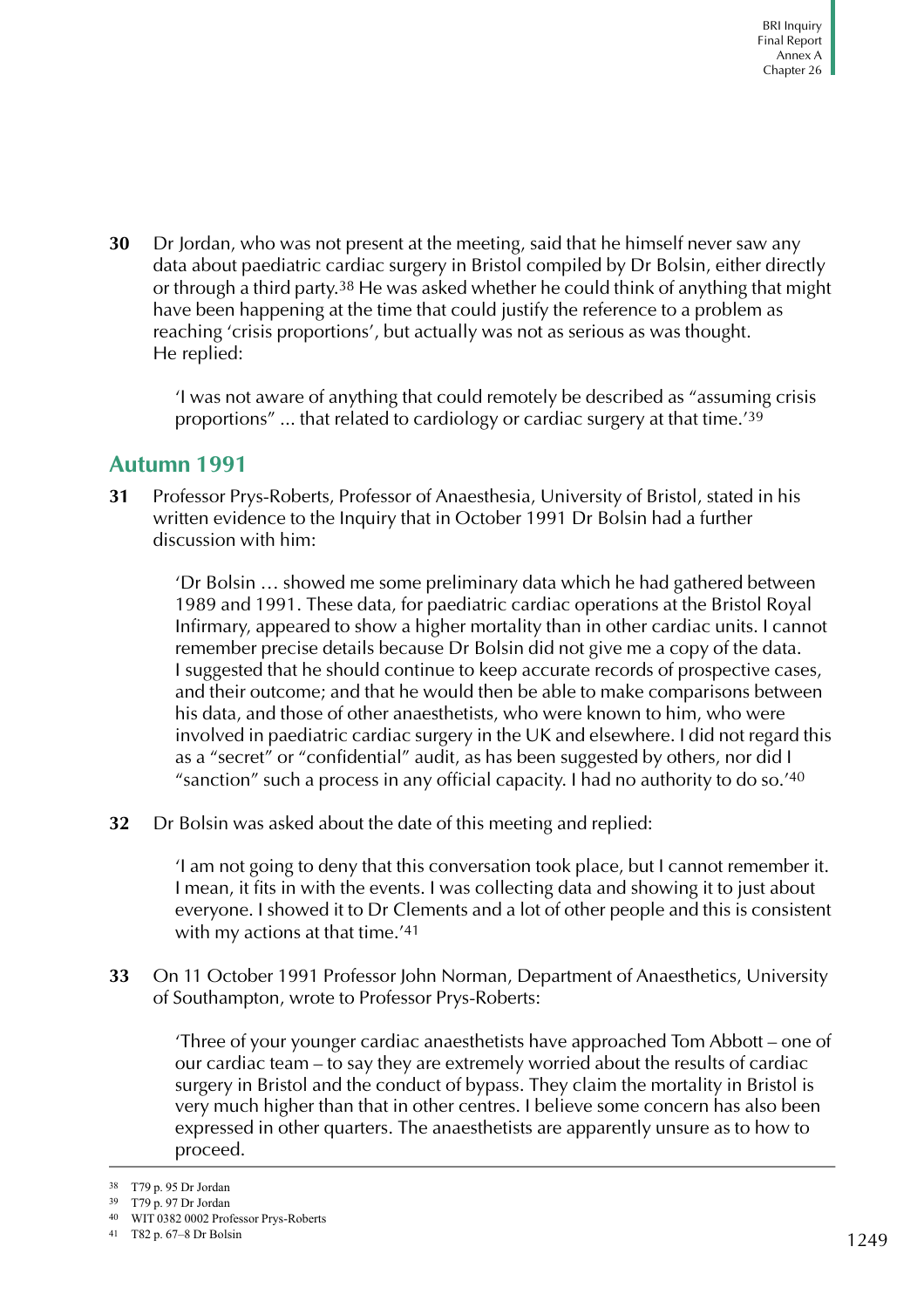'Without instituting any formal enquiries, Tom Abbott is very willing to help. From his private discussions with the team, it seems to be partly a matter of establishing good protocols and standards.

'Would you be willing to use your good offices to get your cardiac team to discuss matters with Tom. It may be that if they, as individuals, could come over and see how things are done here and for Tom to spend some days across in Bristol. Some advice may resolve the problems.

'I hope you don't find this intruding into local affairs but your colleagues are worried about the service and if it can be helped by advice from Tom, we are only too willing to help.'42

**34** Professor Prys-Roberts described Professor Norman as:

'… a Professor of Anaesthesia in Southampton who was a close colleague of mine in the sense we have worked together in the Royal College of Anaesthetists a great deal and he was expressing here a view that had concerned him.

'John Norman, as you can see in the letter, expressed the concern and offered the help of Tom Abbott who was a senior consultant involved in cardiac anaesthesia in Southampton, which was one of the centres which was reputed at that stage to have very good results especially in paediatric cardiac surgery, and I did not show the letter, but I discussed the contents of the letter with Dr Peter Baskett.'43

**35** As a result of the letter, Professor Prys-Roberts had a conversation with Professor Norman:

> 'I had a discussion with John, an informal discussion about it, and he said he did not know who the three specific people were, but that Tom Abbott had approached him.'44

- **36** Professor Prys-Roberts said that he did not speak to Dr Abbott personally.45
- **37** After considering the letter Professor Prys-Roberts said:

'I spoke to Dr Peter Baskett who is one of the senior cardiac anaesthetists and said I had this letter from John Norman and that Tom Abbott, who Peter Baskett knew perfectly well, had offered to be of assistance if assistance was needed and Peter said, yes, he would contact Tom Abbott and that is the last I heard of it.'46

<sup>42</sup> WIT 0382 0006; letter from Professor Norman to Professor Prys-Roberts dated 11 October 1991

<sup>43</sup> T94 p. 25–6 Professor Prys-Roberts

<sup>44</sup> T94 p. 26 Professor Prys-Roberts

<sup>45</sup> T94 p. 26 Professor Prys-Roberts

<sup>1250</sup> 46 T94 p. 26 Professor Prys-Roberts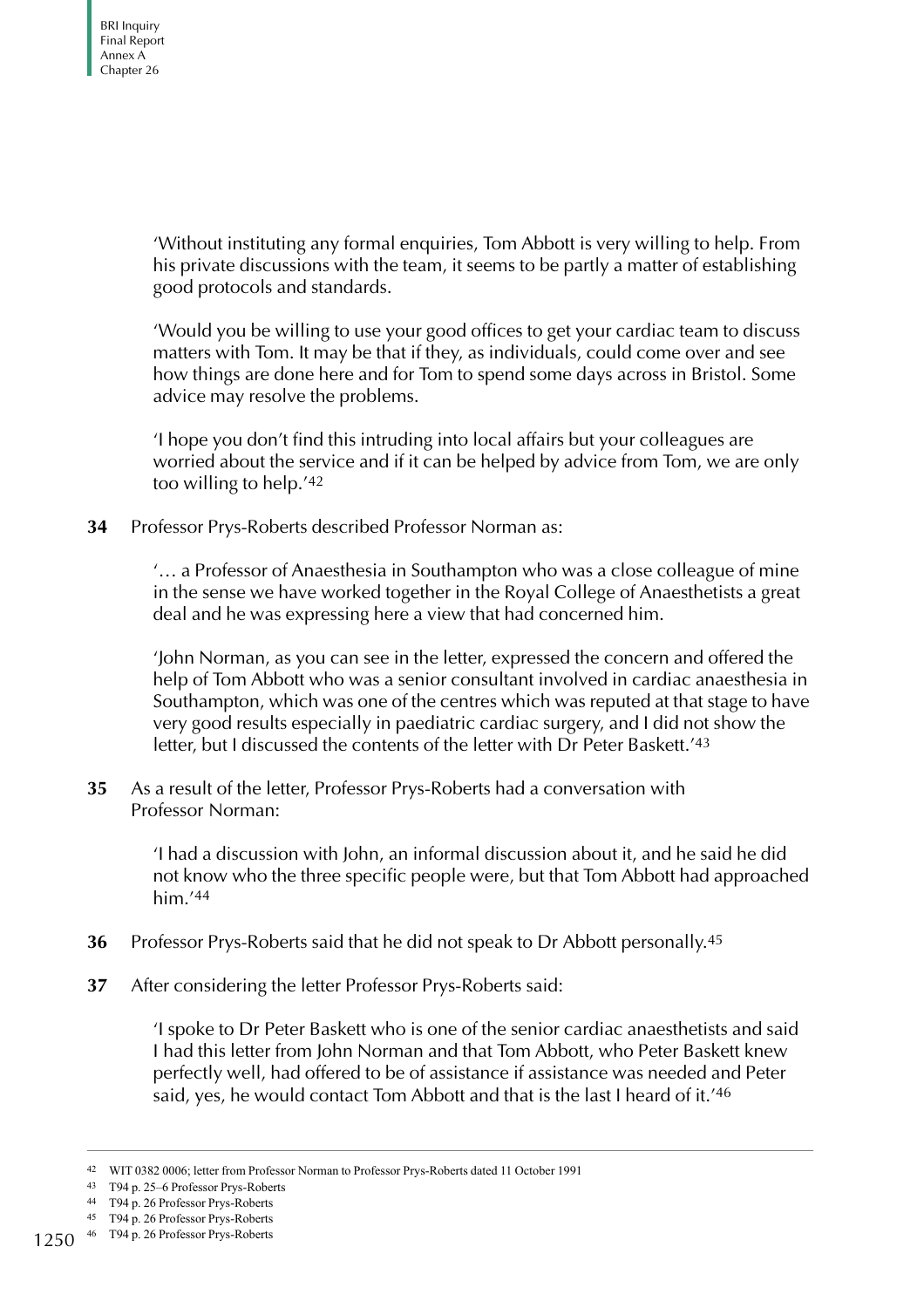- **38** Professor Prys-Roberts said he did 'not specifically' ask Dr Baskett what he had done in response to the issue that had now been raised. He said that if any further follow-up needed to be made it would have had to be made through Dr Baskett.<sup>47</sup>
- **39** Professor Prys-Roberts described his reaction to the letter:

'It simply made me more aware of things that I knew were concerning Dr Bolsin and I was not sure – when it said "three of your young cardiac anaesthetists" I was not sure whether that was people who were existing in Bristol at that time or people who had been in Bristol and moved to Southampton. It was simply another expression of concern.

'I had spoken to Steve Bolsin, I had spoken with the other cardiac anaesthetists off-the-cuff in the corridor and said "There is a growing perception of a problem; do you think there is any aspect of this which is directly related either to the anaesthesia which is being given or to the intensive care of the patients afterwards?" and the answer was a resounding "No" from all of them. My perception was there was a problem which was manifest in, not only a death rate but a complication rate within the Unit which was causing concern to the people in the Unit. As I was not a cardiac anaesthetist and not involved in the clinical service, they were not asking me to become involved other than simply to keep Steve Bolsin advised as to how to go about things.'48

**40** In response to a query from the Chairman as to whether Professor Prys-Roberts had drawn a conclusion about surgical involvement and disregarded without sufficient evidence the possible involvement of other specialties, Professor Prys-Roberts said:

'No, I would not want to give that impression that I was saying there was not any other involvement, I simply asked my colleagues "Do you believe that there is any reason why this should be an anaesthetic problem?" In that event if they had said "Yes", one of my first reactions, I would say we ought to have a meeting about it and set up a research programme to try and find out what mechanisms relating to either anaesthesia or intensive care might be responsible for such events.

'The reason I did not suggest having a meeting with Mr Wisheart was that at that stage I was largely concerned with helping Steve Bolsin to get his own act together, find data … I mean I was aware (I cannot be specific about it) that the cardiac anaesthetists in general had expressed concerns and that those concerns had not been fully appreciated, irrespective of the concerns Steve Bolsin was expressing to me.

<sup>47</sup> T94 p. 27 Professor Prys-Roberts

<sup>48</sup> T94 p. 27 Professor Prys-Roberts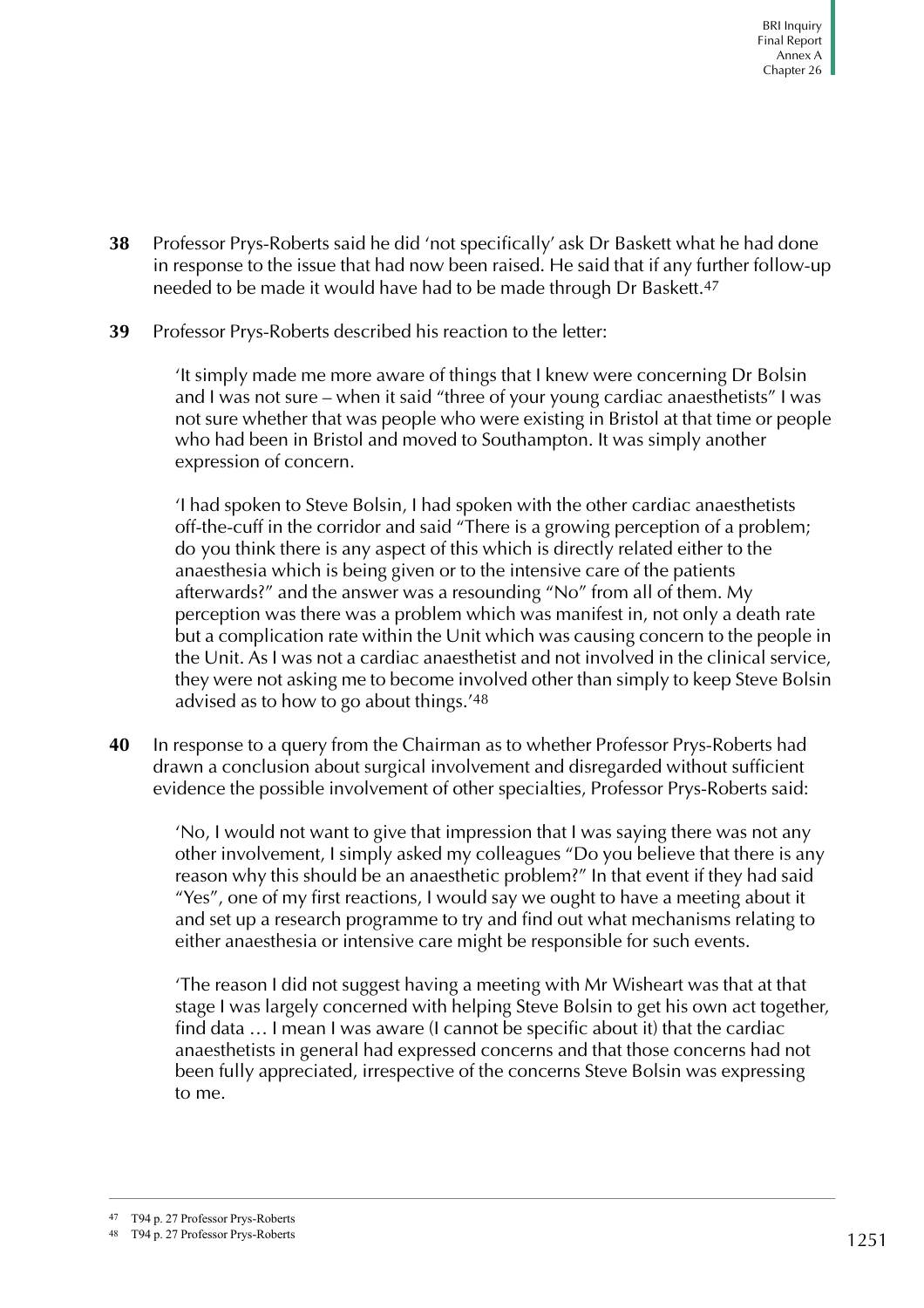'The cardiac anaesthetists at that time would have been Dr Geoffrey Burton who was certainly doing paediatric anaesthesia, Dr Baskett to my recollection was not, he was mainly doing adult stuff. Dr Sally Masey had recently arrived, Dr Bose, Dr Short – they were not involved in the paediatric side. There was a cardiac team.

'I think all of them had expressed concerns at some stage. You know one meets over coffee or after a departmental meeting and somebody would say "Steve is going on about this process, what do you think about it?" and so on … I cannot be certain they were not expressing their own concerns as well. Geoffrey Burton I knew rather better than the others in the sense being a paediatric anaesthetist myself I would see him and I was sharing some lists with him on previous occasions so that I would have discussed it with him. But I cannot recall precisely the details that you are trying to find out at this stage.'49

**41** Dr Bolsin was helped with processing the information he had collected by Dr Andrew Black, senior lecturer in anaesthesia at the University of Bristol. Dr Black stated in his written evidence to the Inquiry that he had some knowledge of past concerns:

'… Professor Jean Golding told me that, when she took up her Chair in paediatrics in Bristol in the mid 1980s, it was widely recognised that Bristol Paediatric Cardiac Surgery was not all that it should have been.'50

#### **42** Dr Black explained:

'… I became involved in the issue of paediatric cardiac surgery in Bristol through my friendship and working collaborations with Dr Stephen Bolsin … .'51

#### **43** Dr Black stated:

'By late 1991, I became aware of Dr Bolsin's substantial concerns over standards of performance. At about the same time, Dr Ian McKenzie, a staff specialist paediatric cardiac anaesthetist from the Royal Children's Hospital in Melbourne, was spending a sabbatical in Bristol and was working with me on a study of postoperative pain in adults. He visited the paediatric cardiac surgical theatres on a number of occasions and seemed surprised and alarmed by what he saw.'52

#### **44** Dr Black indicated:

'I have an interest in the application and interpretation of multivariable modelling approaches in medicine, having published, amongst other things, one of the relatively early (1980) accounts of the application of multiple logistic regression to a medical topic. Logistic regression is now heavily used for identifying explanators

<sup>49</sup> T94 p. 28–30 Professor Prys-Roberts

<sup>50</sup> WIT 0326 0012 Dr Black

<sup>51</sup> WIT 0326 0008 Dr Black

<sup>1252 &</sup>lt;sup>52</sup> WIT 0326 0012 - 0013 Dr Black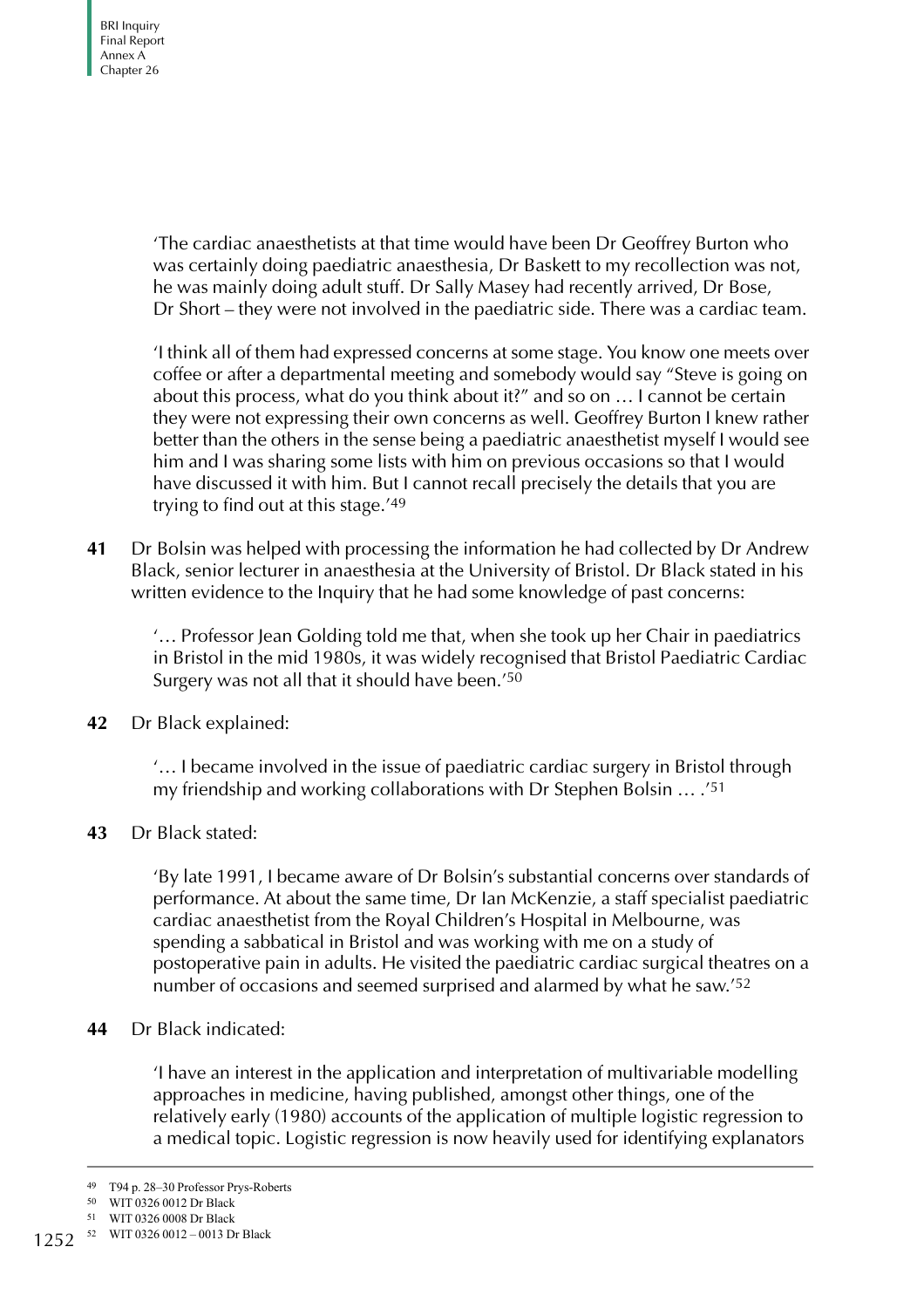of outcome for the purposes of risk stratification and outcome prediction. I cannot now recall whether my discussions with Dr Bolsin began with his general interest in setting up an audit system for risk-stratified accounting for variations in outcome from Adult Cardiac Surgery between cardiac surgical centres … or with his specific concerns over paediatric cardiac surgery in Bristol. In either case, discussion of the one led fairly quickly and naturally to discussion of the other.'53

**45** Before embarking on the exercise with Dr Bolsin, Dr Black indicated that he:

'… made a point of discussing with Dr Bolsin the desirability or otherwise of informing Mr Wisheart and Mr Dhasmana of what we intended. Dr Bolsin gave reasons why this would only impede what we both believed was a necessary task. Our prime objective in setting out to compile our own figures was simply to force more open and honest discussions within our Trust. We believed this would inevitably follow the disclosure of our results, however they turned out.'54

#### **46** Dr Bolsin was asked:

'Q. … is it right that you never directly, or personally, showed the data which you had collected and analysed, together with Mr [Dr] Black, to any of Mr Dhasmana, Mr Wisheart, Dr Joffe, Dr Jordan, Dr Martin, at least before February 1995?

'A. Yes, that is true.'55

**47** Referring to the sources of information that he used, Dr Black indicated that there were two sources: '… that could very easily have been accessed by anyone who is minded so to do'.56 He stated that:

'… The principal source was a notebook started in October 1991 by the Bristol Heart Circle … The second and complementary source was the computer print out of the perfusionists' log. Between them, these two sources contained the patients' names, dates of birth, hospital numbers, types of operation, details of the conduct of cardiopulmonary bypass and outcome of almost all of the paediatric cardiac surgical operations carried out at the Bristol Royal Infirmary since October 1991.'57

**48** In addition, Dr Black stated that the operations registers in theatre and the intensive care admissions book were checked 'to ensure completeness of case inclusion'58 and hospital notes were retrieved from the Medical Records Department in Bristol and checked when it was necessary to fill in any details missing from the two principal registers.

<sup>53</sup> WIT 0326 0009 Dr Black

<sup>54</sup> WIT 0326 0013 Dr Black

<sup>55</sup> T80 p. 6 Dr Bolsin

<sup>56</sup> WIT 0326 0014 Dr Black

<sup>57</sup> WIT 0326 0014 Dr Black

<sup>58</sup> WIT 0326 0014 Dr Black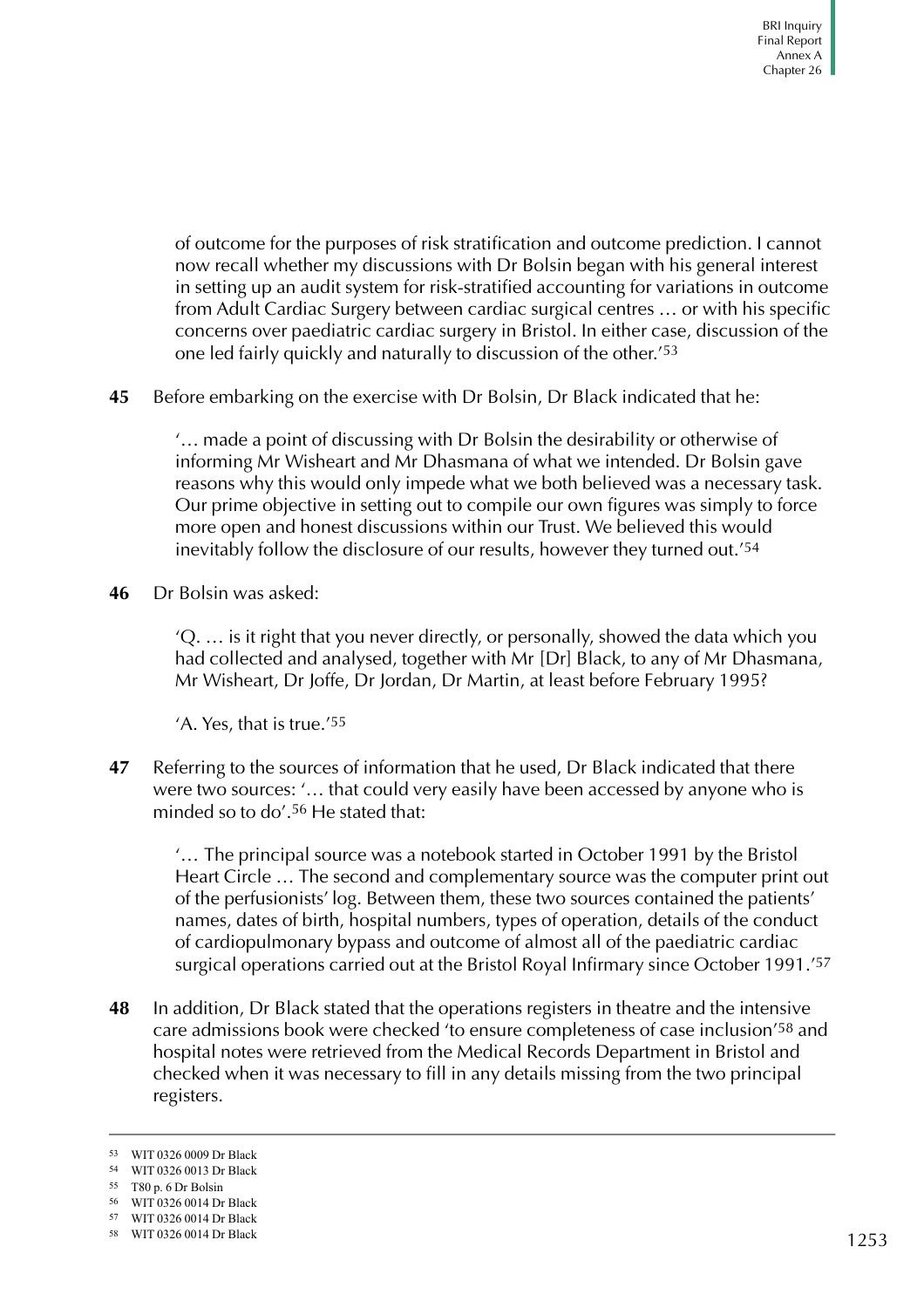- **49** Helen Stratton, Cardiac Liaison Nurse at the BRI, said that to assist in her work she kept details of patients in a book which included '… the date of the operation, the date the child was extubated or taken off the ventilator, the date they were moved through to the nursery, the date they went home and the date they died, if they had died.'59
- **50** Miss Stratton went on:

'I lent it to Dr Bolsin when he was collecting his audit, as he was finding it quite difficult to find accurate information, data, dates of birth, dates of operations, and I lent it to him and Andy Black and one of his assistants when they were collecting their audit.'60

**51** Mr Edward Caddy, who retired as Chief Clinical Perfusionist in June 1994, also supplied information to Dr Bolsin:

'I gave Dr Bolsin access to the perfusionist records for each individual patient, which were kept in my office at that time. I was aware that he was looking at bypass times and outcomes. I was not involved in the actual analysis. I was interested to see what information he might obtain from other centres, for example, as to their by-pass times, but I never saw such information. In other words, I thought that Dr Bolsin was looking at comparative data between Bristol and other centres, but I did not see any such data, I did not know what data Dr Bolsin actually obtained, and I did not see any analysis.

'I believe that Dr Bolsin was drawing the conclusion that Bristol had relatively long by-pass times, especially in the more complex operations. I was not aware of the detail as to which procedures, I cannot now recall exactly what I may have known at that time.

'I am unable now to recall when it was that I lent the perfusion records to Dr Bolsin.

'I did not discuss with anyone else what Dr Bolsin was doing.

'I never saw Dr Bolsin's results, even in draft. I do not know when he did his audit, or when it was completed, or to whom he may have shown it. In other words, apart from giving him practical assistance by giving him access to the records that I had, I was not involved to any further extent in what he then did with that information.'61

<sup>59</sup> T46 p. 161 Miss Stratton

<sup>60</sup> T46 p. 162 Miss Stratton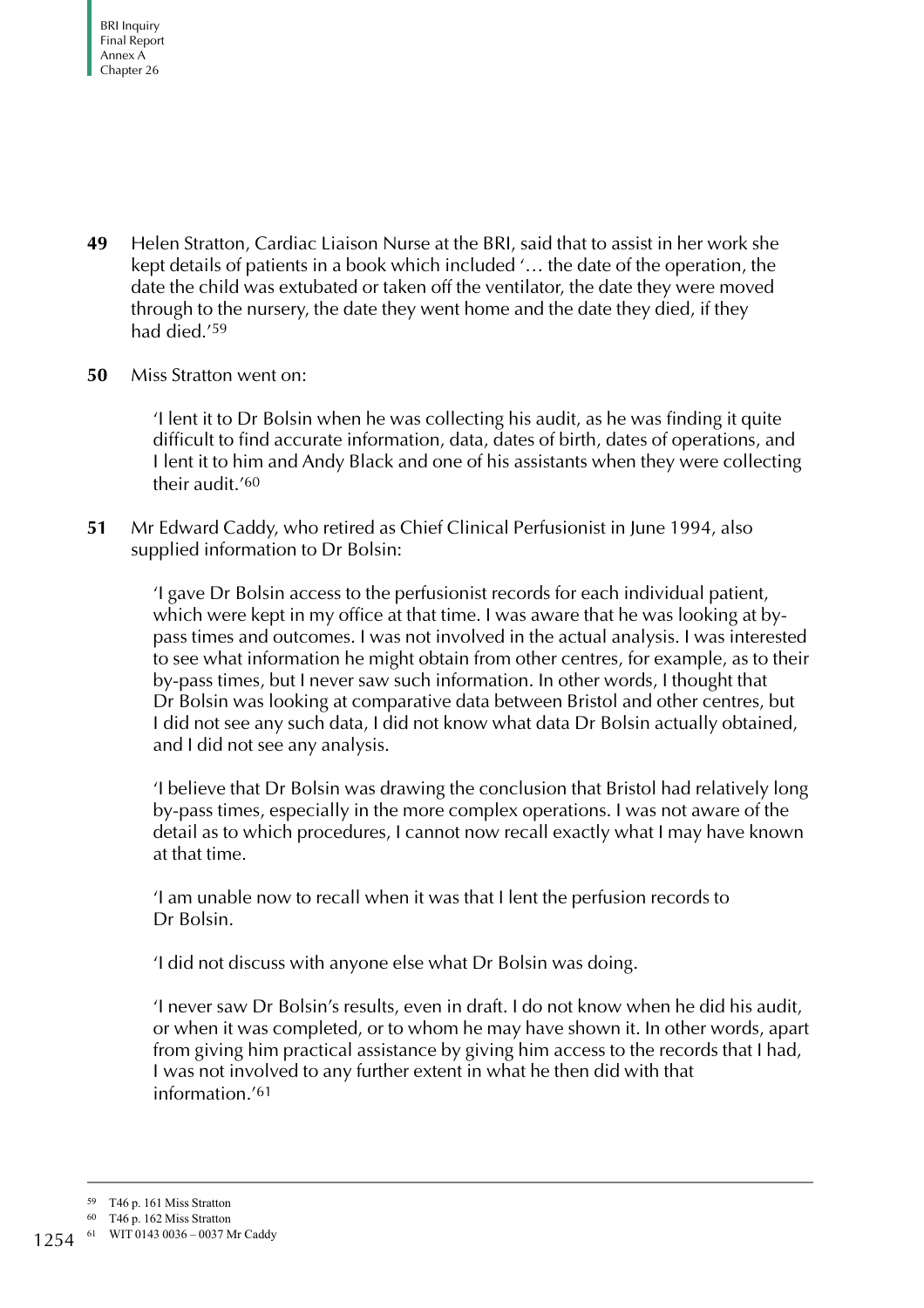**52** Sometime in 1991, probably in the autumn, Dr Bolsin spoke to Dr John Zorab, Director of Anaesthesia and Medical Director at Frenchay Hospital, Bristol. In his written evidence to the Inquiry Dr Zorab described the meeting and its outcome:

'It was sometime in the autumn of 1991 that a colleague of mine at Frenchay (who was a friend of Dr Bolsin) told me of his (Dr Bolsin's) anxieties at the mortality rate of children undergoing cardiac surgery at the BRI. At the time, I had not met Dr Bolsin but my colleague had apparently suggested that he (Dr Bolsin) might like to have a word with me as I had had some experience of "medical politics". In due course, and quite by chance, I met Dr Bolsin. We introduced ourselves and I said something to the effect that I believed he wanted a word with me.

'I have no detailed recollection of the conversation except that Dr Bolsin expressed his anxieties and asked if I had any advice. I pointed out that the problems were completely outside my "patch" as I worked at a different hospital and had little or no contact with those in the BRI Paediatric Cardiac Unit. In addition, I had no facts or figures. Although Mr Wisheart and I were both the Medical Director of our respective Hospitals, our occasional meetings were confined to management matters.

'At that time, however, I was the representative of what was then the Board of the Faculty of Anaesthetists (now the Royal College of Anaesthetists) on Council of the Royal College of Surgeons (RCS). As such, I had come to know Sir Terence English who was President of the RCS and, of course, a distinguished cardiac surgeon. I told Dr Bolsin that I knew Sir Terence well enough to appraise him informally of the problem but that I could not see that there was anything else I personally should or could do.

'Therefore, I did not take the matter up with anyone else and, in accordance with the request from Sir Terence (letter, 27 July, 1992), I treated the matter as confidential. As I said in my letter to Dr Bolsin (27 March, 1995), I thought I had done as much as was appropriate for me to do.

'As regards the outcome of my "efforts", I thought that the letter from Sir Terence to me (27 July, 1992) indicated that the matter had been referred to the appropriate authorities and that I had taken appropriate action.'62

### <span id="page-34-0"></span>**Concerns expressed by South Western Regional Health Authority (SWRHA)**

**53** Also in the autumn of 1991, the SWRHA carried out interim reviews of the District Health Authorities (DHAs) and Family Health Service Authorities (FHSAs). On 20 November 1991 Miss Catherine Hawkins, Regional General Manager, SWRHA, wrote to Dr Roylance: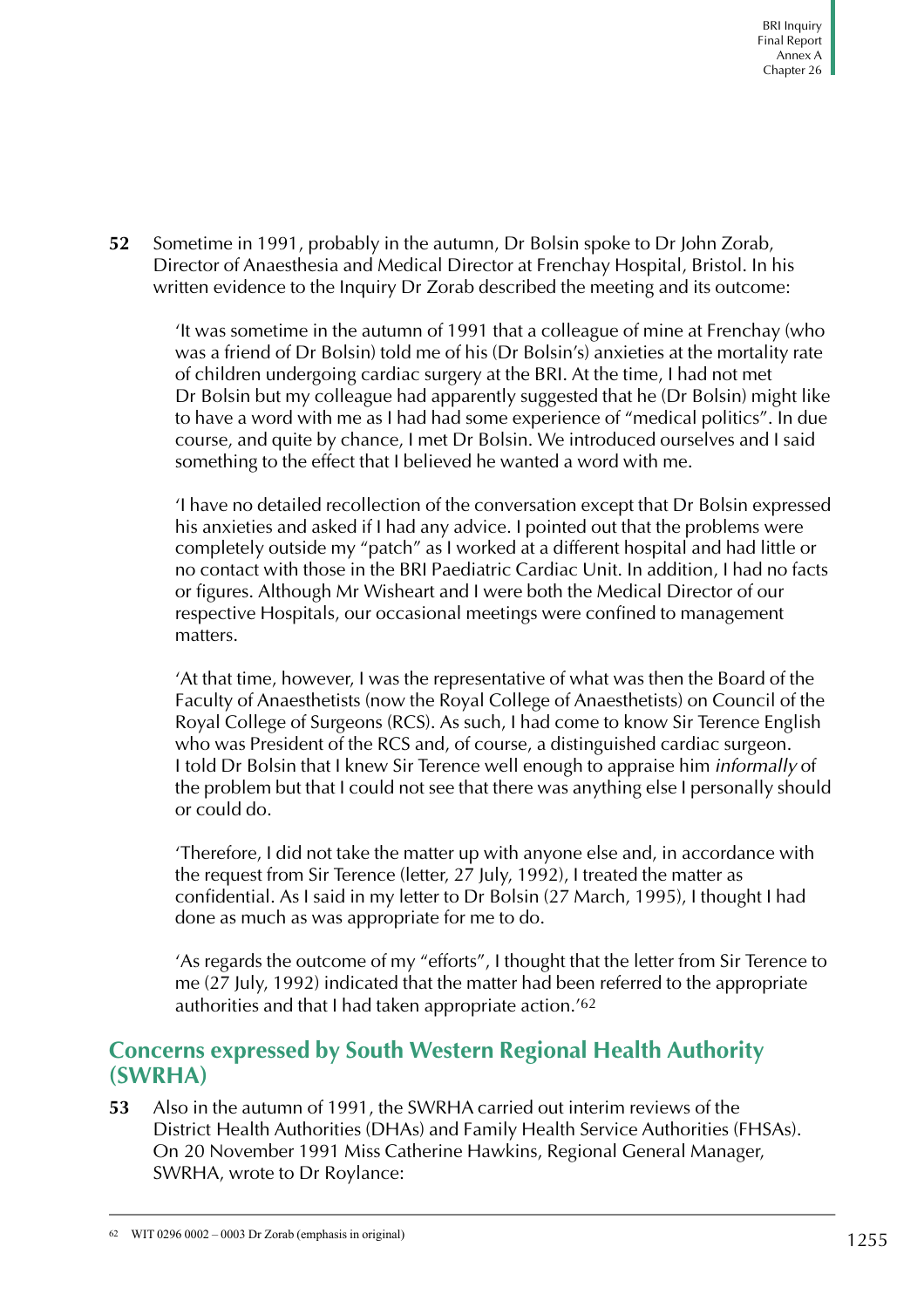'I have just finished the interim reviews of DHAs and FHSAs Region-wide and, at all but one review, we heard how poorly Bristol Trust is now performing on Cardiac Surgery contracting, and as a consequence, some are shifting their contracts this coming year, others plan to shift them in 1993.

'Without exception the Business Managers were identified as "problems" in the negotiation.

'As currently, we at Region are reviewing Cardiac Units and our needs, and the fact we have invested in Bristol to serve the region and not just Avon – I would more than welcome your comments and action if you feel you are not in sympathy with the current rate and quality of performance of the Cardiac Unit.

'I am sure Mr Wisheart would like to be made aware of the gross dissatisfaction Region-wide.

'As a poor reputation takes an age to redress, perhaps we can act now to prevent further deterioration and syphoning off to Oxford and London?

'Sorry to be the bearer of "bad news".'63

#### **54** In her oral evidence Miss Hawkins explained the background to this letter:

'It is the comments that we have had when doing the district reviews in relation to the fact that we were moving into Trust status; contracting was a major issue; they were not happy with the handling of their contracts; they were not happy with the service being provided, they thought they would get better services elsewhere; they really felt that when they had moved into purchaser/provider separation, their purchasers would want to shift away from the Bristol Royal Infirmary.'64

#### **55** Miss Hawkins said that prior to the letter being sent, she had spoken to Dr Roylance:

'… what we have to bear in mind is that just before I sent this letter, I had had a dialogue with Dr Roylance.'65

#### **56** She explained:

'… because it was at that meeting that I told him. I mean, I would not just send him a letter out of the blue. We did actually have a discussion about what I found. I said to him, I am going to write to you officially and I want you to take it to Mr Wisheart to draw his attention to the fact that this Unit is not performing satisfactorily on all fronts.'66

<sup>63</sup> UBHT 0038 0430; letter from Miss Hawkins to Dr Roylance dated 20 November 1991

<sup>64</sup> T56 p. 87–8 Miss Hawkins

<sup>65</sup> T56 p. 91 Miss Hawkins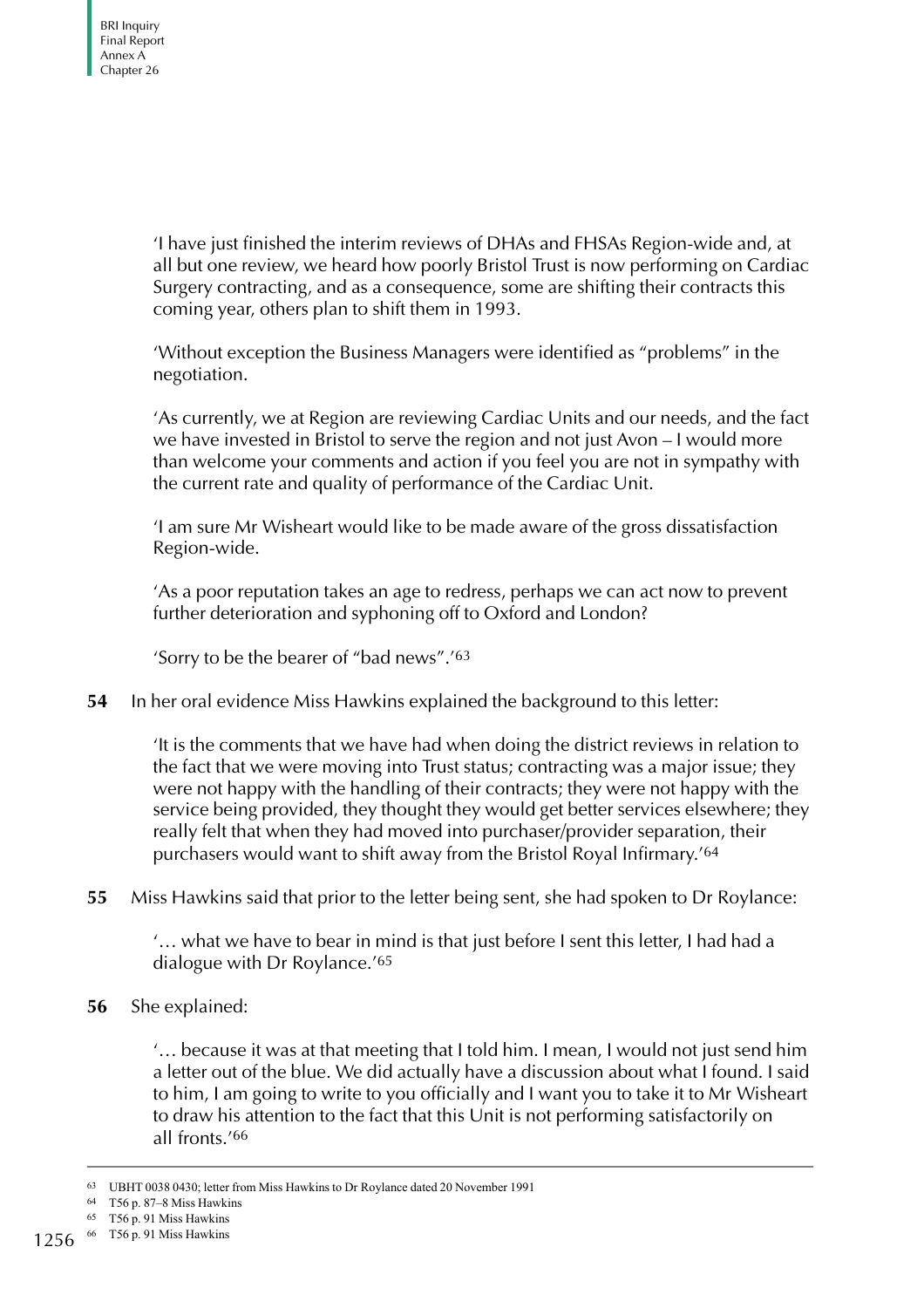#### **57** She said that:

'What I was seeking to achieve was to raise the fact with Mr Wisheart that not only was contracting an issue, but that the general quality of performance of this Unit appeared to leave something to be desired, and were there explanations for that that he could actually quantify to Dr Roylance. Because if we had that, we could either go back and reassure purchasers, or the Unit themselves could have done that in their contracting scenarios. And of course, it is a fact that if your business manager is not doing the best for the Unit, then the Medical Director should be having a say in that. That is what Clinical Directors were for.'67

#### **58** She said further:

'It was written to support Dr Roylance in a difficult situation because he had been, to my knowledge, trying to sort the problems out within that Unit over a period of years and it appeared that it still was not quite right. So it was actually in support of the Chief Executive.68

'With the demise of one consultant, taking on another, looking for a Chair of Cardiac Surgery and trying to get investment, and with a paediatric pathologist on the cards, all those things he had been trying to achieve: very difficult in a teaching authority where money is short, but he was trying.'69

**59** Miss Hawkins, when asked what she meant in her letter by the words '... more than welcome your comments and action if you feel you are not in sympathy with the current rate and quality of performance of the Cardiac Unit,'70 said:

'If in fact he [Dr Roylance] investigated and he was not satisfied with what he heard, I expected him to come back and say, "I believe that the current rate and quality of service is bad and it is for all these reasons ...", and then we would have picked it up in a different way.'71

**60** The following exchange expanded on Miss Hawkins' view as to possible interpretations of the intention behind the letter:

> 'Q. If it was to be suggested that those who dealt with the letter and responded to it viewed this as a letter about contracting and not about the quality of outcome of surgery, how would that strike you?

'A. I would have said it was a clever sidestep.

<sup>67</sup> T56 p. 95 Miss Hawkins

<sup>68</sup> T56 p. 95–6 Miss Hawkins

<sup>69</sup> T56 p. 96 Miss Hawkins

<sup>70</sup> T56 p. 96 Miss Hawkins

<sup>71</sup> T56 p. 96 Miss Hawkins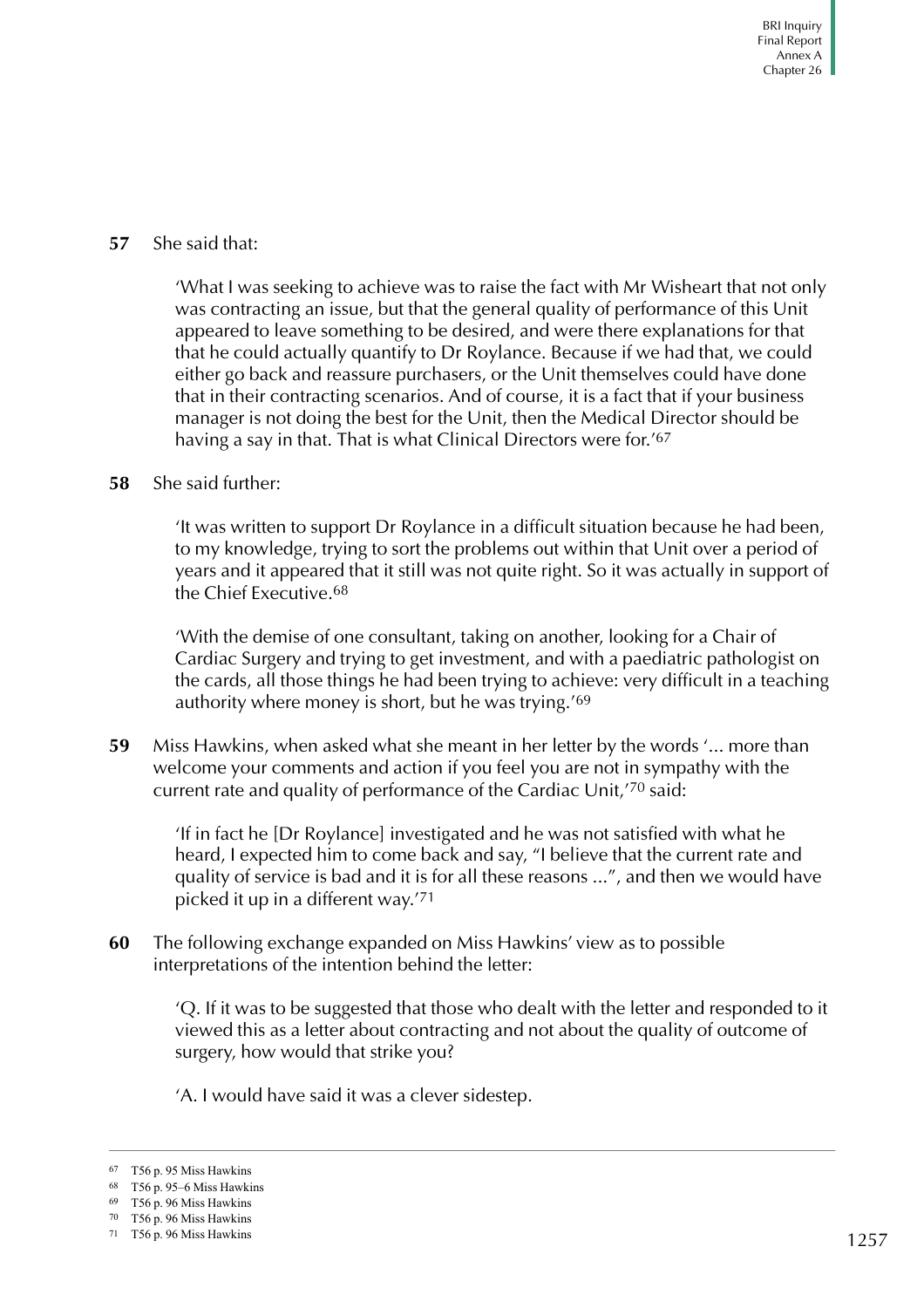'Q. From what you are saying, Dr Roylance was well aware of the motive behind the letter; indeed, you say you wrote it to him to help him to deal with the problem that he had.'72

#### **61** Miss Hawkins said:

'When I had a reply from Dr Roylance, I believed it was not addressing the real issue, although I cannot remember what the reply was.' 73

**62** Miss Hawkins gave her view as to what the 'real issue' was:

'The real issue is that there seemed to be general dissatisfaction in a major part of the region which the Unit Medical Director appeared to be disregarding.'74

#### And:

'As I have said to you, the point being that cardiac surgery was not high on everyone's agenda but questions were being asked; if we do not like certain units, can we move? Implicit in that is the fact that they would have been looking at services like cardiac services.'75

**63** Dr Roylance replied to Miss Hawkins' letter on 3 January 1992:

'Thank you for your letter of 20th November. I am very grateful to you for conveying to me the opinions they expressed to you. Only Exeter District Health Authority has voiced such concerns directly to us. I have had the opportunity of discussing the matter in depth and would like to repeat what James Wisheart has said to me:

#### "1. Volume.

"The present unit was opened in September 1988 with the funding for 675 open heart operations per year. Each year since then the target number has been significantly exceeded. Seven hundred and twenty eight operations were performed in 1989 (the first full year of working) and 696 in 1990. In the first half of the present financial year (with continuation contracts from the previous years) in excess of 360 operations have been carried out. Further, for each purchaser in the South West the number of operations done at the half year point is within  $+4$  of the target number, with the exception of Bristol and District which was further over target at that date.

<sup>72</sup> T56 p. 96–7 Miss Hawkins

<sup>73</sup> T56 p. 97 Miss Hawkins

<sup>74</sup> T56 p. 97 Miss Hawkins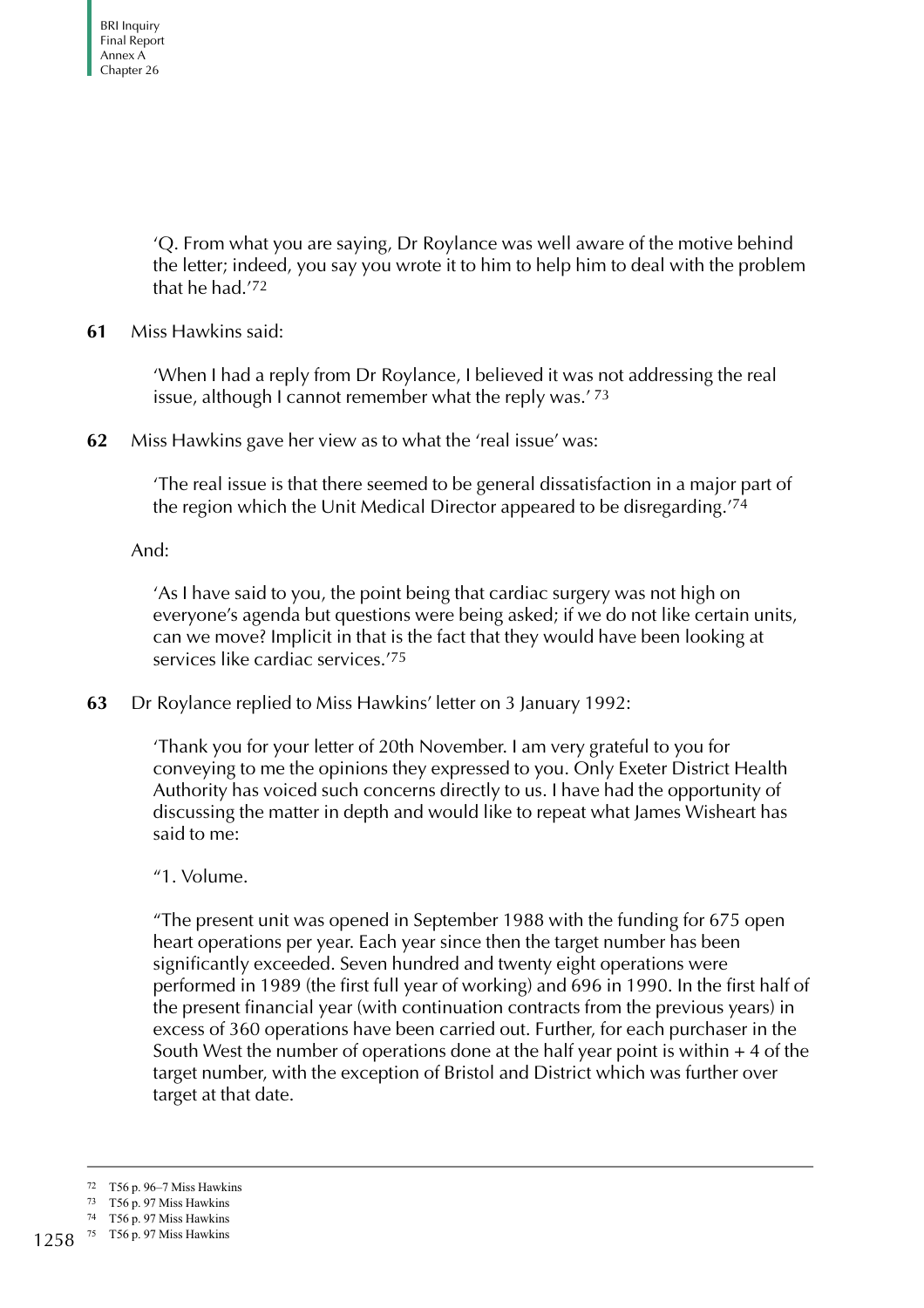"It is clear that each purchaser is receiving the volume of work contracted, in many cases more than the contracted volume.

"2. Cost.

"The Cardiac Unit has carried out its work within the allocated/contracted sum of money in each of these years. Further, our prices compare favourably with eg. Oxford, Southampton, St George's and Leeds.

"3. Quality (medical). The outcome of our work is at a quality level similar to that expected nation-wide, as documented in the UK Cardiac Surgical Register.

"Quality of Care (organisation: e.g. waiting times).

"Waiting times for surgery is the least satisfactory part of the service we offer. The 'waiting time' is the legacy of the old 'waiting list', which for the Cardiac Surgical Unit reflected the fact that facilities in the South West (ie. in Bristol) have met about half the calculated need throughout the last decade, and this situation remains the same following the 1988 expansion; a conservative estimate would suggest that 1400–1500 operations are needed annually for citizens of the South West region, and this estimate is likely to be revised upward in the next year or so. The excess of demand over provision is illustrated by the fact that although immediately after the expansion the number waiting and the time of waiting fell for 6–9 months, by the second half of 1989 the number of referrals were rising rapidly, so that by 1990 the numbers waiting were greater than before the expansion. At present only a small percent wait over a year, but for our patients this is too long, the average time to operation is approximately 6 months.

"Contracting has highlighted this issue and I believe offers a solution. Whereas in the past we sought to offer a service to allcomers in the South West – hence the long waiting list, we now have a commitment defined by the contracts. Therefore, we are monitoring new patients coming onto the waiting list – so that for each purchaser these shall match the number contracted for, and being operated. Once that balance is established we shall be in a position to make a 'one off' effort to reduce the waiting times, without simply 'sucking in' more patients. This is what we have been planning and beginning to implement over the last two months."

'The situation is not helped by a similar problem of over referral to a Cardiology Department.

'My personal view is that we must all decide what to do about the potential of over referral to services. We must all attempt to increase the service funded by purchasers and agree protocols to reduce referrals to that level.

'In parenthesis I would point out that waiting times perceived by purchasers probably include wait for cardiac catheter *plus* wait for operations.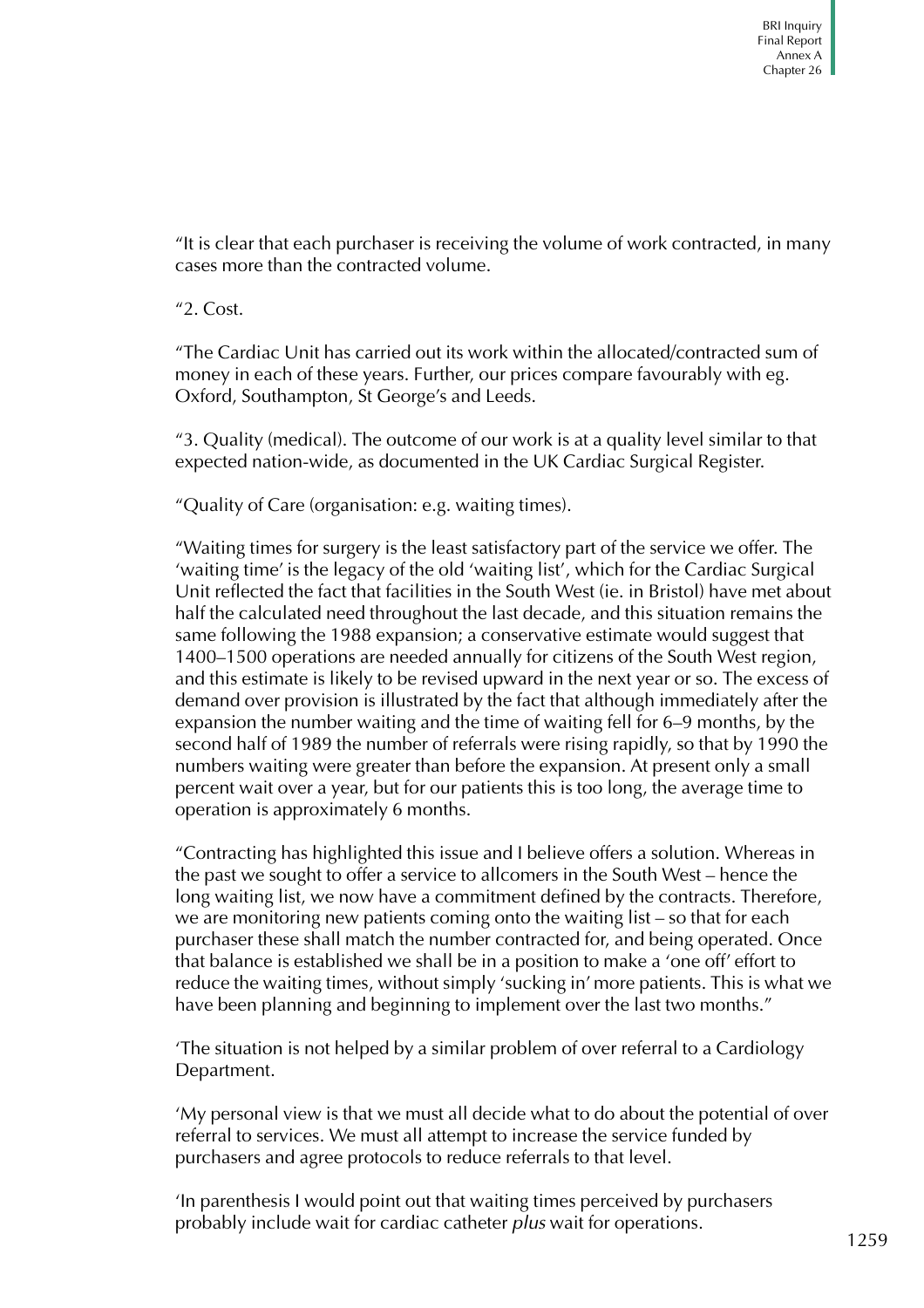'I am satisfied that the true quality of the service is, under the current stress, of a very high order. The immediate improvement in areas of waiting times could only be achieved by a more overt selection of cases to be accepted for treatment. This would precipitate a similarly overt rejection of those excess of the funded workload. I fear this would be currently politically unacceptable.

'I would be only too pleased to discuss this directly with you if you have any time to see me.'76

**64** Miss Hawkins indicated in her evidence that, in her opinion, Dr Roylance's reply did not deal with the 'real issue'. She explained:

'Because it was statements actually saying that everything was all right when in fact what was being conveyed back was that it was not, and therefore we were at a dichotomy between two opinions. That did not sit easily with me because it did not seem to address what the final outcome of treatment was all about. It is all right to have a throughput, but I was not absolutely confident that we were getting the best results, particularly if people were waiting a long time to go in for operations.'77

**65** The following exchange further explored Miss Hawkins' view in the light of Dr Roylance's response:

> 'Q. If the outcome, at the top of the page, was "at a quality level similar to that expected nation-wide"; if, in other words, you could look at the UK Cardiac Surgical Register and compare the results at Bristol with that, then your doubts about the length of time that children or others, adults, may have waited for an operation would be resolved, would they not?

'A. If a cardiologist tells you that he is not happy, even if it is through a third party, that he is not happy with the outcomes, then there is something wrong in that service because he appears to be happy with other units.

'Q. But other units he has not sent his cases to?

'A. That he used to send his patients to.

'Q. Why should the customer always be right?

'A. I do not think in that sense I would perceive the cardiologist as the customer. I think he was the agent acting for the customer.

76 UBHT 0038 0426 – 0428; letter from Dr Roylance to Miss Hawkins (emphasis in original)

1260 77 T56 p. 98 Miss Hawkins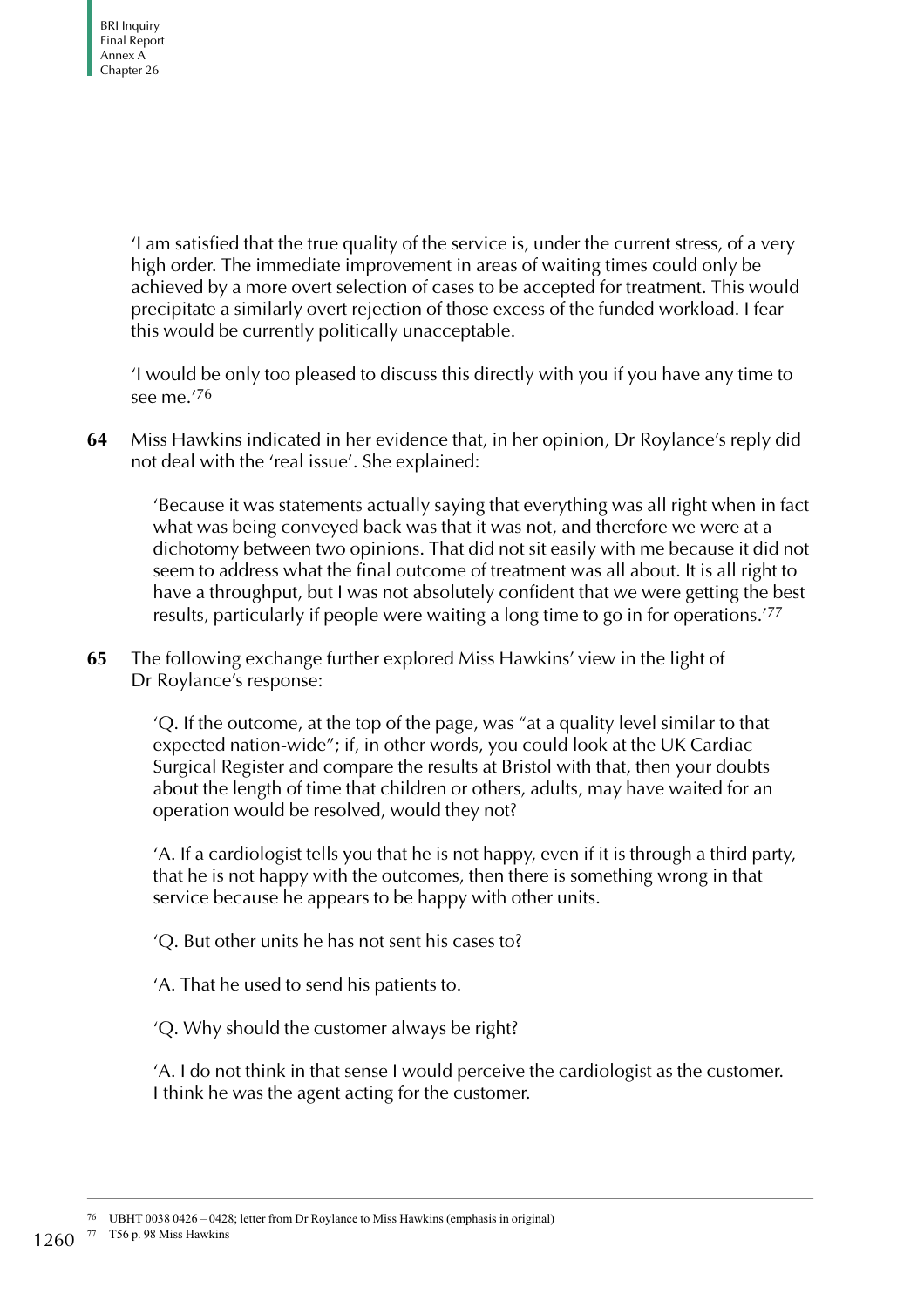'Q. What he may seem to be saying is that, because these concerns had been expressed, they had to be right; no smoke without fire?

'A. No, I think they had to be thoroughly investigated, and I was not at ease with this, that it had been properly investigated.'78

**66** Miss Hawkins went on:

'I actually did not feel confident in this and I wanted to speak to Mr Wisheart myself to see what he had to say. So I did go to the unit myself … shortly after receipt of the letter.'79

**67** In the following exchange, Miss Hawkins said that she spoke to Mr Wisheart 'within the week' of receiving Dr Roylance's letter and went on to describe the content of their discussions:80

'Q. You spoke to Mr Wisheart. Do you recall when exactly this was, because the letter from the BRI to you was dated 3rd January 1992?

'A. No. I know it was one afternoon. I have not got my old diaries, I am afraid.

'Q. Roughly how long after getting the letter?

'A. It would have been within the week, I think.

'Q. What was said?

'A. Mr Wisheart showed me around the Unit and I spoke to nurses and technicians and a few of the patients. Then, when we finished, I said to him that I was concerned by the fact that cardiologists, through their DGMs [District General Managers], were actually raising concerns about outcomes. We did discuss — he did tell me that some of the cases that they had were very difficult. Some were being referred too late and that age-related situations could affect good outcomes. I did say to him that he needed to be more discerning in the type of cases that he attempted; that obviously he needed to be competent, and confident, that the cases he was treating would produce the best outcomes; that he was having problems with referral, he needed to speak to cardiologists to make sure that referral rates and timings were much more appropriate to the type of treatment to be given.

<sup>78</sup> T56 p. 98 Miss Hawkins

<sup>79</sup> T56 p. 99 Miss Hawkins

<sup>80</sup> T56 p. 100 Miss Hawkins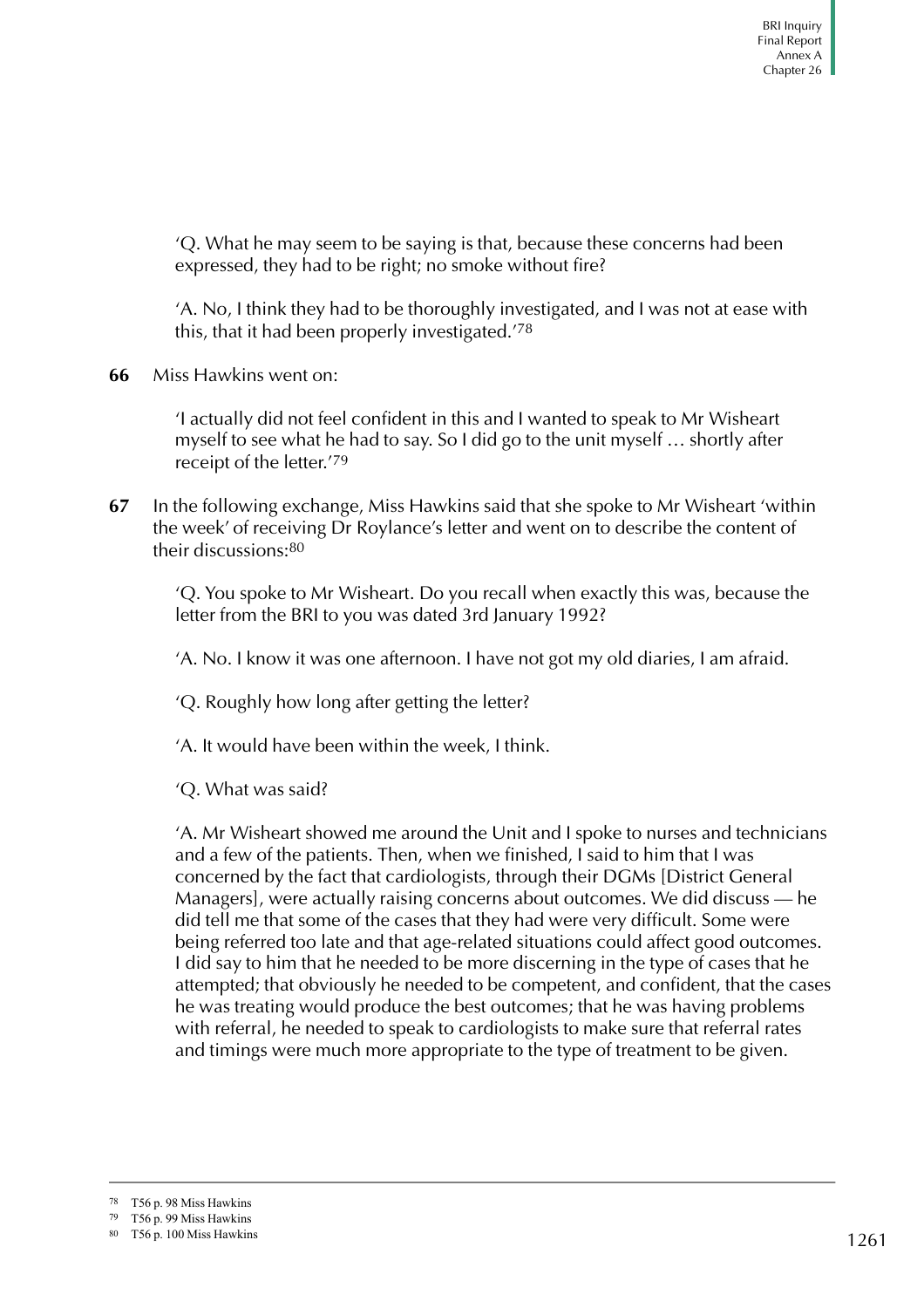'Q. Did he say anything about the overall figures and how they compared with elsewhere?

'A. He thought that they were performing satisfactorily, and I said that with the best will in the world, you may think that within a Unit like this, where you might all be reinforcing your own opinions, but if external agents who are going to contract with you perceive that you are not doing well, a reputation lost is very hard to get back and therefore you need to get on board with your purchasers to ensure that you deliver the service that they require.

'Q. So he essentially was denying the problem, was he?

'A. I think he was saying that it was not a big problem.

'Q. You said a moment ago that he said that they were doing satisfactorily at Bristol. In your statement you say in the second sentence of the last big paragraph on page 4: "He admitted they [the outcomes] could be better ..." How do I reconcile those two statements?

'A. Because of the fact that he said at the time that they were having too-late referrals, age could make a difference, be it at the young end of the scale or the other end of the scale. If they got patients that were too old, for example, ... that could have a bad outcome and that could be affecting outcomes and that is when we entered the dialogue about, then, you need to be discerning about age relation, that you get them in time and that people are referred properly and that you change this perception that purchasers have.

'Q. Did he actually say anything about the outcomes being such that they should or could do better?

'A. I recall that he said, yes, they could be better if these things were changed.

'Q. So in other words, the results were satisfactory for the cases they were dealing with, as opposed to the results were not satisfactory and in any event, there were these problems?

'A. Yes, against the fact that he thought that they were having much more difficult cases than many units had and therefore the outcomes were reasonable, set against those sorts of criteria.

'Q. Was there anyone else with you on that visit?

'A. No, I went on my own because I felt that if we needed to speak within four walls, then we should have that opportunity.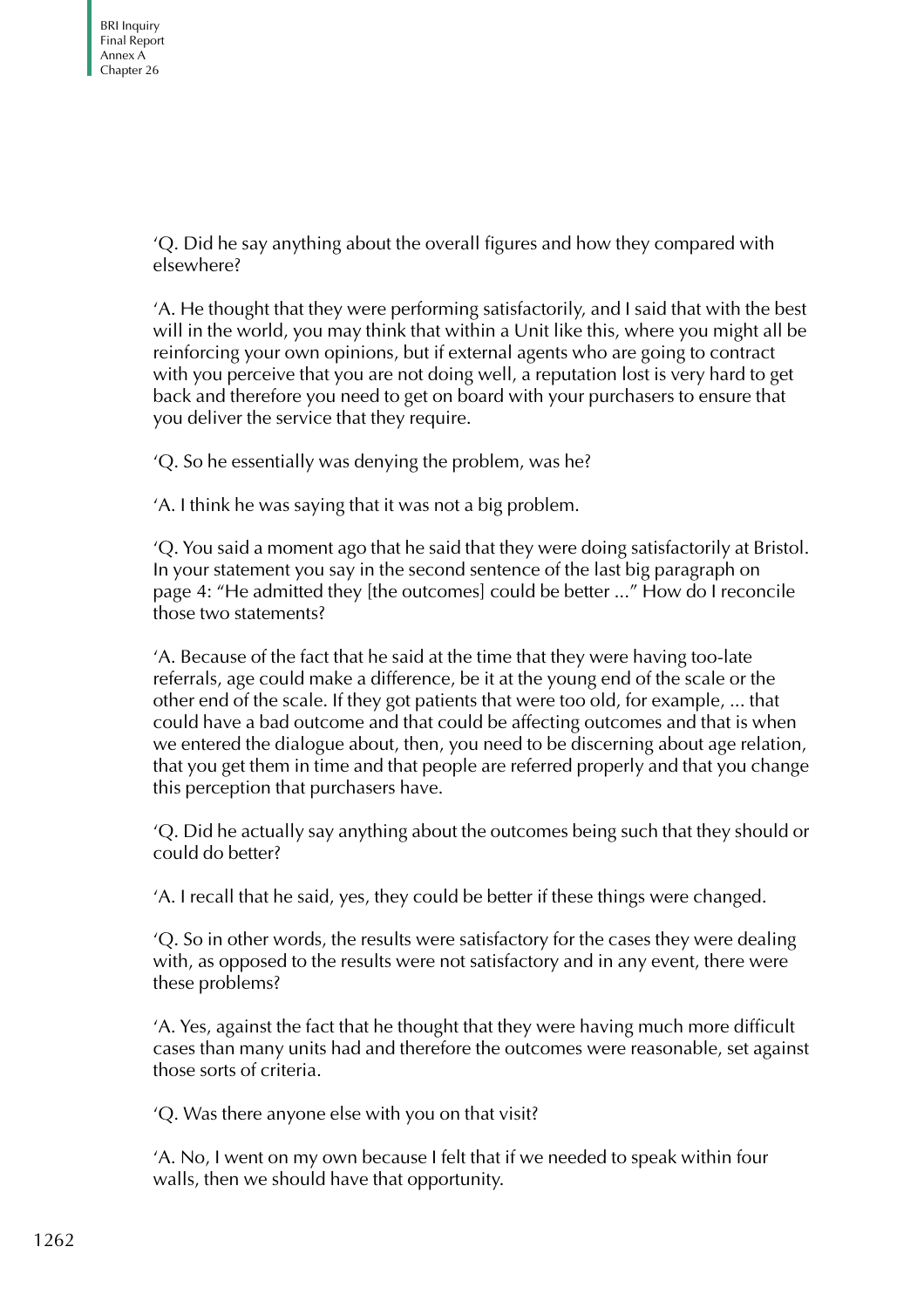'Q. … Mr Wisheart, for his part, does not recall this visit, or any such visit, after the letter. Are you sure you are right about that?

'A. I know what I know happened.

'Q. If you look at the paragraph at the top: "... I recall advising him [Mr Wisheart] that if the BRI shortly achieved trust status and districts did not value the quality of the service the unit offered, they would shift their cases elsewhere." Is that what you recall telling him during the course of this conversation?

'A. No, that is a misquote, actually. It is the gist of what I did tell him that the districts, in contracting, would shift their contract and he would actually lose money for their service.

'Q. What about the words "if the BRI shortly achieved trust status"?

'A. No, that should actually read "the BRI having achieved trust status" that the purchasers would now be able to shift whereas before they could not, because the Region actually controlled the contract.

'Q. I appreciate things were done at a rush when you made your statement.

'A. Yes.

'Q. Did you check your statement over, though, before you signed it?

'A. I checked it quickly off the fax and phoned back with five amendments.

'Q. Because the BRI in fact achieved trust status in April 1991.

'A. Yes.

'Q. So if this conversation took place in 1992, it could not have taken place as described in your statement?

'A. I remember it happening because 1992 is the year I left and I was actually tying up ends before I was going to go.

'Q. And this is one of the ends, is it?

'A. Well, when you have purchasers who are going to be a major threat to a major unit within a teaching hospital, it is not something that I wanted to leave for somebody else.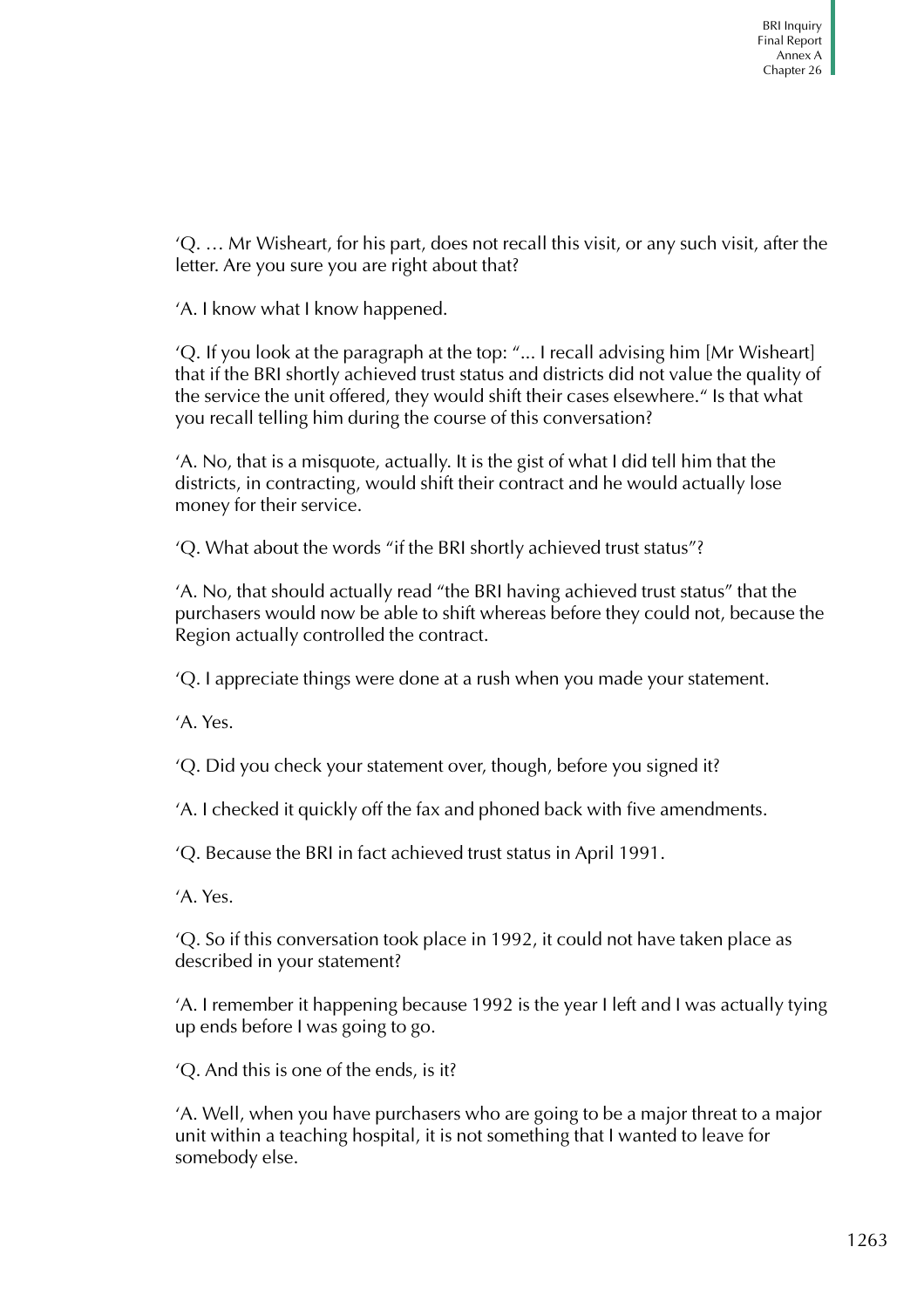'Q. You were inclined to accept the explanation that he was giving you?

'A. I am not a cardiac surgeon so I was not in a position to judge, but it sounded feasible that if you actually get late referrals and the age is a problem and the case is very difficult, then you would not have as good outcomes as if everything else was put in a correct order.

'Q. So not being a cardiac surgeon, did you take any further advice on it?

'A. I actually felt, from our talk, that he did intend to address those issues, particularly talking to the cardiologists in trying to sort the problem out.

'Q. So you thought it required no further action on your part?

'A. Having had the conversation with Dr Roylance and with Mr Wisheart, having had a reply from them, having put an audit person in there to begin to sort audit out, I really felt that we were on the road now to being able to evaluate, in fact, what the real outcomes were.<sup>'81</sup>

**68** Dr Roylance was asked in some detail about the letter of 20 November 1991:

'Q. This letter involved, did it not, questions of quality performance?

'A. Yes, but I do not think it involved questions of clinical outcome.

'Q. What did you understand to be meant by "quality of performance"?

'A. At the time – this is the early days of the Trust, the relatively early days of the Trust, and we were making enormous efforts to measure everything in terms of service that could be measured in order to improve it. It is very difficult to define a term, but these were all the facets of healthcare excepting the outcome, the clinical outcome of the service: how long people waited on waiting lists, how long they waited in outpatients before they were seen by a doctor, how long they waited in the admissions area before they were taken into hospital, food and all the other things, all that mass of supporting service, the environment in which clinical care was given, which I think there was (quite properly) anxiety at the time that they had been sacrificed to the altar of clinical care from the altar of clinical outcome and there was an immense effort at that time. So when we used the term "quality" at that time we were talking about things which eventually got swept into the charter mark negotiations; that is what "quality" was.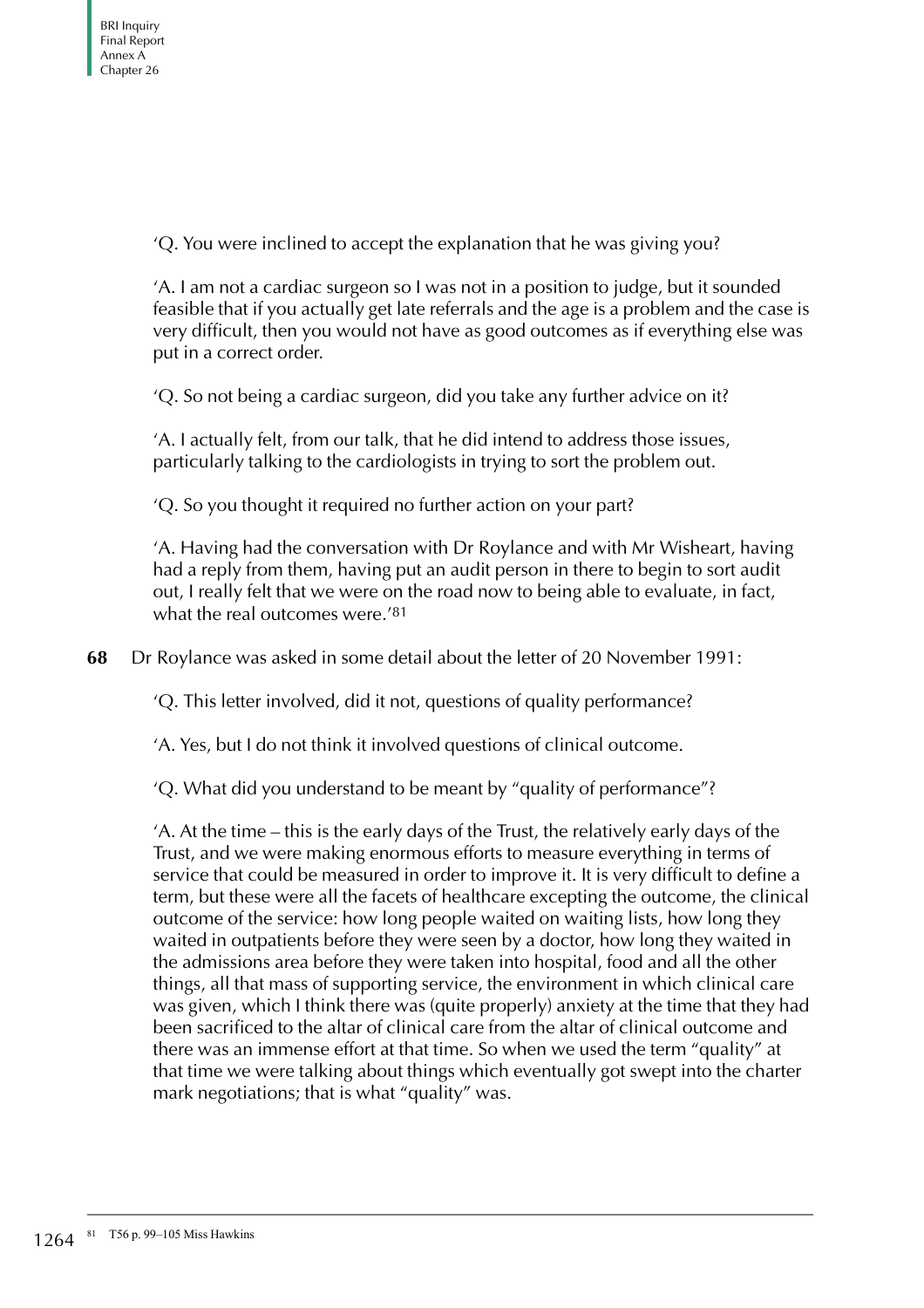'Q. That is the way you read it you say?

'A. No, you must not say that it is the way I read it; I discussed this with Catherine Hawkins, I knew precisely what the problem was and this was a letter which she wrote in order to be supportive of me in trying to resolve the situation. That was the way we worked; I used to see her once, twice a week about issues and we discussed this. I have explained to you that we had a problem when we created a Trust of the very substantial underfunding of adult cardiac surgery. That was then transferred from regional funding, which was at least a straightforward discussion with Region – it was not very productive for the reasons we have discussed – but now that money had been delegated to all the districts in the South West who had individually to agree contracts with us for cardiac surgery, and the money they got did not match the service they required and we had difficulty in transferring from the previous centrally funded service to this system of contracts with a whole series of local districts.

'Q. You asked Mr Wisheart to draft you a reply to this?

'A. Yes.

'Q. He produced three drafts. Shall we have a look at them? UBHT 38/432: if we go right down to the bottom of the page, it is the first draft "Quality". He has looked at the expression "Quality" used in Catherine Hawkins' letter. He divides it, as we will see, into  $\degree$ (a) Outcome (Medical) $\degree$  and  $\degree$ (b) $\degree$  – go to GMC 4/48 for the next page – "Quality of Care (Organisation: e.g. Waiting times)". Go back to UBHT 38/432, the foot of the page: "Outcome (medical). The outcome of our work is at a quality level similar to that expected nation-wide, as documented in the UK Cardiac Surgical Register." He is reading it as a question not only of quality of performance in the wider sense, but also in terms of quality of outcomes?

'A. Yes, I did not dispute that and at that time, and I believe still, the clinicians in the service believed that outcome (medical) as he said was infinitely more important than this new influx of non-clinical/non-medical care measures of quality.

'Q. He gave you three drafts and he gave you the right to choose between them?

'A. Yes.

'Q. You did not disabuse him you say of his view of quality but you did change or amend his drafts to make one of your own. We pick that up at UBHT 38/426.

'A. Yes, on this situation I picked out the relevant part of his longer suggested letter and put it in inverted commas so there was no question that that was his view; that was one of the things that Catherine Hawkins was rather anxious I should ascertain and I topped and tailed that contribution.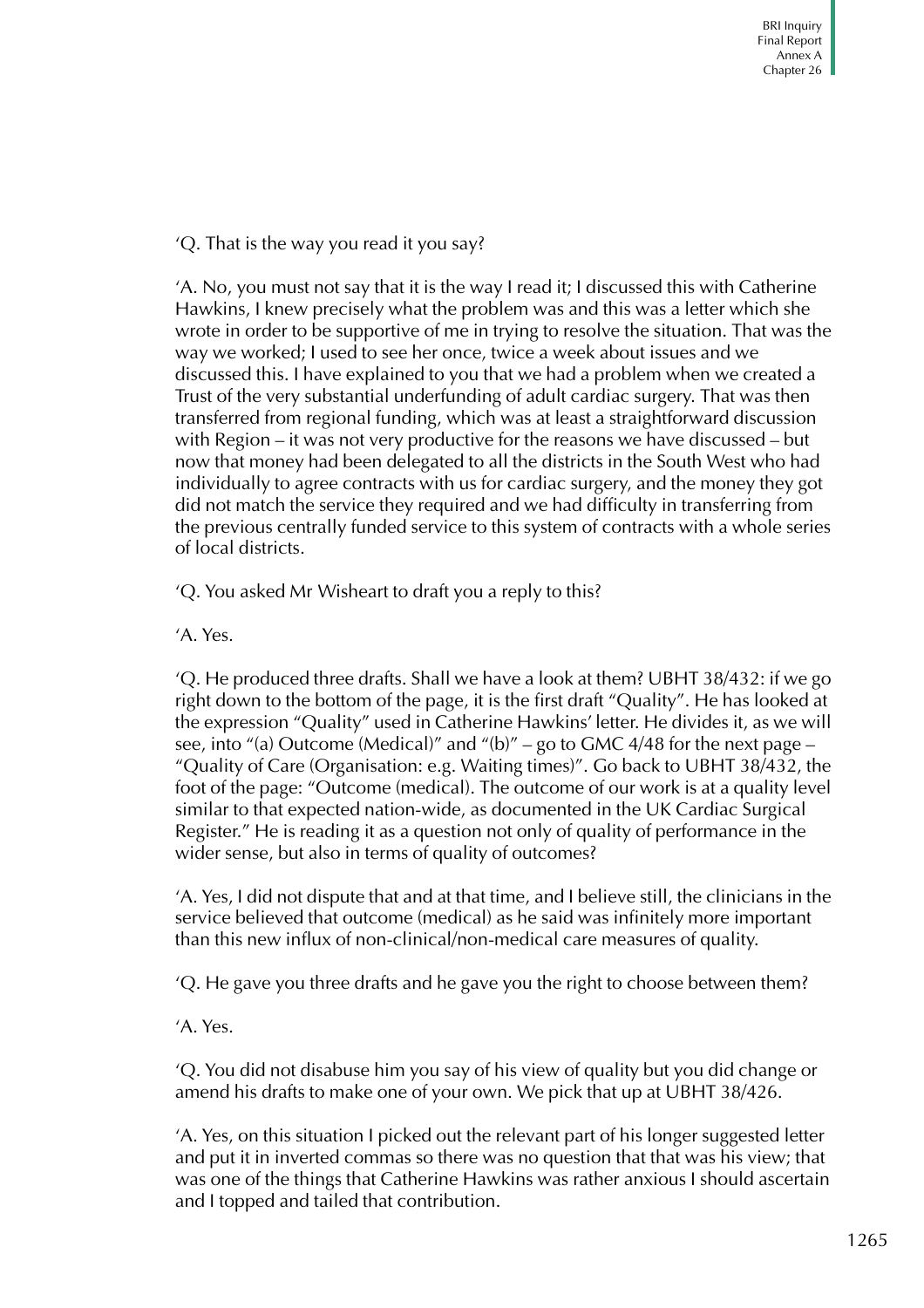'Q. If we have a look at UBHT 38/427 because this is your final editing of his drafts. You include in your reply what he says about "quality (medical)" so you were adopting it?

'A. No, I was transmitting information he wished me to give to the Regional General Manager. I do not see that as changing the basis of Catherine Hawkins and my original conversation and what we were addressing.

'Q. If your letter was not about quality in that sense at all, why respond to it in those terms?

'A. I was quoting James Wisheart's response and I do not think there was any reason to take that element out of it.

'Q. Your letter in response to hers contains, in part, a response which is off the point but which you included simply because Mr Wisheart drafted that for you?

'A. No, but I do not think Mr Wisheart would have thought it was off the point and I was not going to suggest to him that suddenly his wish to maintain high quality of outcome was irrelevant. I am sorry, but I saw no reason – and see no reason now – why I should have edited that statement. ...

'Q. Dr Roylance, a little while after this letter from Miss Hawkins, you got a letter from the South West Regional Health Authority from a Mr Wilson [Arthur Wilson, Regional Treasurer, SWRHA, 1984–1993]. Can we look at that? It is UBHT 38/411. The date in the top left-hand corner is misleading, 31st January 1991. I think I can say that for two reasons: it has your date stamp on it dated 7th February 1992, as you can see on the left-hand side and in the first paragraph of the text it talks about published professional advice in November 1991. So I think we can date this letter as 31st January 1992. I will show you in a moment your reply to it. That letter comes. If we scroll down: "With regard to the advice on the development of a second cardiac centre and additional catheterisation services, I am now working with those from the south of the region on proposals." He is writing to invite you to produce a proposal for cardiac services that takes into account (a) increased capacity; (b) unification of children's services; (c) steps to meet quality and cost concerns of purchasers. Pausing there, did you read this letter as talking about quality in the sense that you had understood Miss Hawkins' earlier letter to be talking about quality?

'A. I cannot be certain. I do know at that time the medical profession as a whole were restive about the quality measures as applying to everything but the business we were in, which was getting patients better. Therefore, I do not know to what extent the letter I had written had influenced the writer of this in writing this. I need to see the supporting papers he says he has sent, or I think he has sent. So I cannot tell whether Arthur Wilson had moved forward as we were trying to move everybody forward at that time.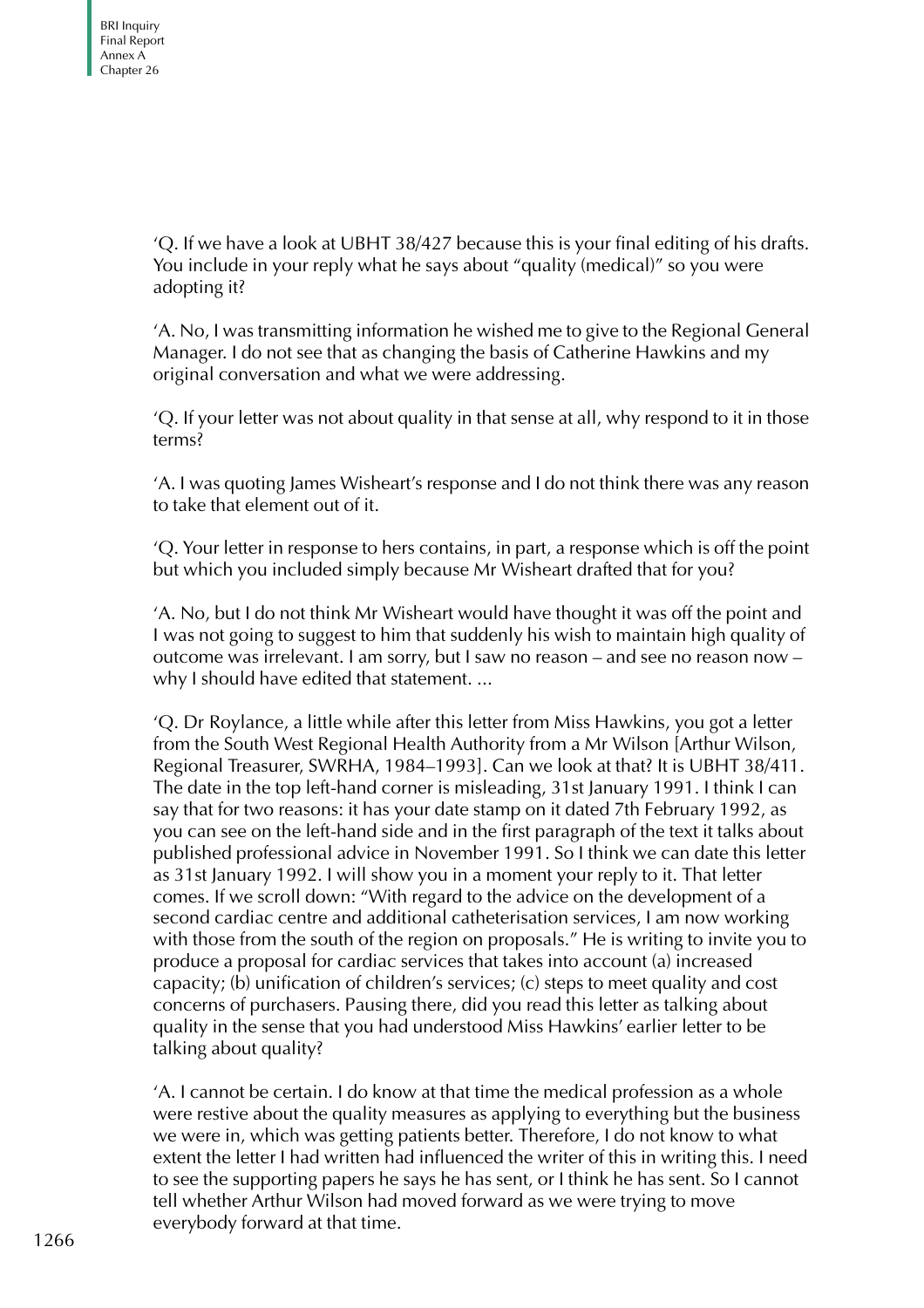'Q. Your reply to him is at UBHT 38/406. That enables you to see the reference at the top.

'A. Yes, it does help.

'Q. Can we go back and look at the reference and you can let us into the secret of what you get from that?

'A. "AM" is the typist, "JDW" is the source of the information, and "JR" means I signed it.

'Q. We go to the second page, 407, the first paragraph, about seven lines down: "However, we were confused and disappointed to see the repetition of the statement that 'some district health authorities are dissatisfied with the service from Bristol on both cost and quality grounds ...' as we believe that this is both unfounded and potentially damaging to us. Surprisingly, in the next section of the same paragraph it is stated that 'there are no waiting list pressures'; as I stated in my letter to the RGM, waiting time is the glaring problem." Is your letter to the RGM part of the same correspondence we have been looking at in response to Catherine Hawkins' letter to you in November 1991?

'A. Yes, I think this is the next stage of having written back to Catherine, that there is a consideration of whether they were going to increase the funding to adult cardiac surgery. This is the first step in that sort of negotiation. I think that there is a confusion here – at this distance I cannot tell you where on the spectrum it was – because I do know that in management circles quality had nothing to do with patient outcome. In consultant circles that was not happily accepted – not that the non-clinical quality measures were not important, but they were not the most important and we were doing our best to keep introducing into the conversation that the purpose of a contract was not waiting time in outpatients, but patients getting better.

'Q. We can go on in the paragraph beginning "Just one purchaser ...". Let us look at the full paragraph: "Just one purchaser (Exeter) has complained to us and that is specifically about waiting times. The Regional Committee in Cardiac Services had no issue to raise with UBHT other than waiting times. As a consequence, I am not quite sure what you have in mind for the comparative exercise in quality and therefore would need to discuss with you the whole issue before offering specific advice or suggestion. If medical outcomes are an issue, then authoritative advice would be needed which could be obtained by inviting the Royal College of Surgeons, the Society of Cardiothoracic Surgeons to nominate a suitable senior person; if an assessment by mid-March is needed it might be best for the RHA or the RHA with the UBHT ..." It goes on. At least a paragraph of your response, albeit drafted on information received from Mr Wisheart, appears to be about quality issues in the outcome sense?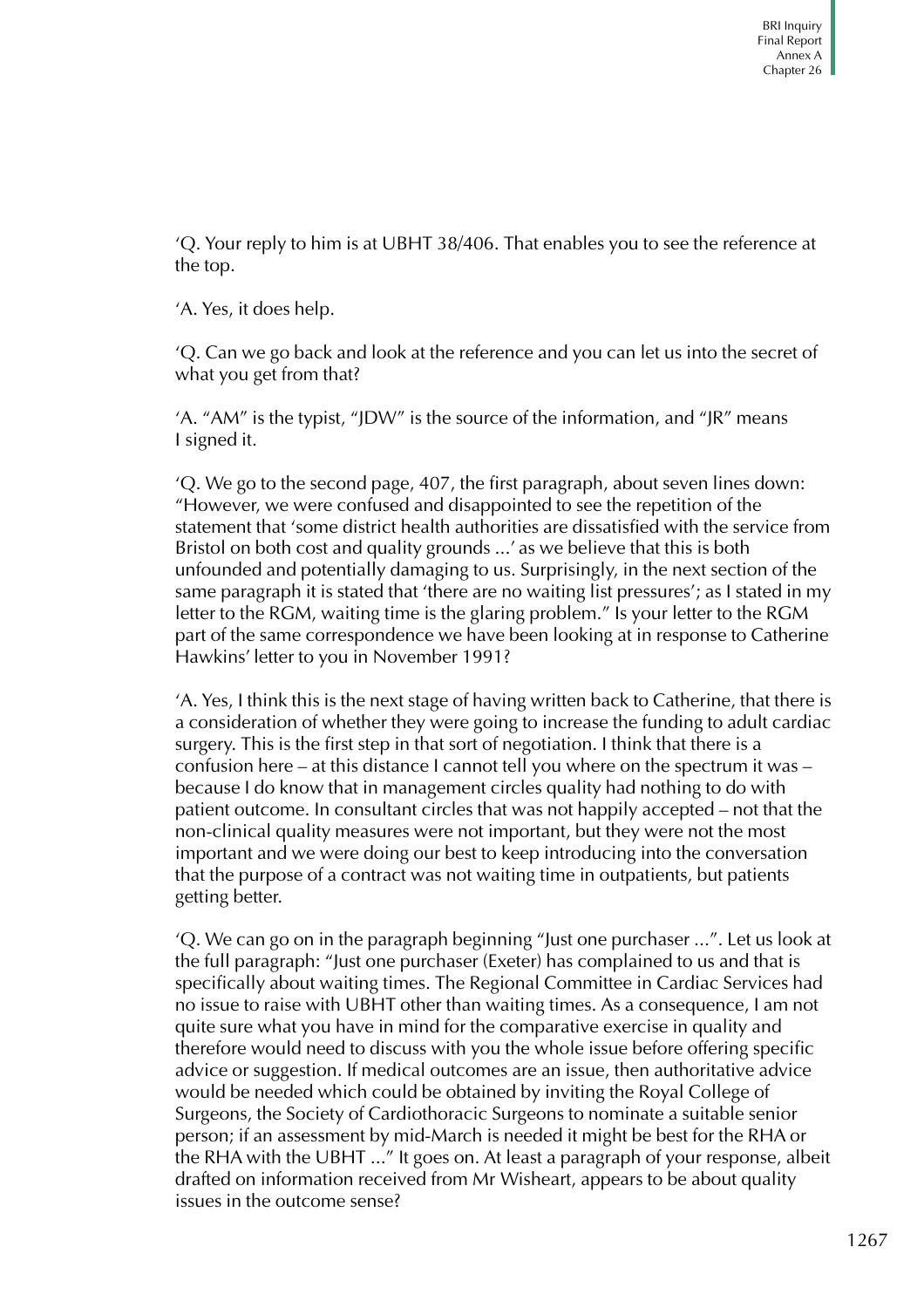'A. No, there is an "if" outcomes issue. This is trying to clarify a confusion. I think it confirms what I have just said to you, although I have not read this recently and that was, there was at that time a concept of quality within the Health Service within this new general management function which had been imported from Sainsburys, Marks & Spencers and elsewhere, that total quality management should be done, and the managers were instructed to measure all what I call the "non-clinical" elements of the service to ensure that patients were being properly treated, but they specifically excluded patient outcomes, what the people in service thought was the business we were in. There was a conflict at that time. When we have statements from Region to say they are unhappy about quality measures, there is an issue there, what quality measures are you talking about? And if medical outcomes are an issue — not "they are, it is accepted", but if they are an issue, then there is an indication there of the proper way of addressing such an issue, which is what I would say this shorthand was activating the proper professional approach to an issue of that nature.

'Q. The proper professional approach you identify in your letter is that if there is an issue, we will need to have an outside report on it.

'A. That is right. Because of the new concept of competition which was more fictional than real, it is suggested here that to take the nearest units, Oxford and Southampton, to come and make a comment on whether they think patients should go to Bristol or Southampton or Oxford was not a constructive way forward.

'Q. It is a bit like asking your competitors to say whether they are proper competition?

'A. I do not know how much they were competitors, but certainly there was an encouragement in those years that we should pretend we are all competing.

'Q. If one goes back to the letter which sparks this off, the letter of 31st January, UBHT 38/410 … what led to the detailed discussion as to whether it might be necessary to have some sort of outside investigation was the suggestion by Mr Wilson that you might produce a proposal for cardiac services taking into account steps to meet quality and cost concerns of purchasers, whatever that meant.

'A. That was the issue: what did it mean?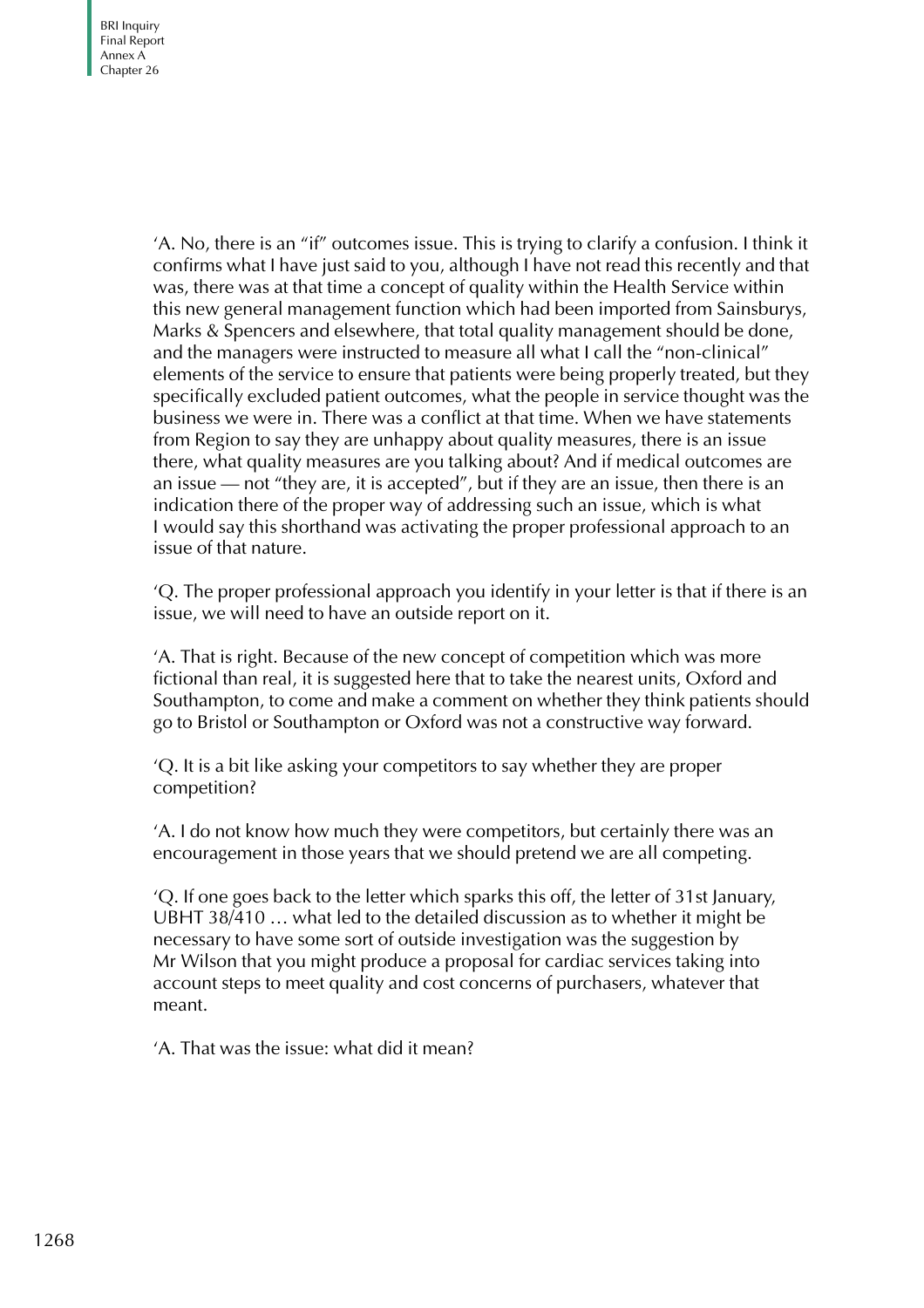'Q. If you go overleaf, because I think it may also have been this you were responding to, UBHT 38/412, the first paragraph: "In addition, in order to ensure that the best quality standards are identified and built in, I am asking for your support and co-operation in commissioning an agency to carry out a comparative appraisal [this I think is where the idea comes from] of these standards between yourselves and other centres." That is what gives rise to you saying, "Is it outcomes? If it is, this is the way to go about it"?

'A. Yes, and in fact there is the implication, which there always was at that time, that we would rather occupy our time on outcome measures of quality than the other elements of quality.

'Q. What you appear to be recognising in these two letters is that if there were a serious concern about the outcome measures resulting from cardiac surgery, that the appropriate step would be some form of appraisal or investigation by outside authorities who were truly independent and could give you another view?

'A. That is right. It is reminding Arthur Wilson, and through him the people concerned, that managerial issues were my concern, professional issues were the concern of the profession.

'Q. Does it follow that if any such concern had been expressed about a particular aspect of cardiac surgery, such as paediatric cardiac services, to you at this time, 1991/92, that you would have suggested the same professional route, that is an appraisal by outside independent experts?

'A. Depending on who said it, I would have either suggested it or enacted it, if you follow me. It depends who said what to whom. If anybody had brought to my attention a concern about quality, then I would have referred that to those who could advise me. Could I remind you, I was a Fellow of The Royal College of Radiologists and had been on their Council, and I was quite accustomed to the responsibilities of Royal Colleges for quality. I would have had no difficulty and no hesitation to use the Royal College as the assessors of quality, and not management.'82

**69** Counsel to the Inquiry asked Mr Peter Durie, Chairman of the United Bristol Healthcare NHS Trust (UBHT) from April 1991 to June 1994, about Miss Hawkins' letter of 20 November 1991. Mr Durie said there was pressure on the South West providers in relation to the volume of cardiac operations, but that he did not recall problems of quality of performance: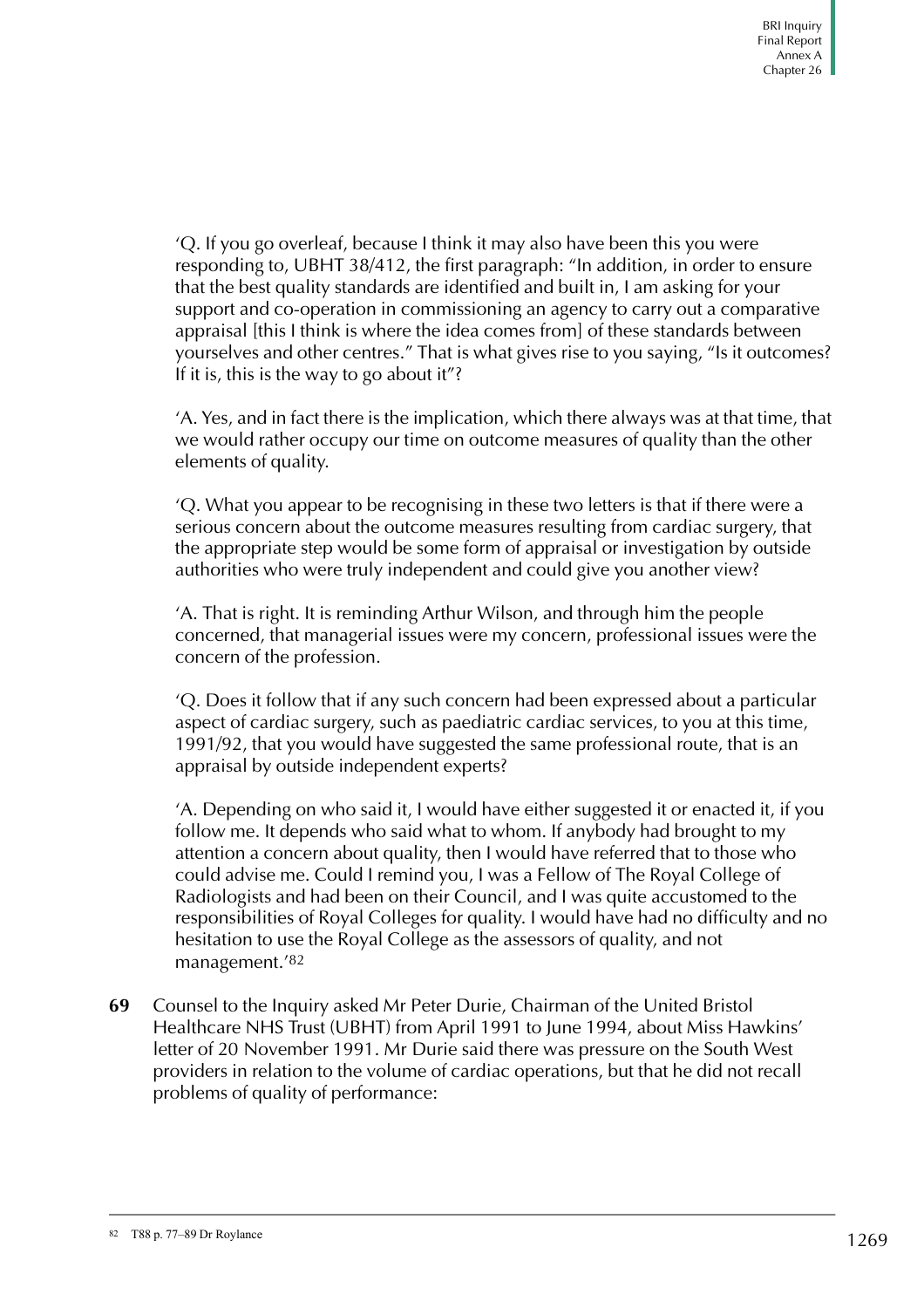'Q. I think you have had a chance to see this letter, have you not, Mr Durie? This is the letter from Catherine Hawkins to Dr Roylance?

'A. Yes, I have, thank you.

'Q. When did you first see this letter?

'A. I think I saw it for the first time yesterday.

'Q. Forgetting about actually seeing the physical piece of paper, were you aware that Catherine Hawkins was expressing views of this nature in 1991?

'A. I certainly do not recall it, but I could well have been told at the time. It would not have been of the greatest surprise, because if you look, what she is complaining about in that letter…: "... how poorly Bristol Trusts are now performing on cardiac surgery contracting". It was known that the South West had traditionally put less money into cardiac surgery than the country as a whole, and therefore, there was not the facilities to undertake all the operations that if the rest of the country was right, should be occurring in the South West. So there were pressures on the provider because the provider was not apparently saying "Yes, send all your people" because they did not have the facility to do it, so far as I know.

'Q. So there is a complaint about not enough operations being done?

'A. Yes.

'Q. If you look in the third paragraph, the last sentence: "I would more than welcome your comments and action if you feel you are not in sympathy with the current rate and quality of the performance of the cardiac unit." That is a different point, is it not?

'A. Yes, it is.

'Q. So you would have been aware of that point as well?

'A. I am not sure. As I say, I did not see the letter and I am not sure what I was told. … There were ongoing problems and debates between purchaser/provider all the time. I do not recall being told it, but equally well, it could have been something the Chief Executive felt he need not tell me.'83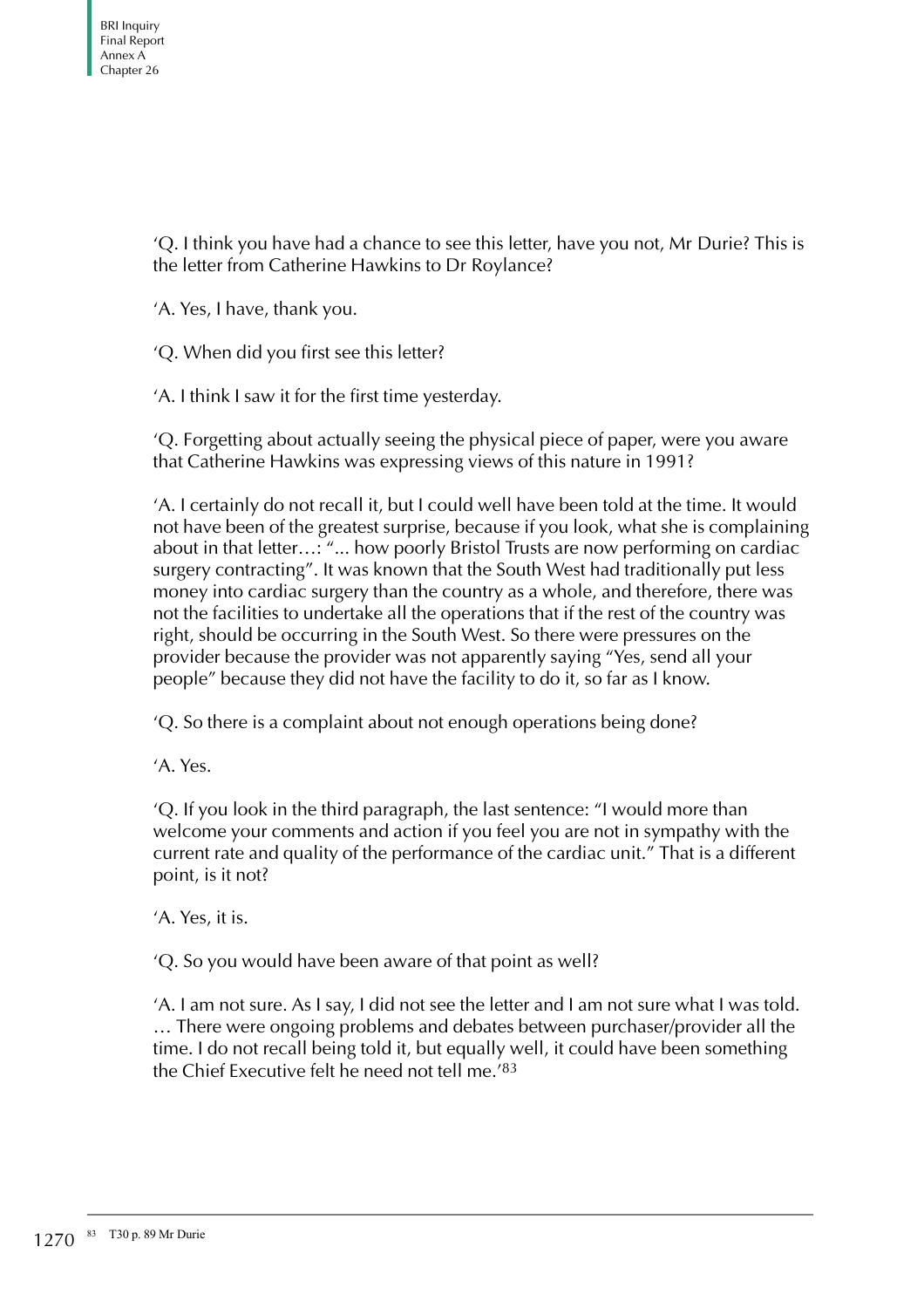## Report of the performance of the PCS Service in 1991

- **70** A table prepared in the UBH and supplied to the Inquiry showed that there had been 46 open-heart operations on children aged under 1 year in 1991. Fourteen patients had died, giving a mortality rate of 30%. The overall Bristol mortality rate for children under 1 in the period 1984–1991 was recorded as 28.5%. The UK mortality figure for 1990, with which these figures were compared, was 15.8%.84
- **71** The table also included figures set out by procedure for open-heart operations on children aged under 1:85

| <b>Operations</b><br><b>Bristol 1984-1991</b> | Mortality rate %<br><b>Bristol 1984-1991</b> | Mortality rate %<br><b>UK1990</b> |
|-----------------------------------------------|----------------------------------------------|-----------------------------------|
| $AVSD$ (complete): 9 (2)                      | 37.0                                         | 15.9                              |
| $TGA + VSD: 1(0)$                             | 62.5                                         | 22.2                              |
| Truncus Arteriosus: 3 (2)                     | 75.0                                         | 57.7                              |
| TAPVD: $5(3)$                                 | 45.5                                         | 7.3                               |
| TGA (Senning): $8(1)$                         | 2.1                                          | 5.9                               |

**72** As regards open-heart surgery on those over 1 year of age in 1991, a table showed a total of 93 operations carried out, with the figures divided into groups: simple, moderate and complex surgery:86

| <b>Operations</b><br><b>Bristol 1991</b> | Mortality rate $\%$<br><b>Bristol 1985-1991</b> | Mortality rate %<br><b>UK1990</b> |
|------------------------------------------|-------------------------------------------------|-----------------------------------|
| Simple: $24(0)$                          | 0.5                                             | 0.5                               |
| Moderate: 51 (9)                         | 10.0                                            | 3.9                               |
| Complex: $18(4)$                         | 28.0                                            | 12.6                              |

**73** The table noted that the mortality rate for moderate operations in Bristol for 1991 was 17.6%. The mortality rate for complex operations at Bristol in the same year was 22.2%.

<sup>84</sup> Figures taken from the table at UBHT 0055 0114

<sup>85</sup> Figures taken from the table at UBHT 0055 0114; figures in parentheses are for deaths. See Chapter 3 for an explanation of these clinical terms

<sup>86</sup> Figures taken from UBHT 0055 0117 – 0118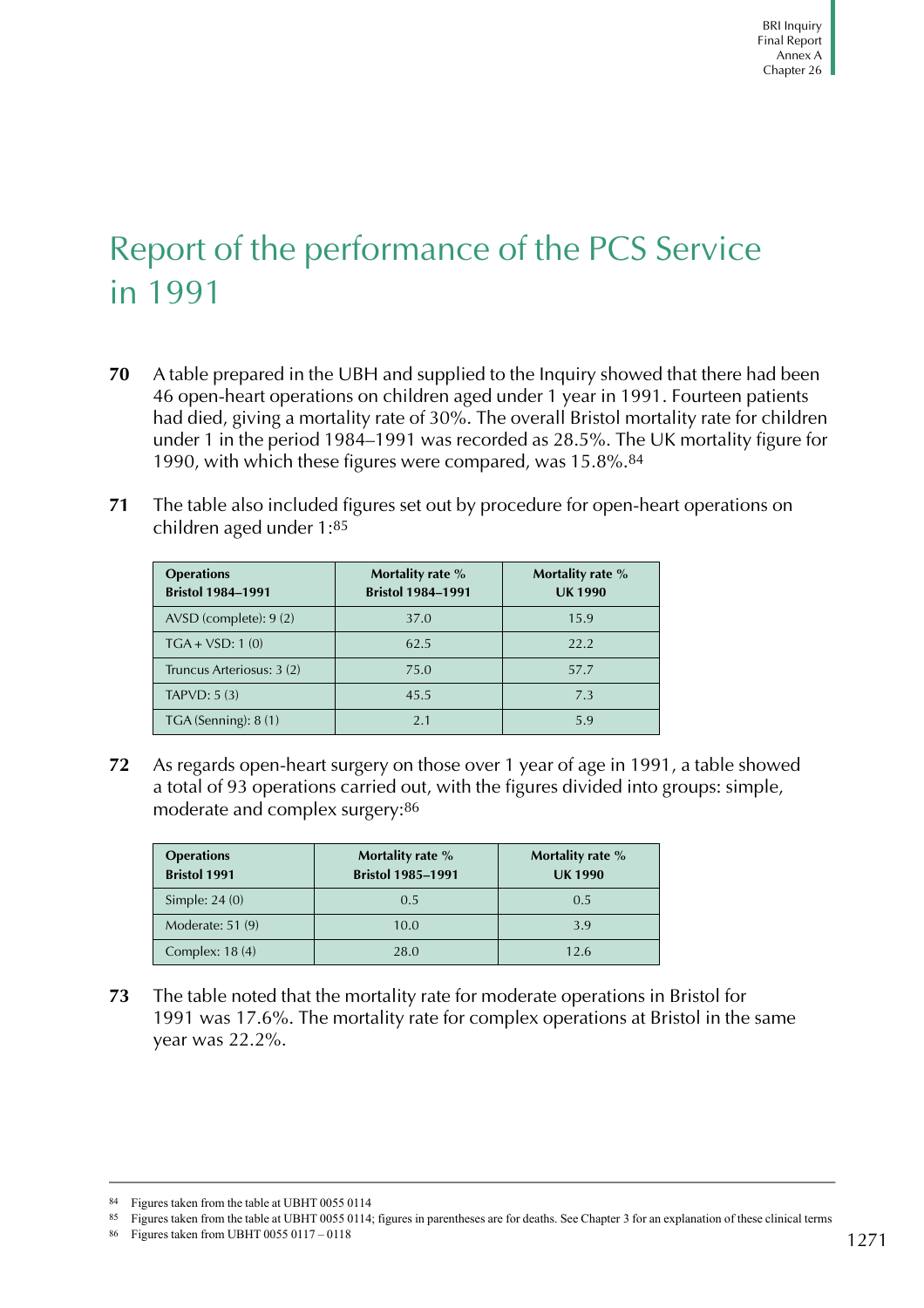BRI Inquiry Final Report Annex A Chapter 26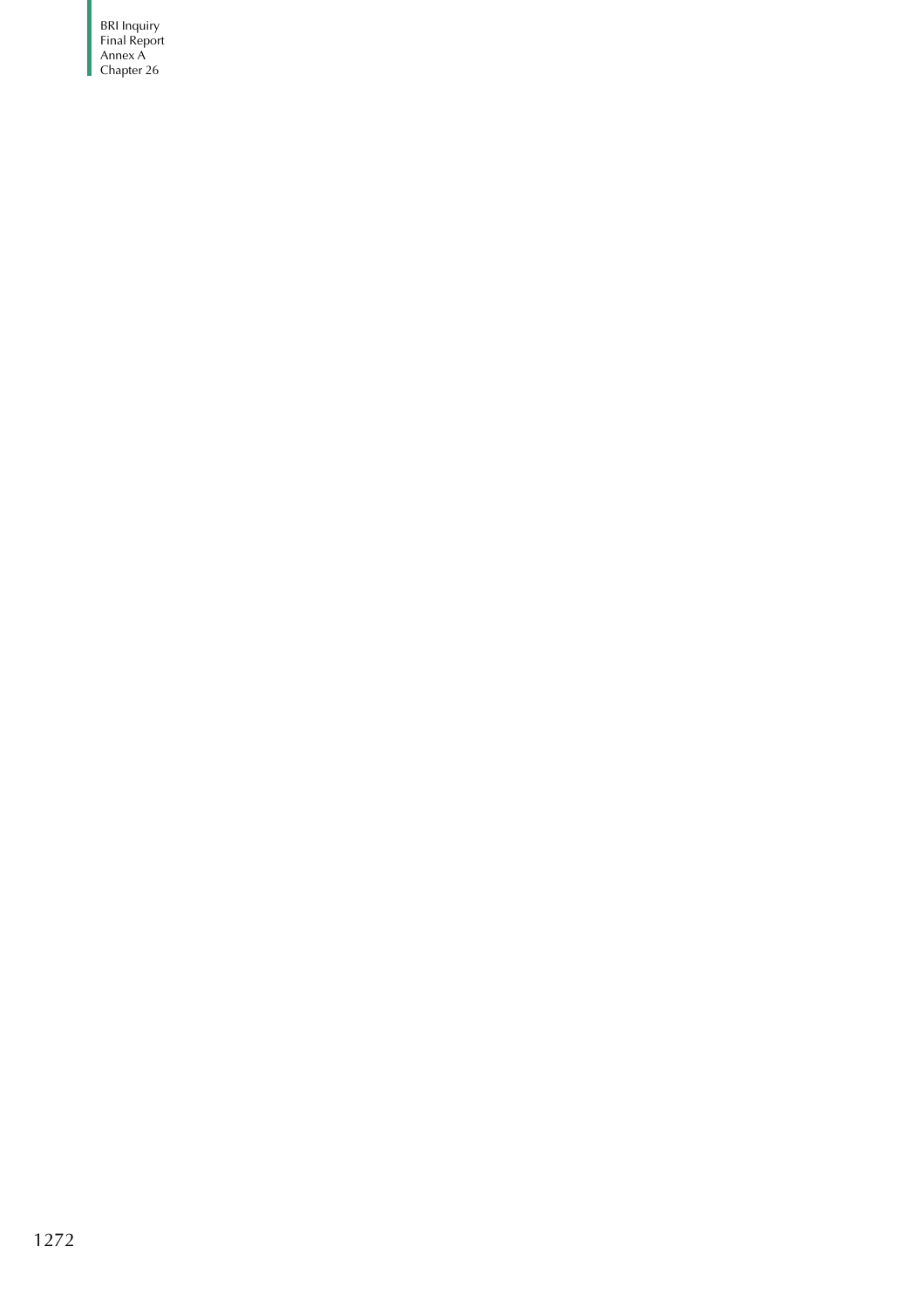# **Chapter 27 – Concerns 1992**

| Concerns                                                                                                |      |
|---------------------------------------------------------------------------------------------------------|------|
| Concerns raised in relation to the position of Chair of Cardiac Surgery<br>at the University of Bristol | 1274 |
| Concerns raised by clinicians outside Bristol                                                           | 1280 |
| Visit by the Supra Regional Services Advisory Group (SRSAG) in February 1992                            |      |
| Further concerns expressed at Bristol                                                                   | 1282 |
| 'Private Eye'                                                                                           | 1286 |
| Concerns raised with the SRSAG                                                                          | 1296 |
| Data collected by Dr Bolsin and Dr Black                                                                | 1322 |
| The October article in 'Private Eye'                                                                    | 1325 |
| Concerns of the theatre nurses                                                                          | 1331 |
| Further events in 1992                                                                                  | 1332 |
| The Unit's own report of its performance in 1992                                                        | 1333 |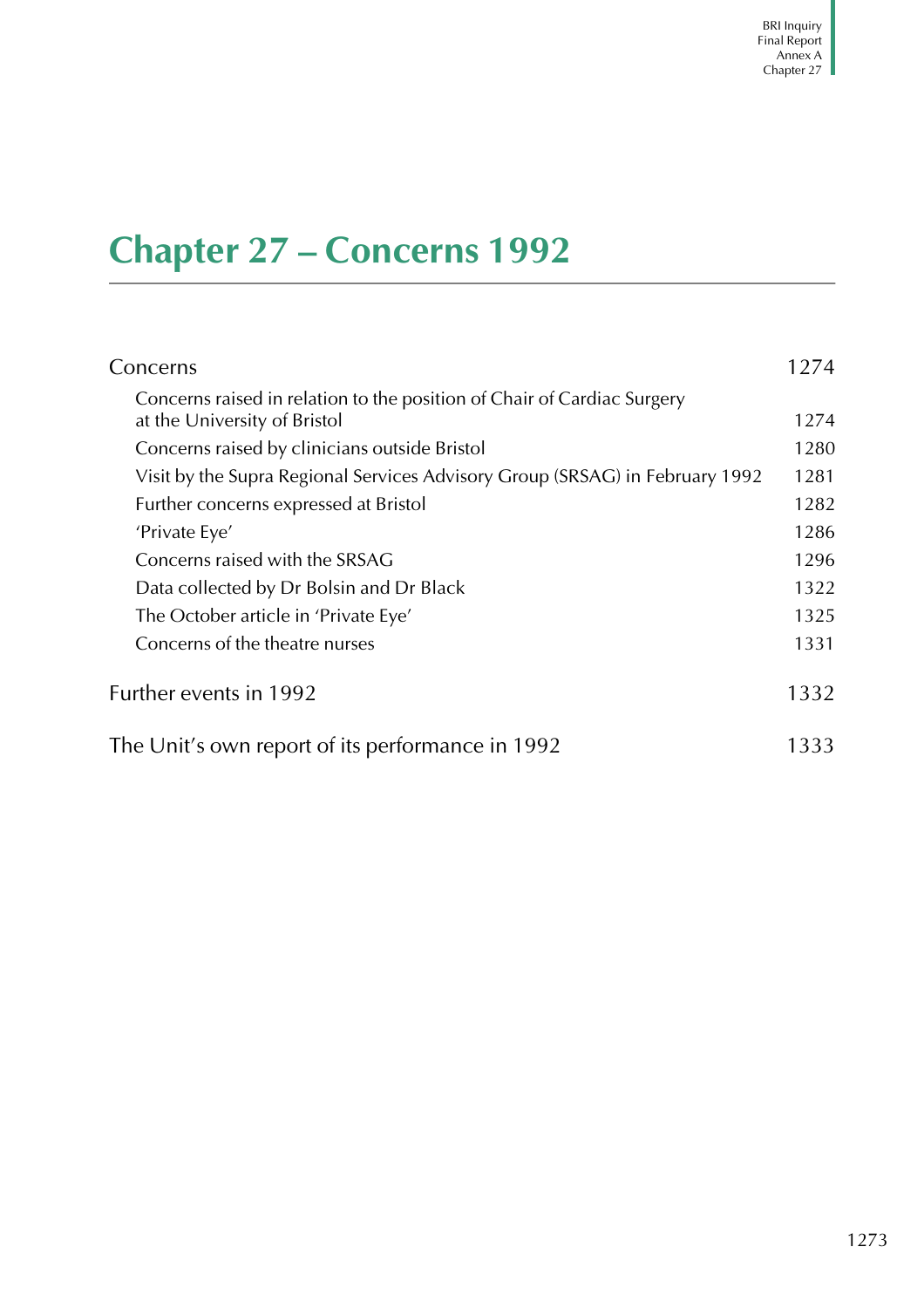BRI Inquiry Final Report Annex A Chapter 27

## <span id="page-53-0"></span>Concerns

## <span id="page-53-1"></span>**Concerns raised in relation to the position of Chair of Cardiac Surgery at the University of Bristol**

- **1** In late 1991 Mr Martin Elliott, a consultant cardiothoracic surgeon, was invited to apply for the Chair of Cardiac Surgery at the University of Bristol. The initial approach was made by Mr Wisheart and was followed by an approach from Professor John Farndon, Professor and Head of Division of Surgery. Mr Elliott was interested in the opportunity and visited Bristol on a number of occasions to discuss the position, including having a meeting with Mr Durie, the then Chairman of the Trust.1
- **2** Mr Elliott's discussions with Mr Durie concerned, amongst other things, the 'split site' issue.2 Mr Elliott was particularly concerned regarding the split service between the BRI and the Bristol Royal Hospital for Sick Children (BRHSC).
- **3** In his written evidence to the Inquiry, Mr Elliott stated:

'Mr Durie outlined the structure of the new Trust organisation, and the financial arrangements. He stated that there was no way that resources could be made available to correct the split site issue in the short or medium term (I can't remember whether we discussed what this meant). I had said that there might be a possibility of getting new business (more patients) from neighbouring regions (Wales, the South West) if we were able to develop a high quality service, but that would be impossible without the Children's Services being centralised away from the BRI. I also pointed out that this would free up resources to increase throughput of, and potentially income derived from, adult practice.

'Mr Durie made it quite clear that in his view it would be up to me, as the new incumbent, to generate the income to pay for the changes required. I thought that this was not going to be possible. Making the changes was the only rational way to improve both service and income, and the only way to generate a basis for safe, modern neonatal cardiac surgery. I thought it was wrong to place the burden of income generation from clinical practice on the new Chair holder. Changes had to be made BEFORE any income could be generated.

1 WIT 0467 0003 and WIT 0467 0007 Mr Elliott

1274<sup>2</sup> See Chapter 9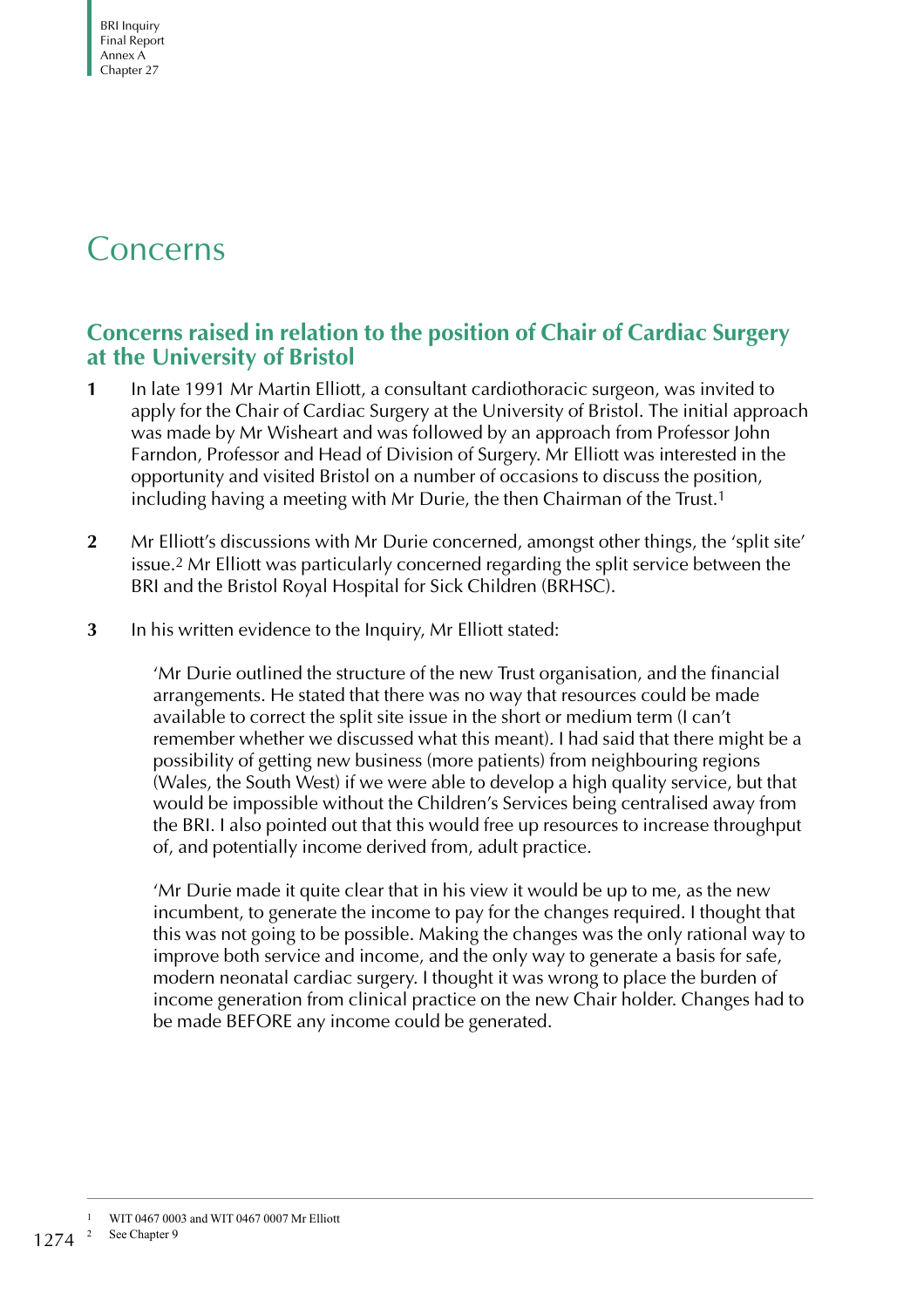'In retrospect, I wish I had been louder and more obviously astounded. The approach suggested by Mr Durie now strikes me as absurd, particularly since the internal market has proved temporary. I should have made more of the quality issue, and been less seduced by the flattery of being offered a Chair and the negotiations surrounding it. Faced with a management ethos like this it is easy to imagine why the clinicians had failed to persuade the higher levels of the Health Authority that a change was required.'3

**4** Professor Prys-Roberts gave his view of the thinking behind seeking to recruit Mr Elliott:

'… it was seen at that stage — how can I put it, it was a belief that there was a solution to what people already saw as a problem by appointing another paediatric cardiac surgeon who would be an academic and the resolution of both those events would improve paediatric cardiac surgery and some of the problems related to it like the moving from the BRI up to the Children's Hospital and so on.'4

**5** On 3 January 1992 Mr Elliott wrote to Mr Wisheart indicating that he had decided not to apply for the Chair of Cardiac Surgery at Bristol. Mr Elliott wrote:

'I have decided not to apply. My reasons are as follows:

'… I have lingering doubts about the security of the paediatric volume for [sic] a worry about the separation of cardiology from cardiac surgery which would I think take some time to resolve.'5

- **6** At Mr Wisheart's request Mr Elliott wrote a paper setting out his reasons in full for declining the Chair.<sup>6</sup>
- **7** Mr Elliott said, as one of three starred bullet points in his paper, that:

'The separation of open and closed paediatric surgery must be inefficient, and is potentially dangerous.'7

<sup>3</sup> WIT 0467 0007 Mr Elliott (emphasis in original)

<sup>4</sup> T94 p. 32 Professor Prys-Roberts

<sup>5</sup> JDW 0003 0102; letter dated 3 January 1992 from Mr Elliott to Mr Wisheart

<sup>6</sup> WIT 0467 0011 – 0027; Mr Elliott's paper *'The Chair of Cardiac Surgery in Bristol'*

<sup>7</sup> WIT 0467 0013; Mr Elliott's paper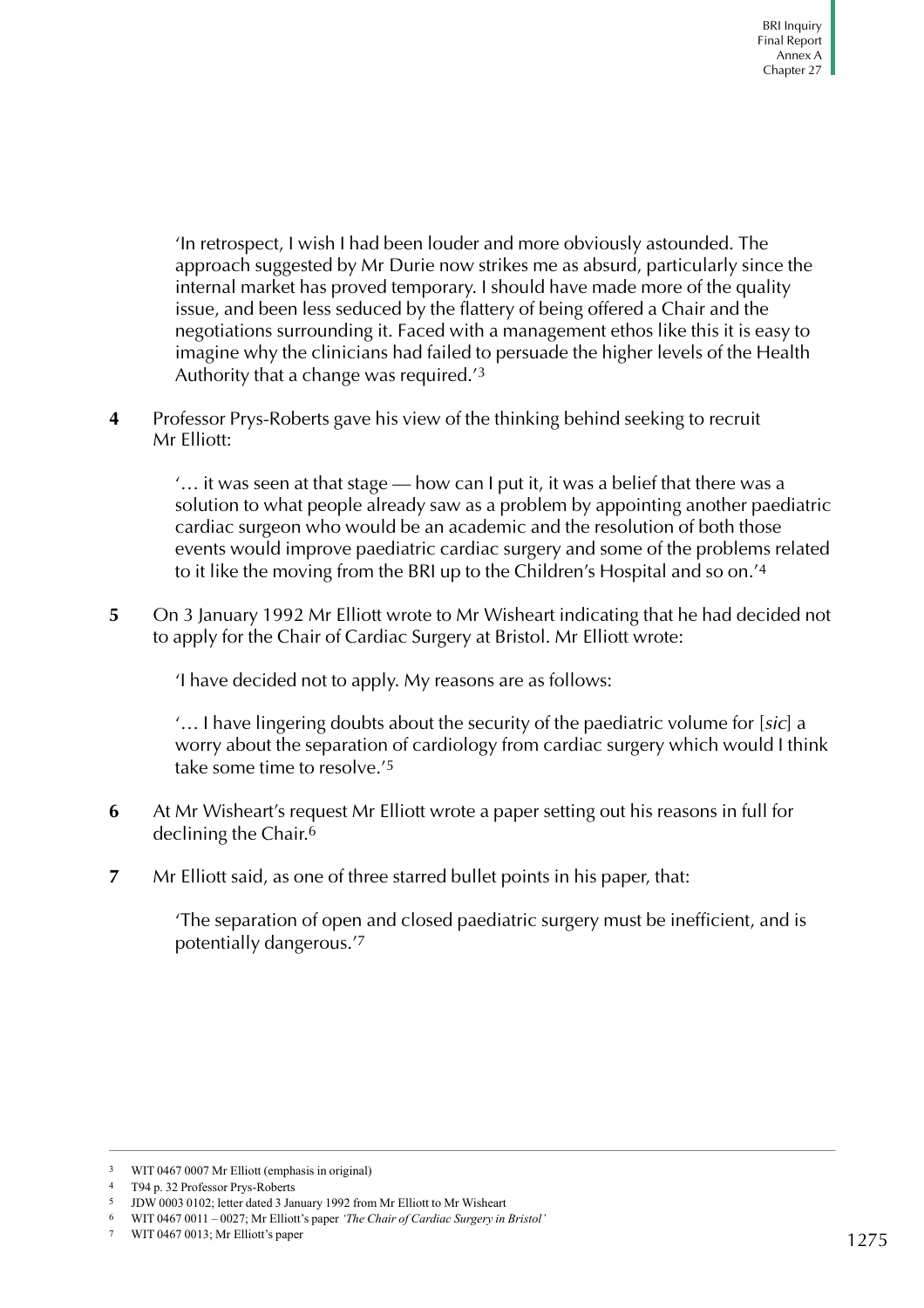**8** Dr Roylance was asked about this paper in his oral evidence to the Inquiry:

'Q. If a consultant who has the respect of a number of clinicians, as Martin Elliott it would appear did, of the sort to attract him [to] … a post, writes to the Clinical Director, or Associate Clinical Director of the service, and says, "I think this is dangerous or potentially dangerous in some respects", would you, as the Chief Executive, expect to be told of the danger or potential danger?

'A. Yes, I would expect Martin Elliott to tell me. I cannot perceive of the circumstance where somebody visiting Bristol and finding a service he thought was dangerous was not sharing that view with me. I do not understand the hypothesis behind that.

'Q. If he tells the Medical Director rather than you directly, would you expect the Medical Director to pass it on?

'A. If he had, yes.'8

### **9** And further:

'Q. … this is a clinical expert in particular in the field of paediatric cardiac surgery, who is describing the present arrangement as potentially dangerous, is it not?

'A. Yes.

'Q. So if you had seen this, if you had known of this at the time, you would have taken the steps you told us earlier you would do if any respectable and reputable source identified an aspect of the service as being dangerous or potentially dangerous, would you?

'A. I certainly discussed this with them. It was used as evidence of the now urgent need to achieve the two steps we were doing. I think the advice at the time, which was rather late in the day in terms of we were already producing a solution, is that nobody was able to identify any child who had actually suffered from this potential danger. We were unable to establish any real danger. I do not know whether that sort of conversation — clearly it was the sort of talk we had, because Bristol was not the only unit in which that sort of separation exists.

'Q. Can I remind you of what you said earlier this morning? I asked: "Suppose you had a letter or document from a reputable and respectable source which suggested that the way in which paediatric cardiac surgical services was being delivered was dangerous, potentially dangerous, to the children, would you have taken some action as Chief Executive?" You said: "Absolutely. I would have activated the proper professional pathways to deal with that situation." I asked you what they would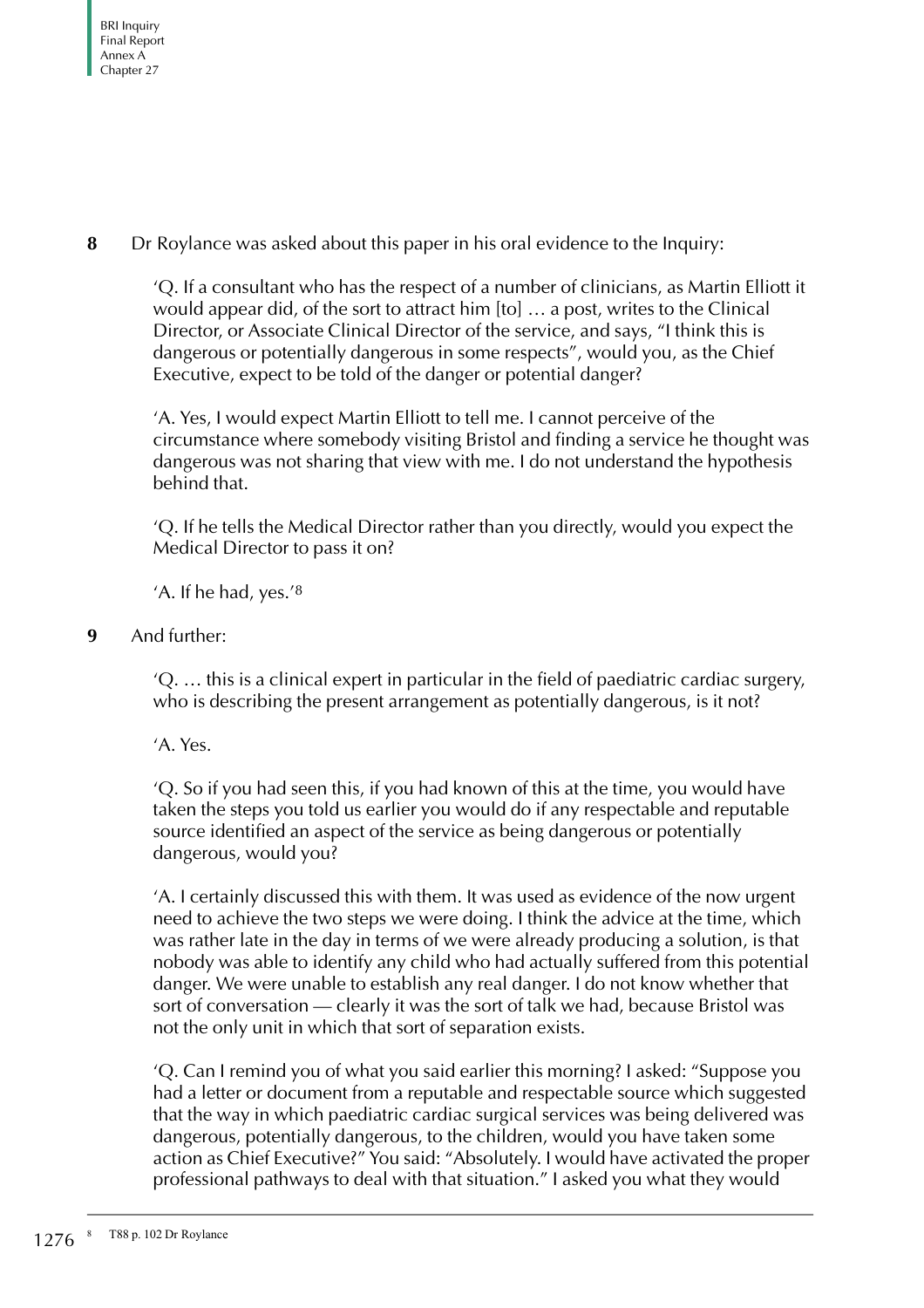have been and you said: "They would have been the local people to start with, who would not have gone behind anybody's back, but in the sense that I think I understand your question, I would have referred it to the appropriate Royal College or Royal Colleges to get their professional advice, to ask them to advise me, because that, in my view, at that time was their responsibility."

'A. Yes, that is absolutely true.

'Q. So had you known of these words at the time they were written, because you did not see them for a while, is that the action that you would have taken?

'A. When I did see them, I did discuss what, in everybody's view, was potentially dangerous. It does not say it is dangerous, he says it is potentially dangerous. What was the potential? As I say, the advice I had, and was consensus advice, was that although the quality of care in terms of the peace of mind of parents and so on had a lot to be improved, in terms of patient outcome, there was at the time no evidence that the separation itself was an issue. And it was at a time when we were pushing through the solution to the problem. So I think in terms of timing and in terms of statements, clearly by the time any review had been set up and done, we would have actually changed the situation. There is a timescale to what you are talking about. I am quite sure by the time we had achieved any proper external review of the situation, the situation itself would no longer exist.

'Q. So the answer is, is it, that had you known of this at the time, you would have taken the steps you identified to me earlier this morning?

'A. Yes.

'Q. When you did become aware of it, you already had matters in hand and it would have taken so long to have the inquiry, that by then, anyway, the position would have been remedied.

'A. Yes, but I have to go back to your original concept. This says "potentially dangerous", it does not say "dangerous" and he could have said "dangerous", but he did not. He says there is the potential for danger. That is rather different from a clear statement that a dangerous situation is being tolerated. It is quite different.

'Q. I did put the questions to you in both terms of "dangerous" and "potentially dangerous" this morning.

'A. Well, if I had failed to observe at the time the difference, I would like to correct that omission now. I actually think that the suggestion that there are circumstances which are potentially dangerous is very different from somebody saying it is dangerous.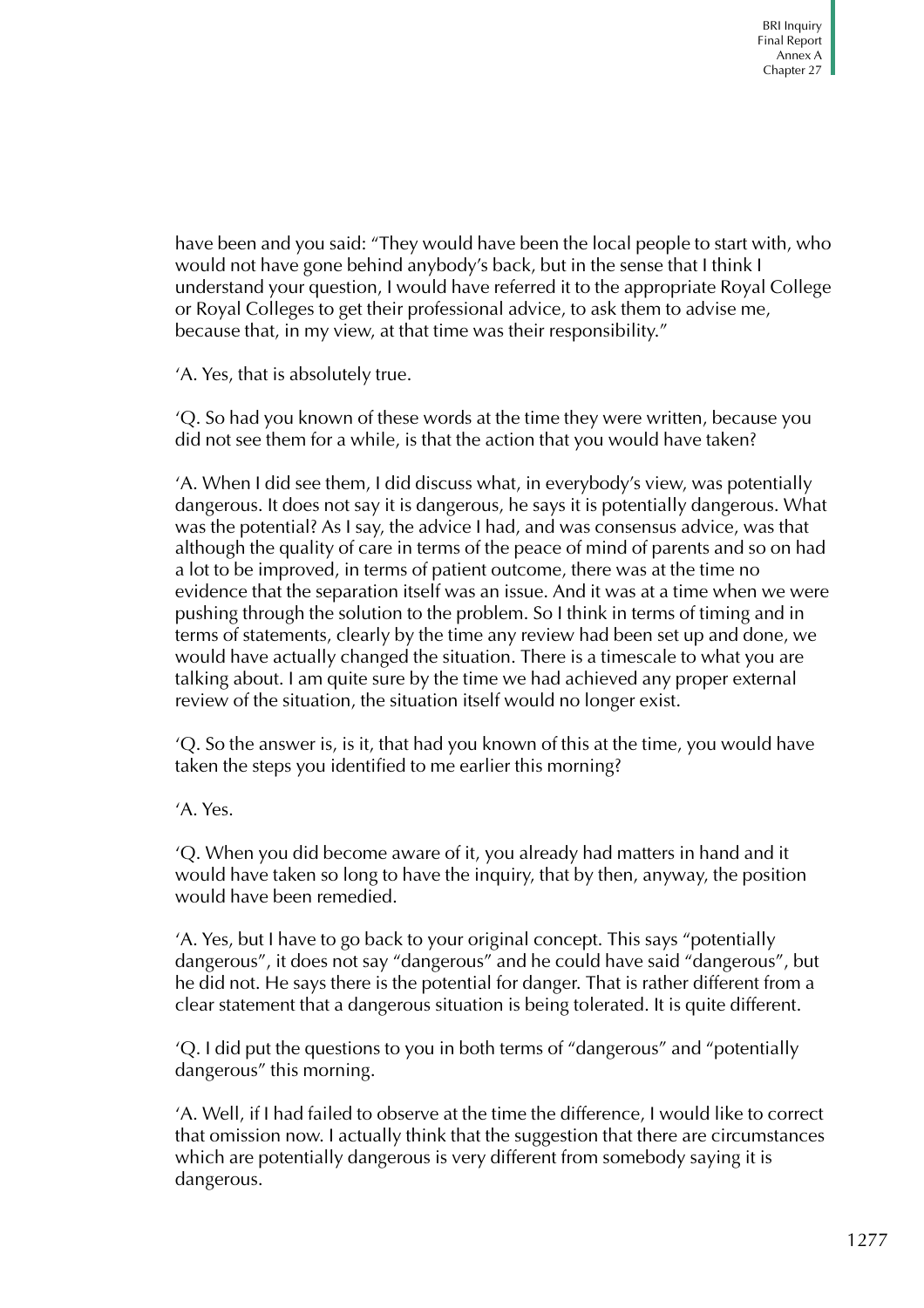'Q. When you came round to assessing the potential for danger —

'A. I would not assess the potential danger. If I have given that impression, then I am sorry. I could not assess the danger; I could only take professional advice. There is a difference.'9

**10** At almost the same time, Dr Bolsin again visited Professor Prys-Roberts:

'Early in 1992 Dr Bolsin again expressed to me his continuing concern about the results of paediatric cardiac surgery … I told Dr Bolsin that I would speak informally to Dr Roylance … .'10

**11** The meeting with Dr Roylance was the subject of the following exchange between Counsel to the Inquiry and Professor Prys-Roberts:

'Q. Why was this data of a nature that you thought was appropriate to bring to the attention of Dr Roylance?

'A. Simply because Steve asked me whether I could intervene in some way, and I said to him "Well, I will be seeing Dr Roylance" — I cannot remember whether he was the Chief Executive or the Chief Officer of the Health Authority at that stage.11 I knew we were going to have two meetings and I said "Well, look, I will talk to him and try and persuade him that there is something to be concerned about and you may wish me to do that" and he said "Yes". He was not willing for me to go and speak to Mr Wisheart directly because of the rebuff that he had had on a previous occasion.

'Q. You have described a series of meetings with Dr Bolsin and cautioned us against trying to put them into rigid boxes of particular dates when you saw him frequently. You appreciate, I am sure, that Dr Roylance on his part denies any mention being made to him of figures …

'A. Yes.

'Q. … when you went to see him. Why is it that you can be confident that you had seen some sorts of figures, albeit handwritten and tabulated by Dr Bolsin by the time you had seen Dr Roylance rather than seeing them at a later stage when there was further discussion of the need to conduct an audit?

'A. The main reason that I offered to speak to Dr Roylance was on the basis of the information that he had shown me and he could only have shown me data. I did not have a piece of paper to take to Dr Roylance, Steve did not want the piece of paper to go out of his hand. He had shown it to me, I was convinced. What I

<sup>9</sup> T88 p. 93–7 Dr Roylance

<sup>10</sup> WIT 0382 0002 Professor Prys-Roberts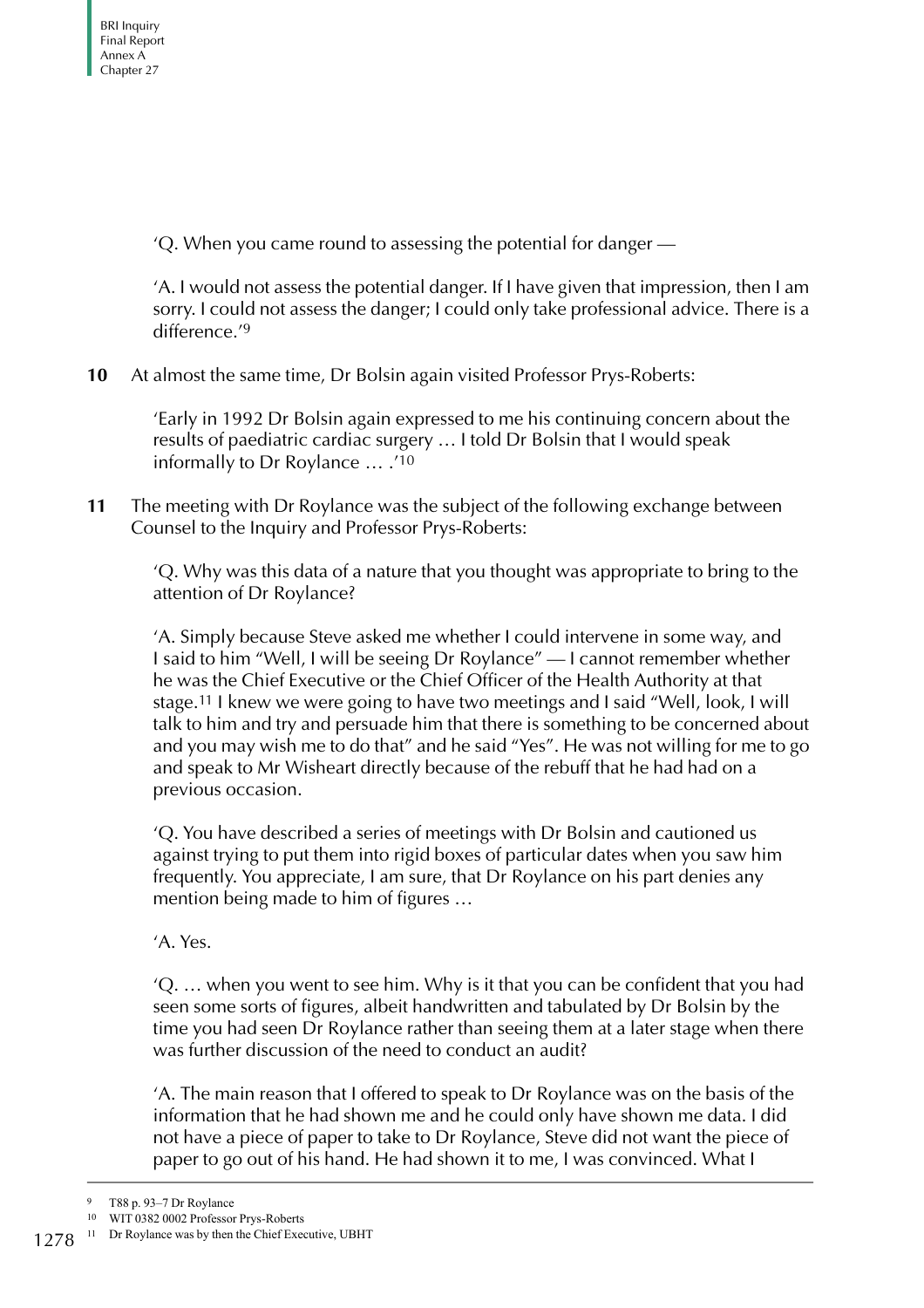believe I said to Dr Roylance was "Dr Bolsin has data which I think you ought to look at and ought to be concerned about". My recollection is that he said he would do something about it.'12

**12** Professor Prys-Roberts was asked about the nature of the data:

'Q. It follows, does it, whatever you had been shown by Dr Bolsin was only the most preliminary (if that) stage of assessing the performance of Bristol as opposed to that of other centres?

'A. Yes.

'Q. Was it genuinely, do you think, at a stage at which you could say that the data he was giving you was such as to raise a concern about mortality in Bristol?

'A. It raised a concern with me personally because I could see from the data at that time that things were clearly not as one would have liked them to be. On the previous occasion, 1989, when he first came to me, he had no data. Now he had some data, but the data, as I say they were not properly statistically analysed and so on, but one can look at a set of data and say "There is something there, we have to look at this" and my concern at that stage was simply to alert Dr Roylance to the fact there was something that really did need looking at rather than simply dismissing it.

'Q. But handwritten data of the sort you have just described with only tentative or preliminary conclusions and limited national figures available for comparison might be the sort of information that Dr Roylance would be justified in saying did not raise any concern?

'A. The fact that they are handwritten is neither here nor there.You can put the same data on a typewriter … it does not alter the nature of the data, it is the data, the way it is presented in tabular form and (if necessary) in detail. No, it certainly would not be the sort of information at that time that one would have said "This is hard evidence that Bristol is doing far less well". What I was seeing was soft evidence that gave me concern and my concern supported Dr Bolsin at that stage, and I was very keen that he was not being pushed into a corner persistently by people who [would] not listen to him and so I volunteered that I would speak to Dr Roylance about it.

'Q. (the Chairman): Can I be clear on what exactly was your state of mind at the moment, Professor? You say in answer to Miss Grey — and I am reading from the transcript: "I could see from the data at that time that things were clearly not as one would have liked them to be".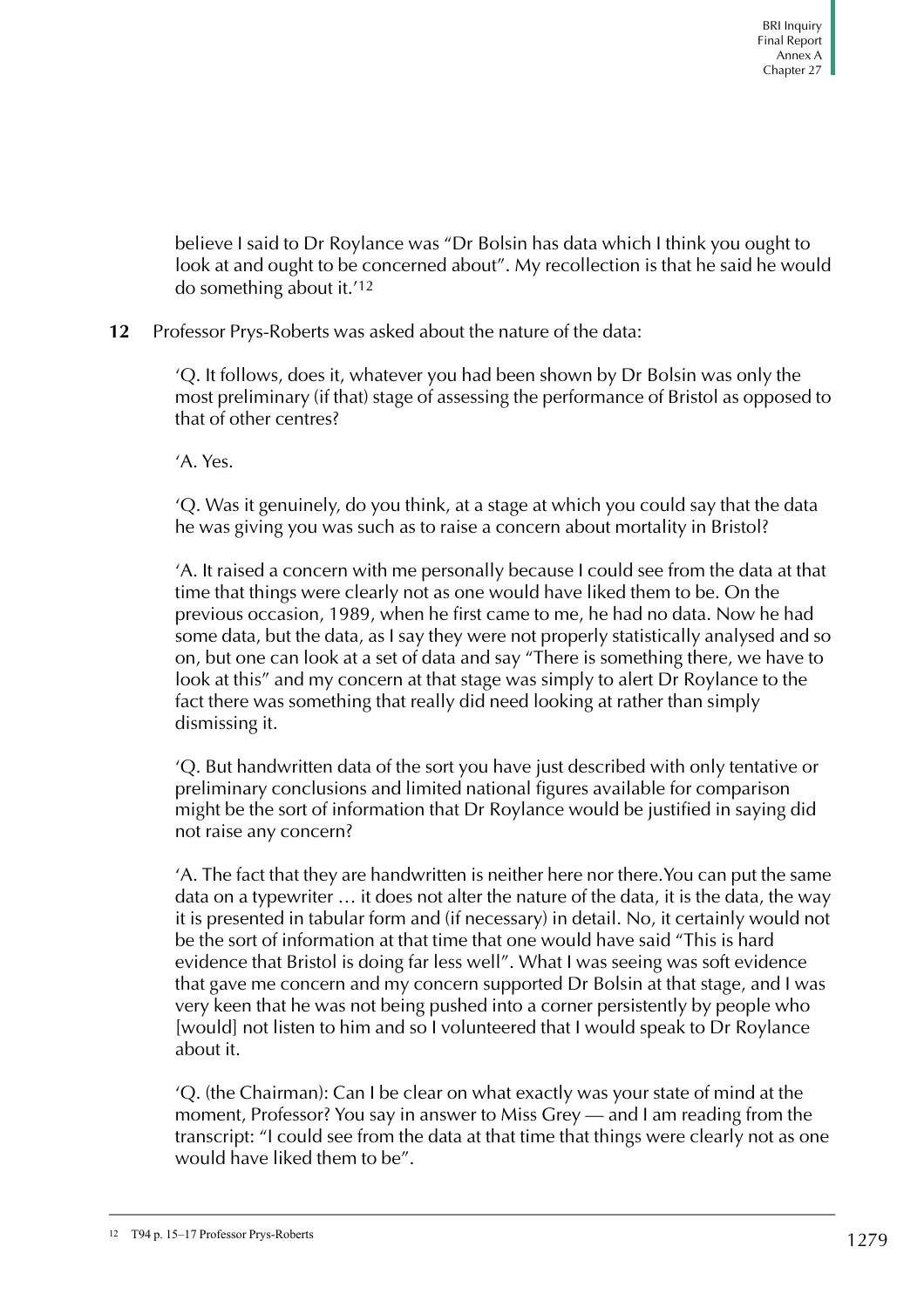'But you then say a little later on "My concern at that stage was simply to alert Dr Roylance to the fact there was something that did need looking at".

'Those are quite different propositions: one is there is a question; the other is there is a real need, real cause for concern. What is your evidence on that particular point?

'A. I think I would say there was real concern in my mind at that stage.

'Q. (the Chairman): Even though you have described the data as "preliminary"?

'A. Yes.'13

**13** Asked about the possible involvement of Mr Wisheart at that stage, Professor Prys-Roberts said:

> 'A … I simply asked my colleagues "Do you believe that there is any reason why this should be an anaesthetic problem?" In that event if they had said "Yes", one of my first reactions, I would say we ought to have a meeting about it and set up a research programme to try and find out what mechanisms relating to either anaesthesia or intensive care might be responsible for such events.

> 'Q. (the Chairman): That is an intriguing response because, as regards the involvement of the surgeons, it did not seem to be your response to suggest "Let us have a meeting with Mr Wisheart"?

> 'A. The reason I did not suggest having a meeting with Mr Wisheart was that at that stage I was largely concerned with helping Steve Bolsin to get his own act together, find data which you could then take either through — I mean I was aware (I cannot be specific about it) that the cardiac anaesthetists in general had expressed concerns and that those concerns had not been fully appreciated, irrespective of the concerns Steve Bolsin was expressing to me.' 14

## <span id="page-59-0"></span>**Concerns raised by clinicians outside Bristol**

**14** There was evidence that there were at the same time rumours circulating outside Bristol. Dr GP Taylor was one of the few referring paediatricians who informed the Inquiry that he was aware of rumours in the early 1990s that, as he put it: 'all was not well at Bristol'. He stated that he could not recollect the precise source of the rumour, but that it was significant enough for him to discuss with Dr Jordan. Dr Taylor said that he: 'received reassurance [i.e. from Dr Jordan] that the situation was under review and that there was no cause for concern'.15

<sup>13</sup> T94 p. 19–22 Professor Prys-Roberts

<sup>14</sup> T94 p. 28–9 Professor Prys-Roberts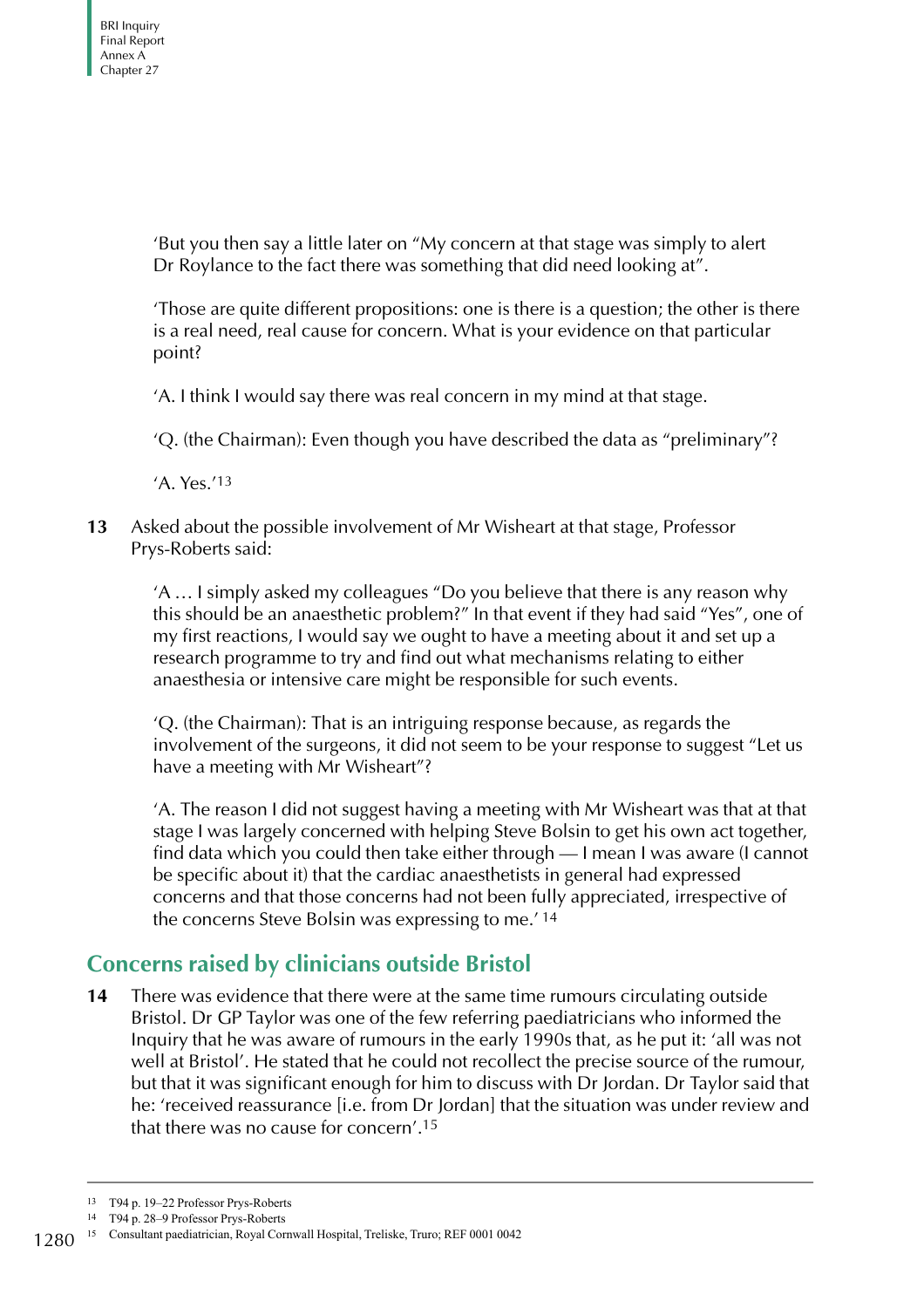**15** Dr Jordan was asked about Dr Taylor's evidence.16 Dr Jordan said:

'We used to have sort of what one might call general discussions and I cannot recall Dr Taylor standing out from other paediatricians that I did clinics with as particularly pursuing any sort of discussion of this sort.

'All I can say is that we did discuss very generally not only our plans but also our results and to some extent the discussion included a "warts and all" approach to it so it may well be I had actually, you know, talked about things that were of concern to us as well … for example that we still had not, right up to the time that I retired, got the cardiac surgery moved up the road. That is of particular importance to paediatricians because paediatricians are really very keen on the idea that children should be looked after in a paediatric environment.'17

**16** Asked whether such a 'warts and all' discussion with paediatricians would have included discussion of particular procedures being carried out at Bristol, Dr Jordan said:

'I think it would only be if I was specifically asked. Bear in mind that if we are dealing with transposition with intact intraventricular septum … paediatricians … would see one case in every five years or something like that.

'I do not think it is reasonable to suppose that Dr Taylor specifically had a problem over his patients or indeed from any information that he would have got from what I might call reliable sources. … I think it would be very difficult for a paediatrician to form a view on his own about, for example, what our success rate was in [the] neonatal arterial switch operation.'18

## <span id="page-60-0"></span>**Visit by the Supra Regional Services Advisory Group (SRSAG) in February 1992**

- **17** As indicated in Chapter 7, at this time the BRI was a centre for Neonatal and Infant Cardiac Surgery (NICS) under the supra regional system.
- **18** Mr Stephen Owen, the Administrative Secretary to the SRSAG, visited Bristol on 6 February 1992. He recalled receiving some data on mortality during his visit, which he said he passed to Dr Halliday, Medical Secretary, SRSAG. A note of the meeting sets out the data.<sup>19</sup> Dr Halliday was asked about these figures:

'Q. … yesterday we were told by Mr Owen that he visited Bristol in February 1992. When he visited Bristol then, he was passed mortality figures which did not mean [a] lot to him, so he passed them on to you.

<sup>&</sup>lt;sup>16</sup> See also **Chapter** 11

<sup>17</sup> T79 p. 142–3 Dr Jordan

<sup>18</sup> T79 p. 144–5 Dr Jordan

<sup>19</sup> DOH 0004 0045; note of meeting, 6 February 1992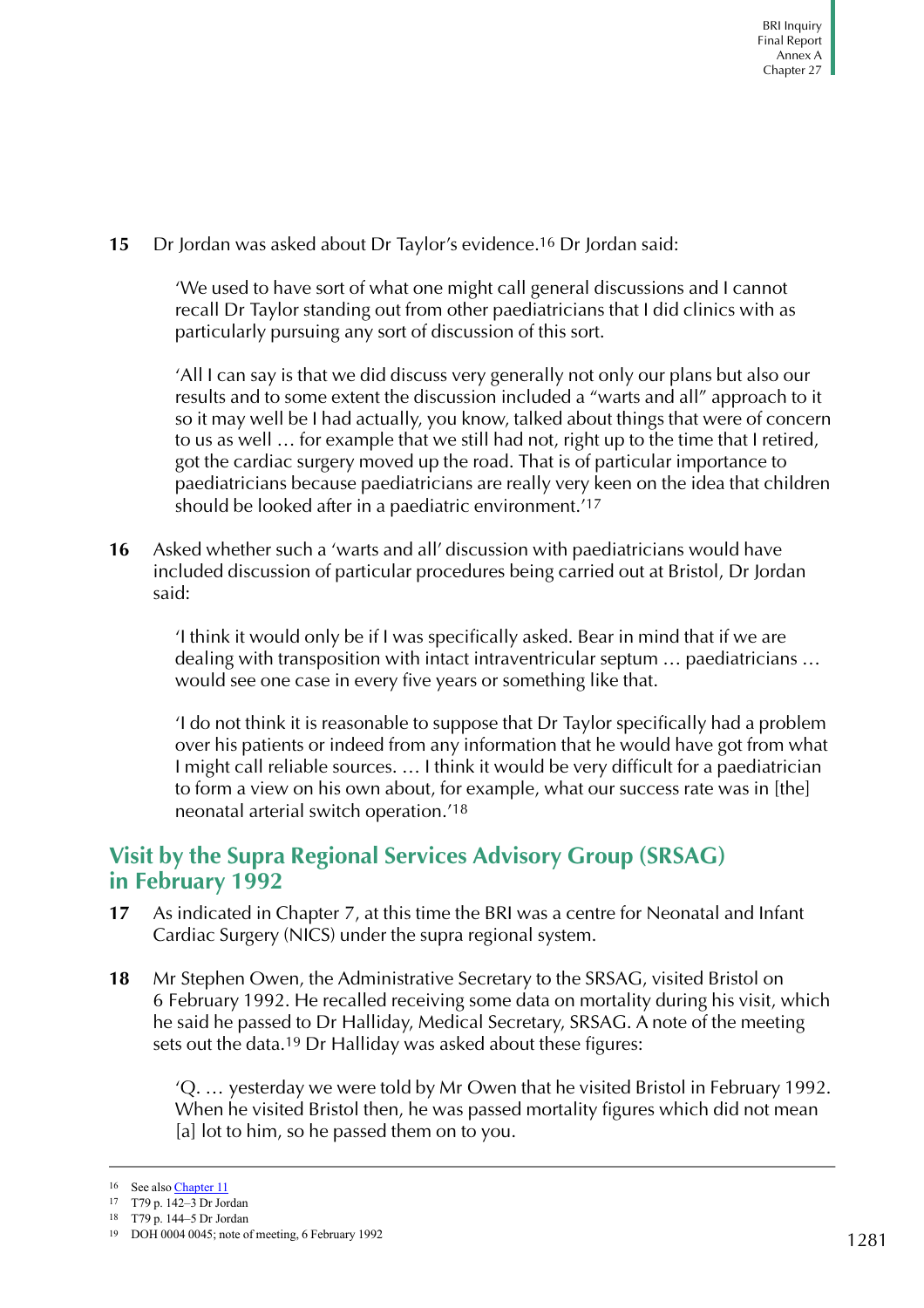'First of all, do you recollect that?

'A. Yes. I mean, I was getting data fairly regularly, yes.

'Q. The second question: do you recollect what, if anything, you did with those figures?

'A. The difficulty is, as I have said, having figures in isolation, without the machinery to analyse it, is of no particular value. It would have been strange for me to be given — I mean, I was not given any figures with the suggestion that there was a problem here. I was given figures as I was on many visits. Sometimes my administrative colleagues would visit the units with the object of dealing with financial matters, and would be handed data. They would come back to me, or Dr Prophet,20 and would hand us that data.

'If, however, we were given the data and told that there was a problem with that data, that would be a different matter.

'I have no recollection of any data being presented to me from Bristol with the caveat that there was a problem.

'If there had been a problem, I would have clearly gone to the College for advice, but to be given data without the suggestion that there was a problem, would not have given me the opportunity to raise this with the College. I mean, it would be pointless me giving them the data from one year and saying, "What do you think of this?"'21

## <span id="page-61-0"></span>**Further concerns expressed at Bristol**

**19** Professor Prys-Roberts met Dr Roylance on 14 February and 5 March 1992. Professor Prys-Roberts stated that on one of these occasions (probably the second),22 he told Dr Roylance:

'… that Dr Bolsin had been collecting data, and that in my opinion he (Dr Bolsin) was correct to express concern about the results of cardiac surgery in babies. I did not have the data with me but I told Dr Roylance that Dr Bolsin would be prepared to show them to him. Dr Roylance said that I should leave the matter with him and that he would deal with it. I had every reason to anticipate that Dr Roylance would investigate the matter more fully, and deal with it.'23

<sup>20</sup> Senior Medical Officer, Department of Health

<sup>21</sup> T13 p. 113–14 Dr Halliday

<sup>22</sup> T94 p. 31 Professor Prys-Roberts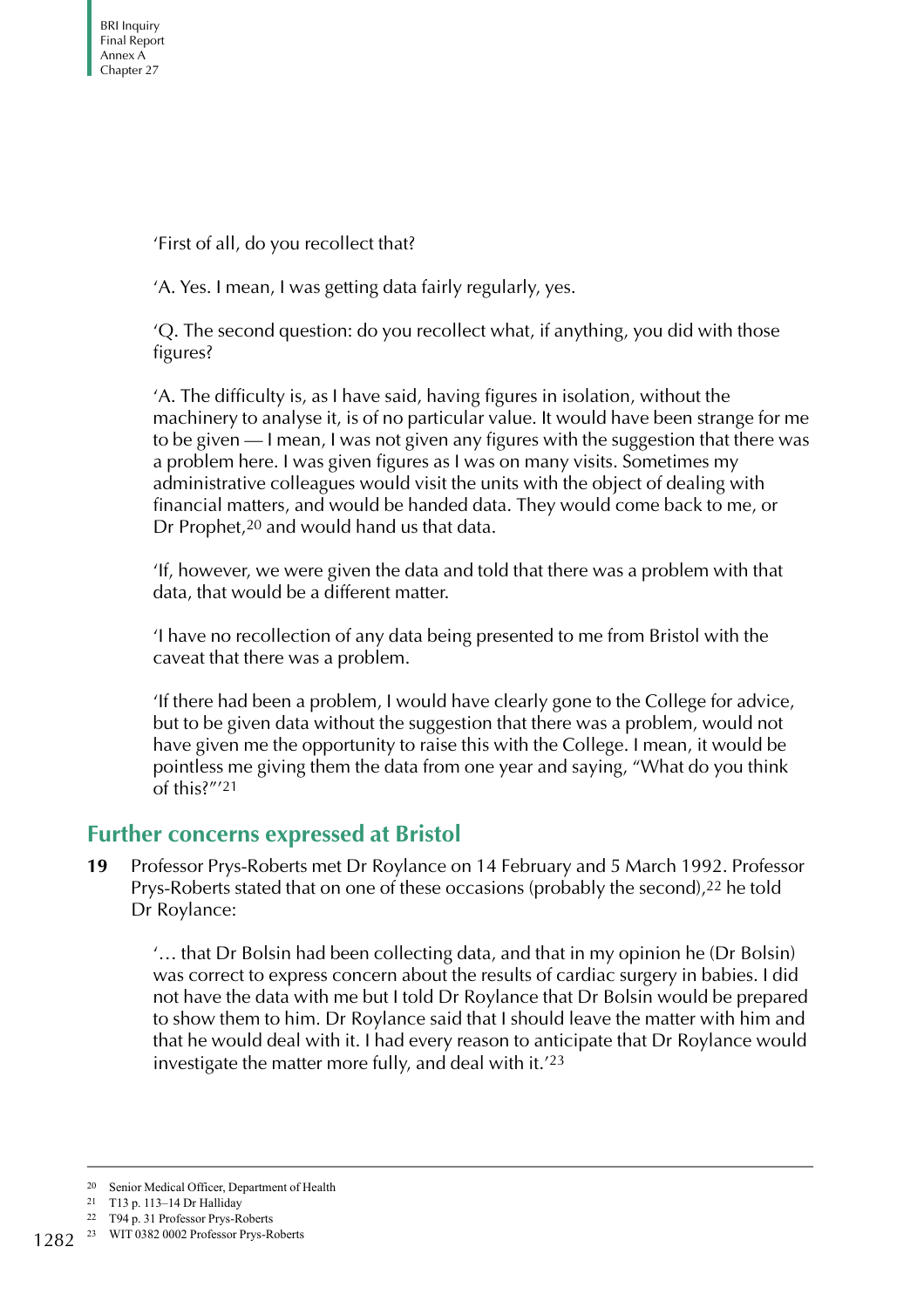**20** Professor Prys-Roberts was asked about the meeting with Dr Roylance in the following exchange:

> 'Q. If we turn back then to the point at which you spoke to Dr Roylance, can I ask you firstly: the meeting took place after you had already had a meeting, with others, with Dr Roylance either on the subject of the relocation of the University department or on the subject of special increments for teaching and research. We have had two dates, 14th February and 5th March and I think both you and Dr Roylance agree that of those two dates the latter is the more probable?

'A. I think the latter is the more probable, yes …

'Q. On the occasion you did speak to Dr Roylance, what did you say to him?

'A. I believe I used the term "I am concerned about the way Steve Bolsin is trying to make the information known within the Trust and within the hospital that the paediatric cardiac mortality is higher than it should be. I am aware that you have prior knowledge of this and I am simply expressing a concern that I have seen data that Steve Bolsin has presented to me, I do not have the data with me, but Steve has told me that he would have been willing to show you, Dr Roylance, the data" and I believe I used the term which I tend to use as a sort of throwaway phrase, "this is not something that we should sweep under the carpet".

'Q. Dr Roylance for his part says that that is a phrase that he would have found offensive.

'A. Yes, I have read that.

'Q. What was his reaction to the phrase if you used it to him?

'A. I do not recollect him appearing to be offended or appearing to be disturbed by what I said. He was a fairly taciturn person and he simply said to me "I note your concerns and I will deal with them".

'Q. What was the general tone of the conversation, then?

'A. Friendly.

'Q. Does the fact that Dr Roylance would find the use of such a term, he says, offensive but that the conversation apparently remained friendly not lead you to reflect a little on whether or not you in fact did use that term?

'A. I cannot be certain that I would use the term, but I think I did use the term.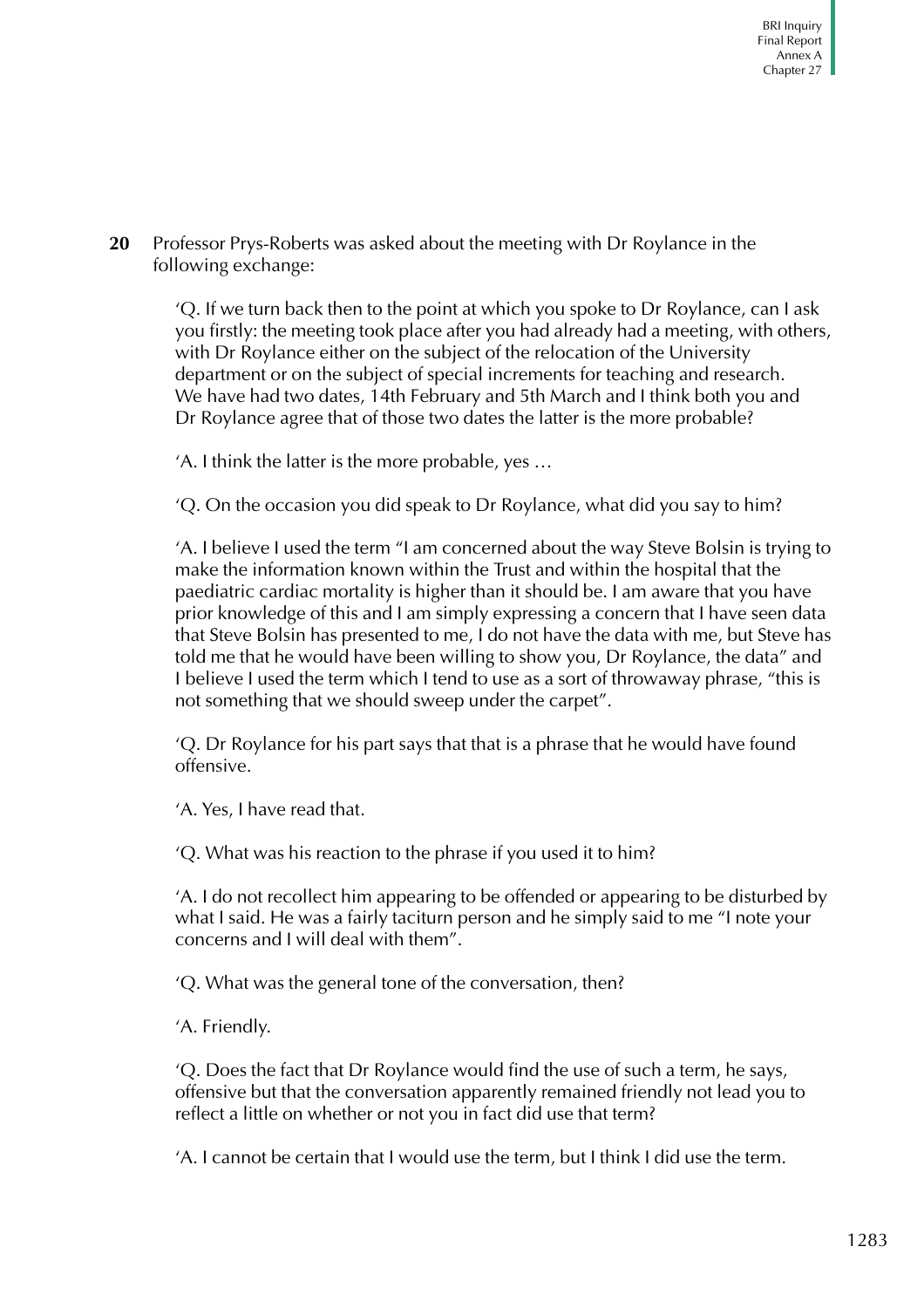'Q. Can you be confident that you would have mentioned figures or data to Dr Roylance?

'A. No, I would certainly not have mentioned specific numbers to him. What I said to him is I had seen a collection of data which seemed to me to support Dr Bolsin's contention that "there is a higher mortality than we should be happy to have in the BRI cardiac unit and I feel that you as the Chief Executive should know about it and maybe deal with it".

'Q. What was Dr Roylance's reaction to the suggestion that he should deal with data or figures on higher mortality?

'A. My recollection was that he said "yes" he would deal with it and I did not pursue as to how he would deal with it. I knew John Roylance very well as an individual and I expected him to do that.

'Q. Did he not seek to explore with you exactly what sort of figures had been collected?

'A. Not in detail because I had said that Steve Bolsin had the data; that he would be perfectly happy to share the data with Dr Roylance. One of the problems was that this meeting was relatively brief because Dr Roylance had another meeting to go on to but he had agreed to see me briefly after the end of the other meeting we had. This was an opportunistic way of talking to him about this concern of Steve Bolsin's.

'Q. Again Dr Roylance's suggestion is that if anyone had suggested to him that there was data or figures that had been gathered on performance of the unit, that he would have regarded that as being a matter for the Trust Audit Committee or Dr Thomas and that he would want to pass that on as a "political hot potato" as rapidly as possible. Was there no discussion of such a course of action?

'A. I have no recollection of any discussion of that nature at all.

'Q. Why mention Dr Bolsin?

'A. Because it was Dr Bolsin who had asked me to present the concern to Dr Roylance.

'Q. Here Dr Bolsin had been rebuffed, you understood, in the past. Why bring his name to the attention of the person who at least (presumably) played some part, you might have thought, in that previous incident?

'A. I am not sure I knew what John Roylance's part in the previous rebuff had been. I believe (again this is simply my own personal opinion) that Bolsin had written to the Trust, Roylance had dealt with it and passed the information back to Mr Wisheart who had then spoken to Dr Bolsin; I was not part of that process at all,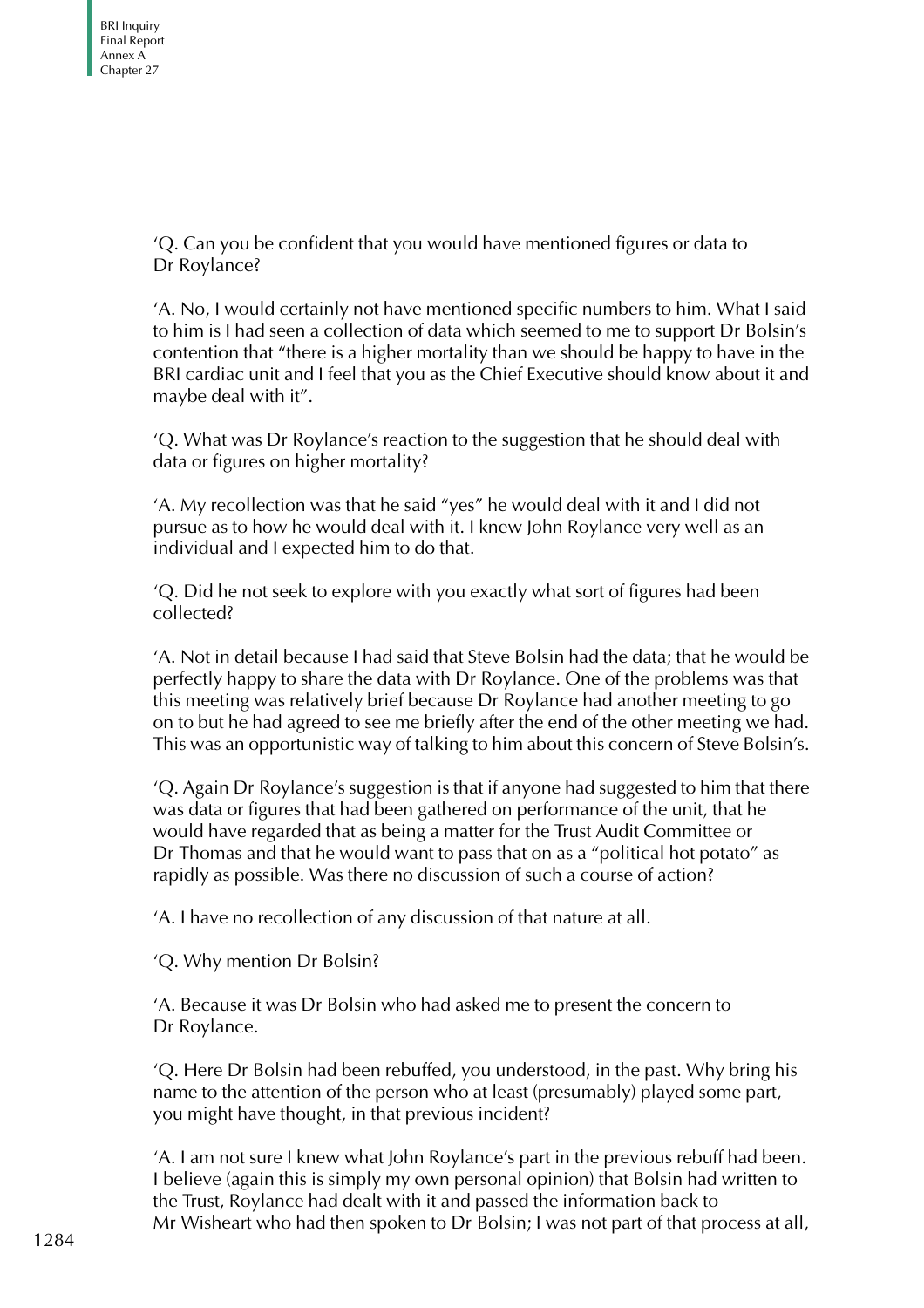so I cannot give you any more detail than that. But I was not under the impression that it was Dr Roylance who had rebuffed Dr Bolsin in the first place.

'Q. Was there any discussion that you can recollect, then, of the appointment of a paediatric cardiac surgeon and the need for that?

'A. There had been a lot of discussion in that sort of period during 1991. I was not involved in it. There were discussions about appointing a Professor …

'Q. I was asking you specifically for your evidence in relation to the meeting with Dr Roylance, whether you recollect that subject being raised at that time?

'A. I do not recollect saying on that occasion that I was disappointed, but I may well have done, I simply do not recollect that.

'Q. Because you will appreciate that Dr Roylance's recollection is of a conversation about the need, indeed the urgency, of appointing a paediatric cardiac surgeon. Is it possible that the two of you did discuss that and that the explanation for this lack of agreement as to what took place was that both of you assumed it was necessary that that appointment should be made but from different perceptions of the reason why it was important?

'A. I would certainly agree with that last statement, but I do not recollect discussing that particular problem with John Roylance on that occasion because that was not my prime purpose in asking to see him after the other meeting. My prime purpose was to draw his attention to the fact that Steve Bolsin now had a set of data which I considered ought to be causing concern.'24

**21** Dr Roylance was also asked about the meeting with Professor Prys-Roberts early in 1992 in the following exchange:

'Q. Do you recall Professor Prys-Roberts saying anything to you about data or figures that Dr Bolsin was collecting?

'A. No, no …

'Q. If Professor Prys-Roberts had been approached by Dr Bolsin and shown data, figures in respect of outcomes of paediatric surgery and you and he, that is you and Professor Prys-Roberts were discussing paediatric cardiac surgery, would you expect, given what you know of Professor Prys-Roberts, that he would have told you something about that?

'A. Yes, I would not describe Prys-Roberts and his relationship with me as reticent.'25

<sup>24</sup> T94 p. 29–37 Professor Prys-Roberts

<sup>25</sup> T88 p. 117–19 Dr Roylance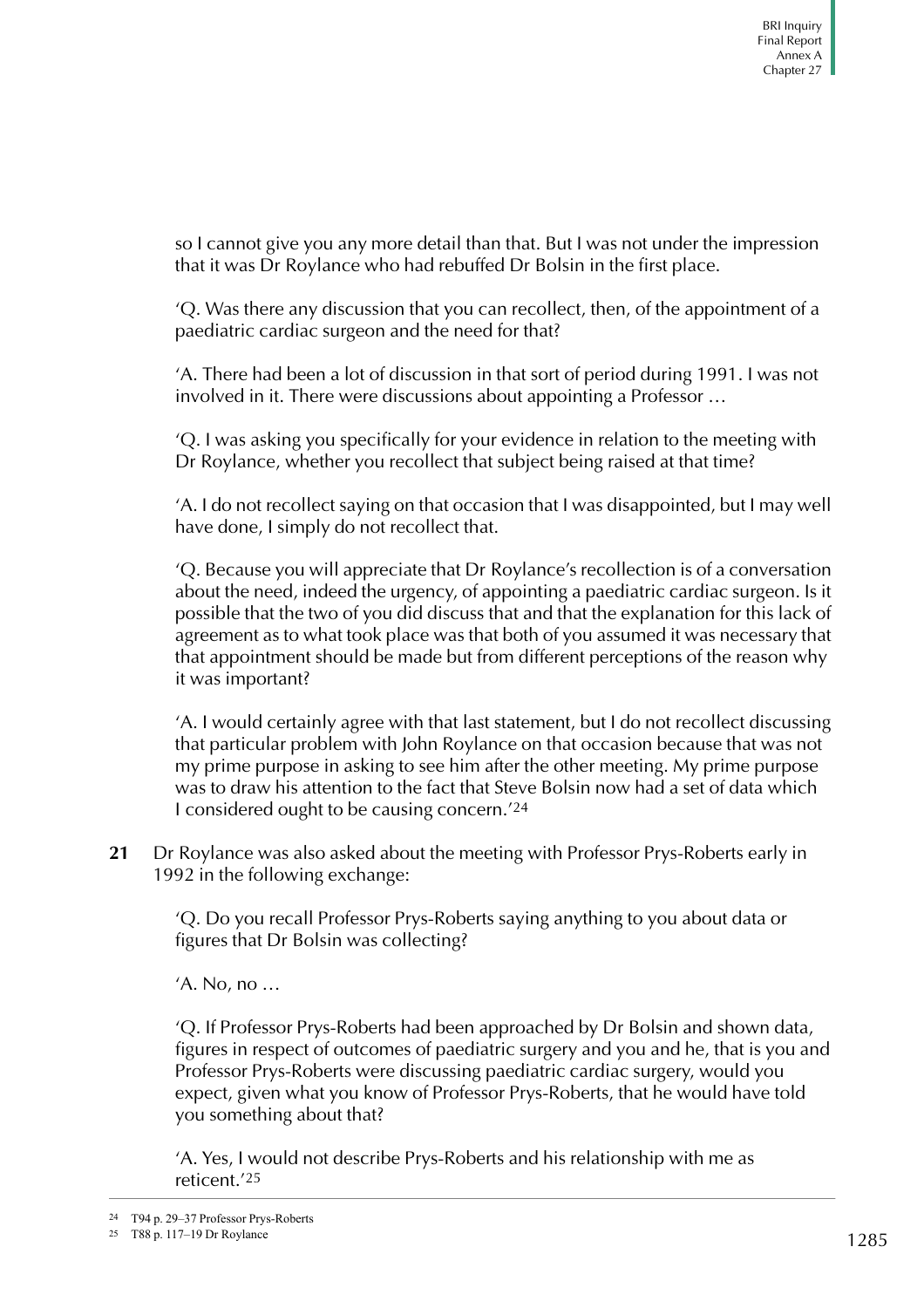### **22** Dr Roylance went on:

'… if he said to me that Dr Bolsin had data about cardiac surgery, it is quite inconceivable that I would not have immediately referred the matter to James Wisheart and talked to him about it and I did not because I was not given that information.'26

- **23** Also, in the spring of 1992, Dr Bolsin went to see Kathleen Orchard, General Manager of the Directorate of Surgery at UBHT.27
- **24** In her written evidence to the Inquiry Ms Orchard stated that:

'Dr Bolsin told me he was concerned about some of the work being performed in the cardiac unit. I do not recall him making specific reference to paediatric cardiac surgery, nor to any particular surgical procedure. I recall that he was making comparisons between the performance for some procedures in the Bristol unit compared with other United Kingdom units. He indicated that he believed that the Bristol unit was below standard on the basis of comparative outcome data. I do not recall which particular procedures he was concerned about. I do not recall that he was any more specific than that, nor that his concern was anything more than a level of "worry". I certainly retain no impression from either what Dr Bolsin said to me on that occasion, or how he said it, that there was a serious problem with paediatric cardiac services.'28

## <span id="page-65-0"></span>**'Private Eye'**

- **25** In 1992 a number of articles were published in the 'MD' column of 'Private Eye' magazine.29 These contained various criticisms of the cardiac services at the BRI. The author of the articles was Dr Phillip Hammond, then a GP trainee in Taunton. He described himself in his written evidence to the Inquiry as a 'whistle-blower's advocate'.30 Although the 'MD' column did not identify the author, Dr Hammond stated that he made no secret of his identity.31
- **26** Dr Hammond acknowledged that his evidence to the Inquiry was 'entirely second hand, as a journalist writing for "Private Eye".<sup>'32</sup> He told the Inquiry that he was not willing to identify the sources of his information.<sup>33</sup>

<sup>26</sup> T88 p. 120–1 Dr Roylance

<sup>27</sup> From March 1991 to February 1993

<sup>28</sup> WIT 0170 0044 – 0045 Ms Orchard

<sup>29</sup> Dated 14 February, 27 March, 8 May, 3 July, 9 October and 20 November. See later in this chapter

<sup>30</sup> WIT 0283 0001 Dr Hammond

<sup>31</sup> WIT 0283 0009; WIT 0080 0011; WIT 0245 0007; T69 p. 33. Mr Dhasmana told the Inquiry that he was aware at the time the articles were published that Dr Hammond was *'MD'*, T86 p. 126. Others, who expressed a view to the Inquiry, gave evidence that they were not so aware: Dr Bolsin, T81 p. 101; Professor Stirrat WIT 0245 0007 and T69 p. 35; Sir Kenneth Calman, T66 p. 82; and the implication of Professor Angelini's evidence was that he did not know, T61 p. 58

<sup>32</sup> WIT 0283 0001 Dr Hammond 33 T60 p. 47 Dr Hammond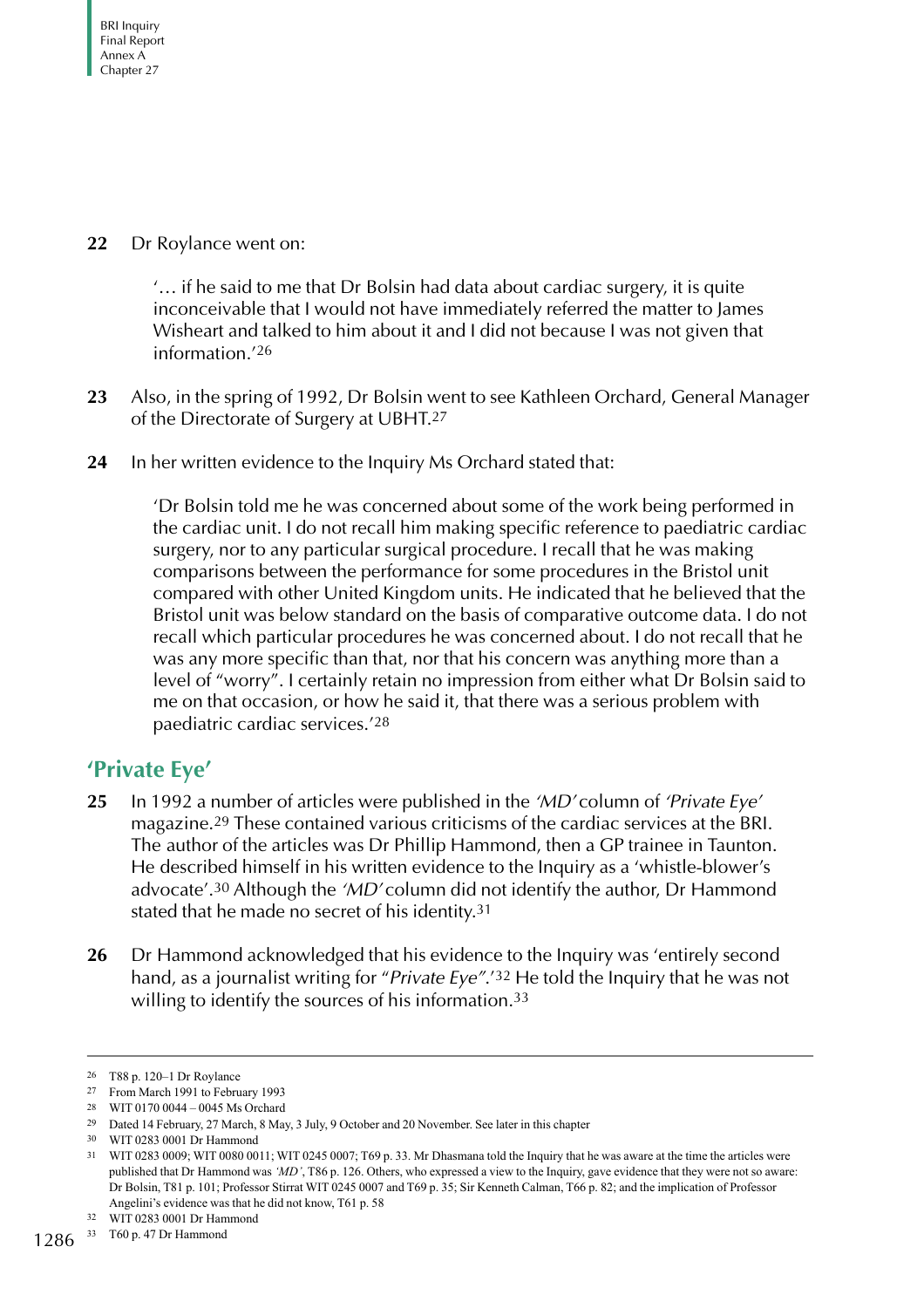- **27** Dr Hammond stated that in 1992 and 1993 he received information from a number of sources both within the UBHT and outside. The sources within UBHT included 'a senior nurse, a middle grade nurse, two consultants and at least half a dozen junior doctors …'.34
- **28** Dr Hammond stated that these sources suggested that problems with the paediatric cardiac service at Bristol were so grave that he should attempt to alter the referral pattern of the general practitioners he knew, to stop them sending children with complex heart conditions to Bristol. Dr Hammond was told that pressure was being put on referring doctors to support the Bristol Unit although they 'probably wouldn't send their own children for heart surgery in Bristol'.35 Specific problems which were highlighted to him included:
	- no action being taken to protect patients despite high mortality rates;
	- $\blacksquare$  no defined minimal standards:
	- no obligation to conduct audit that allowed meaningful comparisons between units;
	- no mechanism within or outside the profession to identify and act on unacceptable results;
	- concerns not acted on in a way that would protect patients, despite the problems in the Bristol paediatric cardiac surgery Unit being well known in 1992, and despite concerns having been raised with Dr Roylance;
	- parents of children undergoing heart surgery given information about success rates that did not reflect the Unit's own figures;
	- operations taking a very long time compared to other units, and this was a factor that could adversely affect the outcome of operations.36
- **29** Dr Hammond explained that:

'Further information specifically related to cardiac surgery was gathered from doctors at other hospitals I either knew personally or met during 1992 at conferences, after dinner speeches and performances of "Struck off and Die".'37

<sup>34</sup> WIT 0283 0008 Dr Hammond

<sup>35</sup> WIT 0283 0004 Dr Hammond

<sup>36</sup> WIT 0283 0003 – 0004 Dr Hammond

<sup>37</sup> WIT 0283 0008 Dr Hammond. *'Struck off and Die'*: a stand-up comedy programme written and performed by Dr Hammond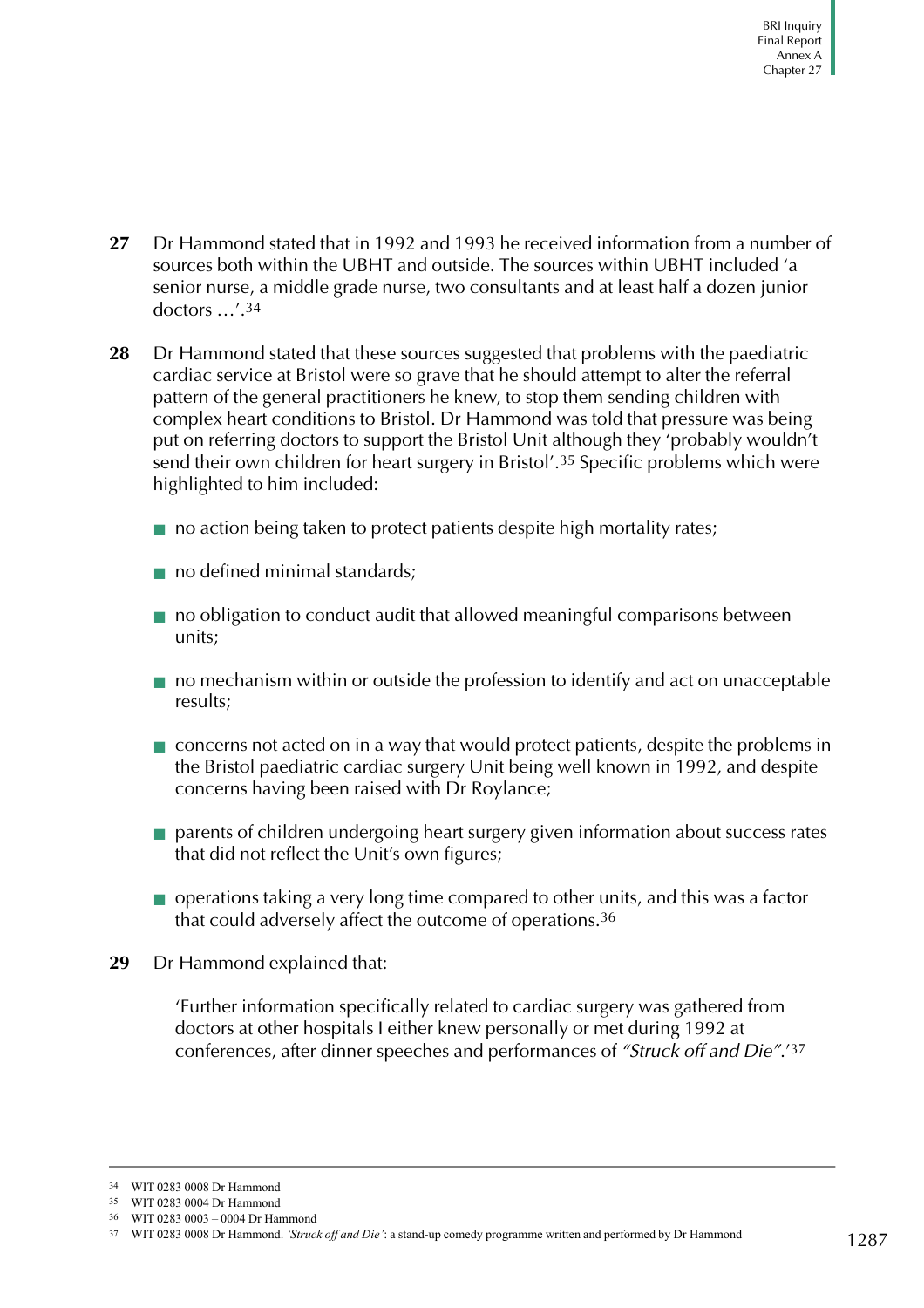**30** Dr Hammond stated in his written evidence to the Inquiry that he did not know how those outside Bristol would have come to hear about what was said to be the problem at the UBHT, but it was his impression that:

'… senior members of the specialty were discussing it amongst themselves and with their more senior juniors, especially those considering their next career  $m$   $\alpha$   $\gamma$   $38$ 

- **31** Dr Hammond stated that the fact that there were problems at Bristol 'was also well known amongst cardiac anaesthetists/intensivists I spoke to.'39
- **32** On 14 February 199240 and 27 March 1992,41 articles were published in 'Private Eye' that referred (amongst other things) to a lack of funding for cardiology and cardiac surgery in Bristol.
- **33** On 8 May 1992 a further article was published that read:

'Before the DoH bestows its mark of excellence on UBHT, it may wish to ponder the perilous state of its paediatric cardiac surgery. In 1988, mortality was so high that the unit was dubbed the "Killing Fields". Despite a long crisis of morale among intensive care staff, the surgeons persistently refuse to publish their mortality rates in a manner comparable to other units. And although Dr Roylance and the DoH are well aware of the problems, they won't recognise them officially. Recently, the unit failed to provide a paediatric cardiac surgery nurse for post-operative care because it was assumed the baby would not survive the operation. And although Liverpool surgeons have successfully operated on 160 babies with Fallot's tetralogy, a congenital heart abnormality, the Bristol mortality is between 20 and 30 percent. Hardly the stuff of commendations.'42

**34** Dr Hammond gave evidence about this article in the following exchange:

 $Q$ . Did you have any material other than the fact of what is probably this report,  $43$ what I have just shown you, to suggest that the Department of Health was well aware of the problem?

'A. No, although I was told that there was another Working Party on behalf of the Department of Health going around at that time, in 1992. I was not sure what stage they had reached in their deliberations.

<sup>38</sup> WIT 0283 0005 Dr Hammond

<sup>39</sup> WIT 0283 0005 Dr Hammond

<sup>40</sup> WIT 0283 0014 Dr Hammond

<sup>41</sup> JDW 0003 0141; *'Private Eye'*, 27 March 1992

<sup>1288 &</sup>lt;sup>43</sup> Interim Report of the Working Party July 1989 42 SLD 0002 0003; *'Private Eye' ,* 8 May 1992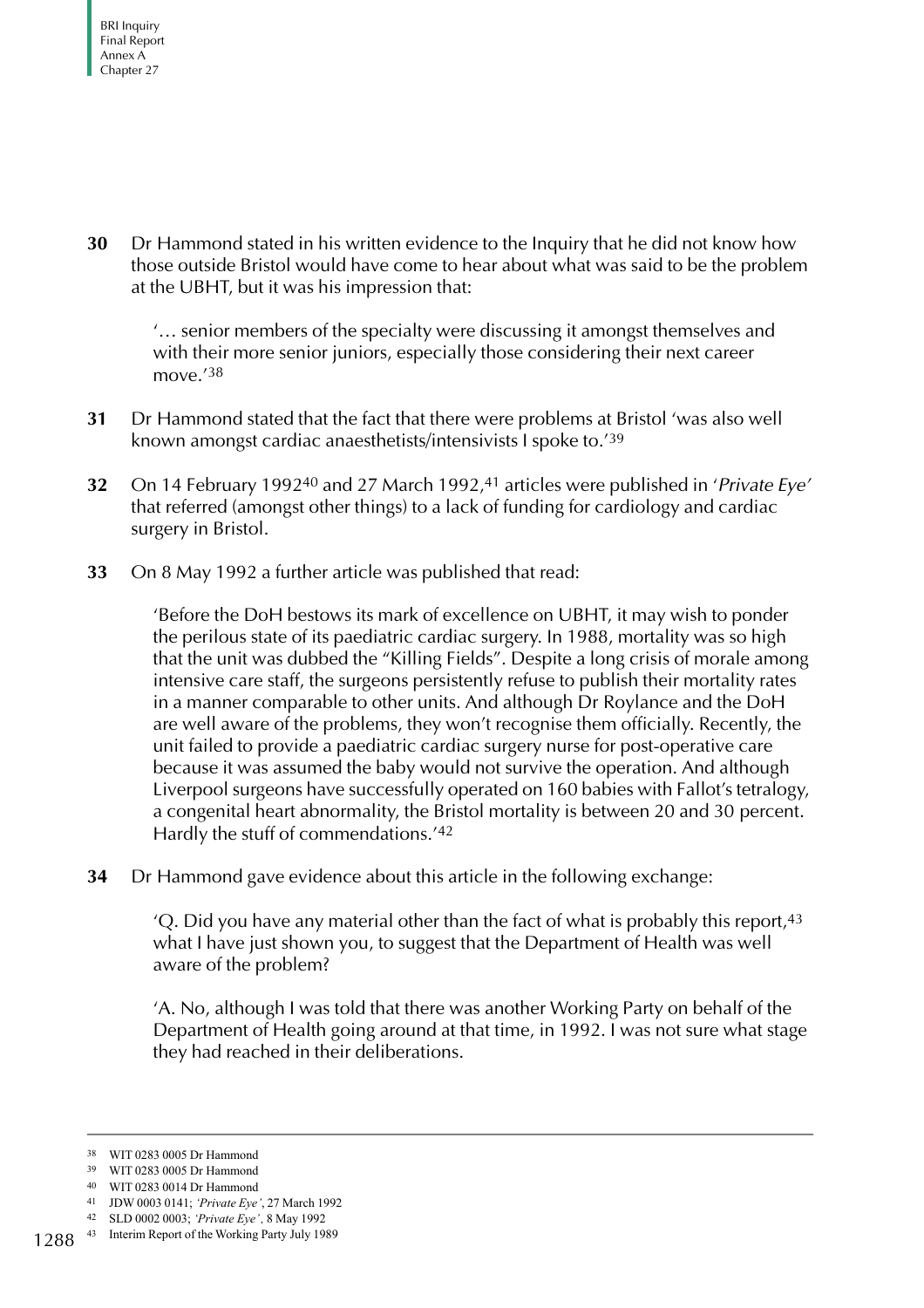'Q. It did not report until later.

'A. Fine. My assumption was — one of my sources said, "This is a window of opportunity to bring it to the attention of this Working Party that is going around at the moment. They will read this, they will think we at least have to investigate this". When I am saying "Working Party" I assume it then goes back to the Department of Health, but I did not know at that time the dates at which the Working Party reported so in fact the only evidence I had was the 1989 report.

'Q. And "they won't recognise them officially". Did you know that they had been asked to do so?

'A. No.

'Q. The wording you use there might suggest that they had, might it not?

'A. They might have been, I am not aware of anybody asking them to do so, other than me in this column.

'Q. Because the "won't recognise" gives the impression just as perhaps the "persistently refused to publish" may give the impression, that there is some deliberate silence being kept?

'A. The official recognition would have come from the 1989 report when they said "these are very poor success rates but we are not going to look into it, we are just going to encourage them to increase the numbers". They were not recognising the problem.

'Q. You, for your part, were not an expert in cardiac surgery, or what results to expect?

'A. No.

'Q. And you would have imagined that whatever the Working Party constitution was, it would be composed of those who were?

'A. Yes.

'Q. If they had seen a problem themselves, you would have expected them to have drawn particularly focused attention to it, would you not?

'A. My experience, and this also goes with biliary atresia, is that decisions at that time were made largely on output and that people did not look at outcomes carefully. In fact, they did not seem to mention outcomes. You talk about results, but they were keen on throughput and centres being established for geographical reasons. It is only recently I think with this government that anybody has put quality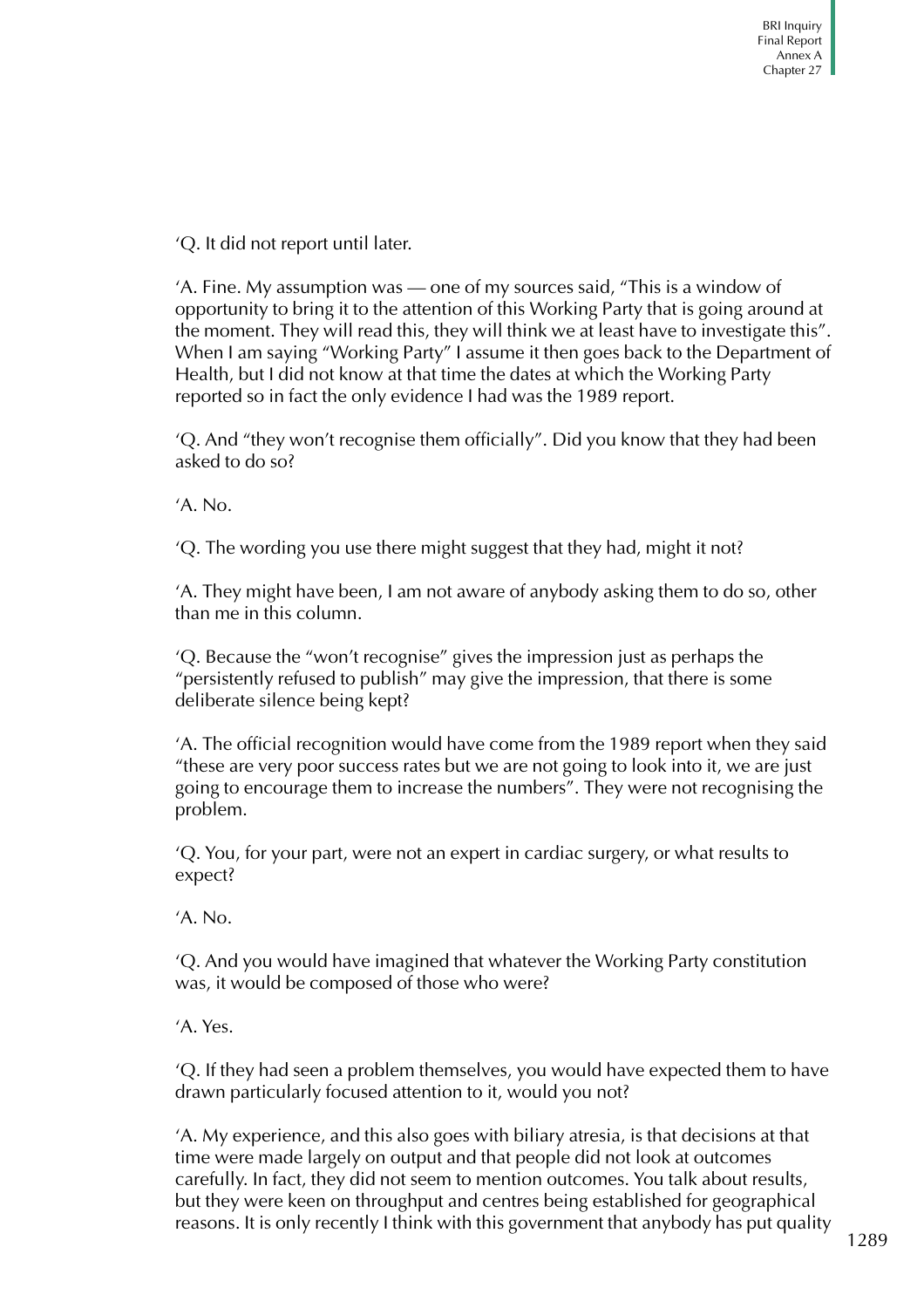on the agenda and stopped counting numbers and waiting lists and actually looked at the quality of the service. So I think in that culture then, they did not look at the quality of the service. They did not think, "If this was my child would I want them to be treated in Bristol?" … You have to ask that question if you are on working parties like this.

'Q. The point I am going to ask you to comment on, if the Department of Health had commissioned a Working Party and the Working Party itself focused on throughput rather than outcome in terms of success rate, there would be no-one, would there, in the Department of Health who would be in a position to as it were, second-guess the doctors; or would there? The experts are saying, "Here we are, we need to increase the throughput", might the Department of Health officials at any rate not say, "Well, this is the medical advice we have; we are not in [a] position to know better"?

'A. You have put the graphs up on the screen, which presumably lay people around the country can see, certainly around the South West. You do not have to be a genius and have to have a degree in statistics to see a very significant outlier, one unit with very poor results.

'If I was in the Department of Health in a position where I was accountable for quality, I would say "I am not happy just to increase numbers here, I want that looked into". I do not think you need to be a specialist. The whole history of medicine is littered with specialists not getting the right answer. You cannot necessarily rely on expert opinion.

'Q. Can we go on to the next paragraph: "Recently the Unit failed to provide a paediatric cardiac nurse for post-operative care because it was assumed that the baby would not survive the operation." Where did that information come from?

'A. I honestly cannot remember.

'Q. "Although Liverpool surgeons have successfully operated on 160 babies with Fallot's Tetralogy". Just pausing there, where did that information come from?

'A. One of my sources has a handle on what was going on around the country.

'Q. One of your sources in Bristol?

'A. Yes.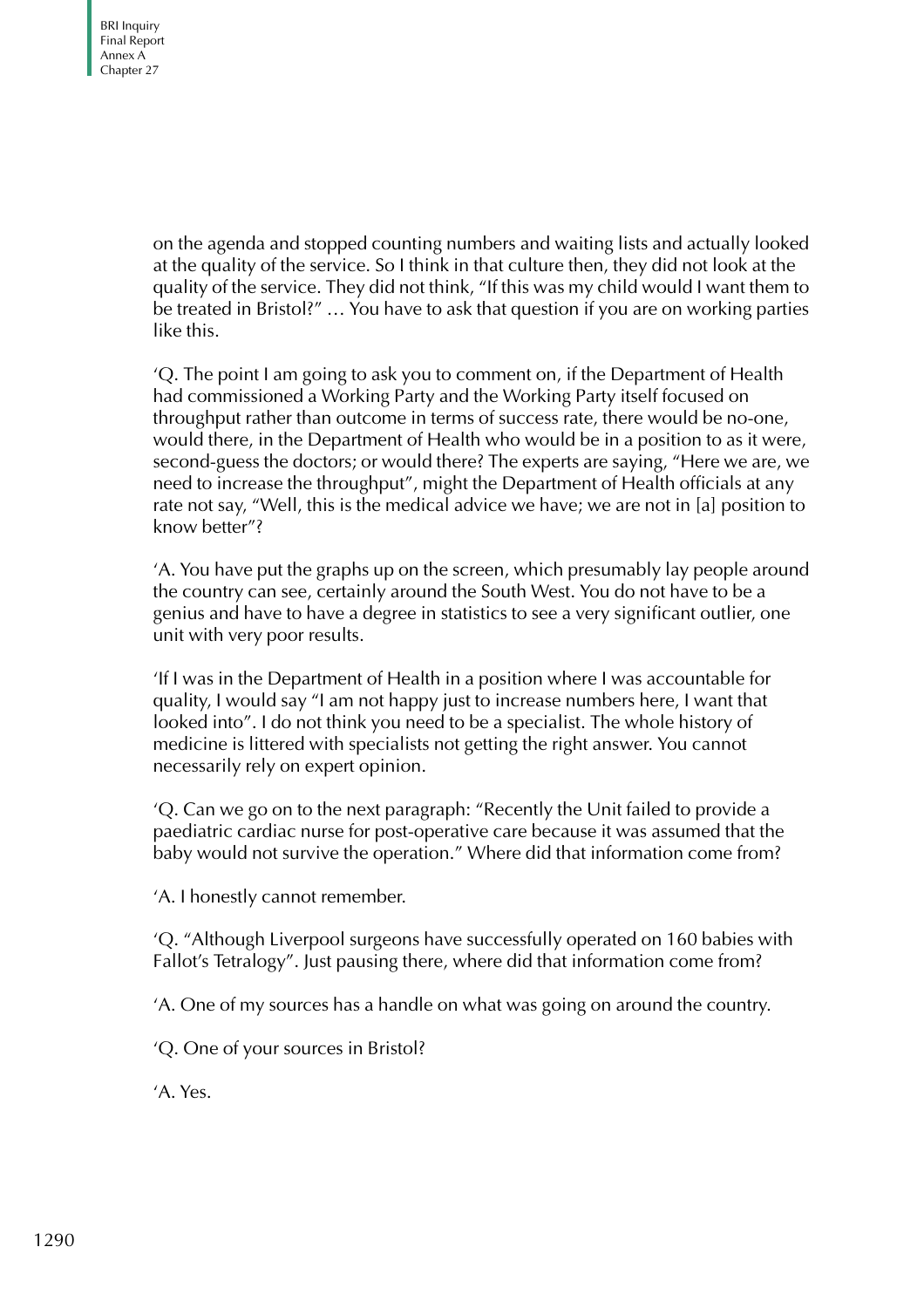'Q. "A congenital heart abnormality, the Bristol mortality rate is between 20 and 30 percent, hardly the stuff of commendations."

'Who gave you the Bristol mortality rate of between 20 and 30 percent for Fallot's Tetralogy?

'A. I cannot be certain. It could possibly have been Dr Bolsin, it could possibly have been someone else. I cannot be certain.

'Q. The someone else is "A N Other"?

'A. Yes. I had another source so I was able to check between two sources, which to me I felt was enough to publish a story. In retrospect, I wish I had gone to John Roylance and Mr Wisheart, but for reasons I outlined in my subsequent statement, I was too frightened to do that at the time, but I felt that the two of them saying there was a problem was enough.'44

**35** Mr Peter Durie, Chairman of the Trust Board, told the Inquiry that he had seen and discussed the 'Private Eye' articles informally with members of the Board:

'I do remember myself and some other members talking informally about the "Private Eye" articles.  $\ldots$  In general, there was concern that there was a criticism of what standards we were trying to produce.<sup>'45</sup>

- **36** Dr Roylance told the Inquiry he received a letter dated 22 June 1992 from Ms J Binding, Corporate Affairs, NHS Management Executive46 enclosing a letter dated 24 May 1992 written by a parent whose child was about to have surgery at the BRI and who expressed concern about the reputation of the 'paediatric cardiology' unit after having read a 'recent edition' of 'Private Eye'.47
- **37** Dr Roylance's evidence to the Inquiry included this exchange:

'Q. … by the time you got this letter, if you had not seen [the article] you then saw it?

'A. Yes.

'Q. Because you needed to respond to it?

'A. … I think before that I had seen it but I can guarantee when this [letter] arrived I would have seen [the article] then.'48

<sup>44</sup> T64 p. 72–6 Dr Hammond

<sup>45</sup> T30 p. 35 Mr Durie

<sup>46</sup> JDW 0003 0134; letter from Ms Binding dated 22 June 1992

<sup>47</sup> JDW 0003 0135; letter to Mrs Virginia Bottomley dated 24 May 1992

<sup>48</sup> T88 p. 129 Dr Roylance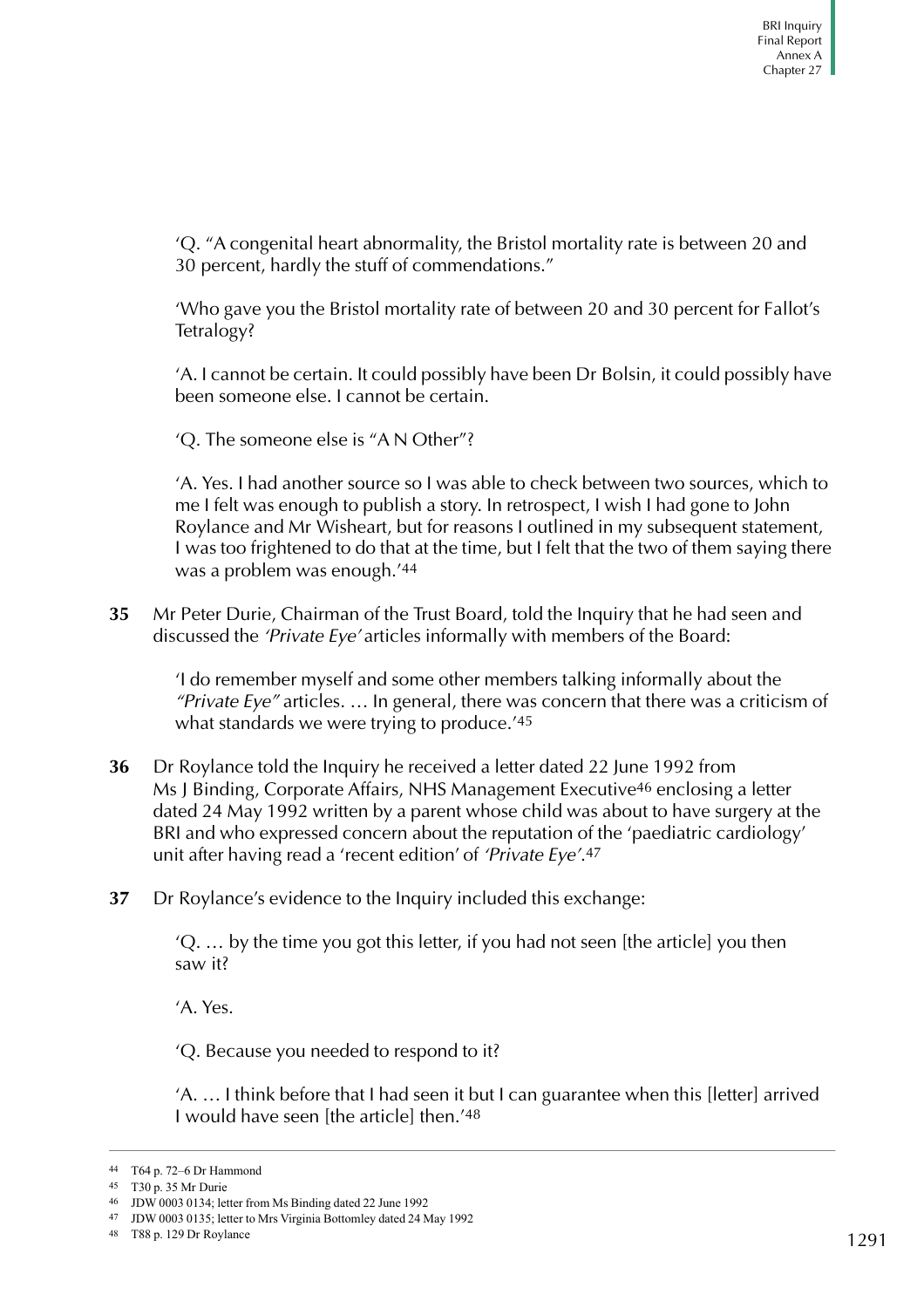- **38** Dr Roylance explained that both he and Mr Wisheart '… were concerned about the misunderstanding that had been given to parents of the child …'.49
- **39** Dr Roylance replied to Ms Binding in a letter dictated by Mr Wisheart and signed by Dr Roylance dated 23 July 1992.<sup>50</sup> Mr Wisheart said that the letter attempted to convey the view that results taken as a whole were acceptable.51 The letter stated:

'I am happy to report to you that [the parents of the patient] met Dr Joffe and Mr Wisheart together with Mrs Helen Vegoda our Paediatric Cardiac Counsellor, on Tuesday 21st July and had a full and very frank conversation. Each item raised in "Private Eye" of 8th May was fully discussed; in particular the results of Paediatric Cardiac Surgery in Bristol for children in general in the late 80s and for Fallot's Tetralogy in particular were discussed in detail, and we were able to inform [the parents] of the outcomes in Bristol in relation to the outcomes in the United Kingdom as a whole.

'Further we were able to discuss the specific procedure which [the child] will undergo in the near future namely the Fontan operation in which our overall results for the last five years are comparable to the United Kingdom results and in the last 18 months our results have been particularly good ... our overall results are extremely close to the UK results … our results for Fallot's Tetralogy appear to be less good than the National results, chiefly because of an excess number of deaths52 occurring in the treatment of this condition in 1990.'53

- **40** The letter also suggested that it was likely that paediatricians whose patients were treated in Bristol would in future have sent to them a 'regular report' on the results of Bristol's paediatric cardiac work.54
- **41** Dr Roylance accepted in evidence that the results for Fallot's Tetralogy enclosed with the letter to Ms Binding indicated that in 1990 mortality was high but he said he was reassured by clinicians ('probably' Mr Wisheart) that results had improved.55
- **42** Dr Joffe and Mr Wisheart were aware both of the article and the parents' concerns both before the letter from Ms Binding was received and before the meeting with the parents was arranged.56

<sup>49</sup> T88 p. 130 Dr Roylance

<sup>50</sup> JDW 0003 0157 – 0158; letter from Dr Roylance to Ms Binding dated 23 July 1992

<sup>51</sup> T92 p. 31 Mr Wisheart

<sup>52</sup> T88 p. 134; Dr Roylance gave evidence that his understanding of the meaning of the term 'excess deaths' at the time was vague but that he now understood that: 'from time to time there is a poor run … in … low volume, high risk series …'. He added: 'I do not think anybody quite knows whether there is a local cause for it or it is just distribution of risk factors. Well, I do not know'

<sup>53</sup> JDW 0003 0157; letter from Dr Roylance to Ms Binding dated 23 July 1992

<sup>54</sup> Neither Dr Roylance nor Mr Wisheart could confirm in evidence whether that suggested course of action was subsequently implemented: T88 p. 133; T94 p. 143

<sup>55</sup> T88 p. 134 Dr Roylance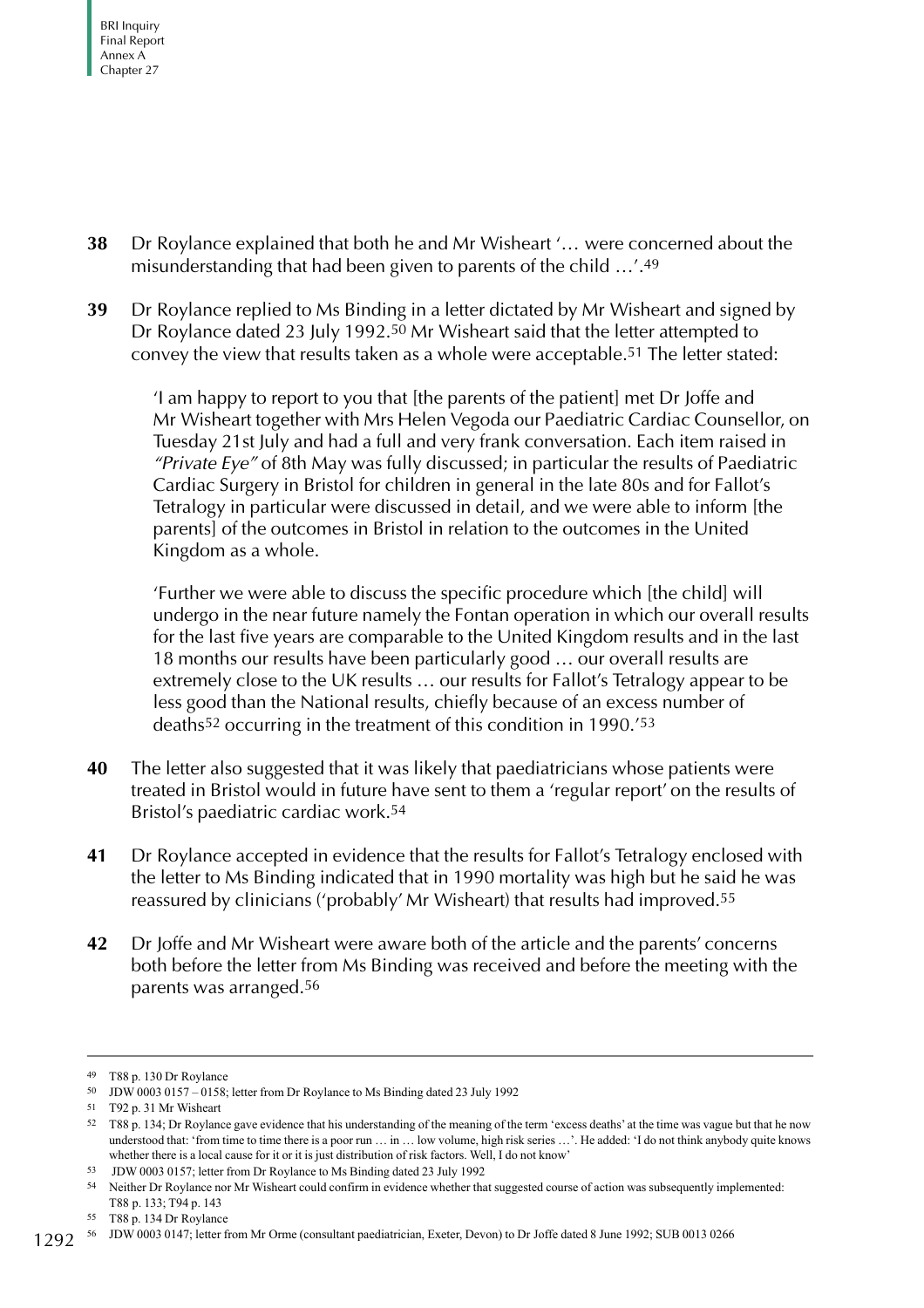- **43** Dr Hammond stated in his written evidence to the Inquiry that the figures that he quoted in the May 1992 article were provided by one of his sources within the UBHT. He would not identify the source, but said that it was not Dr Bolsin.57
- **44** Dr Hammond explained that he had put the figures that he had received from his source to Dr Bolsin, to confirm their accuracy, nine days before the May article was published.58
- **45** Contact between Dr Hammond and Dr Bolsin had come about after a junior doctor approached Dr Bolsin's wife, who worked in the Accident and Emergency Department at the BRI, because he was concerned about the mortality rates in paediatric cardiac surgery.59
- **46** Dr Bolsin stated that the junior doctor explained to Mrs Bolsin that Dr Hammond would be interested in hearing concerns about the BRI cardiac surgery department.<sup>60</sup>
- **47** Dr Hammond then contacted Dr Bolsin by telephone. As a result of that contact, Dr Hammond went to Dr Bolsin's house on the evening of 29 April 1992. Dr Bolsin showed Dr Hammond what he described as his 'very provisional'61 log book data and expressed his 'impressions of high mortality in Bristol'.62
- **48** Dr Bolsin stated that he regarded it as possible that some of the data from the Bolsin-Black (Dr Andrew Black, Senior Lecturer in Anaesthesia, University of Bristol) analysis may have reached Dr Hammond from individuals with whom he had shared the analysis. Those possible sources included consultants at the BRI and Frenchay Hospital, local managers, local junior staff and Dr Bolsin's friends in Bristol 'and further afield', as well as his relatives.<sup>63</sup>
- **49** Dr Bolsin explained that he regarded Dr Hammond as a concerned trainee GP who may have wanted to influence his local colleagues to change their referral patterns for paediatric cardiac surgery.64
- **50** Dr Hammond stated that he considered Dr Bolsin to be a reliable source of information '… not just because of his consistency and clarity, but because I was told he was an acknowledged expert in clinical audit'.65 Dr Hammond's impression of Dr Bolsin when they met was that he was 'clearly very stressed and under pressure' and 'very patient-centred in his analysis of the problem'.66

<sup>57</sup> WIT 0283 0009 Dr Hammond

<sup>58</sup> T82 p. 42 Dr Bolsin

<sup>59</sup> WIT 0283 0009 Dr Hammond

<sup>60</sup> WIT 0080 0111 Dr Bolsin

<sup>61</sup> T81 p. 87 Dr Bolsin

<sup>62</sup> WIT 0080 0111 Dr Bolsin

<sup>63</sup> WIT 0080 0111 Dr Bolsin

<sup>64</sup> WIT 0080 0111 Dr Bolsin

<sup>65</sup> WIT 0283 0009 Dr Hammond

<sup>66</sup> WIT 0283 0009 Dr Hammond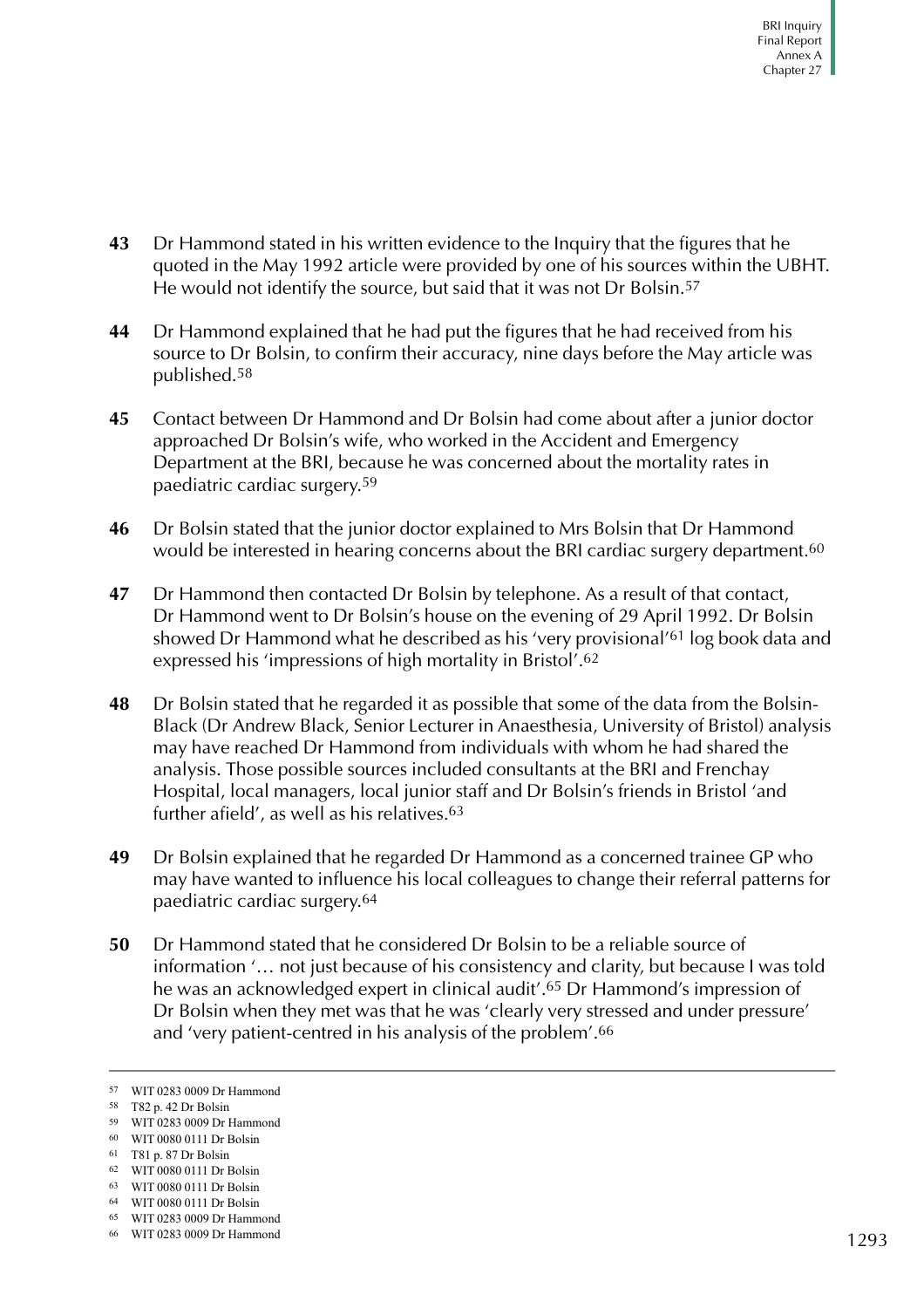- **51** In mid-1992 Dr Bolsin applied for a post in Oxford. On 22 June 1992 Dr Bolsin discussed his application with Professor Prys-Roberts and Dr Brian Williams, at that time the Clinical Director, Department of Anaesthesia, UBHT.
- **52** Dr Bolsin said that:

'The outcome was that we made a deal, a gentlemen's agreement, firstly he [Professor Prys-Roberts] said he would back me very strongly in Oxford, he would back me in Oxford; if I did not get the job, would I come back and collect the data on paediatric cardiac surgery in Bristol?

'Q. Is it the case that by the time you spoke to Professor Prys-Roberts you had already spoken to Andrew Black?

'A. I was working with Andy Black on the audit data collection.

'Q. So there was data collection in process, albeit adult?

'A. Yes.

'Q. It was not Professor Prys-Roberts's position, no doubt as you understood it, to commission any data, survey or anything of that sort?

'A. No. It was a gentleman's agreement.

'Q. Do I understand that the proposal to collect data, to see what the figures showed, came from you rather than from him?

'A. No, the proposal came from him and he said "On the basis of that data, you must either shut up or put up", and I remember that phrase indelibly.'67

**53** Professor Prys-Roberts' recollection was different, as appears in the following exchange:

'Q. Can I ask you to comment on that account of events, firstly the comment from Dr Bolsin … that the reference and data collection were a process of exchange of favours?

'A. I think that is an entirely inappropriate statement for him to make. He asked me to give him a reference for a job in Oxford. I would normally give references for any trainee that I knew and it was a very unusual thing to be asked to give a reference for a fellow consultant because by and large fellow consultants did not move around, so once you got your consultant job you stayed there, so this was an unusual thing. I do not like the comment he makes in terms of "exchanging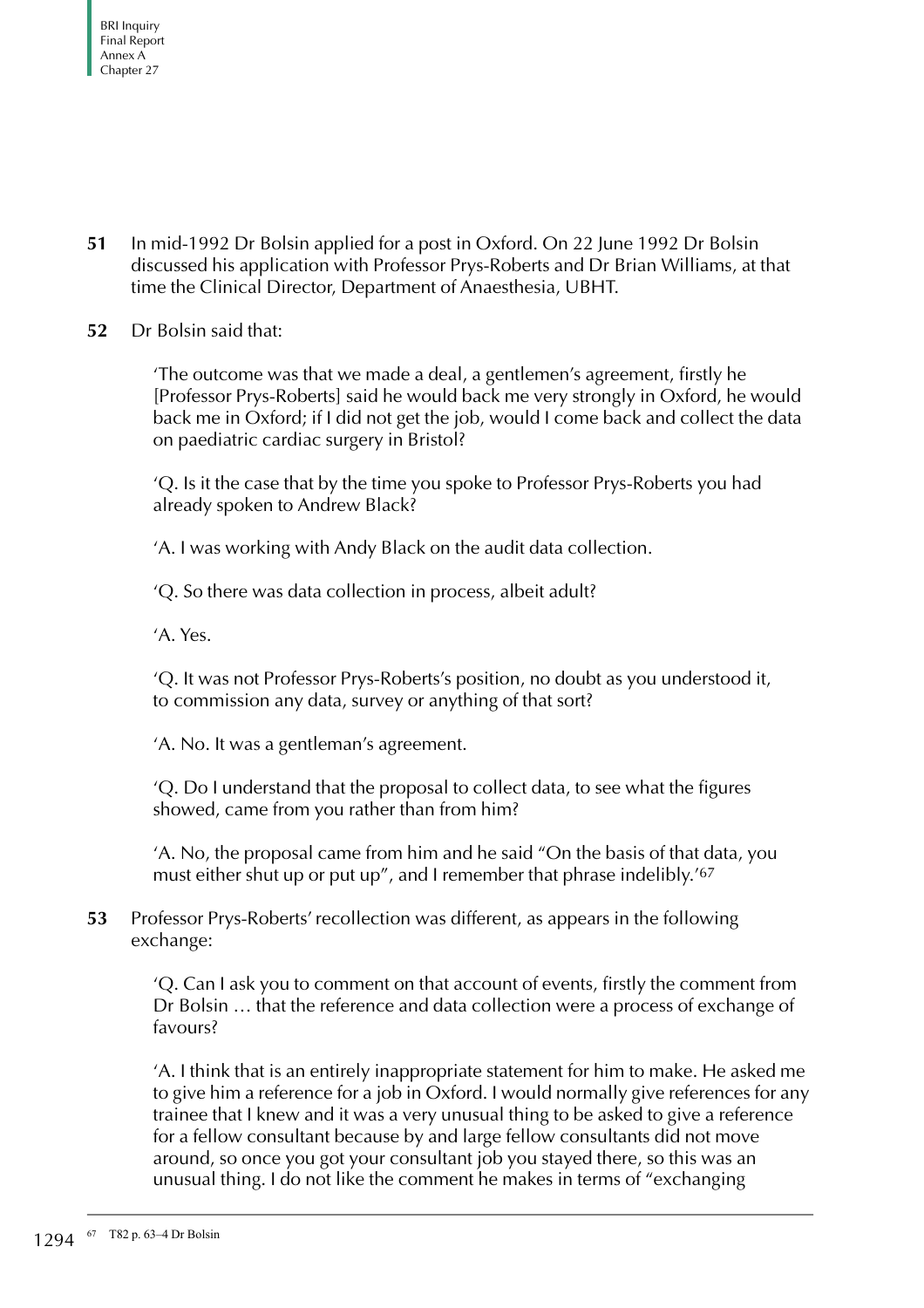favours". There was no favour done. I gave him a reference because that is an entirely proper thing for an academic professor to do for a fellow consultant or for a trainee.

'Q. He also suggests this is a request from you to start collecting the data as of that time, that is the beginning of this particular process; how does that …?

'A. I do not recollect specifically asking him to collect data from that time. I think probably what I would have said to him was "If you do not get the Oxford job, what are you going to do? You are going to be back here in Bristol I think you should then concentrate more on collecting more data."

'Q. "A gentlemen's agreement" was what Dr Bolsin described … in evidence to us, do you think that is appropriate?

'A. I do not know what he means by "a gentlemen's agreement", there was certainly not an official involvement, we did not set up an official research study, it was not an official involvement of the University Department with what he was doing, I was simply offering him Andy Black's services as a relative expert in statistics so …

'Q. What do you mean, if I may stop you, by "offering Dr Black's services"?

'A. I suggested to Steve Bolsin: "the analysis of these data require[s] a statistical process. You may want to start by asking Andy Black about it because this looks to me like the sort of data collection which requires multivariate analysis in order to pick out the details. He is an expert in that. He may say "go elsewhere". He did not.'68

**54** In his written evidence to the Inquiry, Professor Prys-Roberts stated that by that time Dr Andrew Black:

'… had agreed to assist Dr Bolsin with the statistical assessment of his data gathered between 1989 and 1992, and Dr Bolsin was proposing to collect further specific data relating to certain operations such as the "Switch" operation.

'While I was aware that Dr Black and Dr Bolsin were analysing what data they had available, I did not consider that these activities in any way constituted an official involvement of either the University Department of Anaesthesia, or the University of Bristol, in a matter which was essentially a problem relating to an NHS service. For these reasons I saw no reason, at that time, to discuss these matters with Professor Gordon Stirrat, then Dean of the Faculty of Medicine.'69

<sup>68</sup> T94 p. 51–3 Professor Prys-Roberts

<sup>69</sup> WIT 0382 0003 Professor Prys-Roberts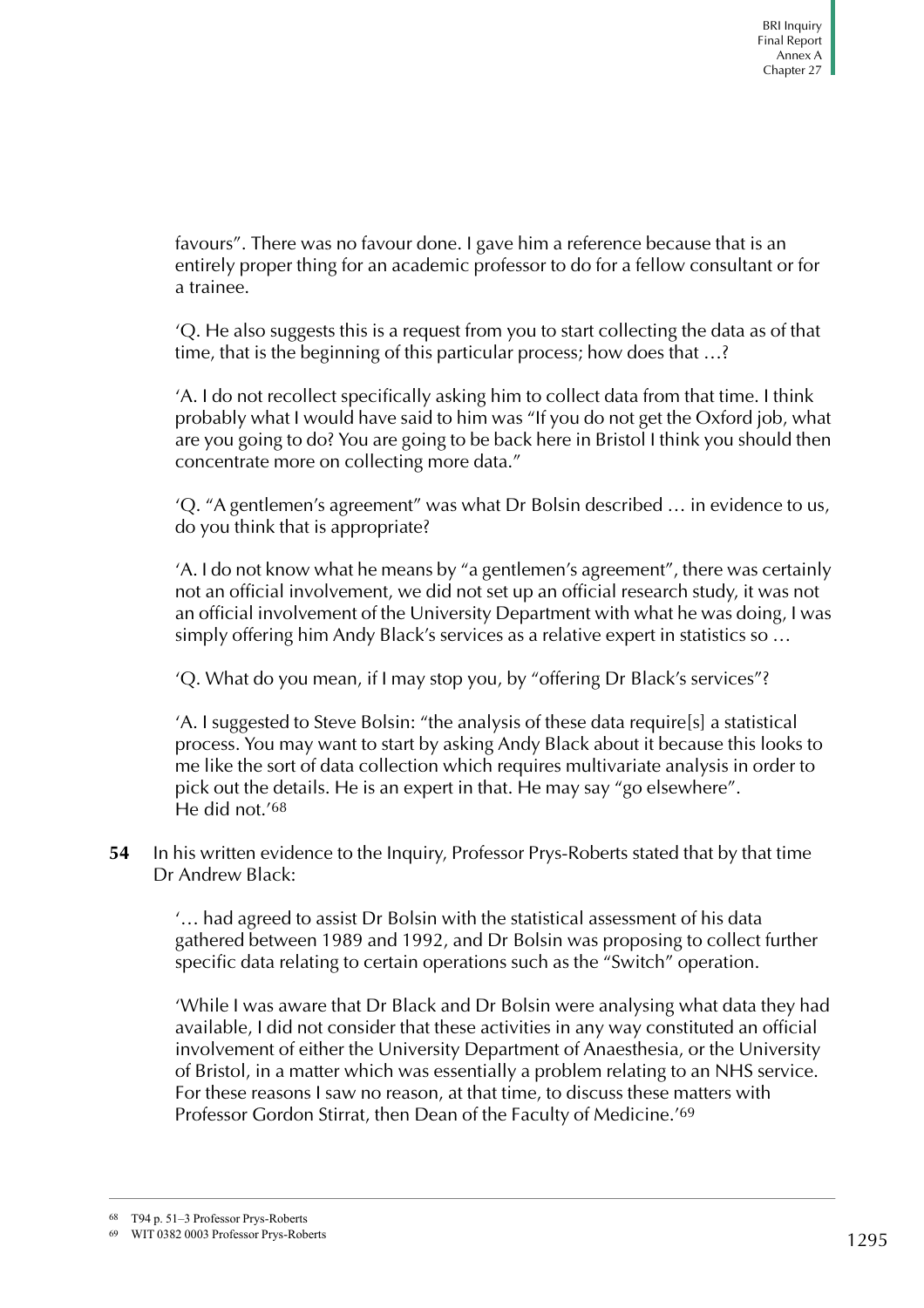**55** Professor Prys-Roberts was asked in the following exchange whether he had contacted Dr Roylance after the meeting on 22 June:

'Q. … when you saw Steve in July 1992 did you have any further assurance to give him that the matter was being looked into or developed, investigated by the Trust?

'A. No.

'Q. Had you been back to Dr Roylance to check what was happening as a result of your conversation?

'A. No.

'Q. Did you ever at any time go back to Dr Roylance to follow that conversation up?

'A. I do not think that I did. It has been suggested, I think it was Dr Bolsin who thought that I had telephoned Dr Roylance after seeing him and Dr Black on one occasion. I do not recollect doing that and Dr Black supports me in that recollection.'70

**56** Dr Bolsin stated:

'I was unsuccessful in my application for the post in Oxford and consequently returned to Bristol in the summer of 1992 and set about collecting the data, which Professor Prys-Roberts had requested.'71

## **Concerns raised with the SRSAG**

- **57** The Working Party Report commissioned by the SRSAG had been completed and was delivered by Professor Hamilton, Chairman, Executive Committee of the Society of Cardiothoracic Surgeons and Chairman of the RSCE Working Party, to Sir Terence English with a covering letter dated 19 June 1992.72
- **58** The Report recorded that:

'Following the first meeting of the present Working Party in February 1992, a questionnaire was sent out to the ten designated Centres and to Oxford and Leicester in addition. This requested returns for annual figures and mortality for the years 1998, 1989, 1990 and 1991, for all Neonates and Infants (under 1 year of age) who underwent open and closed heart surgery  $\ldots$ '.<sup>73</sup>

<sup>70</sup> T94 p. 49 Professor Prys-Roberts

<sup>71</sup> WIT 0080 0112 Dr Bolsin

<sup>72</sup> RCSE 0002 0162; letter from Professor Hamilton to Sir Terence English dated 19 June 1992

<sup>1296 &</sup>lt;sup>73</sup> RCSE 0002 0165; Working Party Report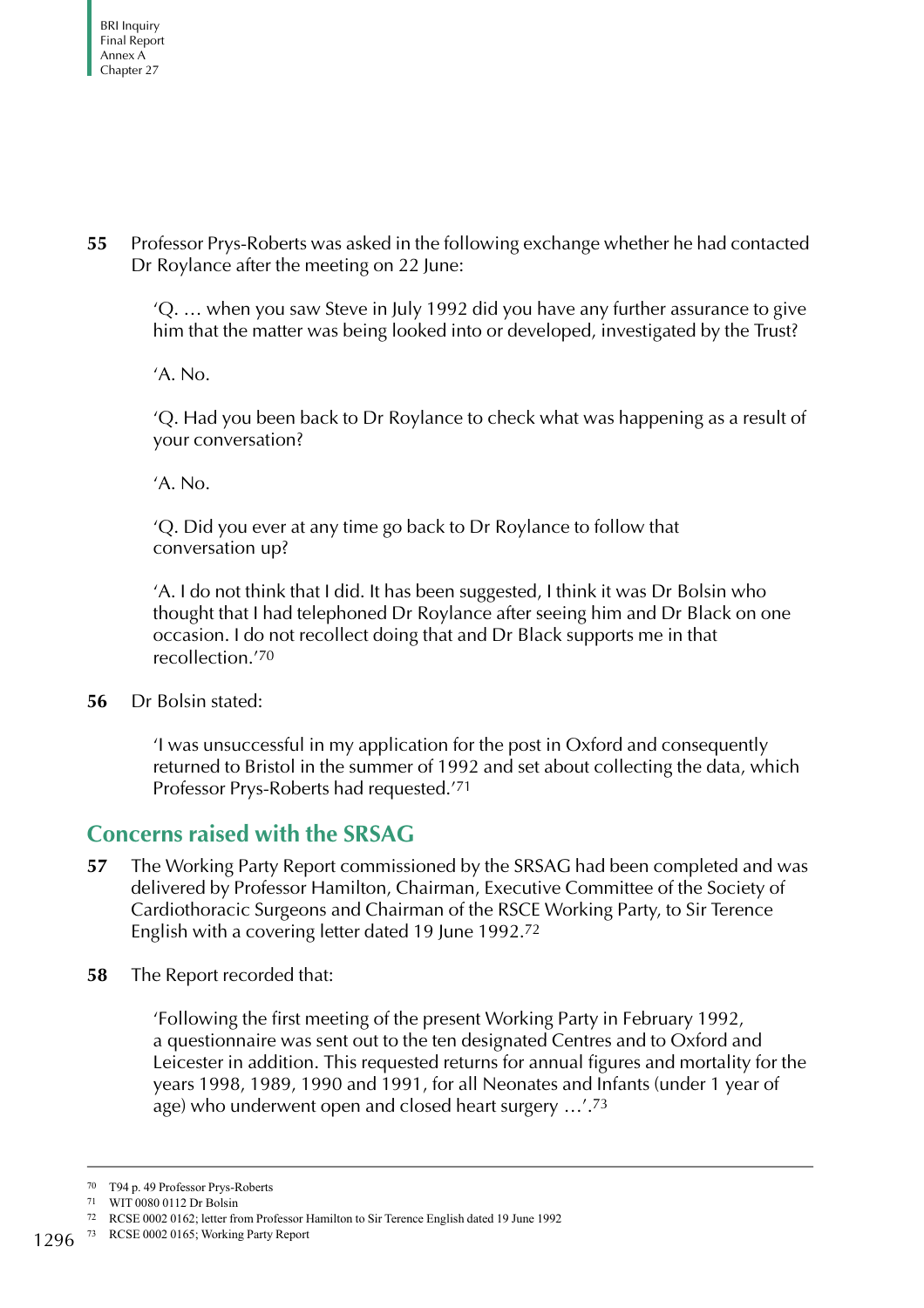- **59** The data received as a result was summarised in Table 174 appended to the Report.75
- **60** The Report addressed the question of the required number of designated centres for NICS. It recommended that:

'… 9 Centres now be recognised for Supra Regional designation and funding … [they] are: Great Ormond Street, Birmingham, Liverpool, Leeds, Wessex, the Royal National and Brompton Hospital, Bristol, Newcastle and Leicester.'76

**61** Sir Terence was asked for his reaction, initially, to the recommendation that Bristol continue to be designated. There followed this exchange:

'Q. What argument would you derive from the data and from what you have already told us as to your knowledge of Bristol, which would justify its continued designation as a centre for the neonates and infants?

'A. That it was functioning at a lowish level, certainly not the lowest; and that it was still regarded as being an important centre.

'Q. In terms of your own reasons for supporting it earlier: geography was not essential, and potential appears to be belied by the trend downwards?

'A. Potential still has not been realised, I agree.

'Q. Is it not the case that if you were to apply your own approach to it, you would have said, "Well, this trend really argues against there ever being a realisable potential here, now"?

'A. I certainly did not think that at the time that I received this report.

'Q. If you had the benefit of hindsight, do you think you might have taken that view?

'A. I think that I should have initially given a more critical analysis, or given more critical analysis to Table 1 of the Report, but I had asked a group of very responsible clinicians to look at this. They had accepted the terms of reference; they had collected a lot of data, come up with a report that I could understand their reasoning for wishing to continue to advise that the service be designated and how this could be achieved. And the recommendations to ask Guy's to either amalgamate with another London unit or fail to continue to get funding, and similarly, to ask Harefield to amalgamate with the Brompton or face withdrawal of

76 RCSE 0002 0167; Working Party Report 1992

<sup>74</sup> RCSE 0002 0169; Table 1 'Neonatal and Infant Cardiac Surgery' dated 23 June 1992

<sup>75</sup> RCSE 0002 0165 – 0166; *'Report from the Working Party set up by the Royal College of Surgeons of England on Neonatal and Infant Cardiac Surgery: Supra Regional Funding and Designation'* dated June 1992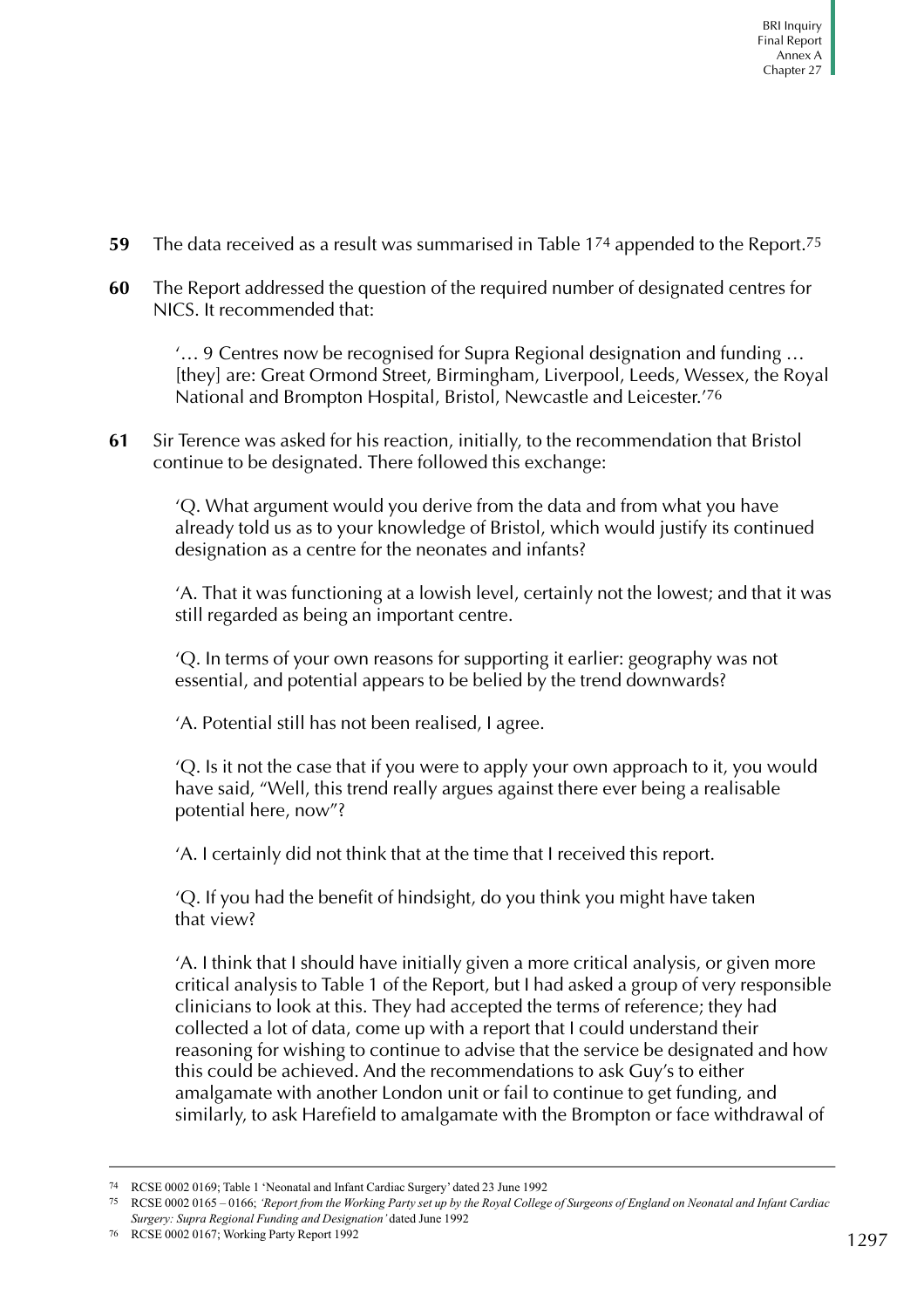funding, and to recognise that Leicester was doing good work, these all struck me as being perfectly reasonable at the time.' 77

**62** On 2 July 1992 Sir Terence (as President of the Royal College of Surgeons of England (RCSE)) wrote a letter to Dr Halliday, enclosing the Hamilton Working Party Report, the conclusions of which at this stage he supported. His letter concluded:

'The Working Party collected a lot of data on which to base their recommendations and should be congratulated on a report which has the full support of the Royal College of Surgeons'.78

- **63** Sir Terence also wrote to Professor Hamilton on 2 July 1992, thanking him for a 'balanced and authoritative report' that had the full support of the RCSE.79
- **64** In a letter to the Inquiry received after the conclusion of oral evidence, Professor Hamilton stated that, although mortality was quoted in one of the tables 'it is possible that insufficient attention was given to these figures by the working party'.80
- **65** On 3 July 1992 there appeared a further article in 'Private Eye':

'Mrs Bottomley81 claims that whistle-blowing "through the correct channels" will get results. Staff at the United Bristol Healthcare Trust (UBHT) have been whistling about the dismal mortality statistics in the paediatric cardiac surgery unit since 1988. … And while UBHT's chief executive, John Roylance, the Royal College of Surgeons and Duncan Nichol,82 the chief executive of the NHS Management Executive are all well aware of the problem, they seem more concerned with silencing the blowers.

'In America, the mortality rate for arterial switch, an operation to connect congenitally transposed arteries from the heart is now 0 percent. Nearer to home in Birmingham, it is 3 percent. In Bristol, despite the fact that the operation has been performed since 1988, it is 30 percent. Sadly, consultant cardiologists at the Bristol Children's Hospital continue to refer patients to their surgeons "to support the local unit". As a recently retired and very eminent cardiac surgeon in Southampton says: "Everyone knows about Bristol".'83

<sup>77</sup> T18 p. 126–7 Sir Terence English

<sup>78</sup> DOH 0003 0013; letter from Sir Terence English to Dr Halliday dated 2 July 1992

<sup>79</sup> RCSE 0002 0179; letter from Sir Terence English to Professor Hamilton dated 2 July 1992

<sup>80</sup> WIT 0044 0004 Professor Hamilton

<sup>81</sup> Virginia Bottomley MP, former Secretary of State for Health

<sup>82</sup> WIT 0351 0004. Duncan Nichol was the Chief Executive of the National Health Service Management Executive in England between January 1989 and March 1994. In his written statement to the Inquiry he stated: 'I had no personal knowledge and received no report of any concerns around paediatric cardiac surgical services at the Bristol Royal Infirmary.'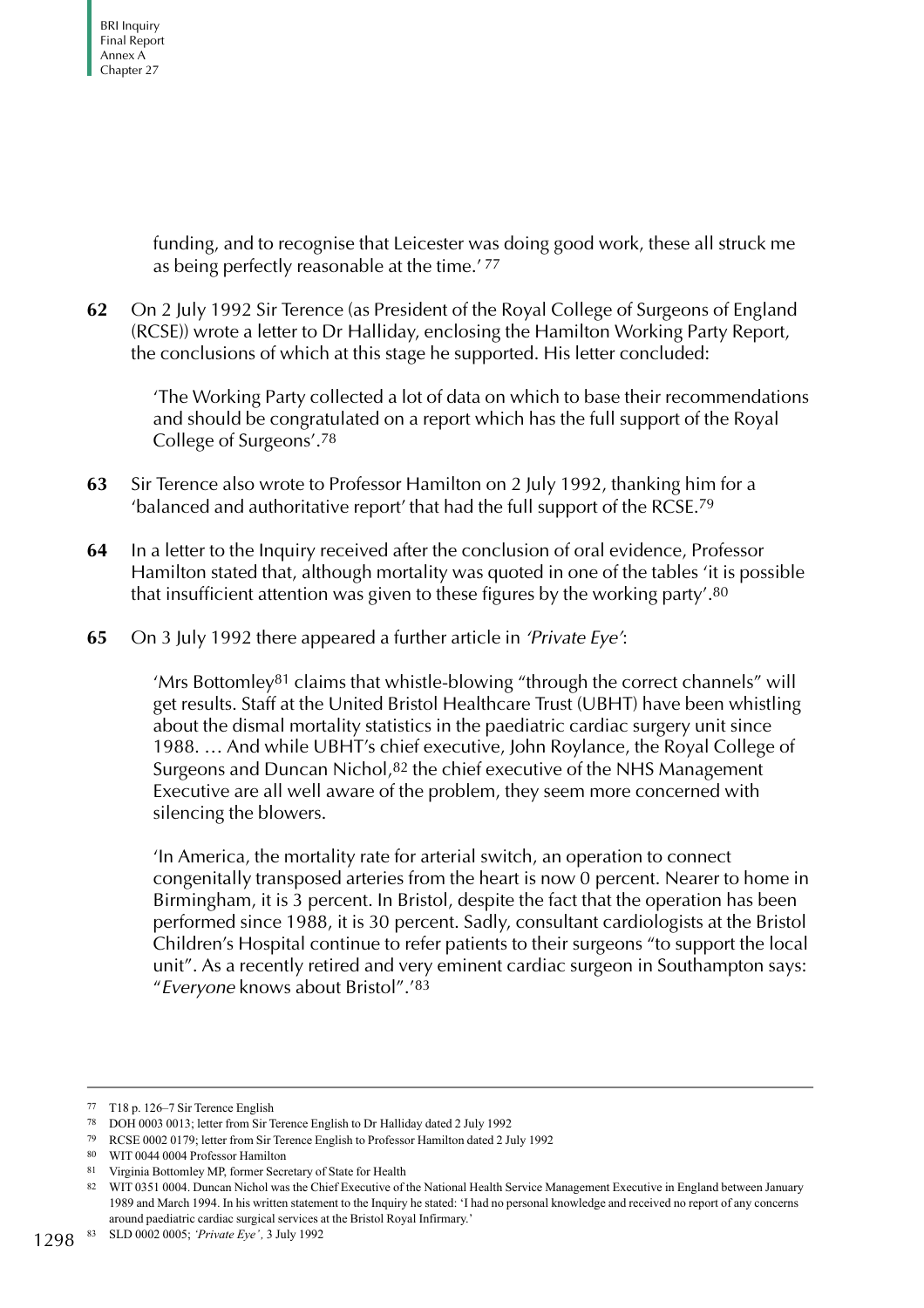**66** Dr Hammond was asked by Counsel to the Inquiry about this article in the following exchange:

'Q. … the next one which deals with figures. It is the bottom left-hand column: "Mrs Bottomley claims that whistle-blowing through the 'correct channels' … will get results. Staff at the UBHT have been whistling about the dismal mortality statistics in the paediatric cardiac surgery unit since 1988."

'Just pausing there, in "Eye" 793 you had not said anything about staff having raised these concerns internally since 1988. … What was the basis for saying that?

'A. I would presume 1988 is the year that Dr Bolsin arrived at the Bristol Royal Infirmary?

'Q. That is right.

'A. So he told me that staff had been concerned. Whistle-blowing can be whistleblowing among colleagues on a unit, it can be to the Chief Executive, it can be to the consultant. I do not mean whistle-blowing as in taking it outside the hospital. But if I mention 1988, I presume it is when Dr Bolsin arrived at the hospital and that was his view then.

'Q. So the source for it was probably what Dr Bolsin told you?

'A. Yes.

'Q. How many meetings did you actually have face-to-face with Dr Bolsin?

'A. I had one meeting face-to-face, and then I phoned him on perhaps four or five occasions over the course of 1992.

'Q. But not thereafter?

'A. No. I then, at the end of 1992, the beginning of 1993, moved to Birmingham to take up a lectureship and lost contact.

'Q. Which is why when you talk about what Dr Bolsin was doing in 1993 …

'A. It was taken from stuff in the print media already.

'Q. "While UBHT's Chief Executive … John Roylance, the Royal College of Surgeons, and Duncan Nichol, Chief Executive of the NHSME, are all well aware of the problem, they seem more concerned with silencing the blowers." "The problem" is what, dismal mortality statistics?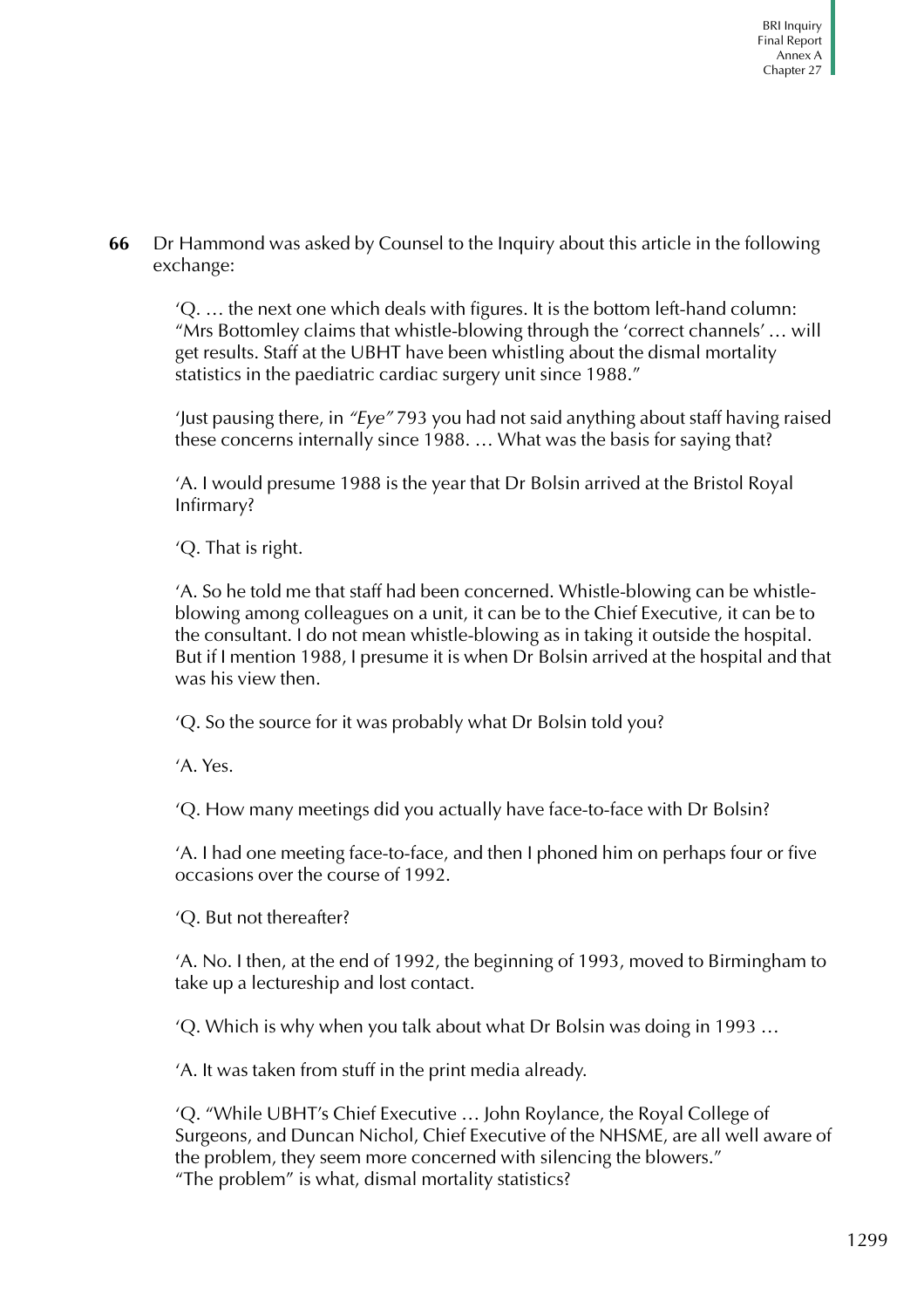'A. Yes. I had one anonymous source who when things were written in "Private Eye" about cardiac surgery would photocopy the columns and add comments and then circulate them to me, rather like the Brompton whistle-blower. My experience of whistle-blowers, if people whistle-blow anonymously, they tend to use scattered targets, so they will go as in the [case of] Brompton to this Inquiry, to "Private Eye" and to the Down's Syndrome Association.84

'There was one person I did not have a clue what the identity was who was photocopying the "Private Eye" columns, sending one copy to me and sending counter copies to various institutions. The one I remember most was Duncan Nichol, because I thought what an odd choice of person to send the column to, but it was clear to me this person did not know who was accountable for the problem either, so he was sending articles. The tone was written in a similar style to the Brompton tone, which is why I acted so quickly when I got the Brompton letter, so it was not in harsh, aggressive doctor-speak.

'Q. I will come back and touch on the Brompton letter at a later stage, if I may, but here the source that was sending you photocopies of what was in "Private Eye" with comments appended and sending round a circulation list: do I take it that was not the same source as the source of the information, the other high level source to which you have already referred?

'A. No, it was giving information such as "parents on the unit are told they are in the best hands, or they are in the best unit, or whatever, and the results do not seem to bear this out", but they did not give me any specific figures.

'Q. So that is the anonymous contributor by post?

'A. Yes. It was completely anonymous, even to me.

'Q. This article goes on: "In America the mortality rate for arterial switch, an operation to connect congenitally transposed arteries from the heart, is now 0 percent. Nearer to home in Birmingham it is 3 percent. In Bristol, despite the fact the operation has been performed since 1988, it is 30 percent. Sadly, consultant cardiologists at the Bristol Children's Hospital continue to refer patients to their surgeons 'to support the local unit'" and that is in quotes. Where did the figures come from?

'A. Again, it would either have been Dr Bolsin or A N Other. They were the only two sources I had of figures.

<sup>84</sup> An anonymous letter was received by Brian Langstaff, Q.C., Counsel to the Inquiry, alleging that there was a cause for concern in relation to the results of children's heart surgery at the Royal Brompton Hospital. This letter was forwarded by the Inquiry to the Chief Executive of the Royal Brompton Hospital and the fact that this had happened, and that the Chief Executive had then ordered an inquiry, received media attention in August 1999. WIT 0283 0069; letter dated 1 June 1999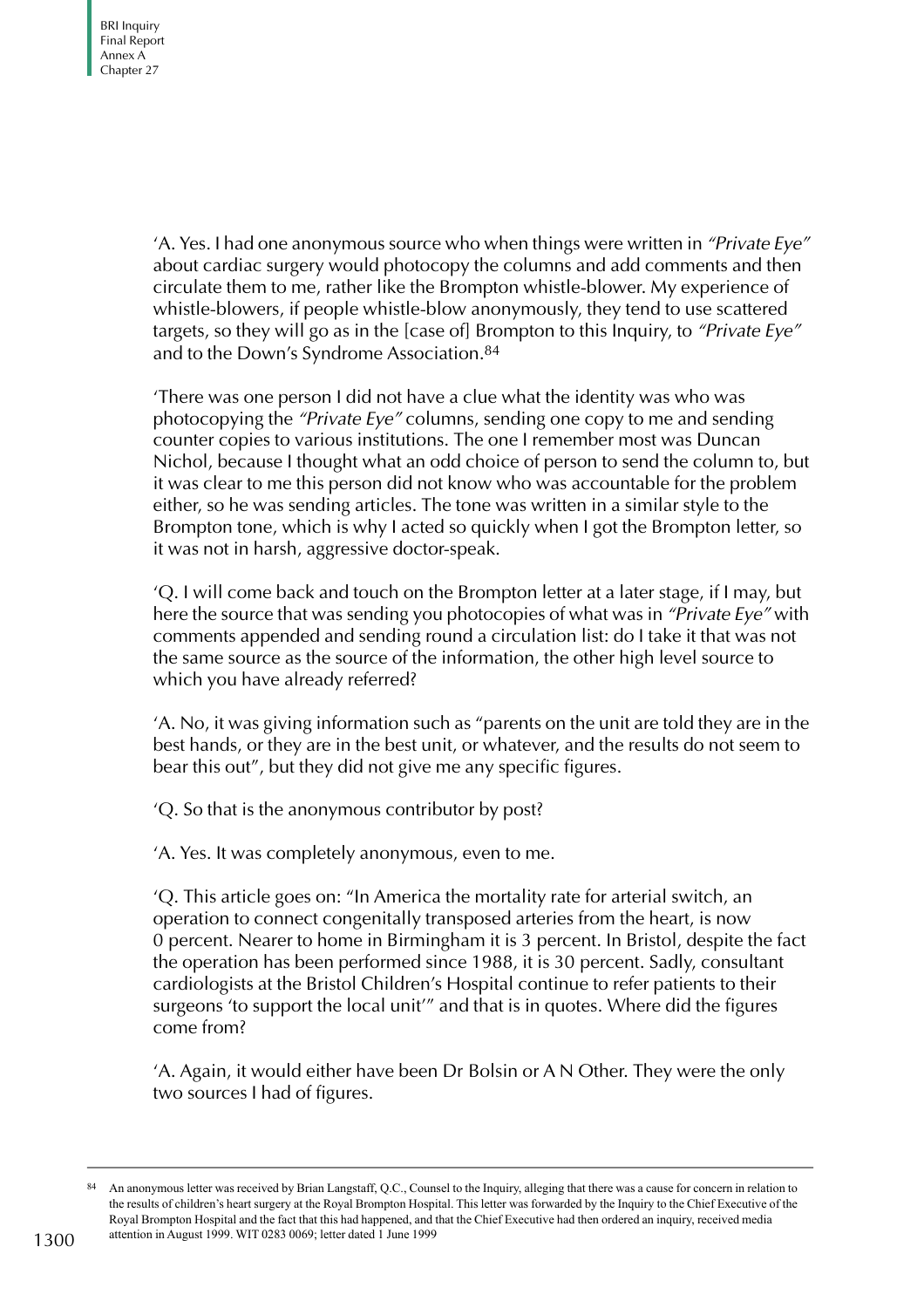'Q. Let me just move off this screen for one moment. Remembering the date, it is 3rd July 1992, … can we have UBHT 61/165 on the screen: "Hospital Medical Committee, Audit Committee, medical audit meeting report". I do not know if you picked this up from having looked at the transcript, but in case you have not, I will take you through it. At this stage we have been told – there are records to demonstrate it – monthly audit meetings in respect of paediatric cardiac surgery or what is called "paediatric cardiology" here. Meetings, one of them chaired by Mr Dhasmana, and we can see those who were in attendance. Dr Bolsin is not one of them. The audit topic and criteria reviewed: "Results of arterial switch" done by Mr Dhasmana, that is what "by JPD" means, I think. "Findings and observations": mortality similar to reported results, particularly if ... "consider earlier experience, higher mortality from VSDs and when in hospital for long time prior to switch. Action taken: persevere ...".

'That audit meeting appears to have looked at mortality for transposition of the great arteries with a ventricular septal defect, and concluded that the findings are similar to reported results, but presumably had figures in front of it, or may well have had figures in front of it. Did anyone talk to you about that meeting?

'A. Not the meeting, no. I presume what you are going to go on to say is that the results that were published in "Private Eye" were similar to the results in that meeting, but I was not told specifically about the meeting, no.

'Q. Were you told where the figures came from?

'A. No.

'Q. Do you know whether it was Dr Bolsin or your other source who gave you those figures?

'A. No, I do not. I cannot say. Whatever the case, there must have been somebody ... if it was Dr Bolsin, there must have been somebody who had told Dr Bolsin because he was not at the meeting, but I cannot be sure which of my sources gave me that information.'85

**67** Sir Terence English was asked during his evidence about the identity of the 'eminent cardiac surgeon' referred to in the 3 July article:

'Q. Just pausing there, you knew the identity, did you not, of the eminent consultant surgeon who had just retired from Southampton?

'A. I presume it was Sir Keith Ross.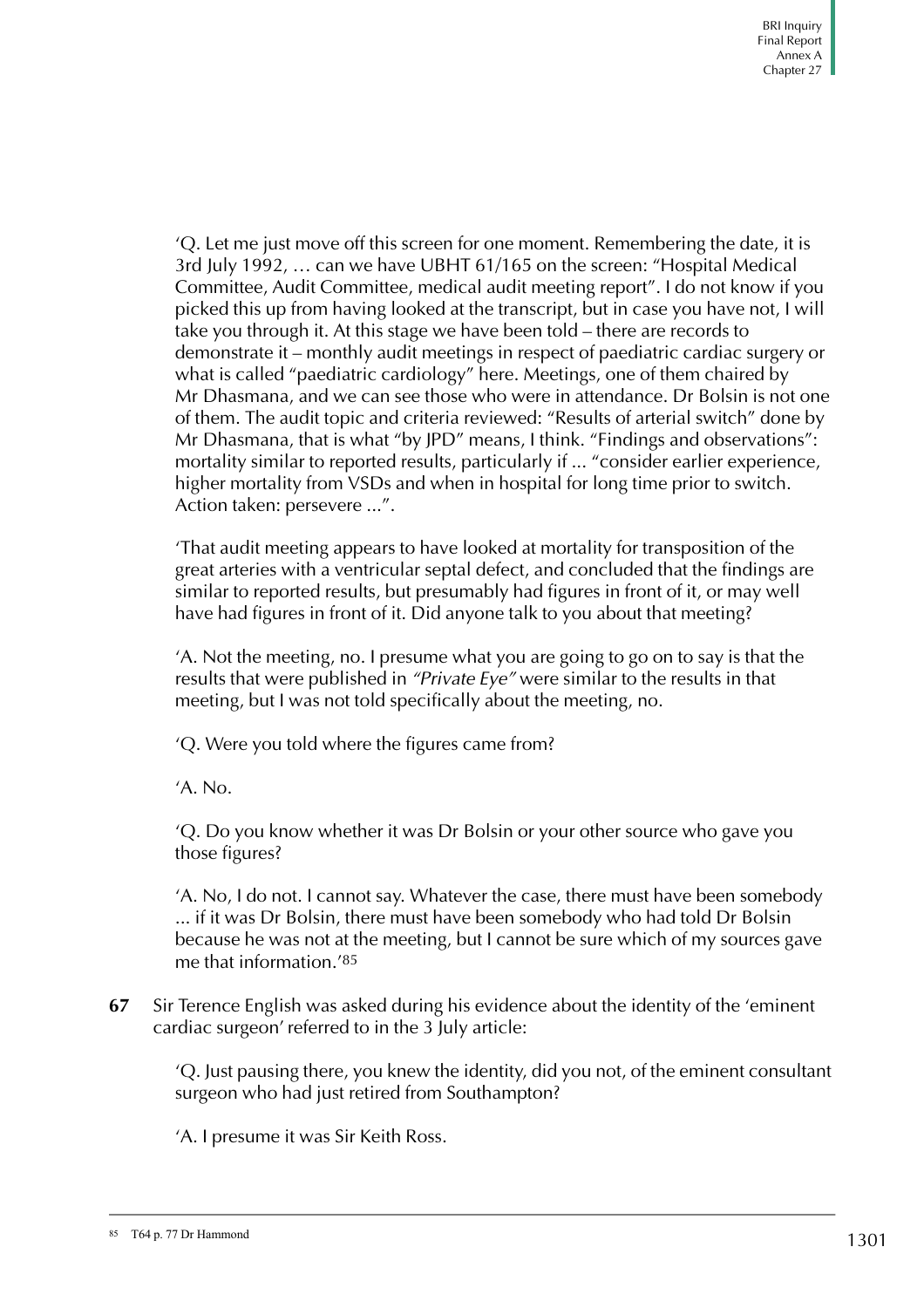BRI Inquiry Final Report Annex A Chapter 27

'Q. It could not be anyone else, could it?

'A. No.'86

- **68** In 1986 Sir Keith Ross was elected to the Council of the RCSE and served for two years as the College's representative on the Council of the Royal College of Obstetricians and Gynaecologists. Earlier in the 1980s, he was one of the small group of surgeons who founded the Specialist Fellowship in Cardiothoracic Surgery in the Royal College of Surgeons of Edinburgh, which subsequently became the Intercollegiate Fellowship. In 1989 he was made a Fellow of the Royal College of Surgeons of Edinburgh and awarded the Bruce Medal. He retired in 1990.87
- **69** Sir Keith, in his written evidence to the Inquiry, stated that a meeting:

'… of the Working Party [of the RCSE], which was held on Friday 8th May 1992 at the Royal College of Surgeons, was dominated by the perceived need to maintain the number of supra-regionally funded units at nine. Therefore, a great deal of time was taken up considering applications from Leicester and Oxford and also trying to find a solution to the Brompton/Harefield problem, which had resulted in the number of centres rising to ten. The problem presented at Guy's Hospital also received a great deal of attention. This did not prevent close scrutiny of the crude mortality figures in Table 1, which indeed showed that in 1989 and 1991 the Bristol figures were the highest recorded. However, in 1990 the Bristol mortality was only 13% for neonates and infants. Unfortunately, there is no comment on these facts in the Report itself, and at this stage it is hopeless for me to try and remember what discussion actually took place. It cannot be emphasised enough that the Working Party on 8th May 1992 was completely unaware of the situation evidently developing in Bristol, which, so far as the Royal College of Surgeons was concerned, came to a head with the arrival of Dr Zorab's letter dated 15th July 1992. On a purely personal note, I would add that this comment also applies to myself, whatever the implication of the hearsay evidence in "Private Eve".<sup>'88</sup>

## **70** He stated further:

'I did not write to "Private Eye" and can see no reason why I should have done so. Nor have I had any direct contact with Dr Phil Hammond. I suggest that the real significance of the remark, ascribed to me by innuendo, has to be the implication that what is now perceived to have been a very serious situation in Bristol was so widely known that it would have included the members of our working party. Carried to its logical conclusion, the inference is that we chose to do nothing about it. This is manifestly absurd, because if the members of the working party had indeed had such information available to them, little else would have been discussed [at a meeting of the working party] on 8th May 1992. That this did not

<sup>86</sup> T18 p. 134 Sir Terence English

<sup>87</sup> WIT 0031 0001 Sir Keith Ross 88 WIT 0031 0006 Sir Keith Ross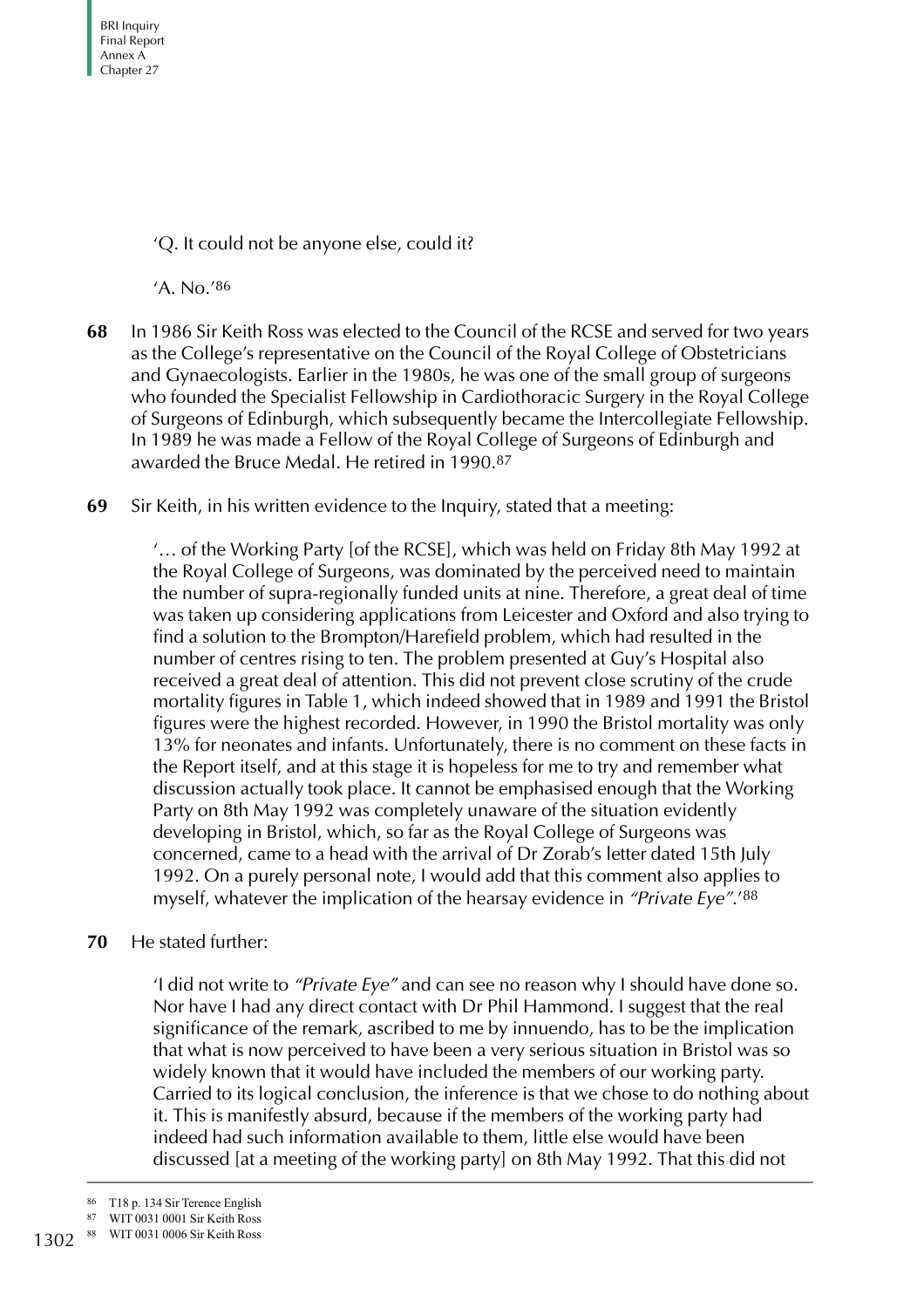happen confirms the lack of available evidence beyond the crude mortality figures show in Table 1 of the report,  $89$  and perhaps helps to put the journalism into perspective.'90

**71** On 2 July 1992 Sir Keith wrote to Mr Wisheart saying:

'I am writing to you in some distress because I have just been told of a comment about Bristol paediatric cardiac surgery, supposedly made by someone that could only have been me by inference, in "Private Eye". Please accept my complete and unqualified denial of any such comment – not only have I not discussed your unit with anyone outside the Working Party on Supra regional recognition of paediatric cardiac units, I can honestly say I have no knowledge of your results. I can only assume that some malicious person who knows I sit on the Working Party has, for some reason best known to themselves, seen fit to ascribe this comment to me. As always in this sort of situation, there is nothing I can do except acquire an even deeper hatred of the behaviour of the press.'91

**72** In his written statement to the Inquiry, Sir Keith stated:

'Finally, I stand absolutely by my comment made in a personal letter to James Wisheart dated 2nd July 1992. Of course, as a member of the working party I was aware of Bristol figures up until 1991, but when I wrote the letter to Mr Wisheart it was half way through 1992 and I had no idea whether the trend in his results was improving or deteriorating or staying about the same.'92

**73** Dr Hammond stated in his written evidence to the Inquiry, in relation to the 3 July article and the quote 'attributable to' Sir Keith:

'… I am unable to give full details as I have not yet been able to contact the source. However, I know from another source in Southampton that in 1992 and before, there were concerns about the poor results for complex paediatric heart surgery in Bristol. This was also the view that I received from sources in other centres at the time.

'I did not name Sir Keith Ross in the column because my source did not wish to name him. The aim was to bring the matter to the attention of a senior member of the specialty who could use his influential position as part of the 1992 Royal College of Surgeons Working Party to investigate the matter. As he was already retired, I felt there would be no threat to his career in raising concerns about Bristol … I was confident that the column would be brought to his attention, that he in

<sup>89</sup> DOH 0002 0113; Working Party Report June 1992

<sup>90</sup> WIT 0031 0008 Sir Keith Ross

<sup>91</sup> JDW 0003 0130 – 0131; letter from Sir Keith Ross to Mr Wisheart dated 2 July 1992

<sup>92</sup> WIT 0031 0009 Sir Keith Ross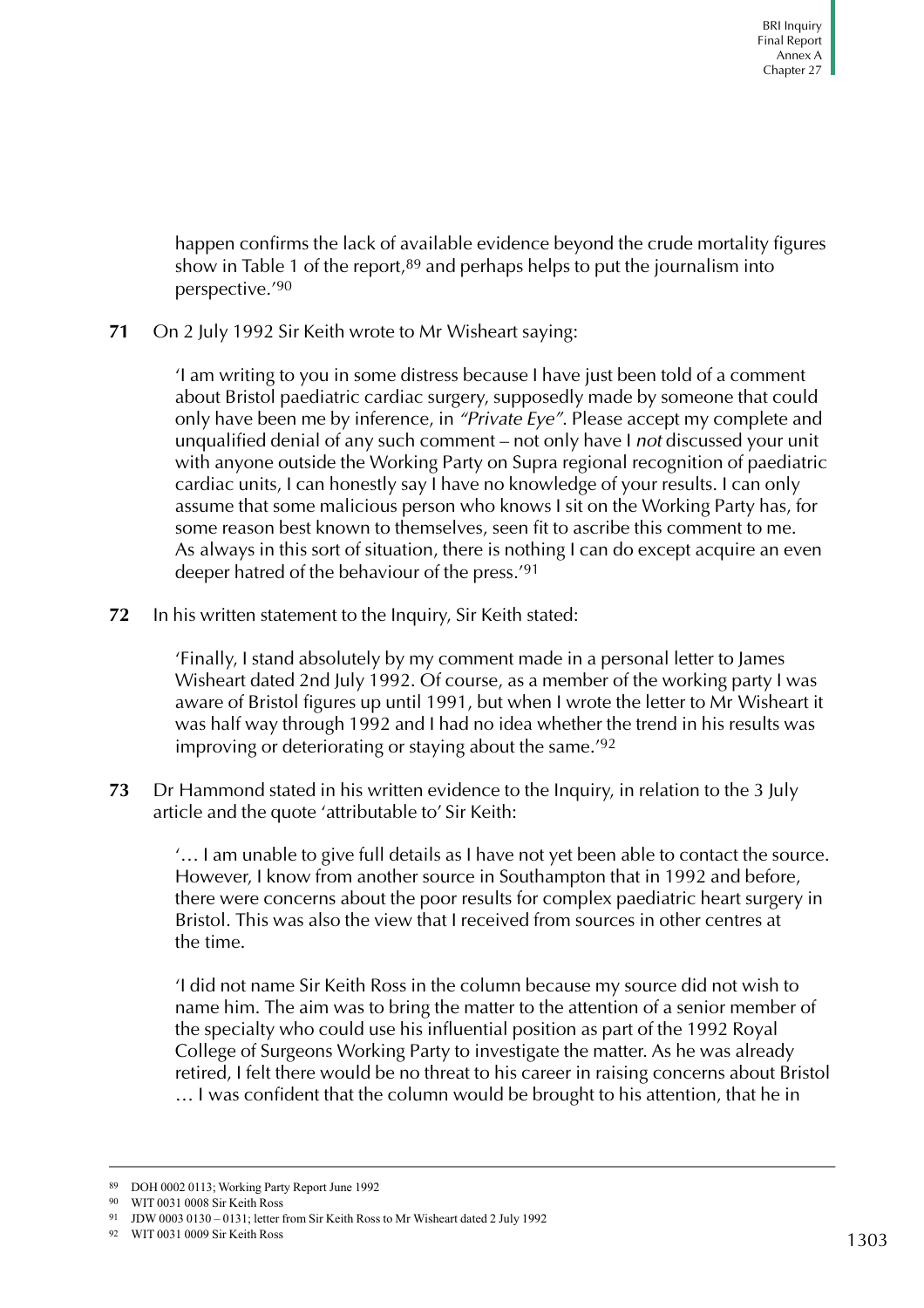turn would bring the matter to the attention of the Working Party and that appropriate action to protect patients would take place.'93

**74** Dr Hammond's views as expressed in the 3 July article were explored further in the following exchange:

'Q. Again, just focusing on what is said in the bottom of the left-hand column, "nearer to home in Birmingham, 3%". The source appears to be an individual with access to comparable or comparative information from different centres?

'A. Yes. Or it may be that I was given the information and I went to another source and said "Can you compare it to other centres for me", so it does not necessarily mean that the same source gave me the two bits of information.

'Q. Can you remember which?

'A. No.

'Q. "Sadly consultant cardiologists ... continue to refer patients to their surgeons 'to support the local unit'." That is in quotes. Is it in fact a quote?

'A. I do not know. I presume it was told to me as a quote, otherwise I would not have written it as a quote.

'Q. "As a recently retired and very eminent cardiac surgeon in Southampton says, 'Everyone knows about Bristol'." The "recently retired and very eminent surgeon in Southampton" is Sir Keith Ross, is it?

'A. I found out subsequently, yes.

'Q. Because you found out subsequently, that suggests he did not say this to you?

'A. No. But neither did he write to "Private Eye", and say "I did not say that".

'Q. And given your own recent experience in relation to the "Telegraph", you would not blame him for that, I take it?

'A. I would not. Having seen his letter to James Wisheart he was absolutely outraged by this, whereas I was not outraged by being misquoted by that journalist. If you were outraged by something, you would take action to set the record straight. I find it extraordinary that he did not.

'Q. He never spoke to you, never met you; is that right?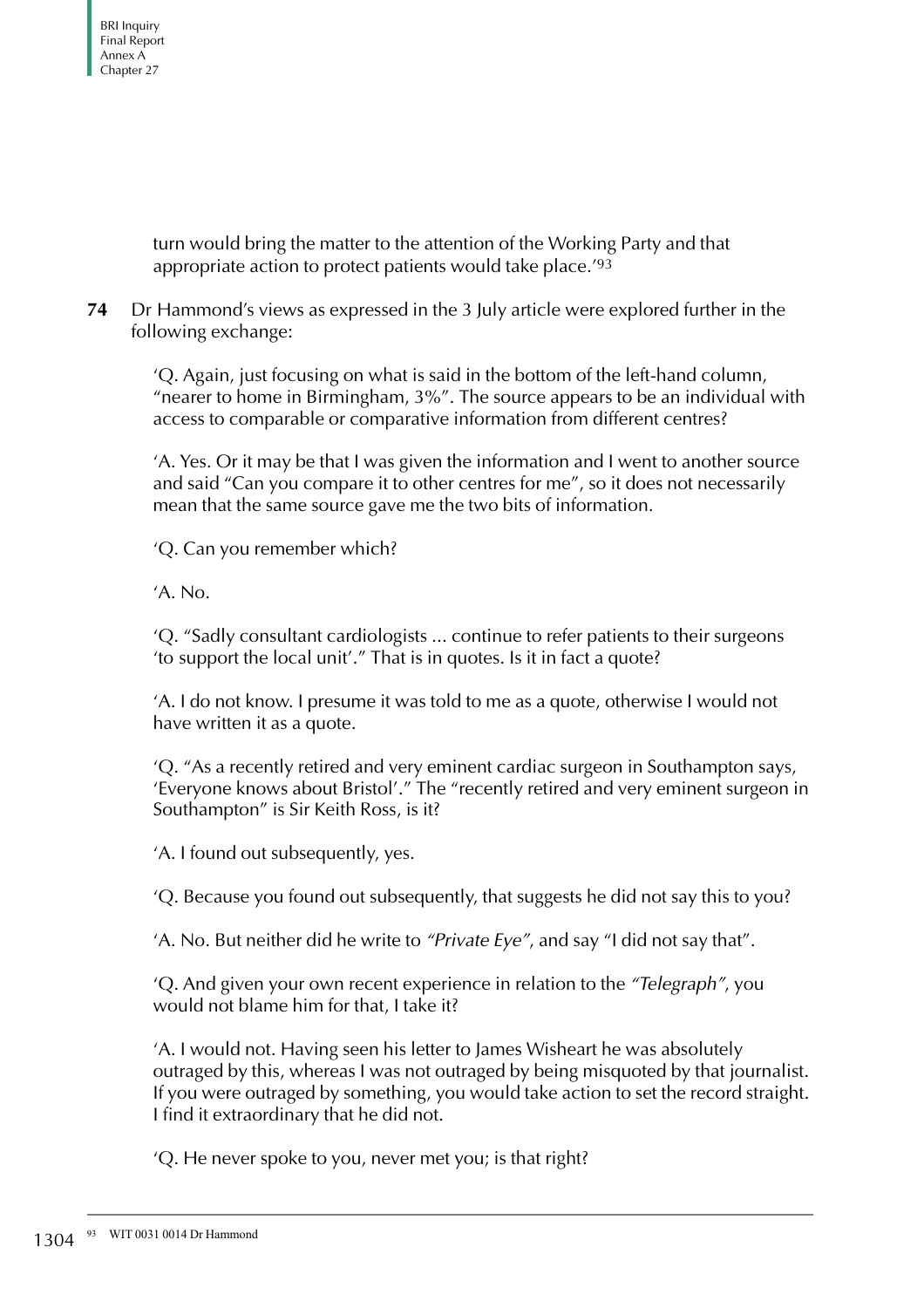'A. No, I have never met him.

'Q. The quote which is attributed to him — how far does it take us? It talks about "everyone knows about Bristol". Knows what?

'A. My feeling was that he would not specifically have access to individual operation information; it was a general feeling that the journalistic tactic here was to find somebody in a very senior position who sat on either one or both working parties, who is in a position to act. This particular surgeon was chosen partly because he was retired and it was thought that there would be no threat to his career by raising concerns. And that I had a source in Southampton who said this was the general view at the time, that Bristol was known to have low numbers, no specialist heart surgeon, not the place you would want your own children to go.

'Q. The process points you have been talking about …

'A. My recollection of this particular statement is that I would have — written like that, it would probably mean this comment was made privately and was not meant for public consumption, but the reason I used it was to alert this particular person that there was a very severe problem here, knowing he was on the Working Party, knowing he would have to sign up to the recommendations of the Working Party having read this.

'Q. Forgive me for a moment so I understand this. If the surgeon says "everyone knows about Bristol", it follows whatever there is to be known, he knows?

'A. Not necessarily, no. I would dispute that. I would think in general terms it was known within the paediatric cardiac surgery community in 1992 that Bristol had major problems.

'Q. You may not be following the question. What I would like you to focus on is the words attributed to Sir Keith Ross, the words which are attributed to him in quotes, and you have told us that that must have been given to you as a quote because that is what you do, "everyone knows about Bristol".

'If the quote means that everyone knows that Bristol has particular problems, then he, the speaker, uttering those words, is recognising those problems by uttering those very words, is he not?

'A. Yes.

'Q. So this would be someone who knows, upon whom you are relying as a source of knowledge in your article?

'A. I am not saying specifically that he knew the specifics of individual operations. I was told that he was – I believe he was on the original Working Party and so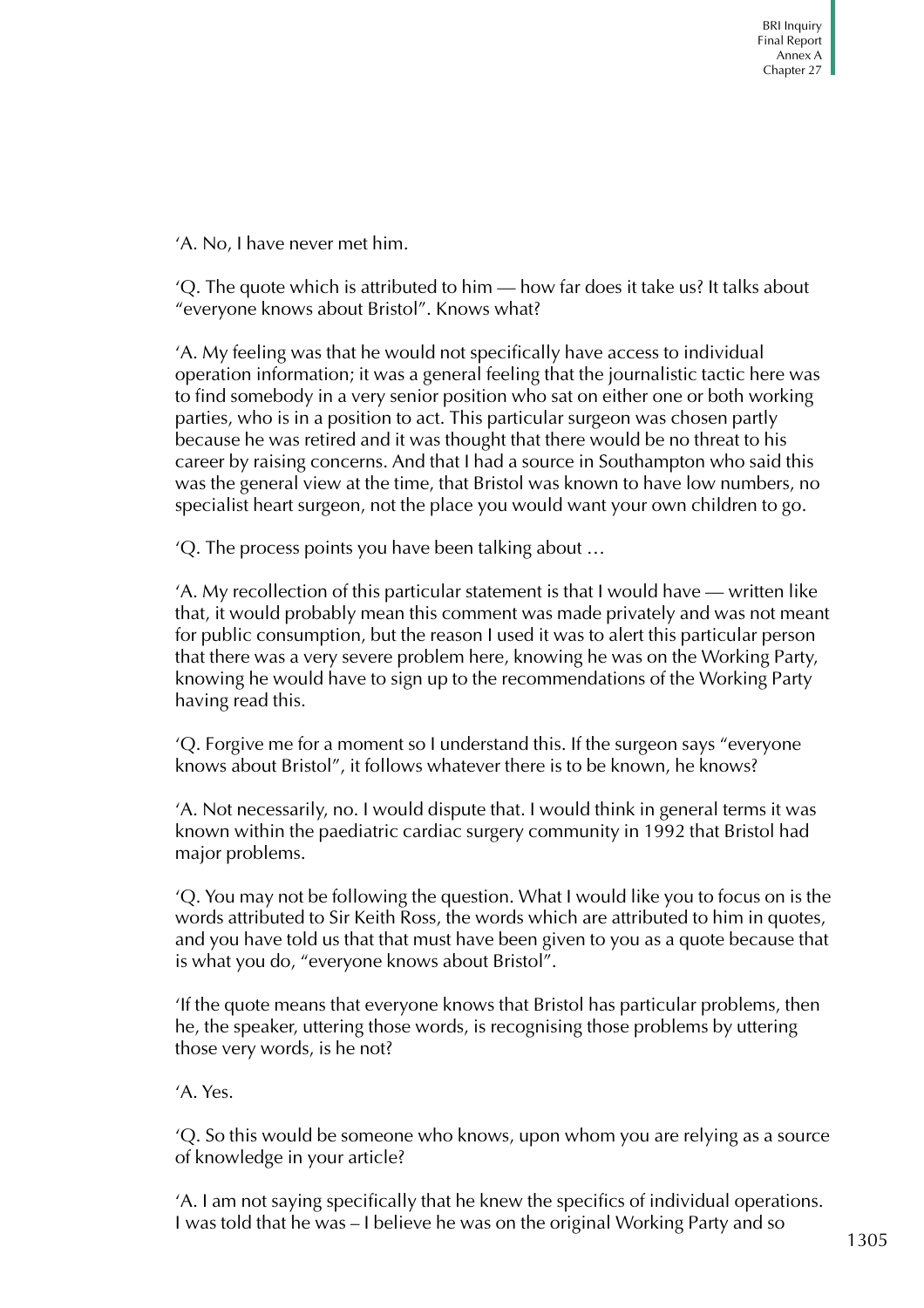would have known that Bristol was a significant outlier then, and I believe he was on the current Working Party. That was the context in which I used the quote. I would also say that when I talked to people in other units, it was quite common for anaesthetists to be operating with a surgeon and to say, "Why has this baby bypassed Bristol?" Over the years I have had this general comment from the Hammersmith, Brompton, Guys, Southampton, Oxford and Cardiff as a sender, where anaesthetists have queried why babies are not going to Bristol. There have been some quite harsh comments which I could not possibly repeat because I think they would be libellous, and there were some general comments that for this sort of operation, you do not go to Bristol, as in "everyone knows about Bristol". I do not think that people would necessarily know specific results for specific operations, but my general feeling at that time is that it was known within the community that it was not the place, for example, to send your own children.

'Q. The point of the last few questions I have been asking you about the surgeon who was sending knowledge on which you rely in your article, is to ask what was the particular point in drawing the surgeon's own knowledge to his attention so he can do something, when the assumption is that he knows it already?

'A. From what I have just said, I do not think he knew the true nature of all the problems, but he should have known having been on two working parties that there was a problem with Bristol. This was a journalistic tactic to ensure that he took action.

'Q. So by "everyone knows", what is Delphic about it is the word which might come after "knows", as to "knows what about Bristol"?

'A. Yes. As I say, I am not a surgeon, but my few insights into this particular community is that they are quite close-knit and people speak and trainees speak at meetings and that was the general concession, that "everybody knows that Bristol has problems".

'Q. Do you accept what Sir Keith Ross has said to us, to the effect that he, for his part, did not have any knowledge that Bristol was under-performing?

'A. As I have said in my statement, I have not been able to identify the precise source of that particular piece of information, so I cannot confirm or refute; all I can say is that Sir Keith Ross never challenged that piece of information.'94

**75** On 3 June 1992 the Bristol paediatric cardiac clinicians had held a meeting to review the results of the Arterial Switch operation.95 Towards the end of that meeting Mr Dhasmana mentioned figures similar but not identical to those that subsequently emerged in the 3 July 'Private Eye' article.

<sup>94</sup> T64 p. 82 Dr Hammond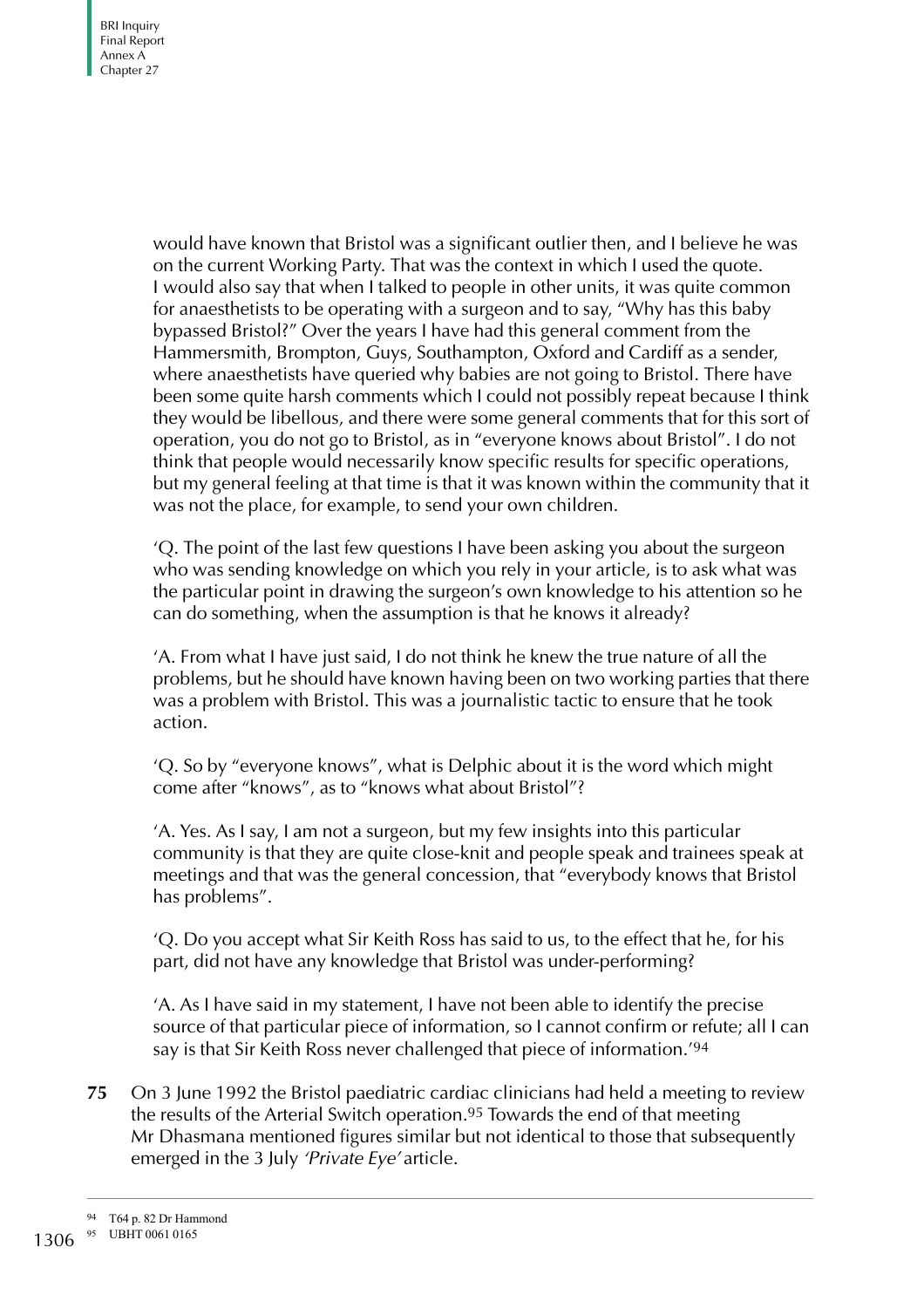**76** In July 1992 Mr Dhasmana's secretary gave him a copy of the 'Private Eye' article that someone (not identified in evidence) had passed to her.96 When he read it he discovered that the figures quoted were the reverse of those discussed in the June meeting. He said:

'… what it quoted was, what surprised me, what I mentioned at the end of the meeting was quoted here the wrong way round … I had mentioned that at the end of the meeting, when we finished, somebody made a type of remark, "Okay, Janardan, what is the result nowadays in Birmingham?" because I did not really know, and the last results I had known was 5 percent, but I mentioned — "I am sure Birmingham would now be doing 0 percent" — it was a little light-hearted remark. Then it got a bit more serious. "And America?" — I said "I do know Castaneda, they got 3–5 percent". So in a way, when I saw this thing, I said "It is my words being quoted here, but it is the other way around" because I mentioned America 3 percent and Birmingham 0 percent. Here it says Birmingham 3 percent and America 0 percent. So it was my quotation which has been mentioned here, but of course it is the wrong way around.'97

- **77** Mr Dhasmana subsequently questioned all those present at the meeting of 3 June 199298 to seek to find out who was responsible for passing information from the meeting to 'Private Eye'. No-one admitted responsibility.99
- **78** Mr Wisheart (who said he had a general perception at the time that adverse comments were being made about the performance of paediatric cardiac surgery), said he made: 'no effort whatsoever'100 to discover who made the comments to 'Private Eye' because:

'… as Dr Roylance pointed out to me, but I think to a much wider circle also, that it was really an irrelevance who was the source of the information because we would not do anything about it anyway because if that was within their rights to do and so forth and we would not be taking any action as a consequence of that. So there was therefore no further reason to think about that and I think I had put it, if not out of my mind, at least to the back of my mind.'101

**79** The July article had further consequences. On 15 July 1992 Dr John Zorab (Medical Director of Frenchay Hospital and a consultant anaesthetist) wrote to Sir Terence

<sup>96</sup> T86 p. 119 Mr Dhasmana

<sup>97</sup> T86 p. 121 Mr Dhasmana

<sup>98</sup> UBHT 0061 0165; Medical Audit Meeting Report, 3 June 1992

<sup>99</sup> T86 p. 119 Mr Dhasmana

<sup>100</sup> T94 p. 145 Mr Wisheart

<sup>101</sup> T94 p. 139 Mr Wisheart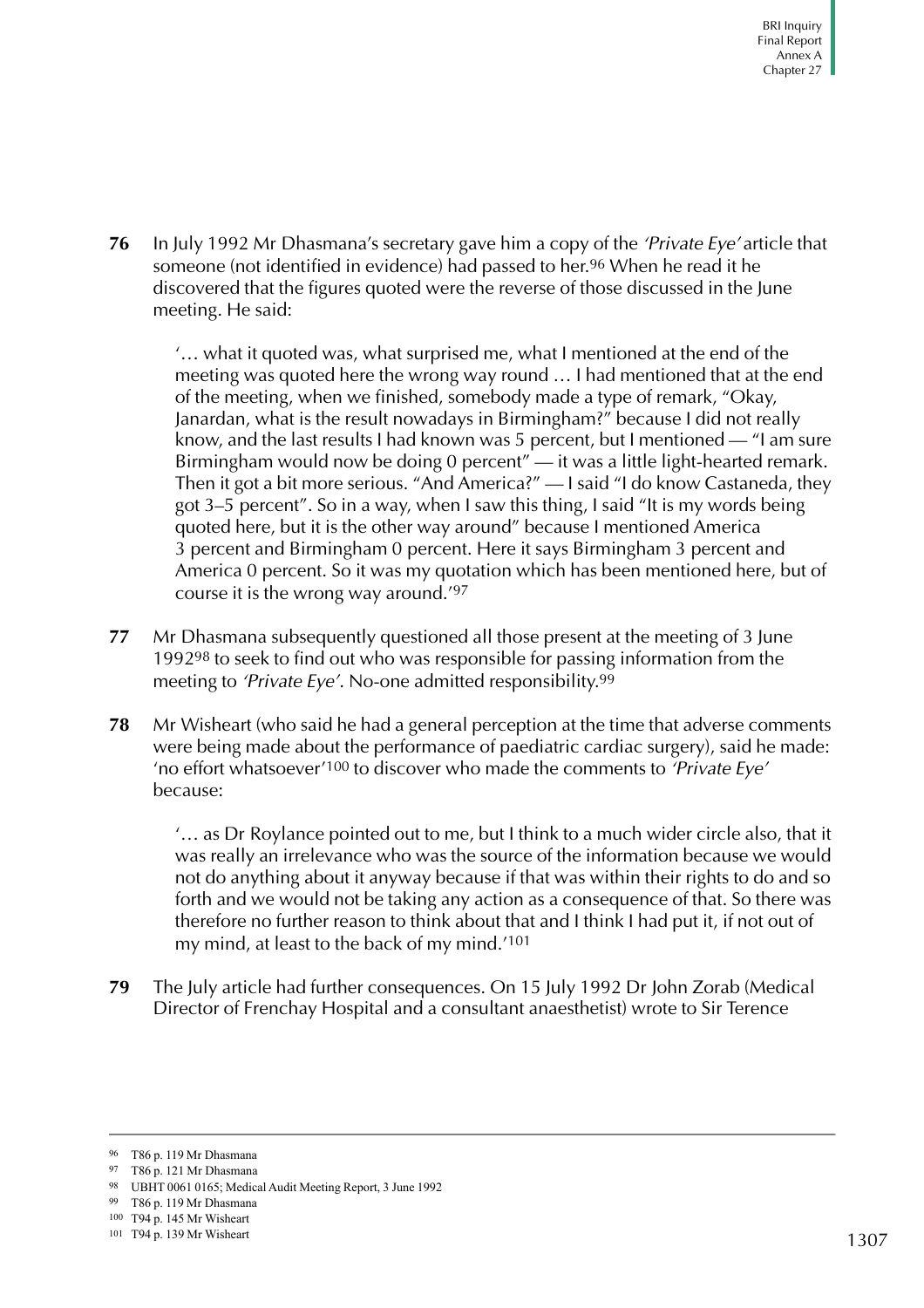English at the RCSE. He enclosed a copy of the article from 'Private Eye'.102 His letter stated:

'Some time last autumn, I made one or two efforts to get to see you in order to discuss the delicate and serious problem of mortality and morbidity following paediatric cardiac surgery in Bristol. I have no vested interest in this and the problem is outside my immediate sphere of influence but great anxieties were being expressed by some of my colleagues at the Royal Infirmary. In the event, I never made contact with you and the matter passed from the forefront of my mind.

'Matters have come to a head once again and the enclosed piece from "Private Eye", whilst possibly having some inaccuracies, quotes some statistics which have been confirmed elsewhere. One of the newer consultant cardiac anaesthetists feels that the mortality rate is too distressing to be tolerated and is job-hunting elsewhere.' 103

- **80** On 21 July Dr Zorab's letter was forwarded to Sir Terence by Sir Norman Browse, (who had taken over from Sir Terence as President of the RCSE, Sir Terence having left office on 8 July).104
- **81** Sir Terence explained in the following exchange that the letter from Dr Zorab had acted as a 'stimulus' to him to go back to look at the data in the Working Party Report more carefully:105

'Q. When you were prompted by Dr Zorab's letter you then went back to Table 1 and looked at it more carefully?

'A. Yes.

'Q. What you looked at was, to you, disturbing?

'A. Now taken in conjunction with Dr Zorab's letter, yes.

'Q. Taken in conjunction with the letter, not just the figures on their own?

'A. No, because the figures … all they can do is to suggest that there could be a problem there, they are very crude. They are dealing with very small numbers. They fluctuate. It is of concern; it needs further investigation …

105 T17 p. 124 Sir Terence English

<sup>102</sup> SLD 0002 0005; *'Private Eye'*, July 1992

<sup>103</sup> RCSE 0002 0188; letter from Dr Zorab to Sir Terence English dated 15 July 1992

<sup>104</sup> RCSE 0002 0191; letter from Sir Norman Browse to Sir Terence English dated 21 July 1992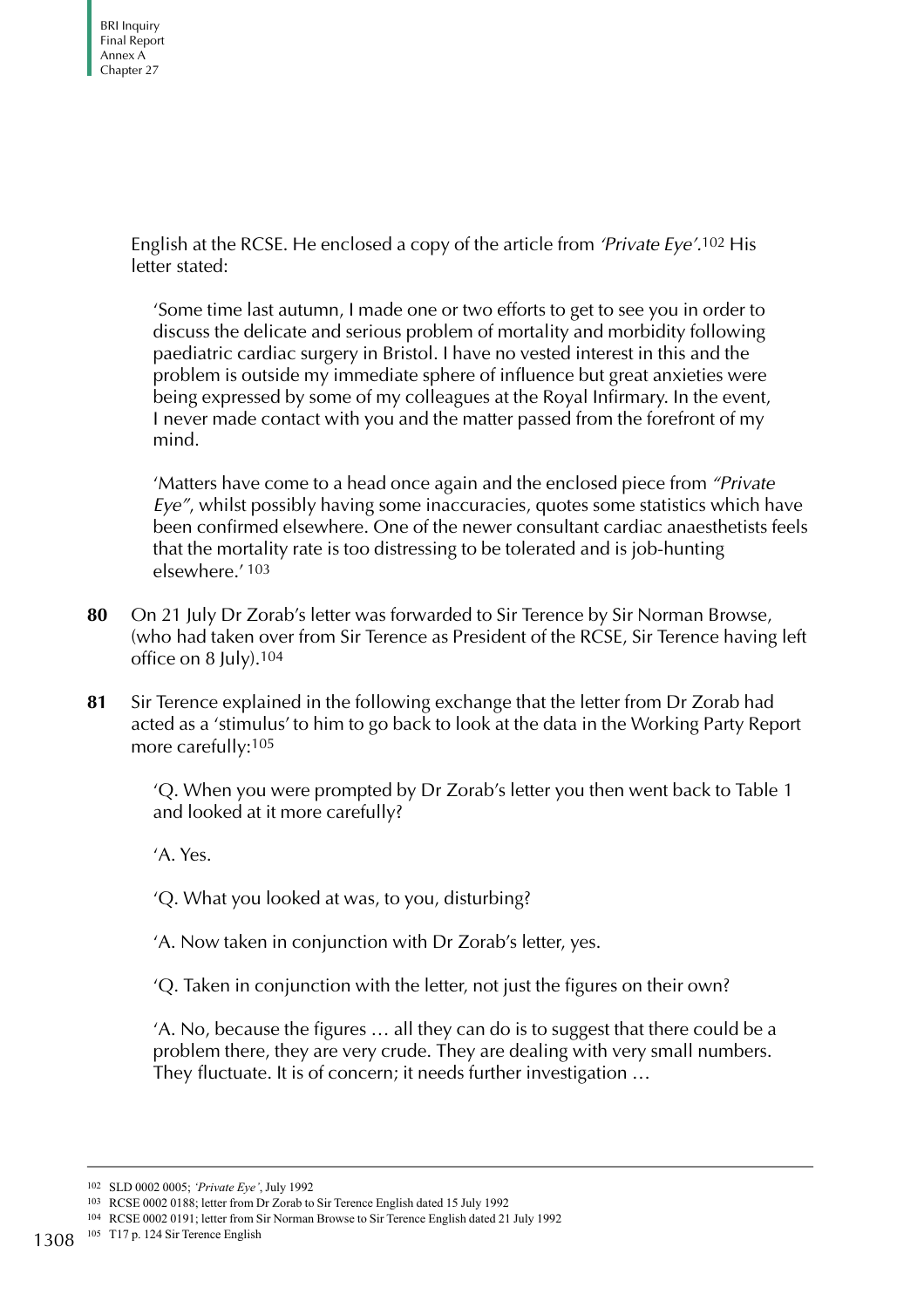'Q. And it was the combination of the figures on their own which required further investigation and the concerns relayed to you by Dr Zorab, that led you to suggest that these concerns were so great that Bristol should be de-designated as a centre?

'A. Yes.'106

**82** Sir Terence was asked:

'Q. What it suggests is that unless someone had been prepared to complain, there would be no closer look?

'A. Well partly, but also what it suggests was the great difficulty of making anything out of the mortality statistics that were provided as they were. They were very inadequate, incomplete, as I say, un-risk stratified, disaggregated, not coming from individual surgeons.'107

- **83** Sir Terence dictated a reply to Sir Norman on 25 July 1992, prior to his (Sir Terence's) departure that day for Pakistan.108 He also dictated a letter to Dr Zorab on the same day.109
- **84** The 1992 'Working Party Report' was due for consideration by the SRSAG at its meeting on 28 July 1992. Sir Terence's letter to Sir Norman stated:

'Although I was aware that Bristol was not one of the best paediatric cardiac surgical centres, I had not appreciated that the situation was as serious as described by John Zorab. Bristol was included as one of the centres for designation. However, it is clear from a review of Table 1 in the Report<sup>110</sup> that their mortality statistics both for the infant age group and the older age group is worse than [those of] any other centre. David Hamilton agrees that sufficient attention was not paid to this by his Working Party.'111

**85** Sir Michael Carlisle, then Chairman of the SRSAG, told the Inquiry that he did not see the letter from Dr Zorab until the Inquiry provided it to him in 1999, prior to his giving oral evidence.112 Sir Michael thought that the letter ought to have been drawn to the SRSAG's attention. He said:

'A. I am appalled, if that sort of correspondence was around on 15th July? I cannot remember the date of that Advisory Group meeting.113

<sup>106</sup> T18 p. 150 Sir Terence English

<sup>107</sup> T18 p. 115 Sir Terence English

<sup>108</sup> RCSE 0002 0193; letter from Sir Terence English to Sir Norman Browse dated 25 July 1992

<sup>109</sup> RCSE 0002 0195; letter from Sir Terence English to Dr Zorab dated 25 July 1992

<sup>110</sup> RCSE 0002 0169; Working Party Report 1992

<sup>111</sup> RCSE 0002 0193; letter from Sir Terence English to Sir Norman Browse dated 25 July 1992

<sup>112</sup> T15 p. 74 Sir Michael Carlisle

<sup>113</sup> The meeting was on 28 July 1992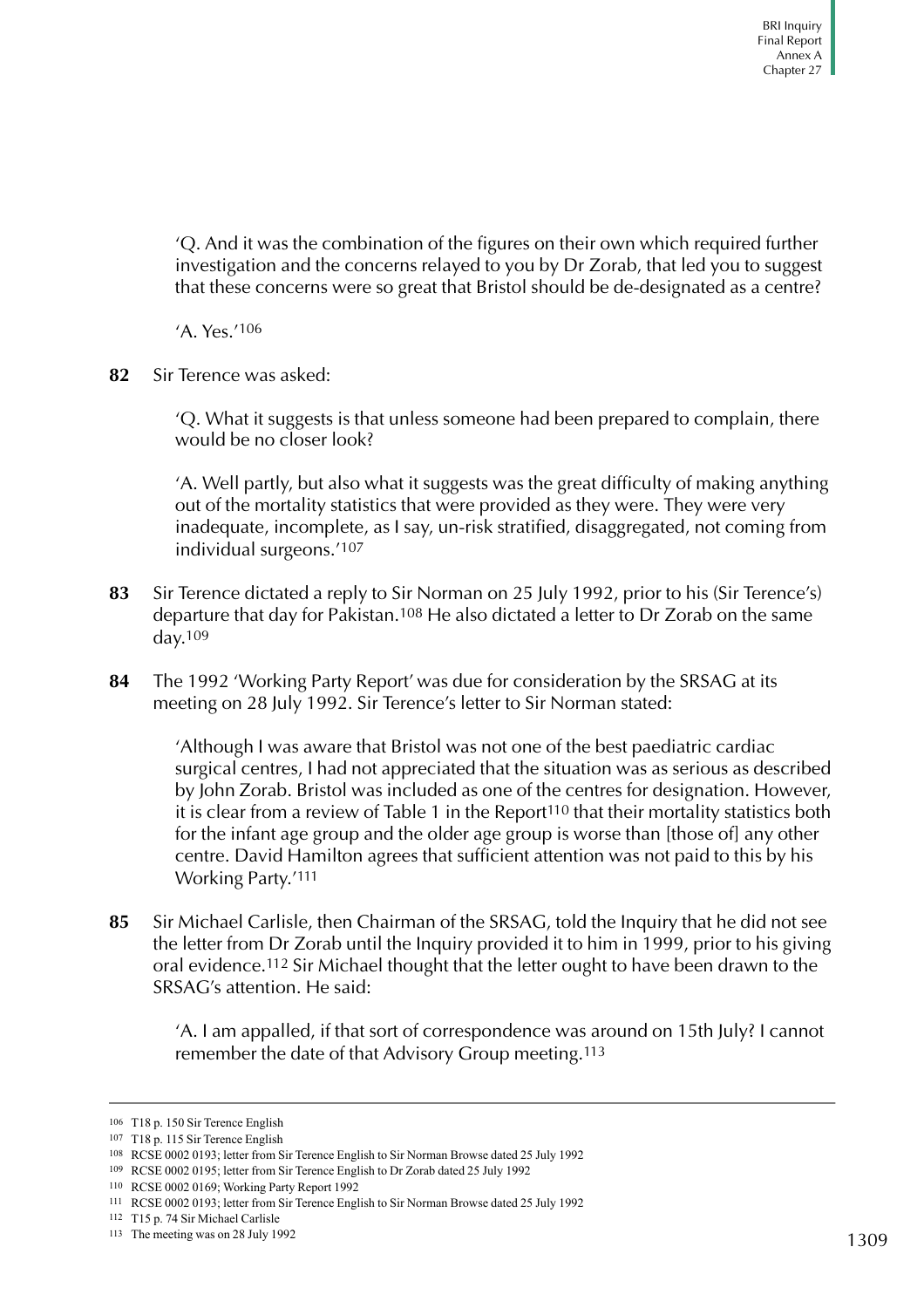'The other point I have to say is that if this sort of information had been around, even on a person-to-person basis, without any member of the Advisory Group, whether he is the President of the Royal College of Surgeons or not, and it was not reflected to the Group, I would take a very strong view about that indeed.

'I regard it, I have to say, I am sorry, I am trying to retain control of myself …

'Q. Do not worry.

'A. I would regard it almost as, forgive the business allusion again, as making investments when your company is insolvent. I think it is appalling. If that was the case.'114

- **86** Sir Terence told the Inquiry that he spoke to Professor Hamilton twice by telephone, probably on 23 and 24 July 1992.115 Sir Terence's contemporaneous handwritten notes of the conversations, produced for the Inquiry, indicate that he and Professor Hamilton discussed mortality rates for various procedures at Bristol.116 The data discussed was not simply that in the Working Party Report but included other data of which Sir Terence was previously unaware.<sup>117</sup>
- **87** Professor Hamilton, in his letter to the Inquiry referred to above,118 confirmed that he had two telephone conversations with Sir Terence, one on 23 and one on 24 July 1992. Professor Hamilton wrote:

'Sir Terence suggested to me that he wished to alter the recommendations of the working party with respect to Bristol only, in the light of information he had received recently regarding the high mortality rate that was occurring in Bristol at the time. … I am sure that we discussed mortality … .'

**88** Sir Terence and Professor Hamilton agreed that it should be recommended to the SRSAG that Bristol be de-designated. Sir Terence was asked:

'Q. So I understand the basis upon which you were suggesting de-designation: was that because, as you emphasised throughout your evidence to us, that one would want to consider outcomes and mortality data and so on to see whether small numbers meant that a unit was not really viable, or was it because to allow Bristol to go forward might prejudice the chances of the others?

'A. It was both, I think.'119

<sup>114</sup> T15 p. 75 Sir Michael Carlisle

<sup>115</sup> T18 p. 151, p. 154 Sir Terence English

<sup>116</sup> WIT 0071 0047 Sir Terence English

<sup>117</sup> T18 p. 155–6 Sir Terence English

<sup>118</sup> WIT 0044 0004 Professor Hamilton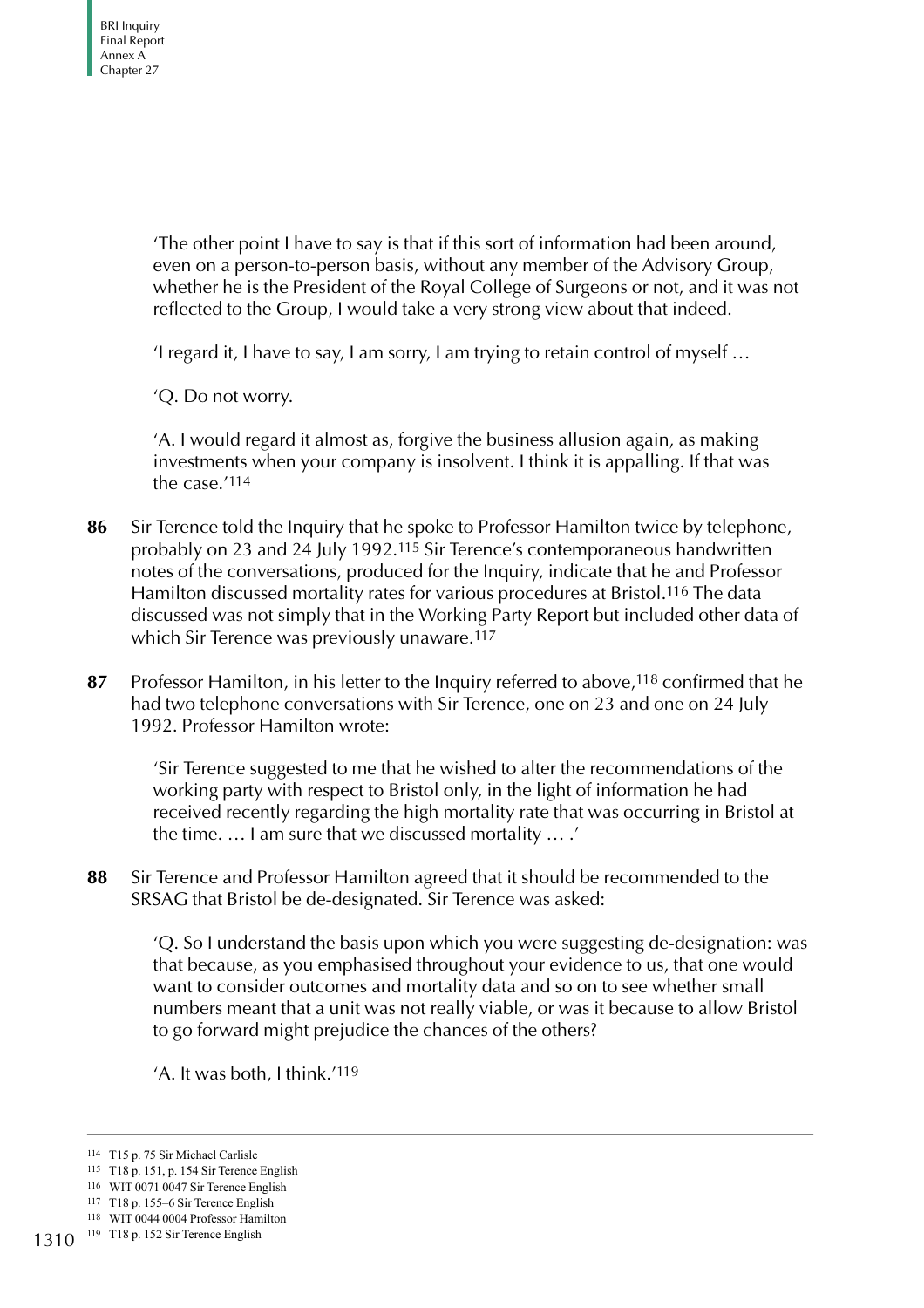**89** Professor Hamilton and Sir Terence agreed that the latter should speak to Dr Halliday. Sir Terence telephoned Dr Halliday:

'Q. Did you tell Dr Halliday that Bristol's mortality record appeared so bad that it required investigation?

'A. I believe I told him the content of my discussions with Professor Hamilton.

'Q. Did you tell him about the Zorab letter?

'A. Yes, I believe so.

'Q. Did you tell him about the "Private Eye" article?

'A. I do not know whether I did or not.'120

- **90** Subsequently, in written evidence to the Inquiry dated 2 December 1999, Sir Terence indicated that he did not, in fact, mention Dr Zorab's letter to Dr Halliday.121
- **91** Sir Terence was told by Counsel to the Inquiry that Dr Halliday maintained that Sir Terence never said anything to him about mortality statistics. Sir Terence replied:

'It was the only reason why I would have ever got into this. The report had gone on, gone through. The activity figures were all there. We were not questioning those. The whole issue of having to do something at such short notice arose through Dr Zorab's letter and a review of mortality statistics and that was made absolutely clear to [Professor Hamilton and Dr Halliday] – and that was – I mean, again, the reason for Professor Hamilton reconsidering his position …'122

**92** Later in his evidence, Sir Terence reiterated that he had spoken to Dr Halliday:

'Q. I press you again on this. In the light of your obvious uncertainties as to what happened until you saw the documents, are you still sure that you said to Dr Halliday something about mortality statistics at Bristol and how disturbing they were?

'A. Absolutely. There could be no other explanation of the correspondence and what I had said there.'123

<sup>120</sup> T18 p. 157 Sir Terence English

<sup>121</sup> WIT 0049 0029 Sir Terence English

<sup>122</sup> T18 p. 160–1 Sir Terence English

<sup>123</sup> T18 p. 184 Sir Terence English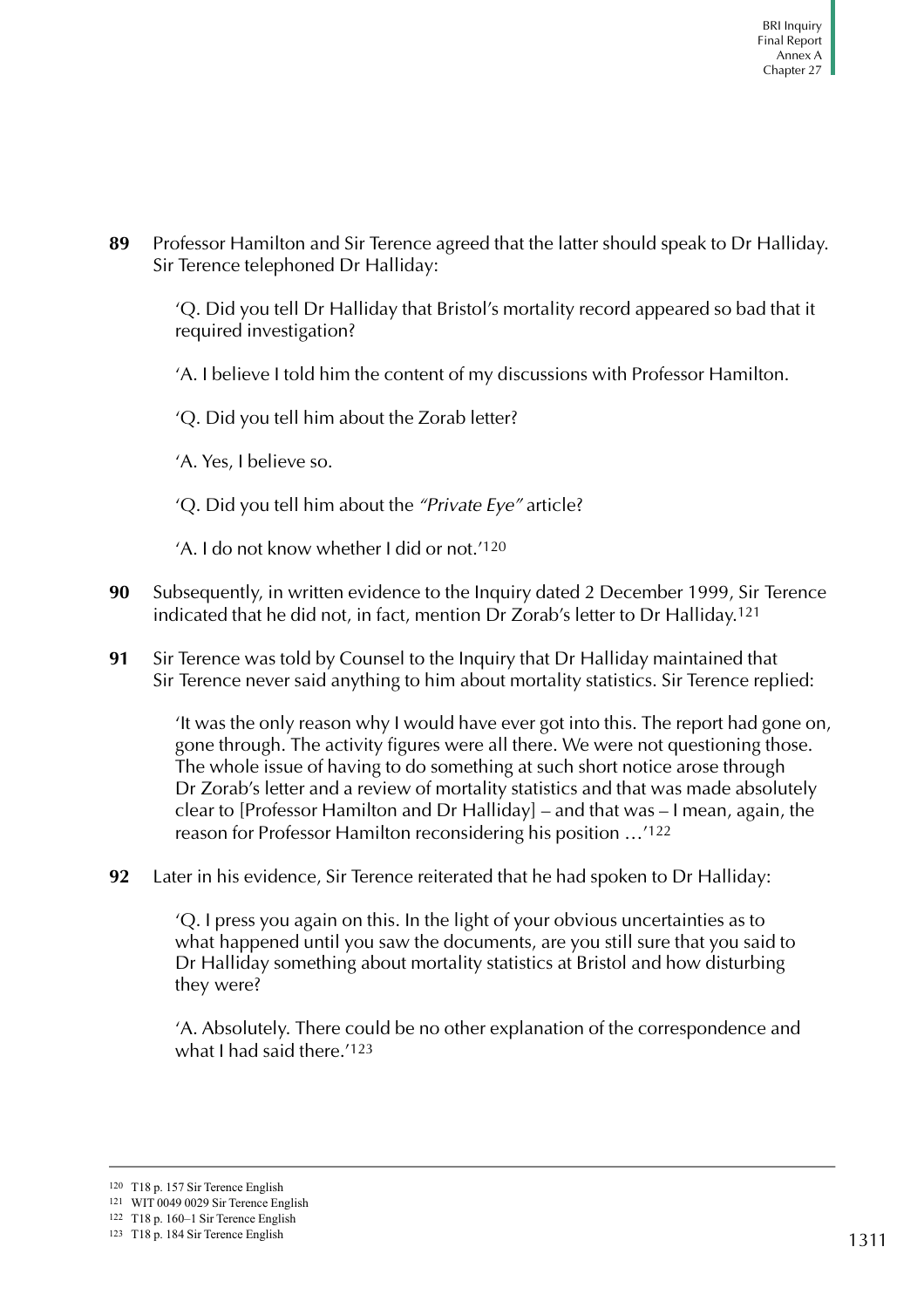**93** Dr Halliday's evidence to the Inquiry on 29 April 1999 concerning the conversation with Sir Terence was:

'… he rang me either the night before the meeting or on the morning of the meeting,124 and I am confident of that because we left the briefing of the Chairman to the very last minute, so that anything that arose that was relevant to the Group's discussion would be in his briefing. So that was normally completed about 24 hours before the meeting.

'Sir Terence said he could not be at the meeting, and I put it to him that he would not be particularly happy with the outcome, because it was my expectation that the Advisory Group would not accept the recommendations of the College, and that really we had very little alternative but to de-designate the service. Sir Terence asked me to make it known to the Advisory Group that since the Report had gone in, he now had reservations about Bristol. He was not specific, and I assumed he was referring to the ongoing problem that we have discussed so much and that was all.

'So at the Advisory Group I did report that Sir Terence had spoken to me; that I had told him what was likely to happen … and he had said he wanted his reservations about Bristol to be noted.'125

**94** When he gave oral evidence for a second time to the Inquiry, Dr Halliday maintained that Sir Terence had not mentioned concerns about rates of mortality at Bristol:

'He never mentioned mortality at any time.

'For Terence English to have raised mortality in cardiac surgery to me would have really rung bells because, as you are probably aware, Sir Terence was the lead behind setting up the Society's Registry. He believed that the Registry was the only way in which you could carry out audit in cardiac surgery and in fact point blank refused to provide evidence to the Department other than in an anonymised form on cardiac surgery and for him to raise mortality with me would have really rung bells, but he never did so and he does not say now in this letter126 that he did.'127

**95** Sir Terence accepted that, save for his letter to Sir Norman Browse and a short reply to Dr Zorab, he did not put his concerns about mortality at Bristol in writing to the

<sup>&</sup>lt;sup>124</sup> Dr Halliday's recollection, that Sir Terence's conversation with him was on the day of the meeting or the day before, is not consistent with the contemporaneous correspondence. Sir Terence was in Pakistan from 25 July 1992. The meeting was on 28 July 1992

<sup>125</sup> T13 p. 87–8 Dr Halliday

<sup>126</sup> WIT 0049 0029 – 0033 Sir Terence English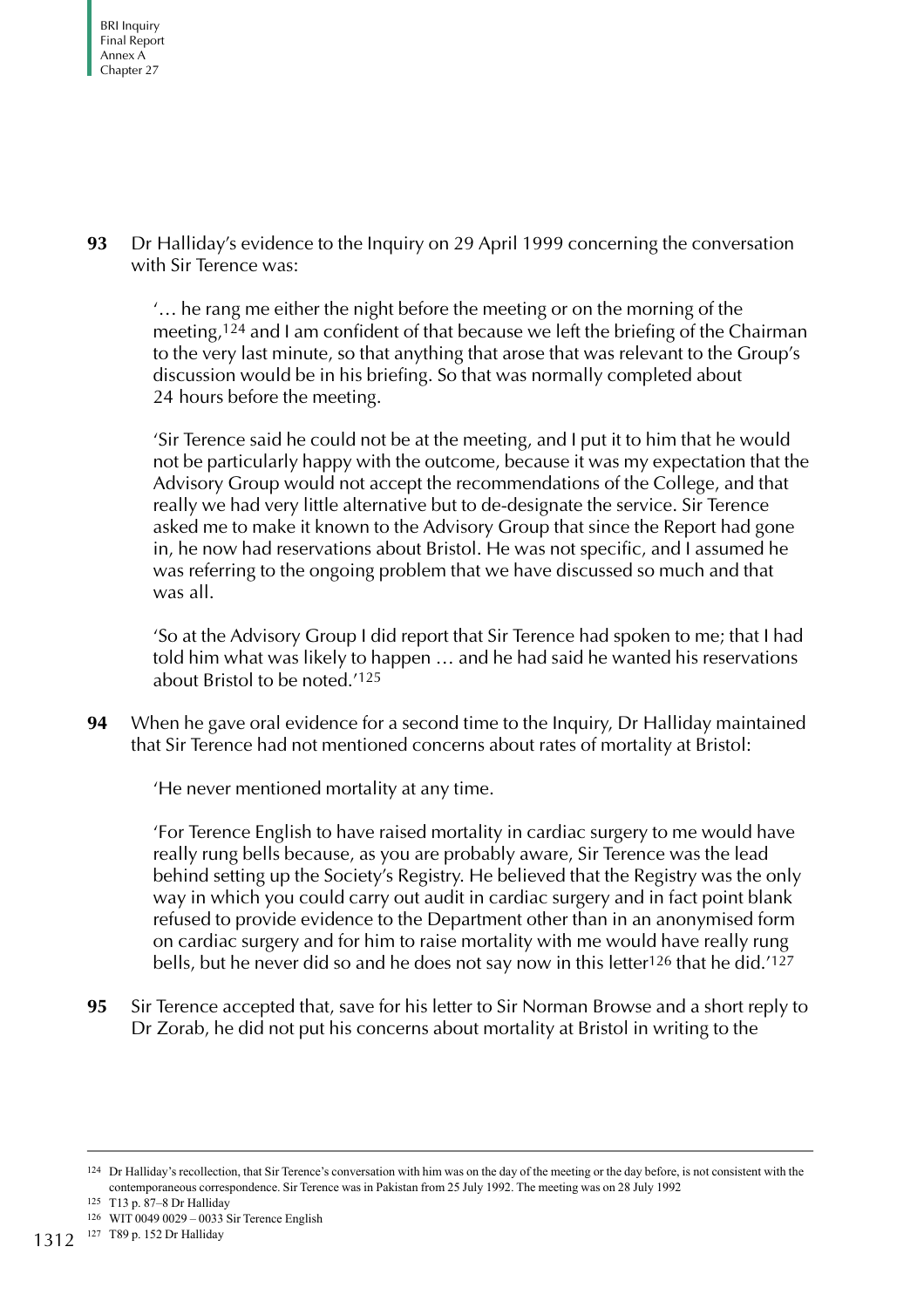SRSAG, the Department of Health, the UBHT, the SWRHA or elsewhere. Sir Terence explained that the reason he did not do so was:

'I felt that the Medical Secretary of the Supra Regional Services Advisory Group understood our concerns, and that it was up to him to take it up with the Trust and if the Trust then wanted to look at matters further, they could ask us either directly or through the Supra Regional Services Advisory Group.' 128

**96** Sir Michael's recollection was that Dr Halliday had reported to the meeting of 28 July 1992 along the lines recorded in the minutes:129

'… I think it was a telephone conversation – I cannot be absolutely sure – but he did report in those terms to the Advisory Group, the words, as far as I can recall, that were said there [i.e. in the minutes of the meeting].

'I have to say, my interpretation, to the best of my knowledge, was that the reasoning behind that was the difficulty in increasing volumes. …

'There was certainly nothing said about the quality of the service.'130

**97** Dr Halliday was asked:

'Q. … did you ask him what the concerns were?

'A. He did not offer an explanation of his concerns and I assumed his concerns were the usual ones, that is that the referral rate and the throughput was low.' 131

- **98** But, as Dr Halliday acknowledged: 'Everyone knew and had known for years about the referral rate and the throughput being low'. There was 'nothing new' in that point.132
- **99** Dr Halliday was asked:

'That would be, would it not, a very surprising reason for him [Sir Terence] at the eleventh hour as it were to telephone you and say "I have reservations about Bristol on those grounds"?'133

**100** Dr Halliday replied in the following exchange:

'A. It was a very unusual telephone call. I mean I have received a Report written by the leading experts in Europe on a subject, blessed by the President as being an

<sup>128</sup> T18 p. 165 Sir Terence English

<sup>129</sup> See later, [paras 109](#page-95-0) and 110, for the minutes

<sup>130</sup> T15 p. 73 Sir Michael Carlisle

<sup>131</sup> T89 p. 157 Dr Halliday

<sup>132</sup> T89 p. 157 Dr Halliday

<sup>133</sup> T89 p. 157 Dr Halliday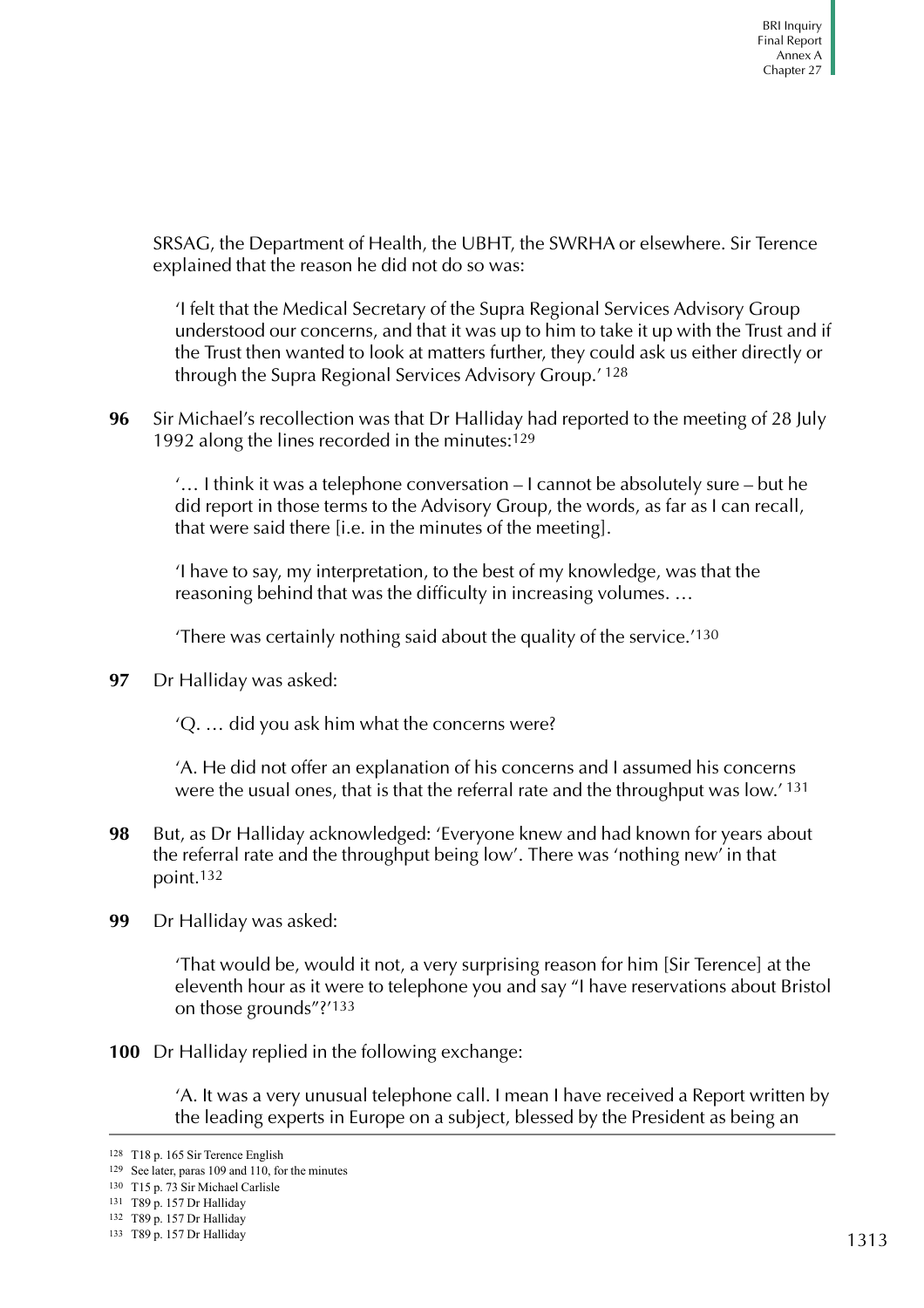authoritative report and, as he said in his letter, all the data that was available had been considered. He said that at the last paragraph of his Report, words to that effect. Then to ring me up and say "I want to withdraw the Report", it was an astonishing telephone call.

'Q. So you asked him why he changed his mind, presumably?

'A. No, no, it is not for me to question the President of the Royal College of Surgeons why he wants to withdraw a Report by his experts; that is a matter for him and the College. My concern was that we had the report of the College by the leading experts. It does not matter whether an individual is the President of the College or the Secretary of the College or any other office, it is only one opinion as opposed to all the experts involved in formulating that original Report. His view was only one view, but he could have taken Presidential action and withdrawn the Report. He could have insisted that that Report was withdrawn and I would have withdrawn it.<sup>'134</sup>

**101** Dr Halliday, in evidence to the Inquiry, said that he told Sir Terence during their telephone conversation that it was not possible to withdraw the Report. Dr Halliday said that Sir Terence then responded:

' "If it cannot be withdrawn, I have major reservations135 about Bristol and I want these reservations to be communicated to the Advisory Group" and I said, "Yes, I will do that".'136

- **102** Sir Terence insisted in his written comment on Dr Halliday's [supplementary written] evidence to the Inquiry that there was no question of his asking for the Working Party Report to be 'withdrawn'. He stated that what he wanted was that Bristol be removed from the units recommended for designation, because of the concerns he now had about its mortality data.137
- **103** In his oral evidence to the Inquiry on 7 December 1999, Dr Halliday maintained 'that Sir Terence was proposing to take unilateral action and withdraw the Colleges' Report'.138

<sup>134</sup> T89 p. 157 Dr Halliday

<sup>135</sup> The minutes of the SRSAG meeting of 28 July 1992 refer to Sir Terence's 'reservations' without the qualification 'major'

<sup>136</sup> T89 p. 157 Dr Halliday

<sup>137</sup> WIT 0071 0067 – 0068 Sir Terence English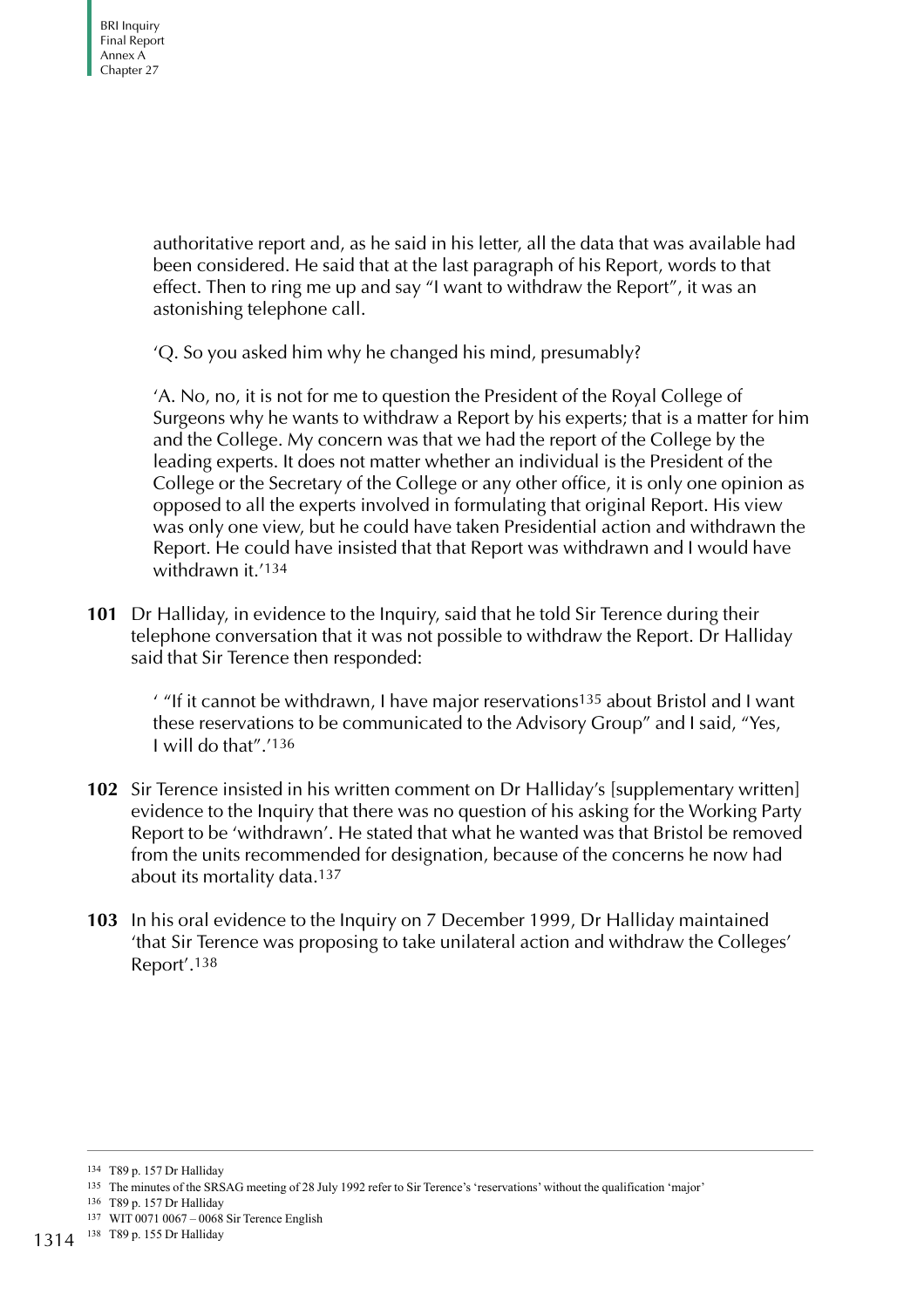**104** Later in his evidence there was the following exchange:

'Q. 'So it was not withdrawal of the Report, it was amending the Report really rather than withdrawal?

'A. Yes, but what was to be achieved? Since 1987 the profession had been on warning that they were not meeting the Supra-regional Service criteria and we would have to de-designate. The profession argued they would be able to rationalise the service. So we gave them the benefit of the doubt and we asked them to do reports. They did reports and they did reports and each time they failed to bring about the rationalisation we had hoped for. We had reached the stage where the Advisory Group had decided there was no way back, this was the crunch time.

'The fact that he was going to take back his Report and amend it really had no great significance for the outcome of the Advisory Group meeting because all the criteria that had to be met were not being met.'139

## **105** Dr Halliday went on:

'… Sir Terence as a member of the Advisory Group and an individual intimately involved in this speciality was well aware the Advisory Group had given the cardiac surgeons as much leeway as they possibly could to bring their house in order so that it could continue to be designated. Sir Terence knew that the crunch time was 1992 and to suggest that he wanted his Report back again to amend and then resubmit, there was not time to do that.' 140

## **106** Dr Halliday said:

'… I am not sure why we are sweating over Bristol. It did not matter at all to the outcome of the decision of the Advisory Group whether the College had recommended de-designation of Bristol or designation of Bristol because the problem we had was that there were already 13 units in England, there was one about to start in Wales and there were two in Scotland carrying out this work; the criteria of the Supra-regional Advisory Group [were] therefore not being met.

'Whether Bristol was a factor in this discussion or not was really quite irrelevant. Taking Bristol out, we still had 12 units in England, which was too many for a designated Supra Regional Service. You have to take in mind that this was a funding arrangement and only a funding arrangement.' 141

<sup>139</sup> T89 p. 160–1 Dr Halliday

<sup>140</sup> T89 p. 165 Dr Halliday

<sup>141</sup> T89 p. 169 Dr Halliday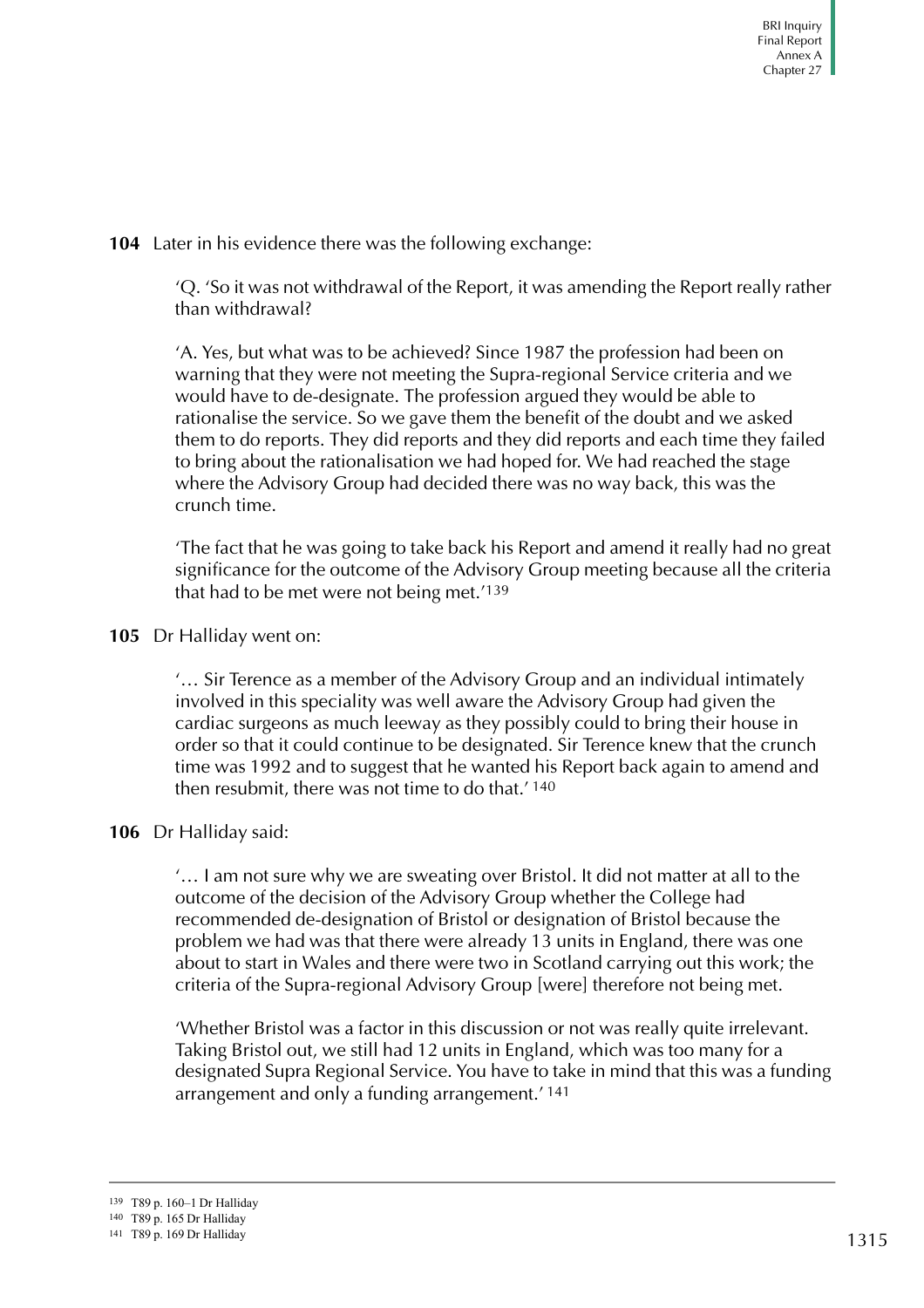**107** Dr Halliday was asked whether Sir Terence was expressing the view that Bristol should be de-designated. Dr Halliday replied:

'Yes, obviously – when I say "obviously" no, I do not know. He was saying "I have reservations about Bristol" but he did not clarify that and he could have done. If I had been in his shoes having just received a letter from Zorab warning him that things were not well in Bristol, I think I would have offered an explanation to myself rather than me having to extract it from him.'142

- **108** Sir Terence, during an interview for the television programme 'Dispatches', broadcast on 27 March 1996, said that when, in 1992, he reviewed the results of paediatric cardiac surgery at Bristol, he found its mortality levels to be 'disturbingly high'.143 He also told 'Dispatches' that when he advised the Department of Health that Bristol should be de-designated, he was effectively advising that the SRS for NICS should cease in Bristol.
- <span id="page-95-0"></span>**109** At its meeting on 28 July 1992, at which Sir Terence was not present, the SRSAG:

 '… noted the Royal College of Surgeons Working Group report which recommended that the service should continue to be designated and the number of designated units should be reduced from the current 10 to 9.'144

**110** The minutes of the 28 July meeting continued:

'Dr Halliday reported that since receiving the Royal College of Surgeons report, he had been approached by Sir Terence English, who indicated that since submitting the report he now had reservations about the continued designation of the Bristol unit.

'The Advisory Group discussed the issue at length but concluded that it was unrealistic to expect to restrict the delivery of the service to those units for which the Royal College of Surgeons report recommended continued designation.'145

- **111** Sir Terence told the Inquiry that the fact that his concerns were expressed in this way was a cause of concern to him. Dr Halliday pointed out that the minutes of the meeting of 28 July 1992 do not seem to have been the subject of any amendment at the next meeting, in September 1992, which Sir Terence did attend.146
- **112** The SRSAG decided to de-designate the whole NICS stating that this was '… a fairer decision in terms of medical and surgical rights of patients than to restrict designation to a few surgical units.'147

<sup>142</sup> T89 p. 159 Dr Halliday; there was no evidence before the Inquiry that Dr Halliday sought an explanation

<sup>143</sup> T17 p. 4–5 Sir Terence English

<sup>144</sup> DOH 0002 0099; minutes of the meeting of the SRSAG of 28 July 1992

<sup>145</sup> DOH 0002 0099; minutes of the meeting of the SRSAG of 28 July 1992

<sup>146</sup> WIT 0049 0012 Dr Halliday. The minutes of the July meeting were agreed as a 'correct record' DOH 0002 0155; but the issue is not so much what Dr Halliday reported in July as whether what he reported is what Sir Terence thought he was going to report

<sup>147</sup> DOH 0002 0099; minutes of the meeting of the SRSAG of 28 July 1992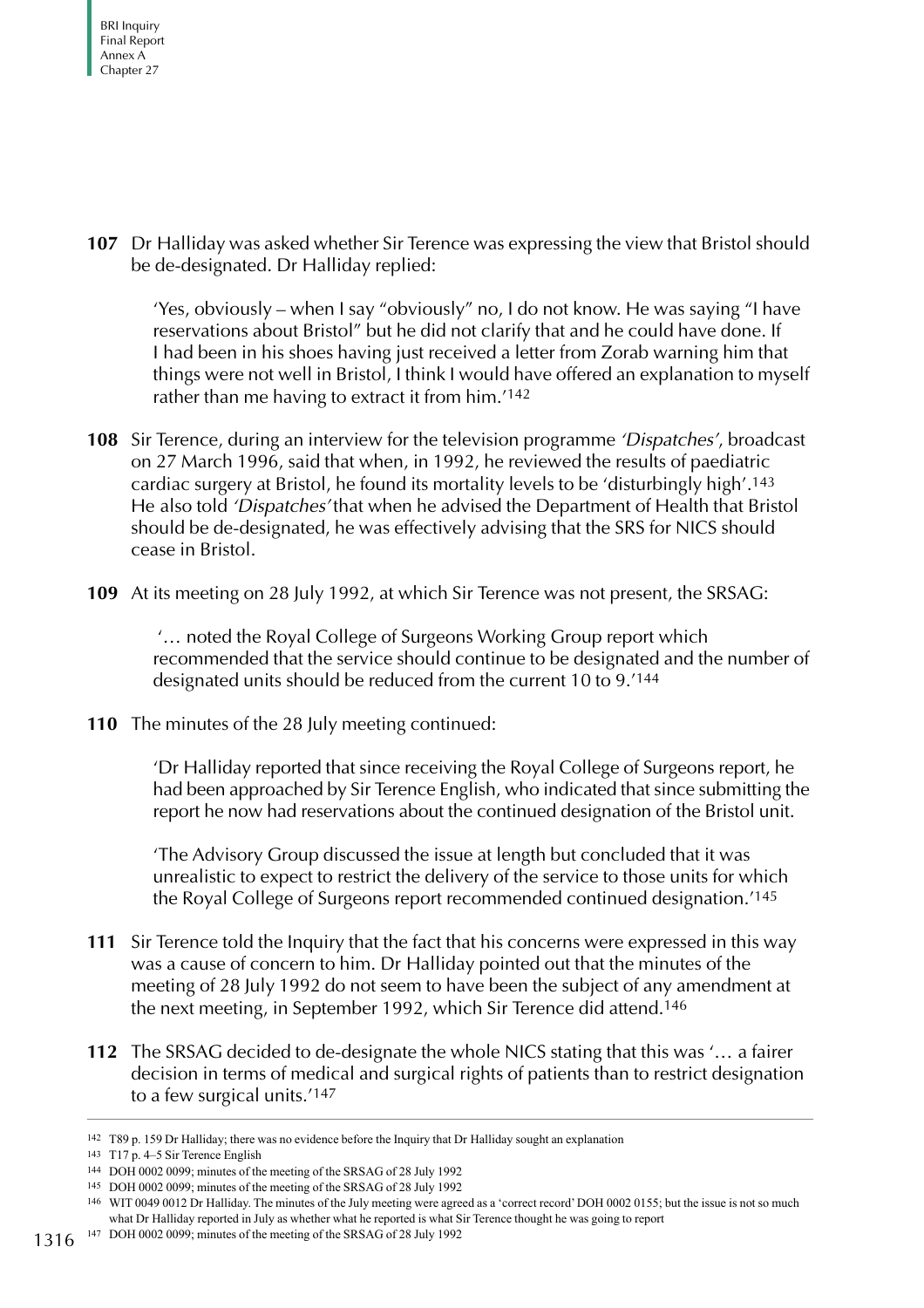**113** There was the following exchange with Sir Michael Carlisle about the words in the minutes:

'Q. One of the difficulties that we have in making sense of what is said there is that the thesis, up until now, and the advice, has been that it is in a patient's best interests that there should be a designated service. It is contrary to a patient's interests that there should be proliferation of services, and it would be desirable to use whatever efforts one could, within obviously the limits of time, to restrict proliferation of services?

## 'A. Correct.

'Q. One appreciates that there may have to be a bowing to the inevitable, but is there any particular reason that you can help us, why is it described as a "fairer decision in terms of the medical and surgical rights of patients" than the continuation of a system with sufficiently few designated units to achieve the objects of the system?

'A. I have a little difficulty with that, in retrospect, I have to confess. I think it goes back to the proximity of service, the geographical element. I am sorry, I cannot help you more than that. I find it a slightly ambiguous paragraph myself, in retrospect.'148

- **114** Sir Terence said that he was unable to understand the logic of the reference to '… fairer decision in terms of medical and surgical rights'.149
- **115** Mr Steven Owen, the Administrative Secretary of the SRSAG from January 1992 to February 1996, was also asked about these words:

'I find it difficult to answer that question after this period of time, frankly, but I think it is simply a recognition that the nature of the service had changed, proliferation was widespread, and it was simply accepting reality. I think the de-designation decision itself was an acceptance of reality.'150

**116** Sir Michael was asked what the SRSAG might have done had the Working Party recommended a greater reduction in the number of centres being funded by the SRSAG for NICS:

'Q. Suppose that Professor Sir Terence English's Working Party had come up with the suggestion that there are six names, six centres, which the Royal College

<sup>148</sup> T15 p. 78–9 Sir Michael Carlisle

<sup>149</sup> T18 p. 168 Sir Terence English

<sup>150</sup> T12 p. 89–90 Mr Owen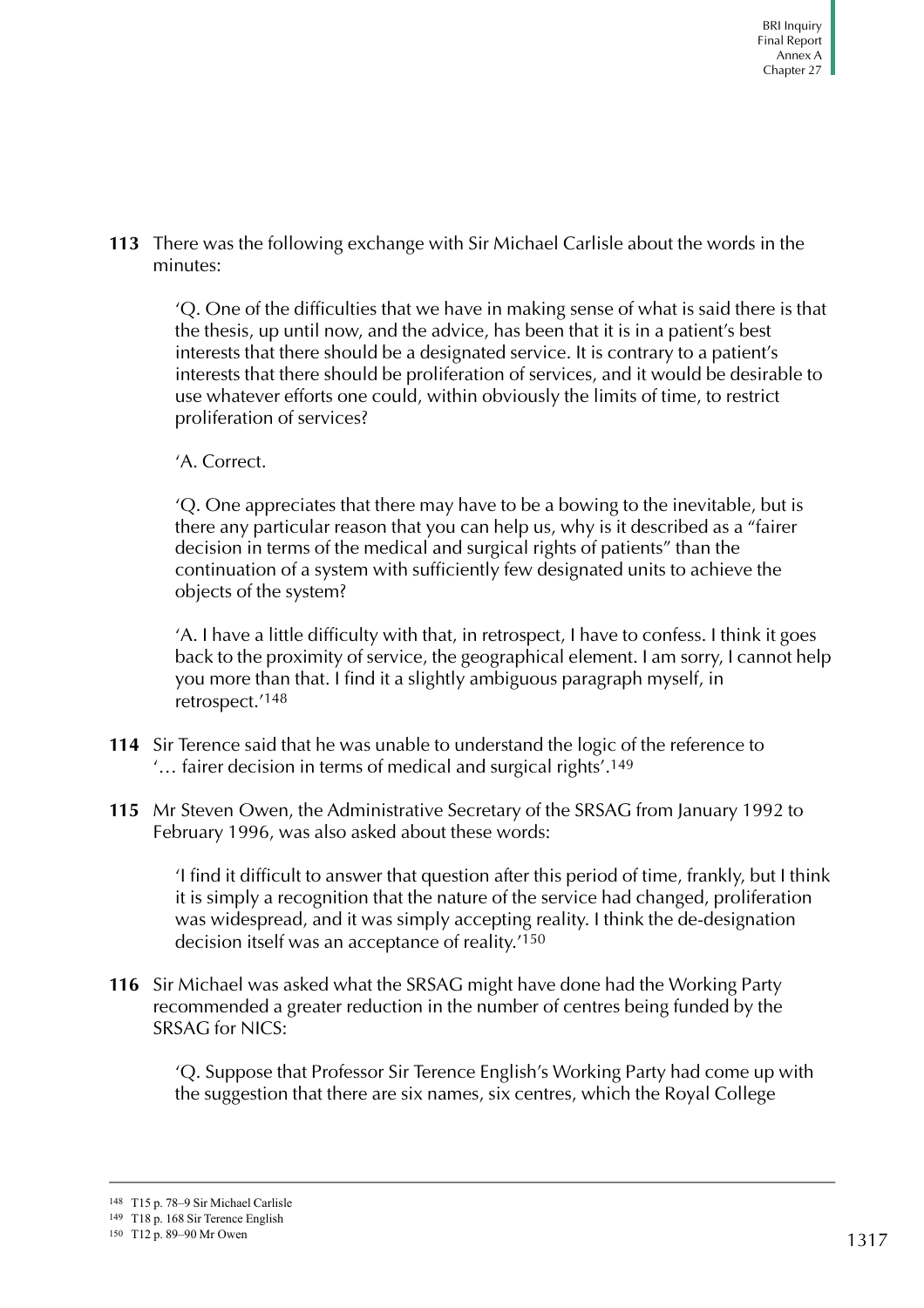recommended for continuing designation. Do you think that probably the Advisory Group would have said, "Okay, we will retain designation for those six"?

'A. I think it is highly likely.

'Q. So it follows, does it, that the real problem or the real cause of de-designation of the service was not the fact that it was a mature service and was not the input from Guy's, it was simply a function of numbers?

'A. It was proliferation.'151

**117** In his supplementary statement to the Inquiry Dr Halliday stated that:

'My assessment of the likely outcome of the Supra Regional Services Advisory Group meeting [on 28 July 1992] was that the NICS service would be dedesignated. The [SRSAG] had no alternative. In such circumstances Sir Terence's reservations were not important. Of course I had no way of knowing how serious these reservations were.'152

**118** Dr Halliday continued:

'Had the NICS service continued to be designated but Bristol was to have been dedesignated then Sir Terence's reservations would have been extremely important and the [SRSAG] would have wished to know in detail what these reservations were. I would therefore have been pressing Sir Terence for details. In the context of the [SRSAG] meeting however the details of Sir Terence's reservations were irrelevant.'

**119** Dr Halliday told the Inquiry that July 1992 was when the SRSAG's involvement with NICS ended:

'A. No, it was de-designated in 1992. It was funded for two years after that, but that was not a matter for the Advisory Group.

'Q. It remained, did it not, the responsibility of the Advisory Group?

'A. No, it did not, no.'153

**120** Professor Hamilton wrote to Sir Terence English on 3 August 1992. In addition to the two telephone conversations he had with Sir Terence in July 1992, prior to the SRSAG meeting, Professor Hamilton had also spoken to Sir Keith Ross (a fellow member of the

<sup>151</sup> T15 p. 42–3 Sir Michael Carlisle

<sup>152</sup> WIT 0049 0034 Dr Halliday

<sup>153</sup> T89 p. 170. Dr Halliday explained that Chris Spry, a member of the SRSAG, organised a continuing funding arrangement with Regional

General Managers for a transition period which lasted until the spring of 1994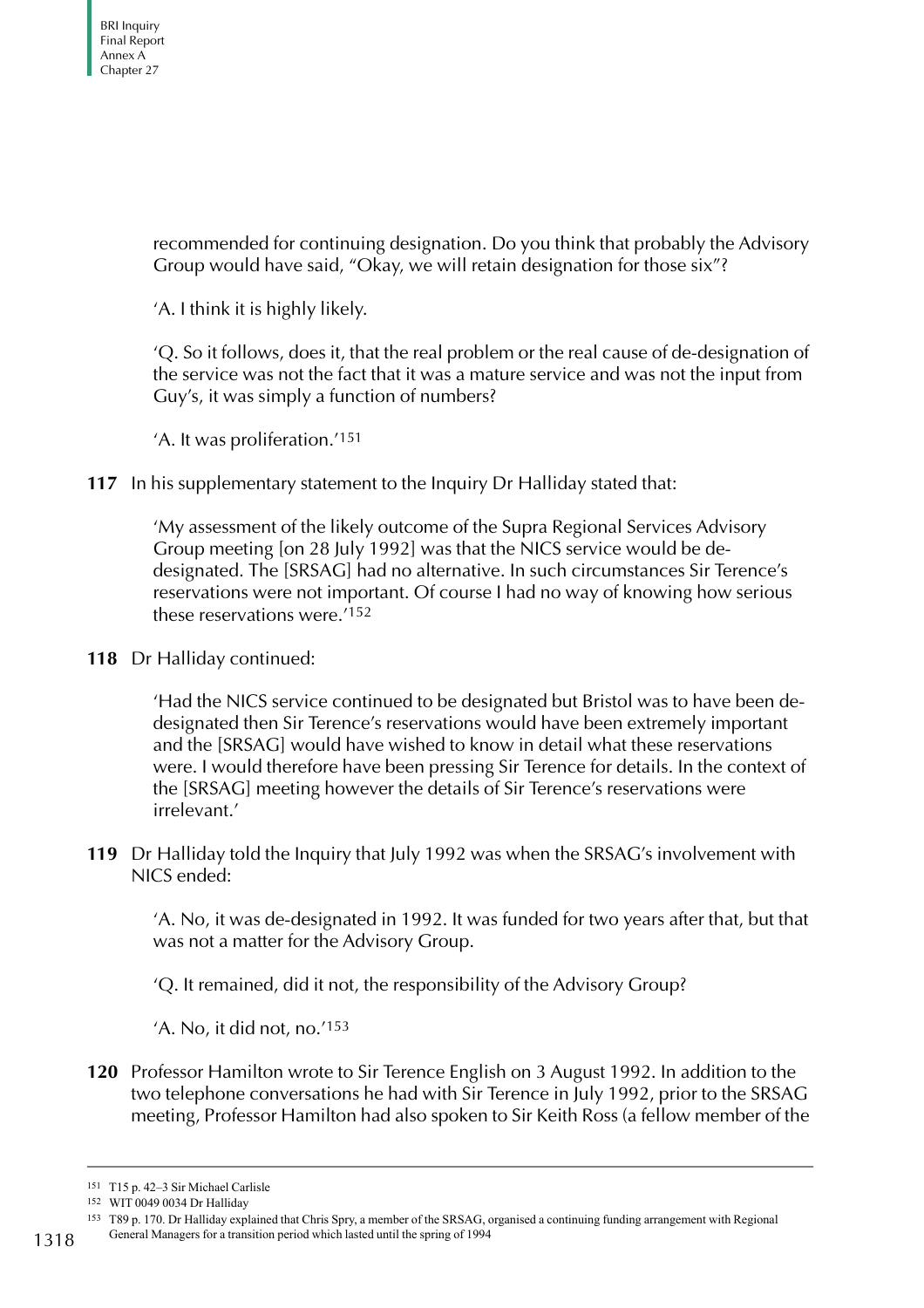Working Party) on the morning of Monday 27 July 1992. Professor Hamilton said in his letter to Sir Terence English:

'I hope that you had a highly successful trip to and safe journey back from Pakistan, and are refreshed after a demanding but successful term as President.

'Following our telephone conversations of Thursday evening, July 23rd and Friday afternoon 24th, I was not entirely happy about our agreement to take Presidential and Chairman's action over the Working Party's report. On reflection, I realised a possible specific source of "breach of confidentiality" which could arise, and a further feeling that the de-designation of one of the Units would probably "leak out" in the course of time. Also, the members of the Working Party were unanimous in their findings and gave considerable thought to their recommendations. Like you, I was unable to contact Keith Ross but did so early on Monday morning, [July] 27th, after he had returned home from holiday. He was equally concerned that we had changed the Report and suggested, on reflection, that we should both speak with Norman Halliday to reverse the decision and the instructions that you had given him. The report is an advisory document to be considered along with other letters and "reports" – both in … and heresay [sic] evidence no doubt, and as such, the Working Party could be requested by the Advisory Committee on Supra Regional Funding to reconsider the mortality figures of specific units (or unit), and possibly to amend its findings.'154

#### **121** Sir Keith in his written evidence to the Inquiry stated:

'It is safe to say that when David Hamilton telephoned me at home on 27th July 1992, when I had just returned from Scotland, I had no idea of the events leading up to the telephone call. I am sure David Hamilton did his best to explain the sequence of events, but under the circumstances (and I have no clear memory of the conversation), I must have agreed with his concern regarding the working group's conclusions being altered. Whether he or I suggested telephoning Dr Halliday is immaterial but he had to be given our views. There was no way that I could have talked with Terence English, who was either in or on his way to Pakistan, nor was there time to reconvene the working party before the SRSAG meeting, which was due the next day or the day after. …

'Finally, I have no recollection of suggesting to Dr Halliday that the working party could be requested to reconsider the mortality figures of specific units with a view to possibly amending its findings. I would like to think that I would have recommended this, but as explained above, this never happened.'155

154 RCSE 0002 0197; letter from Professor Hamilton to Sir Terence English dated 3 August 1992 (emphasis in original)

155 WIT 0031 0006 – 0008 Sir Keith Ross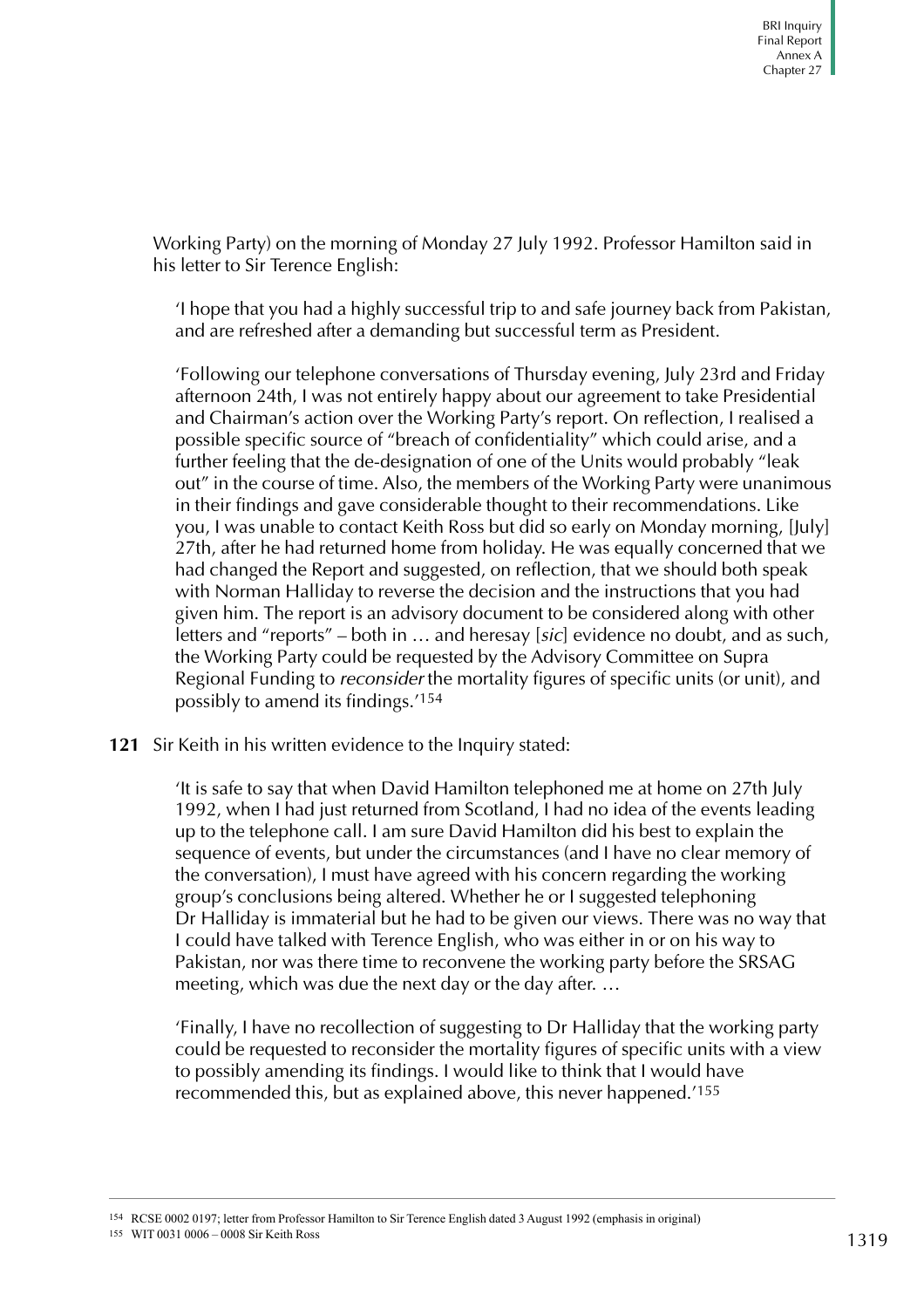**122** When he was shown Professor Hamilton's letter of 3 August 1992 in the course of his first appearance at the Inquiry, Dr Halliday said:

'This letter changes the whole context. My discussion with Sir Terence, or at least his discussion with me about his concerns about Bristol simply meant that he had reservations about Bristol and therefore he was not entirely happy with the Report from the College.

'This letter would suggest that there appears to be more to it than that, and I cannot comment on that.'156

- **123** Dr Halliday accepted when he gave oral evidence for a second time that the letter suggests that the discussions between Professor Hamilton and Sir Terence had involved the issue of mortality findings.157
- **124** Sir Michael was emphatic that he had no knowledge of the contact between Professor Hamilton, Sir Keith Ross, Sir Terence English and Dr Halliday and knew nothing of the discussions suggesting alterations to the Working Party's Report.158
- **125** After returning from Pakistan and learning what had occurred at the meeting of the SRSAG on 28 July 1992, Sir Terence had indicated, in correspondence with the Administrative Secretary and the Chairman, that he wished to speak to the issue of dedesignation of NICS at the next meeting of the SRSAG, on 29 September 1992.159
- **126** Sir Terence spoke at the meeting, as was explored in the following exchange:

'A. I think that at my last meeting of the Group, I certainly spoke to my concerns about the de-designation of the service. I do not think I did mention Bristol specifically at that time. That is where the matter rested. I then left the Group. I know that Professor Browse knew of my concerns, but I think he did not feel any need to take them any further forward, and indeed, should not have, unless I had specifically asked him to, and I did not.

'Q. Because he left them with you?

'A. Yes.

'Q. So it was, as it were, your responsibility?

'A. Correct.

<sup>156</sup> T13 p. 90 Dr Halliday

<sup>157</sup> T89 p. 164 Dr Halliday

<sup>158</sup> T15 p. 77 Sir Michael Carlisle

<sup>159</sup> RCSE 0002 0200 (from Sir Terence to Mr Owen), RCSE 0002 0202 (Mr Owen's reply) and RCSE 0002 0205 (from Sir Terence to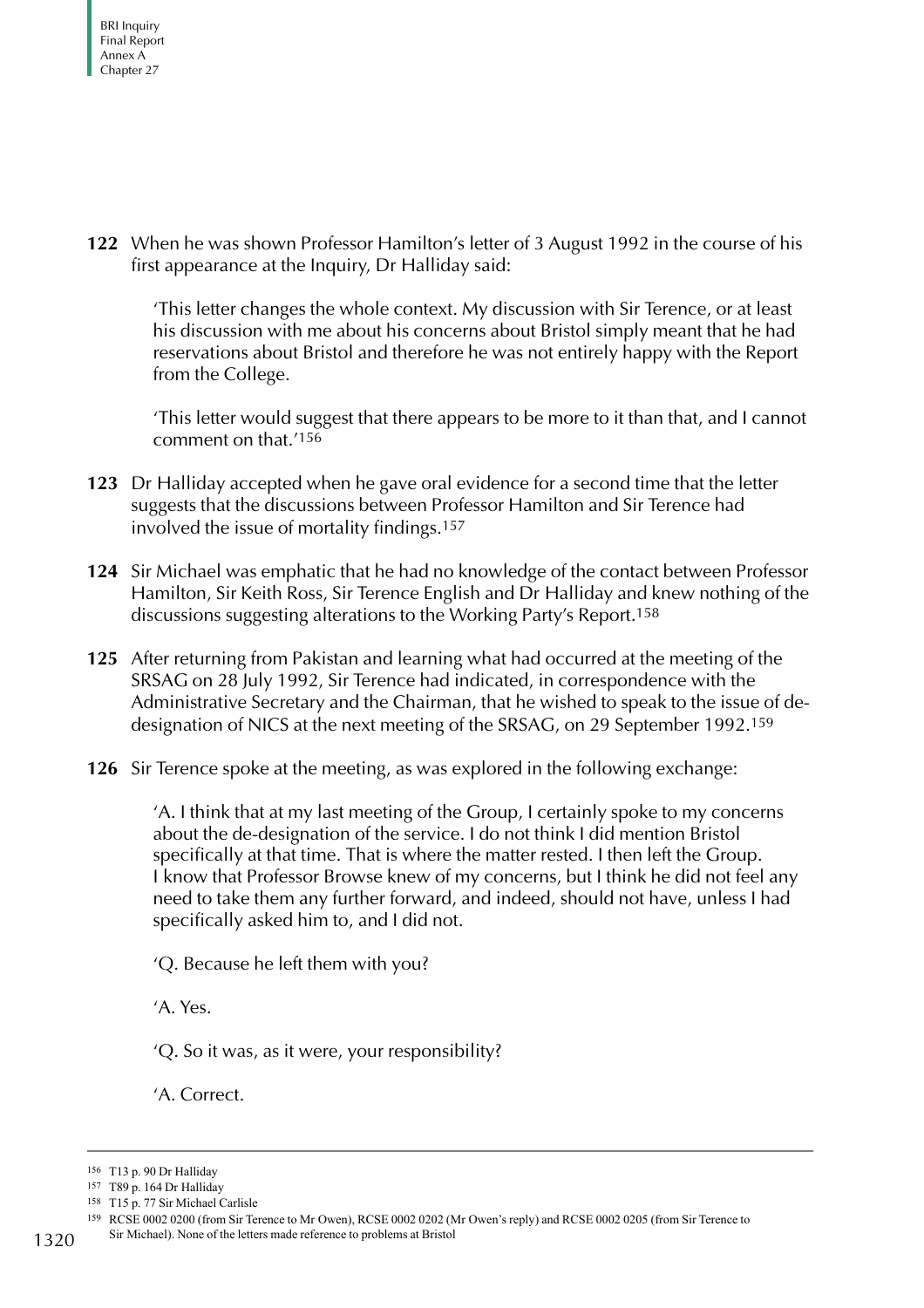'Q. And you had expressed them orally to Dr Halliday, but not otherwise?

'A. Right.

'Q. And never, it seems, from what you have said, thereafter expressed those concerns?

'A. That is right.

'Q. Do you think, perhaps, that you ought to have done so?

'A. I think it is a difficult question. I think that I probably should have written at least to the Chairman of the Group, Sir Michael, formally about it, if I had not brought it up to the open meeting, the last one I attended. I suspect that probably is what I should have done.

'Q. Although it may be difficult now in retrospect to say why you did not, can you help as to why you might not have done?

'A. I think I was very cross that the Group had failed to accept the very considered advice of the professional working party that they had commissioned. That may have had something to do with it.

'Q. So you felt outwith the group?

'A. I did, rather.

'Q. You simply did not think about raising the issue anywhere else?

'A. No. No. And would not. As I say, I think the right thing probably would have been to have written formally to Sir Michael.'160

- **127** Sir Terence said that after the 29 September meeting (his last as a member of the SRSAG) he felt that the matter was closed and beyond his further intervention.161
- **128** At the end of his oral evidence, in response to a question from the Chairman, Sir Terence said that, in retrospect, he should have done more to bring his concerns about Bristol to the attention of others. He said:

'… I do accept the implied criticism, and indeed, the criticism that I should have done more to bring my concerns to the Supra Regional Services Advisory Group specifically about the mortality and the concerns expressed by Dr Zorab, than I did, and in retrospect I think I should have.'162

<sup>160</sup> T18 p. 174–5 Sir Terence English

<sup>161</sup> T18 p. 187 Sir Terence English

<sup>162</sup> T18 p. 202 Sir Terence English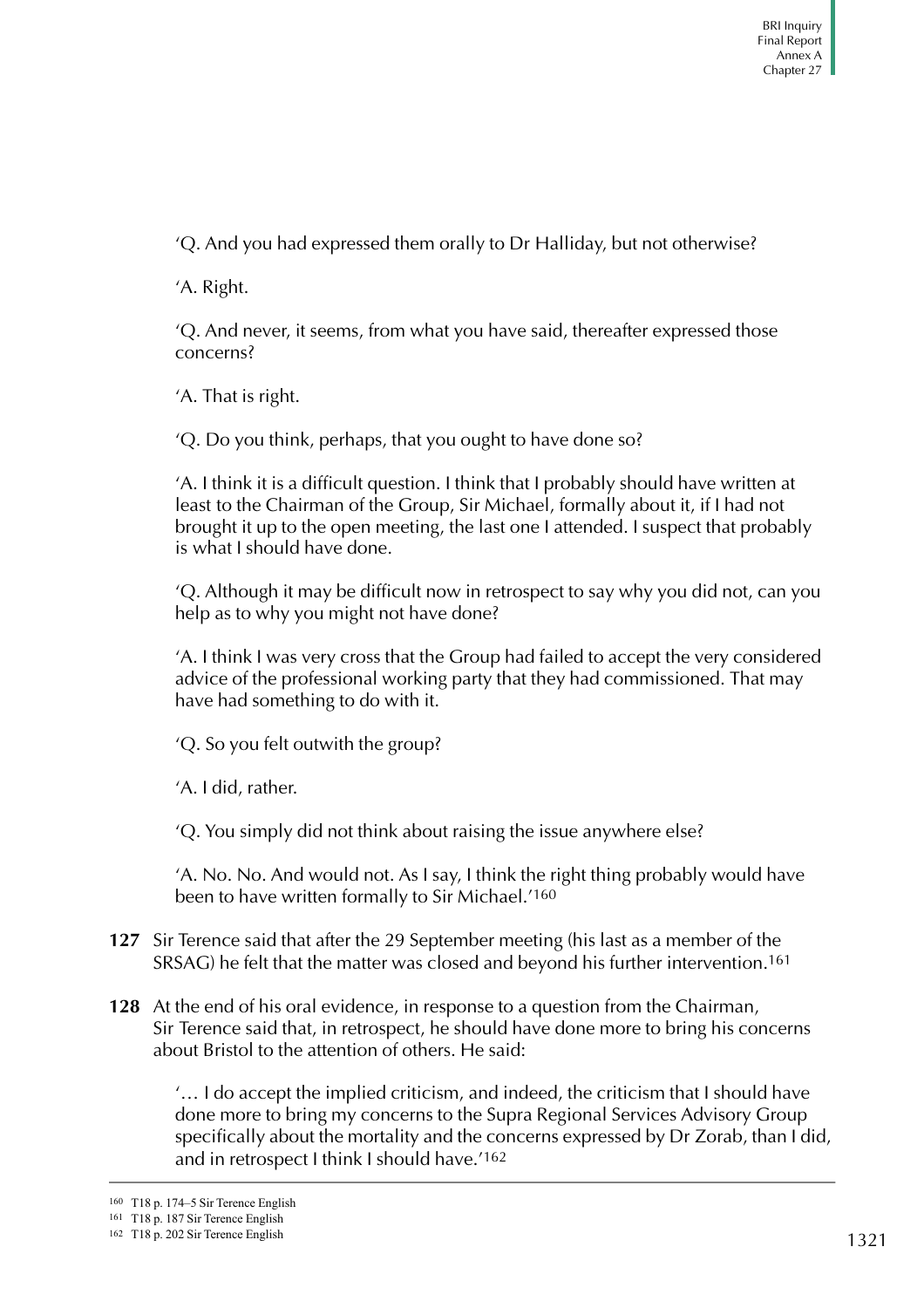# **Data collected by Dr Bolsin and Dr Black**

**129** In July 1992 Dr Black's daughter began a tabulation of the data which had been collected by Dr Black and Dr Bolsin. As Dr Black described it in his written evidence to the Inquiry:

'This gave us a comprehensive data set of 233 patients who underwent operations with cardiopulmonary bypass between October 1991 and July 1992 … the handwritten tabulation contained patients' names, dates of birth, hospital numbers, dates and descriptions of operation and details of the conduct of cardiopulmonary bypass (bypass and cross-clamp times). It also contained information on the outcome in terms of death, survival and time spent in intensive care and hospital.'163

**130** Dr Bolsin was asked about this exercise in the following exchange:

'Q. The data you collected was from the perfusionists, was it?

'A. No, this was a new data collection and it was undertaken by Andy's daughter in her summer holiday from University. We identified the patients from several sources. Andy did most of the data collection and collation, and he would give you a better opinion of it, but I can remember going to theatre logbooks to confirm operations that he and his daughter were picking up, and I think we may have got some data from the perfusionists, but there was another source and I cannot remember what it was at the moment.

'Q. So theatre logbooks, perfusionists. What was Dr Black's daughter doing? Was she looking at the records and making notes, or what?

'A. Yes, she would be extracting the data on length of time on intensive care, length of time intubated, length of time in hospital, duration of operation, length of time on bypass, duration of cross-clamp time, those kinds of detailed data.

'Q. What was she studying?

'A. She was studying at Reading University – I cannot remember, actually. Pass.

'Q. Was she employed by the Trust to do this job?

'A. I do not know. That was an arrangement between Andy and her, I think.

'Q. Because if it was an arrangement between Andy and her, there would, on reflection, be a breach of patient confidentiality, would there not?

'A. I am not sure if patient confidentiality was breached by this data collection.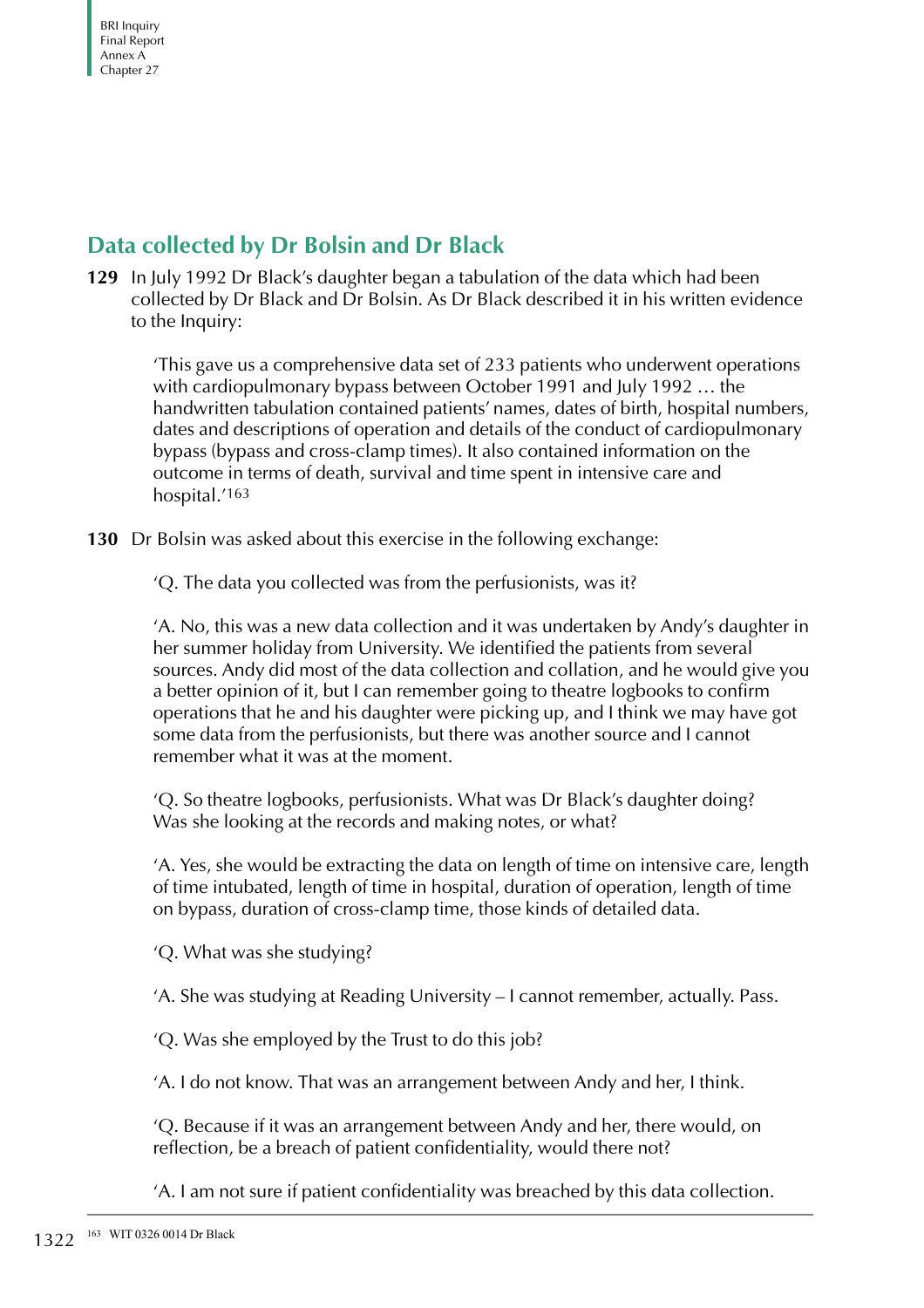'Q. If somebody who is not an employee of the Trust, not authorised by the Trust to do so, is going through individuals' medical records in order to extract details like cross-clamp times, bypass times and so on, that must be a breach of confidentiality, must it not?

'A. I am not sure if she may not have been an employee of the University department. I do not know whether that has any bearing on what you have just said.

'Q. Does it follow that you never made any enquiries as to why a student could properly be involved in an analysis of the sort you have described?

'A. I certainly did not make any enquiries. I assumed that the probity of an employee of the University department, albeit a technician, in dealing with patient records, was reasonably bona fide.

'Q. So you assumed that she was an employee who had the status to look at the records, without enquiring?

'A. I certainly did not make any enquiries, no.'164

## **131** The information collected was, according to Dr Black:

'… transcribed from hand-written notes (excluding patients' names and hospital numbers) on a MINITAB worksheet on an Amstrad computer in the Department of Anaesthesia. Random samples from the spreadsheet were checked against the originals for transcription errors and when in 1995 the UBHT provided tables of death or survival by type of operation, the figures were checked against the UBHT figures for repair of VSD, Tetralogy of Fallot and AVSD.'165

## **132** Dr Bolsin indicated:

'Where there was doubt about the diagnosis and operative procedure one of the paediatric cardiologists was consulted to verify the data. This was Dr Alison Hayes, who had recently been appointed to the Bristol Royal Children's Hospital.'<sup>166</sup>

**133** Dr Black then went on in his written statement to describe the exercise in some detail:

'There were 69 different descriptive titles for the operations carried out over the period. These needed to be classified as far as possible into the categories recognised and used by the UK Paediatric Cardiac Surgical Registry. Finding a suitably qualified independent person to do this took Dr Bolsin some time. The classification was not undertaken until 1993, and was carried out by Dr Alison

<sup>164</sup> T82 p. 69–71 Dr Bolsin

<sup>165</sup> WIT 0326 0014 – 0015 Dr Black; see Chapter 3 for an explanation of these clinical terms

<sup>166</sup> WIT 0080 0112 – 0114 Dr Bolsin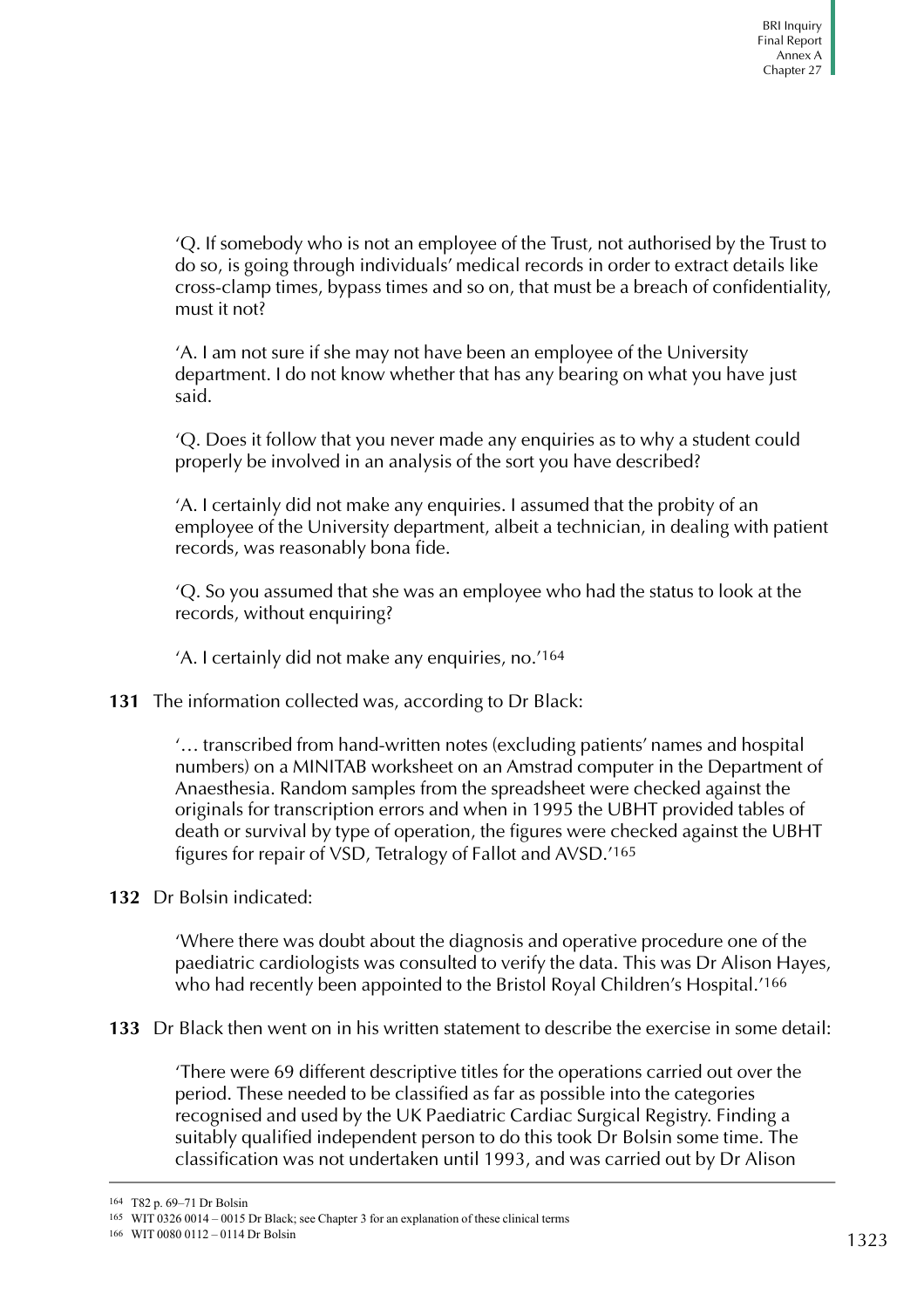Hayes, a consultant paediatric cardiologist who had relatively recently been appointed in the UBHT.

'All but 39 of the 233 cases were classifiable reasonably confidently into 19 nationally recognised categories, the remainder being unclassifiable because of absent or incomplete information. I entered the classification codes into an added column in the spreadsheet using hand-written instructions about the correspondence. I compiled tables of death or survival by nationally recognised category of operation in the age groups above or below one year. (Copies of these tables were referenced in and included with my submission to the GMC.) They allowed the mortality rates in the Bristol Royal Infirmary to be compared with the corresponding national rates for 1989 and 1991, as obtained from the UK Paediatric Cardiac Surgical Register. I also tabulated the times on cardiopulmonary bypass, the cross-clamp times, days to extubation, days in ICU and days in hospital for each category of operation in Bristol. No national comparator figures are available for the period in question. (A copy of this table was referenced in and included with my GMC statement.)

'Our records showed 42 deaths in 233 cases, giving an estimated overall mortality of about 18%. The overall mortality rate presumably reflected both the crosssection of types of operation and patient that were taken on and the way in which those cases were managed. For most of the types of operation, including the "switch" operation that came into prominence later, the numbers of cases undertaken in Bristol in the audit period were too small to allow meaningful comparison with the figures in the National Registry. There were, however, 5 categories of operation in which the numbers seemed large enough to make worthwhile comparisons with the national figures.

'For atrial septal defect and Fontan repair, the mortality rates gave no cause for concern, but there did appear to be some cause for concern in the other 3 types:

'1. for repair of VSDs, there appeared to have been 6 deaths overall in 47 operations, an estimated mortality rate of 12.7% compared with a national average of 3.4% in 1991.

'2. for operations for Fallot's tetralogy, there appeared to be 8 deaths in 29 cases, an estimated overall mortality rate of 27.5% compared with the national figure of 6.8% for 1991.

'3. for operations for AVSD, there appeared to be 5 deaths in 18 operations, an estimated overall mortality rate of 27.7% compared with the national figure of 13.9% for 1991.

'Taking together the mortality figures and the supplementary table on times spent on bypass, in ICU and in hospital, it seemed to us that there had indeed been cause for concern at a time when this was not being openly admitted by the surgeons or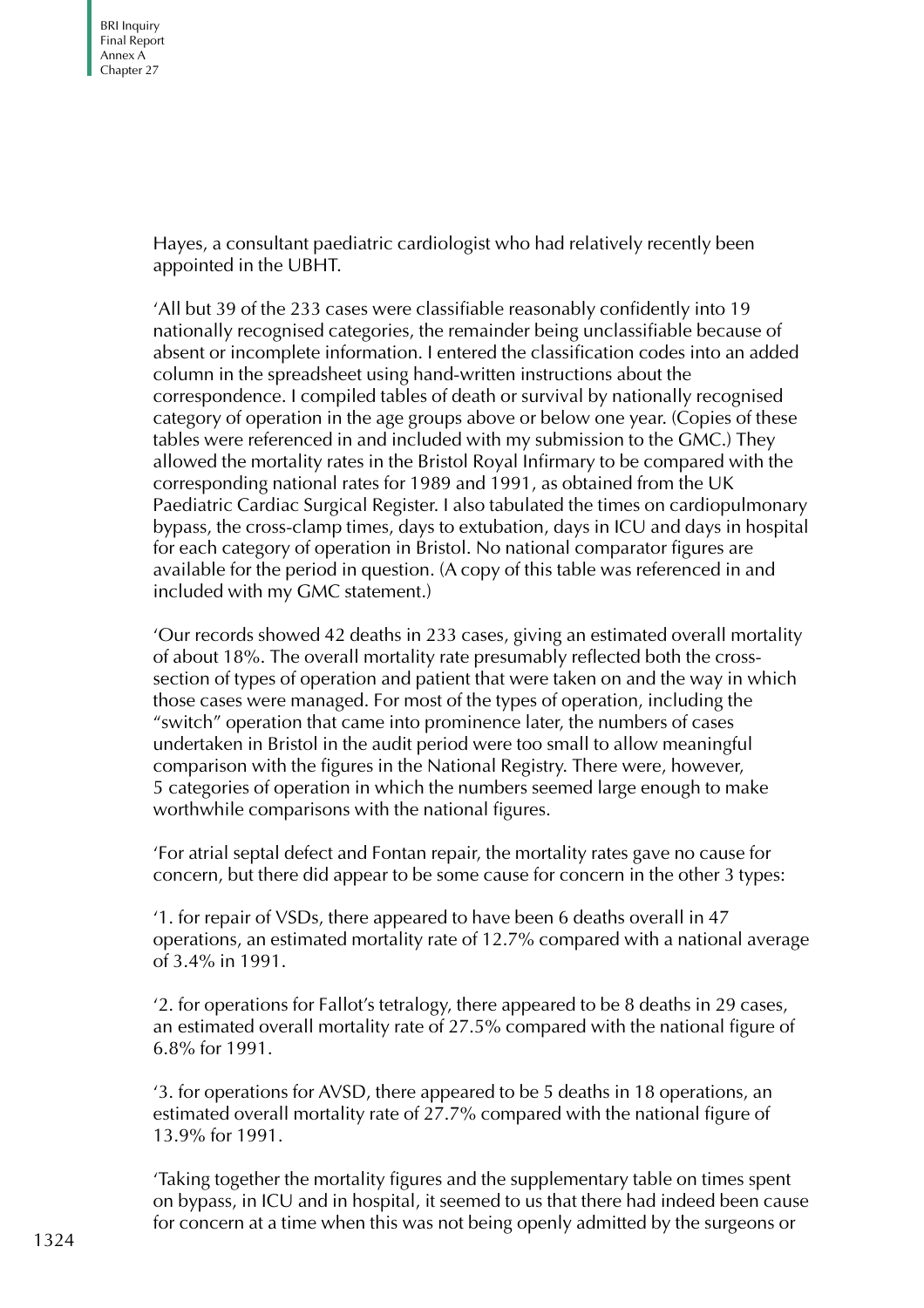the management of the hospital. I gave a copy of the tabulations to Dr Bolsin who gave a copy to Professor Gianni Angelini, the incoming Professor of Cardiac Surgery. I also showed the tabulations to Professor Cedric Prys-Roberts, the head of the University Department of Anaesthesia. I retained some indirect contact with subsequent events through my academic contacts with Dr Bolsin and Professor Angelini. I understood from them that the results of our audit had been presented in appropriate quarters. I was surprised that there was no apparent response or discussion, not even to dispute the accuracy of the figures. I was present at a discussion of the figures by the group of cardiac anaesthetists in 1994. I do not know how much they did or did not contribute to the decision of the group, in October 1994, not to continue anaesthetising for switch operations.'167

## **The October article in 'Private Eye'**

**134** On 9 October 1992 'Private Eye' published the following:

'The sorry state of paediatric cardiac surgery at the United Bristol Healthcare Trust has been confirmed by an internal audit over the last two years' operations. The results of procedures to correct two congenital heart abnormalities (Tetralogy of Fallot and transposition of the arteries) were especially poor.

'James Wisheart, chairman of the hospital management committee and medical advisor to the trust board, is required to maintain standards of medical practice at UBHT. Curiously he has not felt it necessary to inform the trust board or the trust's purchasers of these findings. Could it be because he is also associate director of cardiac surgery?'168

- **135** Dr Hammond gave evidence about this article during an exchange with Counsel to the Inquiry on a further article in 'Private Eye' he had written in 1995 based on earlier information.
- **136** He agreed that the figures quoted in 1995 were those which he had quoted earlier in 1992. He said that he had not followed up the story after 1992 because he had been assured that the DoH and the RCSE : '… had been made aware of the problem and we were looking into it, and … I mistakenly trusted that they would act'.169 He said that he had been given this assurance either by Dr Bolsin or his other source: he was unsure which of them.
- **137** The sources of information which Dr Hammond quoted in his 1995 article were, he said, those whom he had relied upon in 1992. He described how the points in his later article had been based upon the earlier material, as well as information by which

<sup>167</sup> WIT 0326 0015 – 0017 Dr Black; see Chapter 3 for an explanation of these clinical terms

<sup>168</sup> SLD 0002 0006 ;*'Private Eye' ,* 9 October 1992

<sup>169</sup> T64 p. 112 Dr Hammond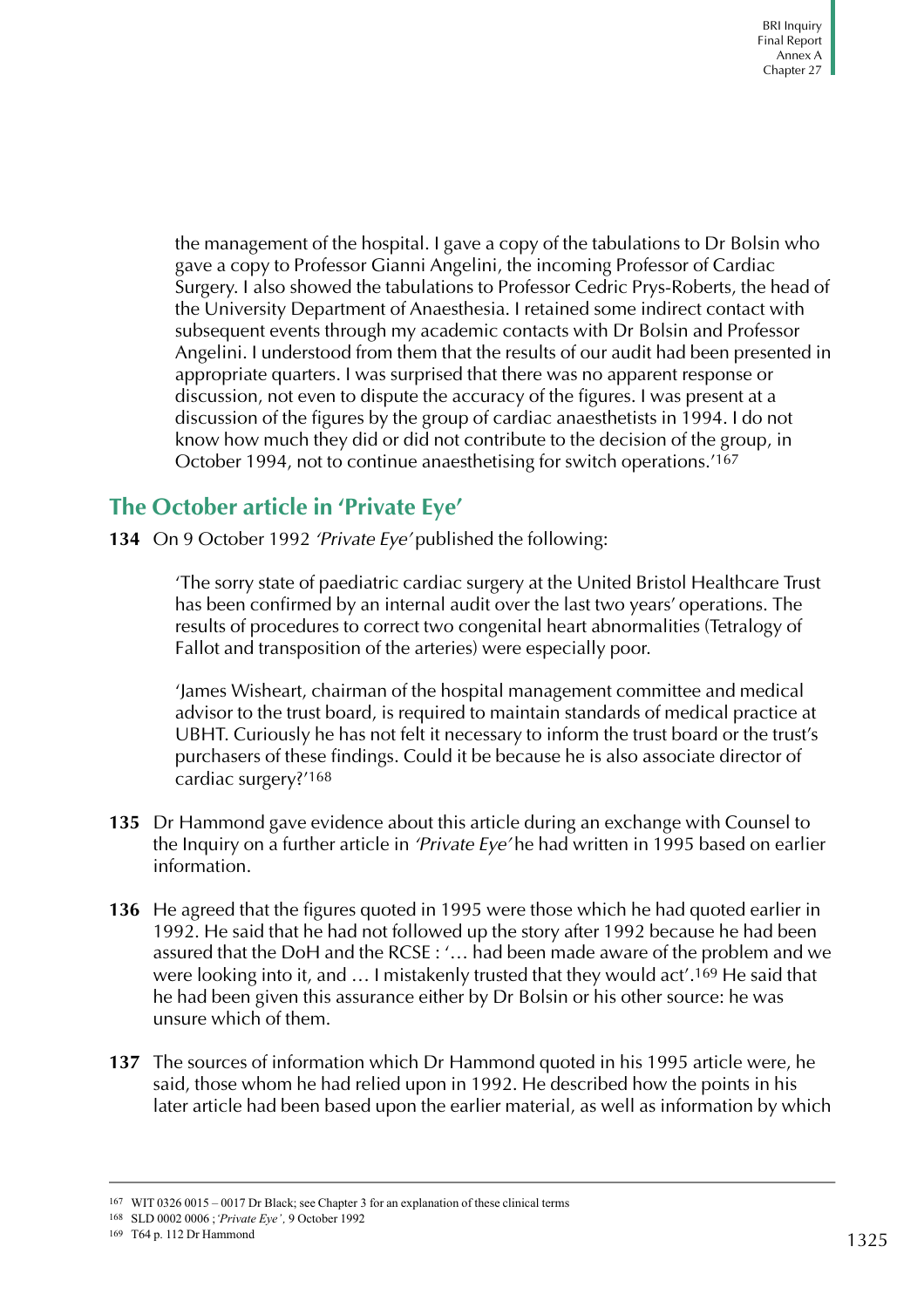BRI Inquiry Final Report Annex A Chapter 27

> 'Through  $\ldots$  cabarets<sup>170</sup> and  $\ldots$  letters sent to "*Private Eye*" and various things  $\ldots$ I managed to ascertain that around the country other units were doing better…'171

**138** Dr Hammond referred to anonymous circulars that he was receiving, to the effect that parents at Bristol were being told that they were in the best hands and in the best unit. He said that he had therefore asked his sources what precisely the parents were being told:

'I was always very interested about what are the parents being told. If a unit is not as good as another unit, it does not necessarily matter provided the parents are being told "We do not have particularly good figures here but we are trying to improve our numbers, to get them up". I wanted to know what the parents were told … .'172

- **139** Dr Hammond agreed that the information he had received from what he described in the later article as 'an expert opinion from the sources within the Trust' was secondhand, anecdotal, and that he had chosen to rely upon it. He noted further that Dr Bolsin had told him that he should attempt to alter the referral pattern of GPs.
- **140** In his May 1995 article Dr Hammond had written that persons working within the Unit 'probably would not send their own children for heart surgery in Bristol'. This led to the following exchange:

'Q. How many people working in Bristol told you that?

'A. It was a report of a discussion that one of my sources was having with various doctors of the unit. I believe that it was fairly well known that there were problems.

'Q. So the answer is, no doctor at Bristol told you that?

'A. I would have asked Dr Bolsin, certainly, whether he would have considered sending his own children there. He very clearly said "No". But I was told that the discussion that happened around the Unit was that was the conclusion that was reached … I have to say actually on that point, some of the junior staff I spoke to would have reached that conclusion as well, I think.'

- **141** A number of witnesses who gave evidence about what had appeared in 'Private Eye' told the Inquiry that they regarded it as a satirical magazine, not to be taken seriously.
- **142** Dr Trevor Thomas, Chairman of the District Audit Committee, thought 'Private Eye' was 'invariably scurrilous' and had '… no currency in proper information for much of

171 T64 p. 115 Dr Hammond

172 T64 p. 115 Dr Hammond

<sup>170</sup> Dr Hammond appeared on television programmes and in theatres as a stand-up comedian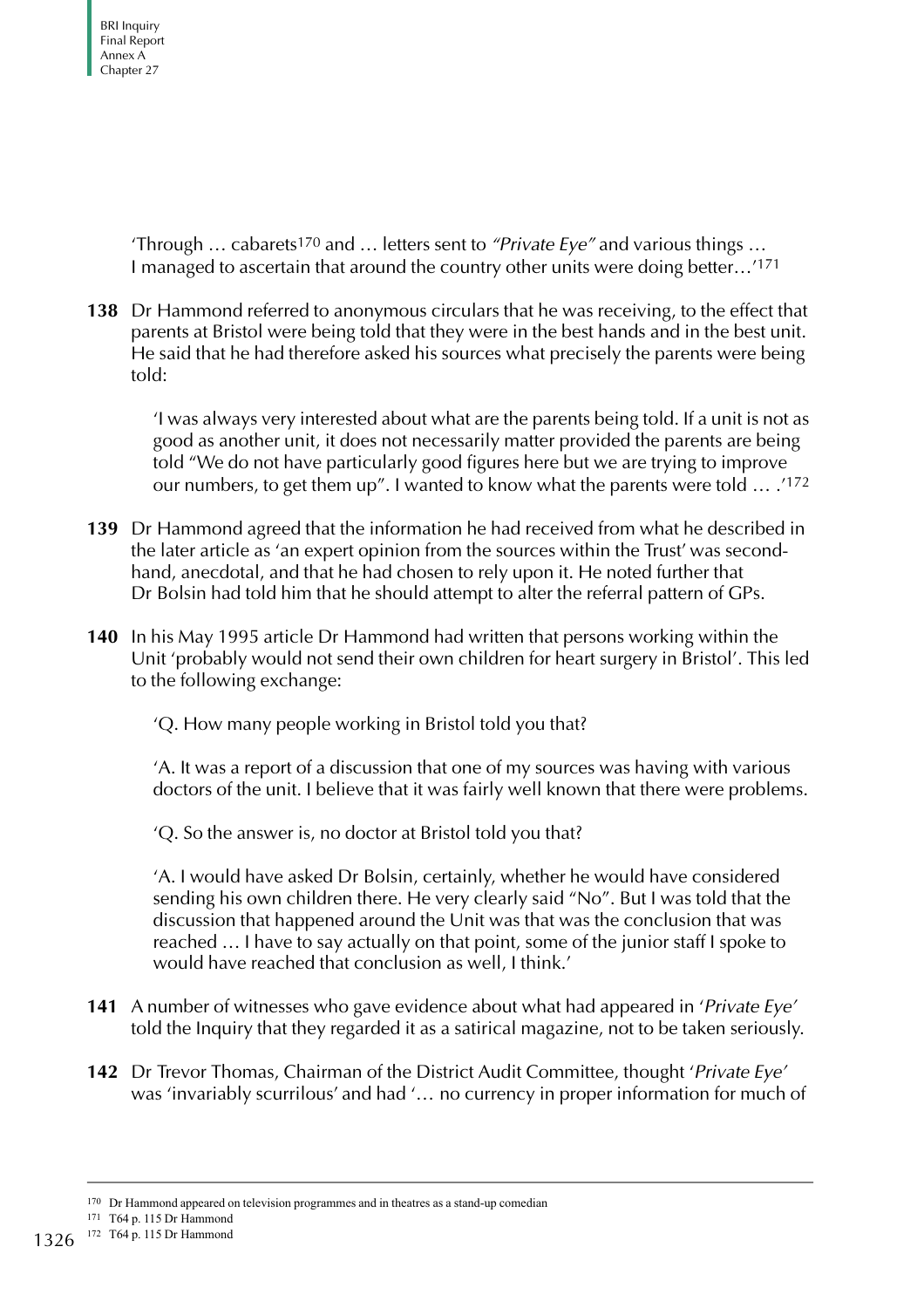the time'.173 He said that the articles about paediatric cardiac surgery at Bristol were not discussed at any Audit Committee meetings.174

- **143** Miss Catherine Hawkins, Regional General Manager of the SWRHA from August 1984 to December 1992, commented that 'Private Eye' was 'not known for its accuracy'.175 Dr Joffe said that 'Private Eye' was 'the last paper around that should be believed in terms of its data'.176
- **144** Dr Roylance said that, when he read the articles, some of the information contained within them occurred to him as being obviously incorrect. For that reason, he said, he thought the remainder of the information was likely to be incorrect.177 He also said that 'Private Eye' was recognised as representing a sustained attempt to denigrate and undermine newly created NHS trusts by a series of satirical articles.178
- **145** Mrs Helen Vegoda, Counsellor in Paediatric Cardiology at UBH/T from January 1988 to September 1996, told the Inquiry that it was her impression at the time that the 'Private Eye' articles wrongly discredited the paediatric cardiac surgery Unit rather than raising a legitimate concern that results were unacceptable.179 She was not able to tell the Inquiry specifically who gave her that impression save to say that it was a 'general impression'.180
- **146** Mr Alan Bryan, a Senior Lecturer in Cardiac Surgery at the University of Bristol, and consultant cardiac surgeon at the BRI since July 1993, on the other hand, thought that 'Private Eye' did not publish information unless there was some element of truth to it.181
- **147** Dr Jordan recalled Mr Wisheart's drawing his attention to the articles in 'Private Eye'. Mr Wisheart, according to Dr Jordan, was concerned that there had been a leak of information,182 but seemed more upset by the fact that there was a criticism of the Unit. Dr Jordan said his impression was that Mr Wisheart felt it was a resurgence of the 'Welsh nonsense from a few years ago', although he said that he did not sense that Mr Wisheart displayed an undue intolerance to criticism.183
- **148** Professor Jeremy Berry, Professor of Paediatric Pathology at the University of Bristol, and a consultant paediatric pathologist at BRHSC since November 1983, said that the medical staff were advised by Dr Roylance at a meeting of the Hospital Medical Committee to ignore the allegations in 'Private Eye'.184 He said that Dr Roylance said

<sup>173</sup> T62 p. 136 Dr Thomas

<sup>174</sup> T62 p. 136 Dr Thomas

<sup>175</sup> T56 p. 112 Miss Hawkins

<sup>176</sup> T90 p. 106 Dr Joffe

<sup>177</sup> T88 p. 126 Dr Roylance

<sup>178</sup> WIT 0108 0124 Dr Roylance

<sup>179</sup> T47 p. 167 Mrs Vegoda

<sup>180</sup> T47 p. 168 Mrs Vegoda

<sup>181</sup> T63 p. 44 Mr Bryan

<sup>182</sup> T79 p. 100 Dr Jordan 183 T79 p. 102 Dr Jordan

<sup>184</sup> T55 p. 143 Professor Berry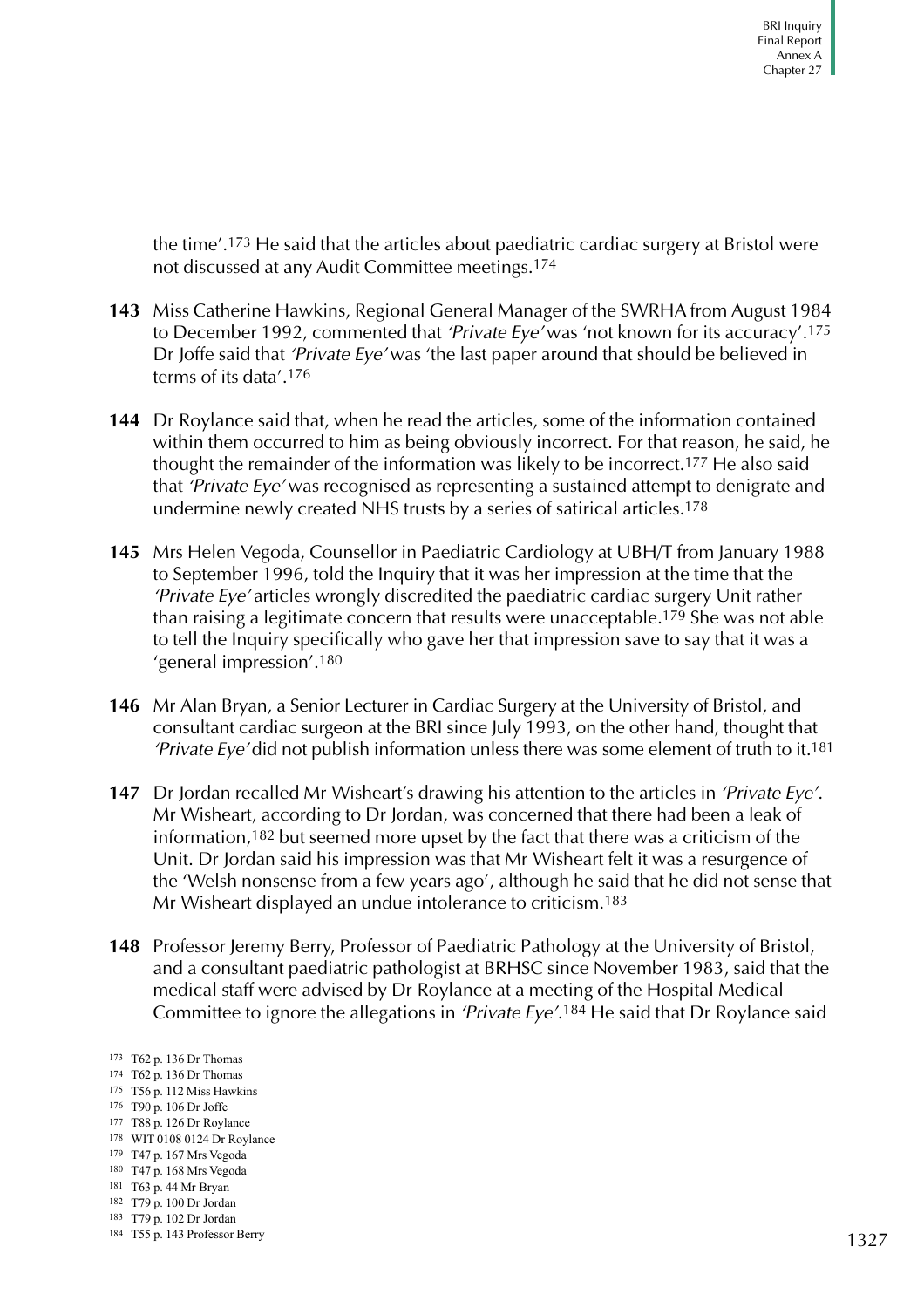that the allegations were nothing to worry about.185 Professor Berry was not able to recall the date of this meeting.

- **149** Professor Gordon Stirrat, Professor of Obstetrics and Gynaecology at the University of Bristol, gave evidence that one of the 'Private Eye' articles had been raised at a meeting and that those attending were reassured by Dr Roylance and Mr Wisheart that audit was being carried out and that steps were being taken to rectify problems. Professor Stirrat said that he could not recollect at which meeting this had taken place or when.186
- **150** While a number of witnesses expressed the view that the 1992 articles as a whole were widely discussed within the UBHT, and that 'everyone knew' about the adverse publicity,187 there was a lack of specificity as to the dates or the content of the discussions.<sup>188</sup>
- **151** Mr Peter Durie, the first Chairman of the UBHT, stated in his written evidence to the Inquiry that some informal discussion took place at Trust Board level:

'I remember talking informally with other Board members about the articles. We concluded that as the authors were believed to be one or more junior doctors working at the BRI, it was understandable that their articles were more than likely to be about Bristol than about hospitals further afield. As we the Board had not received any adverse comment from the Department of Health or from the Royal Colleges or from the UBHT Medical Audit Committee, or any other source, we saw no reason to call for an investigation.'189

**152** Sir Michael Carlisle was surprised when he was shown the 'Private Eye' articles in the course of his oral evidence to the Inquiry. He said:

'A. Forgive me, but it is very interesting and I have only seen this now, an eminent cardiac surgeon in Southampton says "everyone knows about Bristol".

'Q. And you did not?

'A. Absolutely not.'190

**153** Mr Alan Angilley, Administrative Secretary to the SRSAG from early 1987 until January 1992, said that he held the view that 'Private Eye' in general was not to be believed.191

<sup>185</sup> T55 p. 143 Professor Berry

<sup>186</sup> T69 p. 39 Professor Stirrat

<sup>187</sup> Dr Thomas T62 p. 136; Professor Vann Jones T69 p. 146; Dr Thorne T35 p. 116

<sup>188</sup> WIT 0086 0036 Mr Durie; T81 p. 87 Dr Bolsin; T47 p. 168 Mrs Vegoda; T46 p. 126 Miss Stratton; T79 p. 99 Dr Jordan; WIT 0169 0032 Mr Downes; T55 p. 142 Professor Berry; T69 p. 38 Professor Stirrat

<sup>189</sup> WIT 0086 0036 – 0037 Mr Durie

<sup>190</sup> T15 p. 77 Sir Michael Carlisle

<sup>1328 &</sup>lt;sup>191</sup> T11 p. 51 Mr Angilley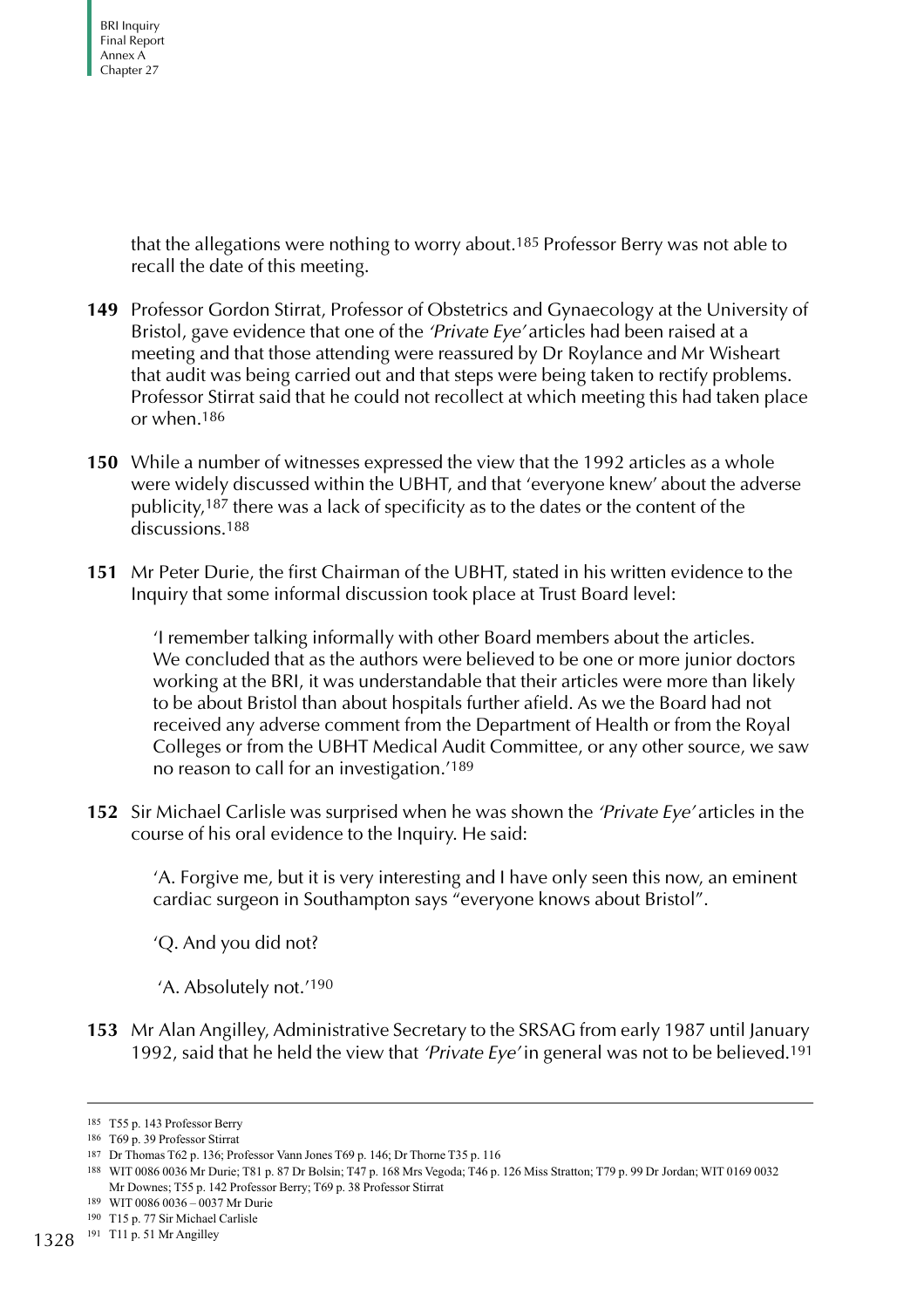**154** In relation to the allegation in the May 1992 article that the DoH was aware of Bristol's 'problems' and yet did nothing, Sir Graham Hart, Permanent Secretary at the DoH between March 1992 and November 1997, said:

'I have absolutely no knowledge of that. In so far as I understand what "cover-up" means, I think it is a pretty scandalous allegation and I would be very surprised if it was true.'192

- **155** Dr Roger Moore, a Branch Head in the NHS Executive, stated in his written evidence to the Inquiry that he understood from the Librarian at the DoH that records showed that the Department first took out a subscription to 'Private Eye' from 1 October 1993. He stated there was no record of a subscription before that date.193
- **156** Dr Moore stated that the reaction of Ministers and officials to any journalism was: '… dependent on its authority and accuracy and the influence which it might be expected to have in presenting or influencing public opinion.'194
- **157** Miss Hawkins indicated that Dr Alastair Mason, the Regional Medical Officer, had shown her the July article. Miss Hawkins told the Inquiry that, until she saw that article, she had not heard of the alleged problems at Bristol and that Alastair Mason had said that he had not known either.<sup>195</sup>
- **158** Miss Hawkins said the follow-up action that was taken was that '… the RMO was, I believe, going to investigate … and visit the Unit and talk to the department [of Health].'196
- **159** Dr Mason told the Inquiry that he saw the 'Private Eye' articles in May and July 1992. He confirmed that he brought the latter to the attention of Miss Hawkins. He explained:

'Having no formal role in relation to this service, I made discreet inquiries of colleagues … to ascertain whether there was any truth in the allegations. I was reassured by those to whom I spoke that they were not aware that the clinical performance of this service was poor and reported back accordingly to [Miss Hawkins].'197

**160** Dr Moore added that in his view 'Private Eye' was '… not an automatic choice for authoritative journalism on NHS or clinical audit.'198

<sup>192</sup> T52 p. 66 Sir Graham Hart

<sup>193</sup> WIT 0482 0002 Dr Moore

<sup>194</sup> WIT 0482 0002 Dr Moore

<sup>195</sup> T56 p. 112 Miss Hawkins

<sup>196</sup> T56 p. 57 Miss Hawkins

<sup>197</sup> WIT 0399 0004 Dr Mason

<sup>198</sup> WIT 0482 0002 Dr Moore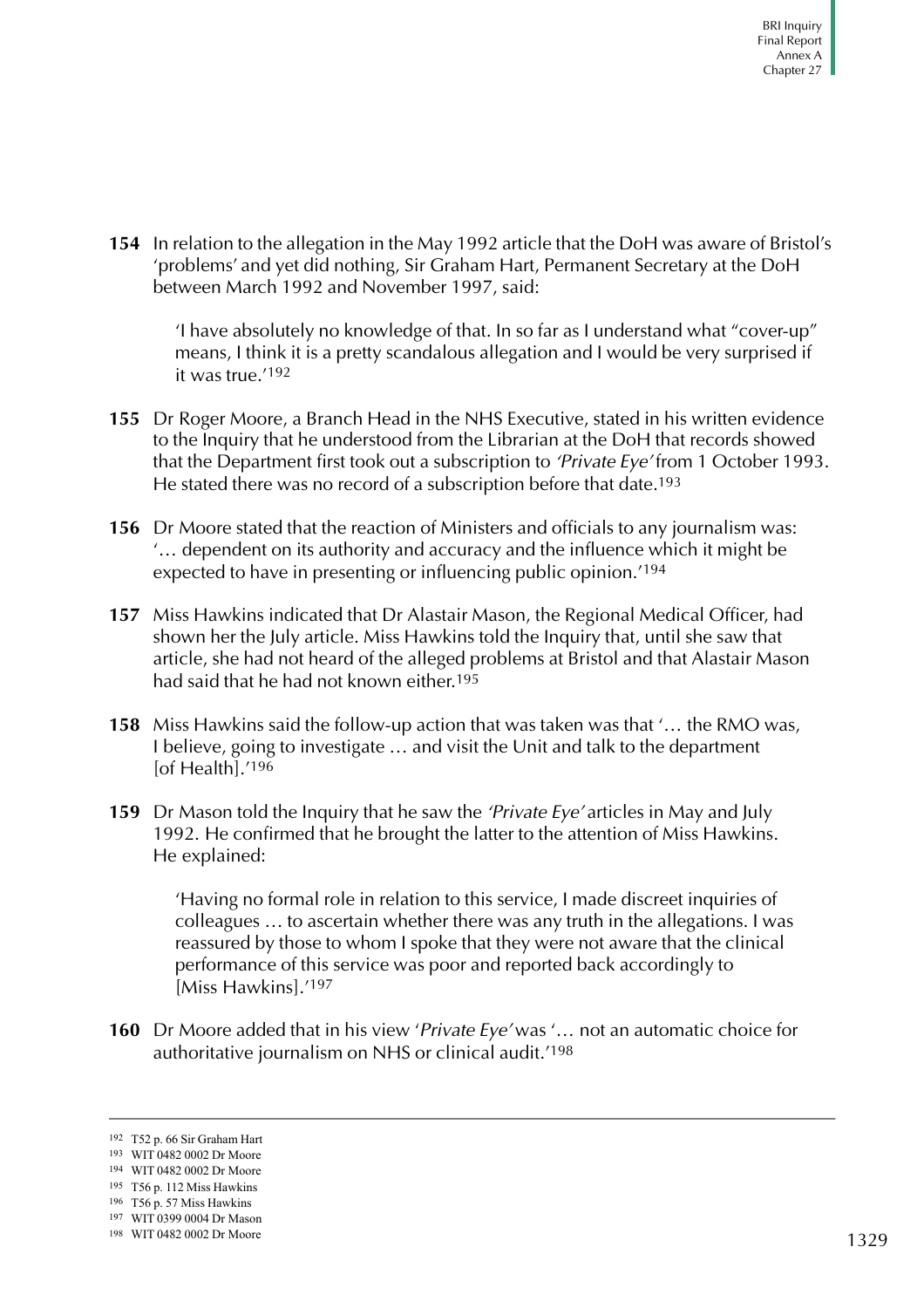**161** Sir Terence told the Inquiry that before the contact from Dr Zorab, neither he nor the RCSE had known about the adverse publicity in 'Private Eye' (or elsewhere) concerning the UBHT. He said:

'… the cardiac surgeons … are a small specialty within the whole discipline of surgery, and I do not know that anybody would have picked up the "Private Eye" piece at all, other than some cardiac surgeons may have noticed and mentioned it to others. … I had no such inkling [that there may have been problems at Bristol] until I received Dr Zorab's letter.'199

#### **162** Sir Terence added:

'The "Private Eye" piece meant nothing to me. The letter from Dr Zorab did. "Private Eye" had run a campaign against perhaps the most distinguished cardiac surgeon of my generation, Sir Donald Ross, some years earlier and, quite honestly, I do not think anybody paid a lot of attention … But I did pay attention to Dr Zorab's letter.'200

- **163** Sir Donald Irvine, President of the General Medical Council (GMC), gave evidence that the GMC only acts in its disciplinary capacity on the basis of a complaint.201 He said the GMC does scan the press but 'did not scan "Private Eye"'.202
- **164** Dr Christopher Monk, a consultant anaesthetist at the BRI, and Clinical Director of Anaesthesia from January 1993 to December 1995, told the Inquiry that in his opinion 'Private Eye' was an inappropriate vehicle through which to bring to light serious concerns about performance.203 Dr Hammond agreed that it was 'not ideal' for confidential audit details to be published in 'Private Eye'. He stated that he did so at the time because he felt so strongly about the issue that he was '… willing to risk a charge of breach of confidentiality from the General Medical Council'.204 Professor Stirrat told the Inquiry that the articles were 'prime examples of lack of confidentiality'.205
- **165** Dr Hammond reported that he had subsequently changed his approach in responding to confidential audit information sent to 'Private Eye'. He stated:

'I now fax it back immediately to the chief executive of the Trust, the President of the relevant Royal College and the chief executive of the General Medical Council. I ask for the matter to be looked into urgently, ask to see the results of any inquiry and reserve the right to investigate and publish if I do not believe action has been

<sup>199</sup> T18 p. 136–7 Sir Terence English

<sup>200</sup> T18 p. 137 Sir Terence English

<sup>201</sup> T48 p. 114 Sir Donald Irvine

<sup>202</sup> T48 p. 132 Sir Donald Irvine

<sup>203</sup> T73 p. 57 Dr Monk

<sup>204</sup> WIT 0283 0003 Dr Hammond

<sup>1330</sup> 205 WIT 0245 0006 – 0007 Professor Stirrat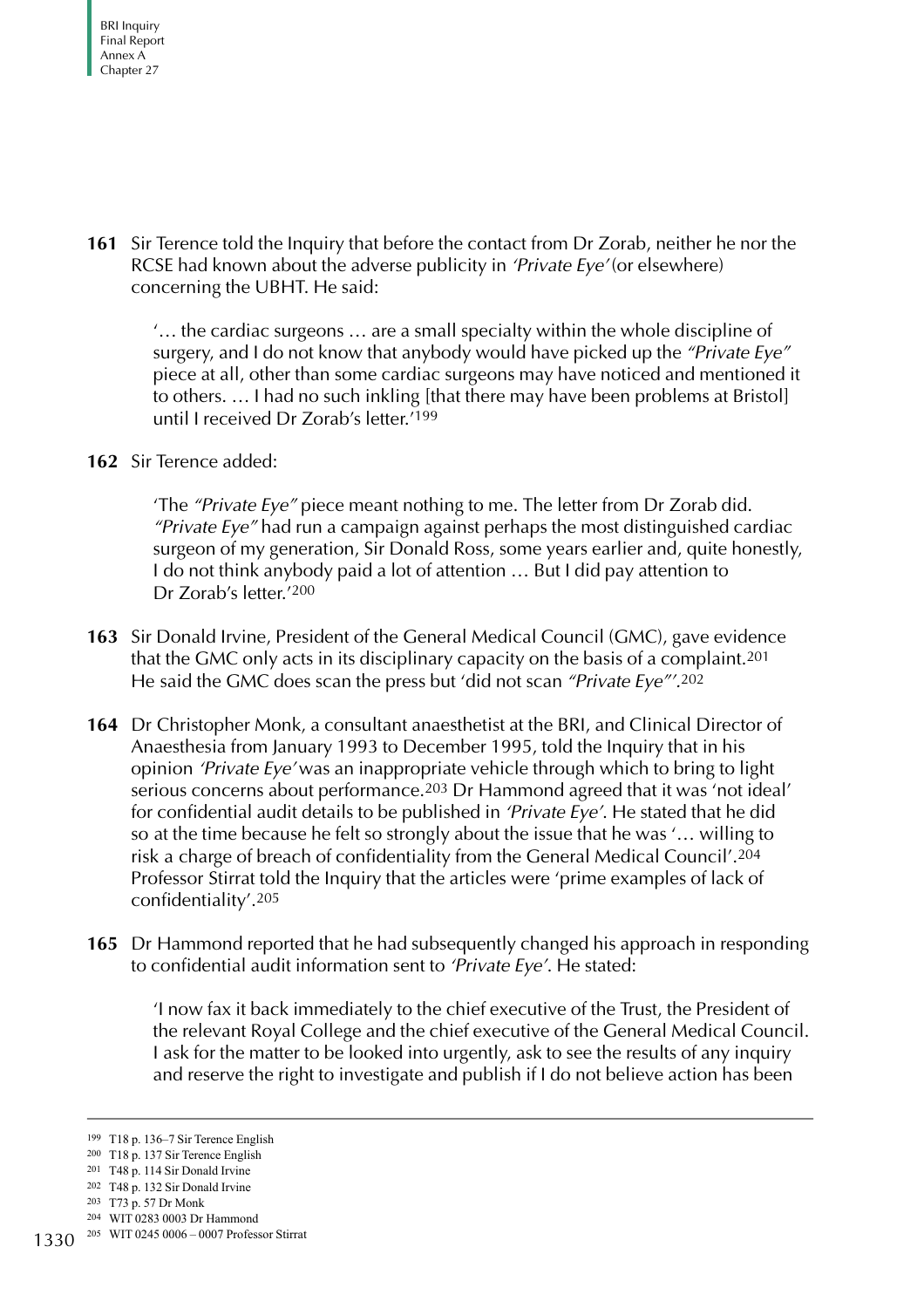taken to protect patients. Inquiries using external assessors into the quality of surgical care in two UK trusts are currently underway because of this approach.'206

### **Concerns of the theatre nurses**

**166** Mrs Mona Herborn, a sister in cardiac theatres at the BRI from 1988 to 1998, stated in her written evidence to the Inquiry:

'… for me personally, I began to have a real problem with the arterial switch operation around this time, about 1992. This was because the poor outcomes were too frequent. By this time I was also much more aware of Dr Bolsin's activities, and we often talked about them. We discussed the length of operations and complications during operations. I cannot say that I knew every detail, but he told me he had expressed his concerns at very high levels, and also that he had Professor Angelini as an ally. When these operations continued in spite of this, I felt quite helpless.'207

**167** In her written evidence to the Inquiry Kay Armstrong, cardiac theatre sister, stated:

'As a theatre nurse at the BRI during the relevant period, I was concerned by each child who failed to survive the complex paediatric cardiac surgery performed by the two consultants at the time, Mr Dhasmana and Mr Wisheart. My "concern" was a human response to the death of each child. It was extremely difficult scrubbing for a surgical procedure where a child was involved when, by virtue of the complexity of the cardiac surgery, the child's chances of survival might be poor and yet we had to try to operate successfully. … My "concern" at that stage was a sense of regret that these children did not survive.'208

**168** Ms Armstrong went on:

'Sometime in 1992 (I do not recall the specific time) Dr Bolsin began to comment on the difference between the outcomes of paediatric cardiac surgery at the BRI, and outcomes at other units. He showed me results of the switch operations and also AV canal repairs from several units.'209

#### **169** She continued:

'There was a period between 1992 and 1994 when, with Dr Bolsin's concerns gathering momentum, I became increasingly worried about the surgery being performed. I dreaded seeing complex paediatric cardiac surgery scheduled when I was due to scrub.'210

<sup>206</sup> WIT 0283 0010 Dr Hammond

<sup>207</sup> WIT 0255 0014 Mrs Herborn

<sup>208</sup> WIT 0132 0055 Ms Armstrong

<sup>209</sup> WIT 0132 0055 – 0056 Ms Armstrong

<sup>210</sup> WIT 0132 0057 Ms Armstrong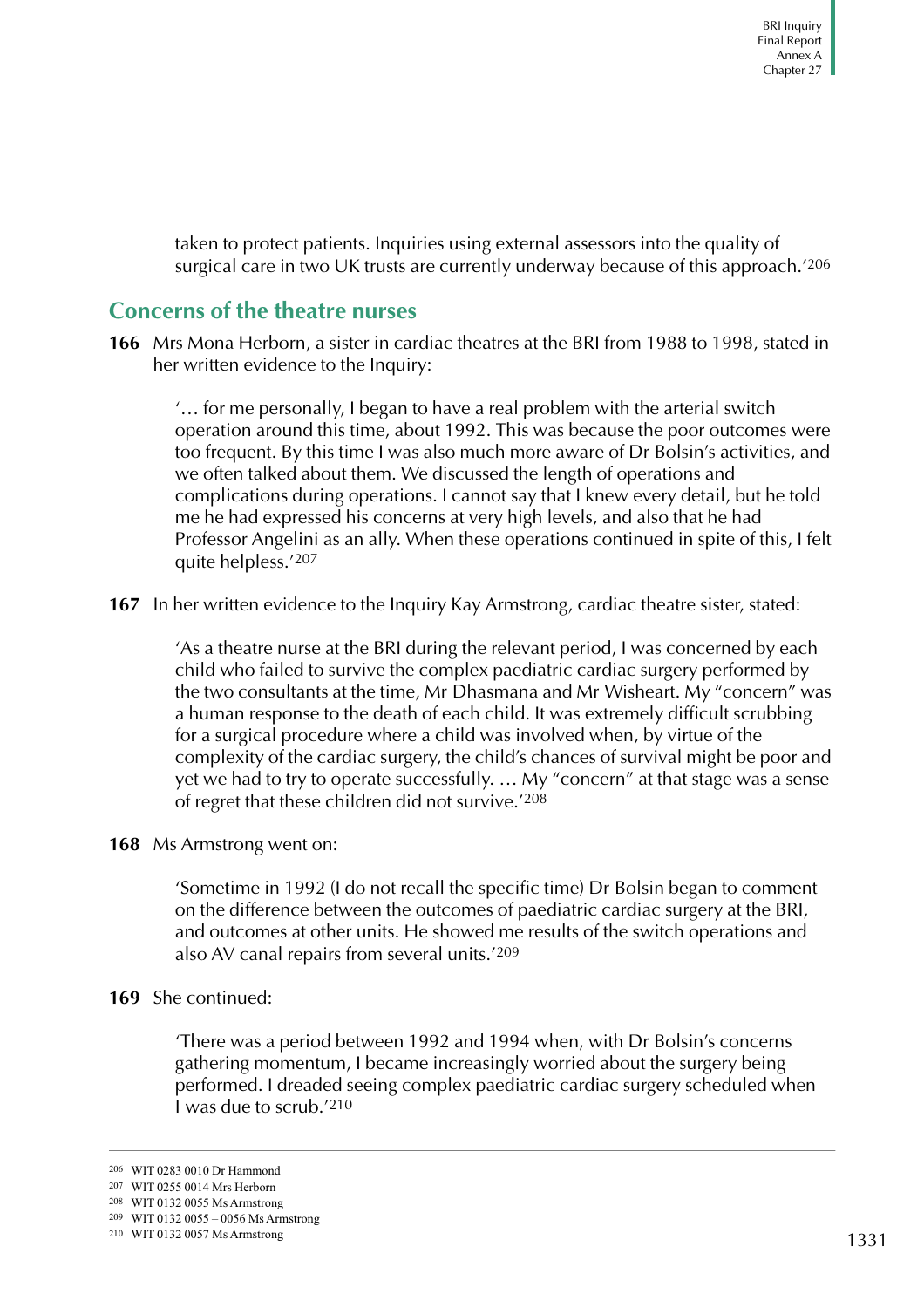## Further events in 1992

- **170** Shortly after the appointment of Professor Gianni Angelini, as Professor of Cardiac Surgery, in October 1992, Dr Black and Dr Bolsin presented him with the results of their collection and analysis of data.211
- **171** On 19 November 1992 the Regional Adviser of the Royal College of Physicians, KR Hunter, wrote a report: 'Regional Adviser's Visit' to the BRI. The report stated:

'There are major problems due to the great increase in work load in emergency medicine without commensurate increase in resources. When a full complement of staff is present, the system is just able to cope, but if anyone is on leave those remaining can be stretched to the limit and the level of cover is inadequate to ensure proper training. It seems probable that, at times, the quality of patient care may fall below safe levels. In my discussions with Managers, it was clear that they are aware of these difficulties …'212

**172** Professor Jarman asked Dr Roylance about the report:

'Q. … their comment is that it seems probable at times the quality of patient care may fall below safe standards?

'A. Yes, well, that would have been taken very seriously and addressed. There is always a tension, I have to say, between professionals who want to do as much as possible for as many people as possible, and of sustaining safe standards. There are times when some would feel that poor care was better than no care. I do not expect you to share that view and I do not share that view, but that was a tension. This was a very helpful and I believe successful monitoring programme. If every report said "things are perfect", then everybody would have been wasting their time. They actually did pick up matters that were difficult. I believe that they are referring probably to a time when junior staff were working excess hours and it was becoming recognised that this was unacceptable and of course a major initiative was undertaken to correct that.'213

**173** In December 1992 Mr Dhasmana visited Birmingham with Dr Masey in order to observe Mr William Brawn, a consultant paediatric cardiac surgeon at the Children's Hospital, Birmingham, at work. The operation which they observed was recorded on video and Mr Dhasmana was given a copy. Mr Dhasmana stated:

'I was particularly impressed with the organisation. As a result of this I arranged for theatre nurses and other perfusionists to visit and learn the workings of the

<sup>211</sup> WIT 0080 0114 Dr Bolsin

<sup>212</sup> WIT 0032 0259 *'Regional Adviser's Visit'*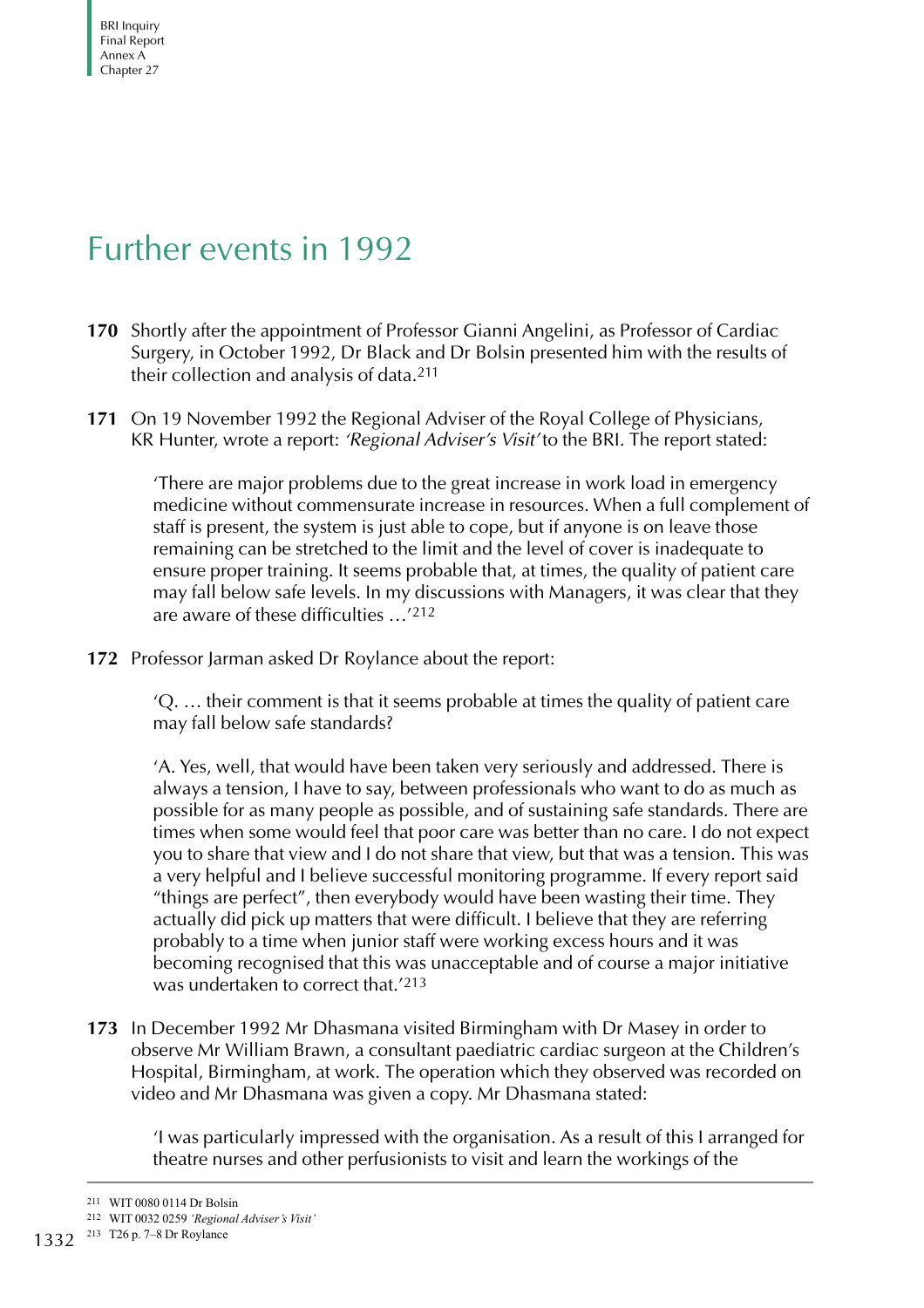Birmingham set-up … I believe that the whole team received further training as a result of these visits.'214

**174** Given Dr Hammond's view, expressed in articles in 'Private Eye' in 1992, that concern about the performance of the paediatric cardiac service at Bristol was widespread in the area, even if only to the extent of rumour, the Inquiry wrote to referring paediatricians. Their evidence is set out fully in Chapter 11. The Inquiry heard from six paediatricians in Bath.215 Dr Lenton, a referring paediatrician, who was in Bath throughout the period of the Inquiry's Terms of Reference, stated:

'I was only aware that there might be a problem with the cardiac services offered in Bristol due to indirect feedback via SHOs [Senior House Officers] and Specialist Registrars who had previously worked in UBHT.'

- **175** Dr Lenton did not suggest that he had any direct evidence of poor standards at Bristol and stated that he 'had assumed that the … service … was about average'.
- **176** The only other concerns expressed were by Professor Osborne, who was in Bath throughout the period, and Dr Tyrrell who was in Bath from 1992. Both stated that they were aware that Bristol had a split site.216

# The Unit's own report of its performance in 1992

**177** No Annual Report was produced by the Unit for 1992. There was no return to the UK Cardiac Surgical Register in 1992. The period over which data was collected for the UK Cardiac Surgical Register had changed from the chronological to the financial year, and the next figures were to be supplied in 1993, showing the results from April 1992 to the end of March 1993. These are set out at the end of Chapter 28.

<sup>214</sup> WIT 0084 0112 – 0113 Mr Dhasmana

<sup>215</sup> Dr T Hutchinson (REF 0001 0016), Dr S Lenton (REF 0001 0017 – 0018), Dr A R R Cain (REF 0001 0019), Professor J P Osborne (REF 0001 0020 – 0021), Dr P T Rudd (REF 0001 0023 – 0024) and Dr J Tyrell (REF 0001 0025 – 0026)

<sup>216</sup> This evidence is difficult to place in the chronology of events, because no specific time period was indicated when the views expressed were held. All Bath paediatricians continued to refer children to Bristol during the rest of the period of the Inquiry's Terms of Reference